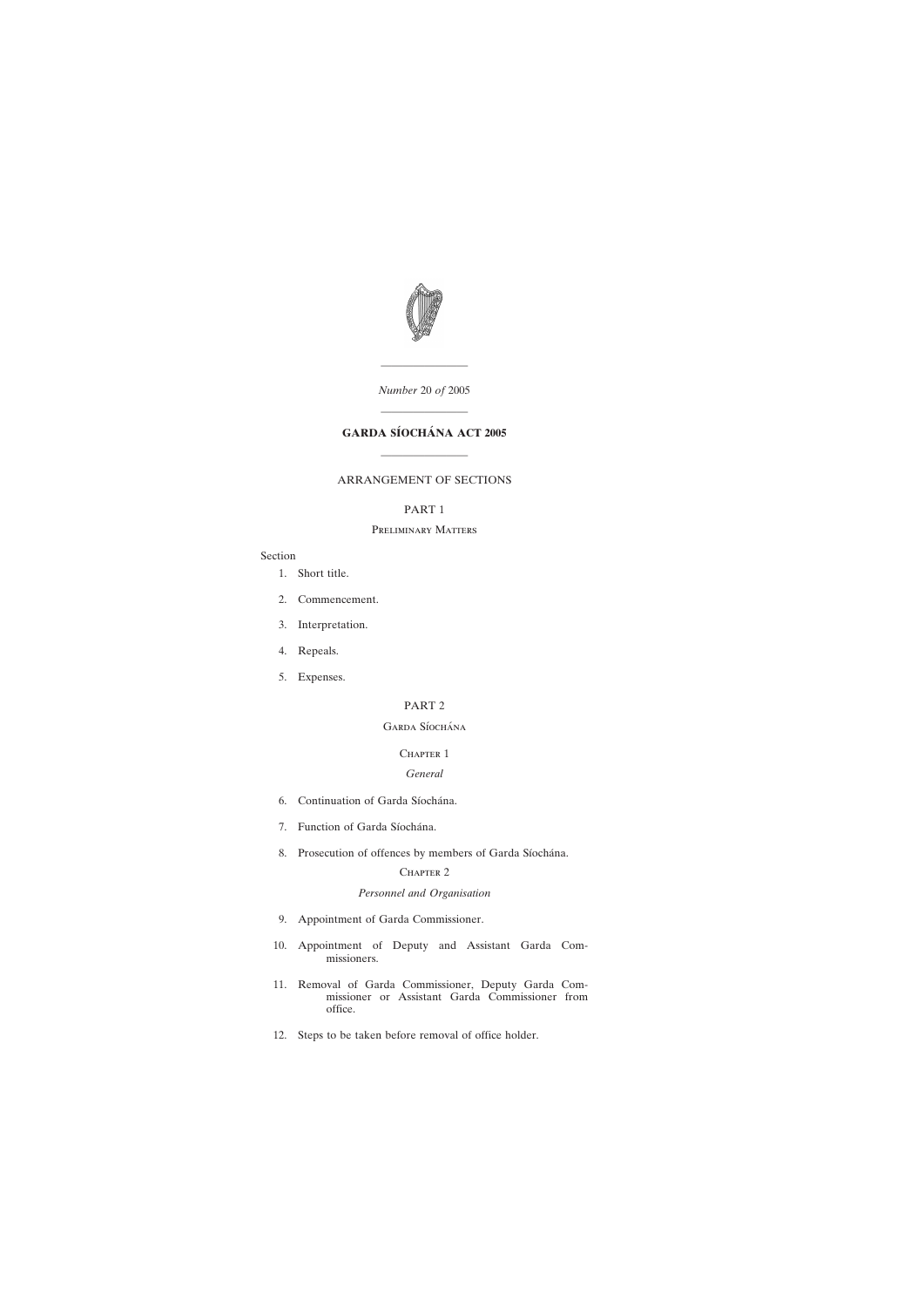# Section

- [13. Appointment of members to other ranks.](#page-14-0)
- [14. Appointment of members to other ranks and summary dis](#page-14-0)missal of such members.
- [15. Reserve members.](#page-15-0)
- [16. Solemn declaration.](#page-15-0)
- [17. Code of ethics.](#page-16-0)
- [18. Representative associations.](#page-16-0)
- [19. Civilian staff.](#page-17-0)

# CHAPTER 3

*Roles of Minister and Garda Commissioner*

- [20. Setting of priorities by Minister.](#page-18-0)
- [21. Strategy statement.](#page-18-0)
- [22. Annual policing plan.](#page-19-0)
- [23. Three year review report.](#page-20-0)
- [24. Professional Standards Unit.](#page-20-0)
- [25. Directives.](#page-21-0)
- [26. Functions of Garda Commissioner.](#page-21-0)
- [27. Arrangements for obtaining views of public.](#page-22-0)
- [28. Power to enter into agreements with other law enforcement](#page-22-0) agencies.
- [29. Powers relating to contracts, bank accounts, etc.](#page-22-0)
- [30. Provision of police services for certain events, etc.](#page-23-0)
- [31. Delegation of Garda Commissioner's functions.](#page-23-0)
- [32. Exercise of functions in Garda Commissioner's absence.](#page-24-0)
- 33. Distribution of Garda Síochána.

#### CHAPTER 4

*Co-operation with Local Authorities and Security in Public Places*

- [34. Definitions \(](#page-24-0)*Chapter 4*).
- [35. Guidelines concerning joint policing committees.](#page-25-0)
- [36. Establishment and functions of joint policing committees.](#page-26-0)
- [37. Duty of local authorities.](#page-27-0)
- [38. Security in public places.](#page-27-0)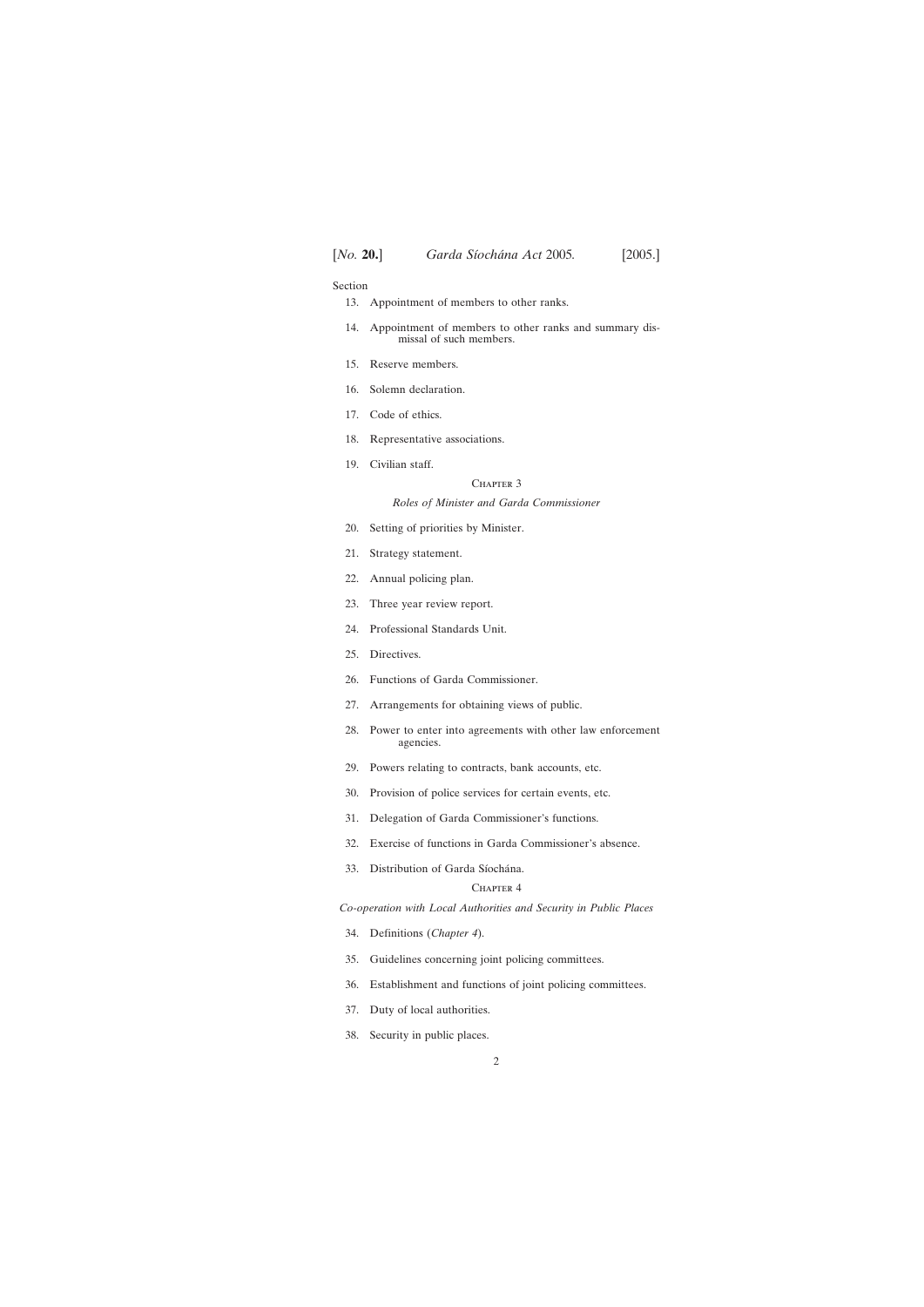# CHAPTER<sub>5</sub>

*Accountability of Members for discharge of official duties and duty of Garda Commissioner to account to the Government, etc.*

- 39. Duty of members of Garda Síochána to account.
- [40. Duty of Garda Commissioner to account to Government and](#page-29-0) provide material to Attorney General.
- [41. Duty of Garda Commissioner to provide information to](#page-30-0) Minister.
- [42. Special inquiries relating to administration, practice or pro](#page-30-0)cedure of Garda Síochána.

#### CHAPTER 6

#### *Accountability*

- 43. Accountability for accounts of Garda Síochána.
- [44. Audit committee: appointment of members, etc.](#page-32-0)
- [45. Functions of audit committee.](#page-33-0)
- [46. Annual report.](#page-34-0)
- [47. Statistical information.](#page-34-0)

# CHAPTER<sub>7</sub>

# *Liability*

- 48. Liability for certain acts of members of Garda Síochána.
- [49. Legal aid for members charged with certain offences.](#page-35-0)

#### CHAPTER 8

*International Service and Co-operation with other Police Services*

- [50. Interpretation \(](#page-36-0)*Chapter 8*).
- [51. International service.](#page-37-0)
- [52. Appointment of members of Police Service of Northern](#page-37-0) Ireland to certain ranks in Garda Síochána.
- [53. Secondment from Police Service of Northern Ireland to cer](#page-38-0)tain ranks in Garda Síochána.
- 54. Secondment from Garda Síochána to Police Service of Northern Ireland.
- [55. Breach of discipline by seconded member of Garda](#page-39-0) Síochána.
- [56. Breach of discipline by seconded member of Police Service](#page-40-0) of Northern Ireland.
- [57. Records relating to members serving outside the State.](#page-40-0)
- 58. Duties of Ard-Chláraitheoir in relation to records transmitted under this Act.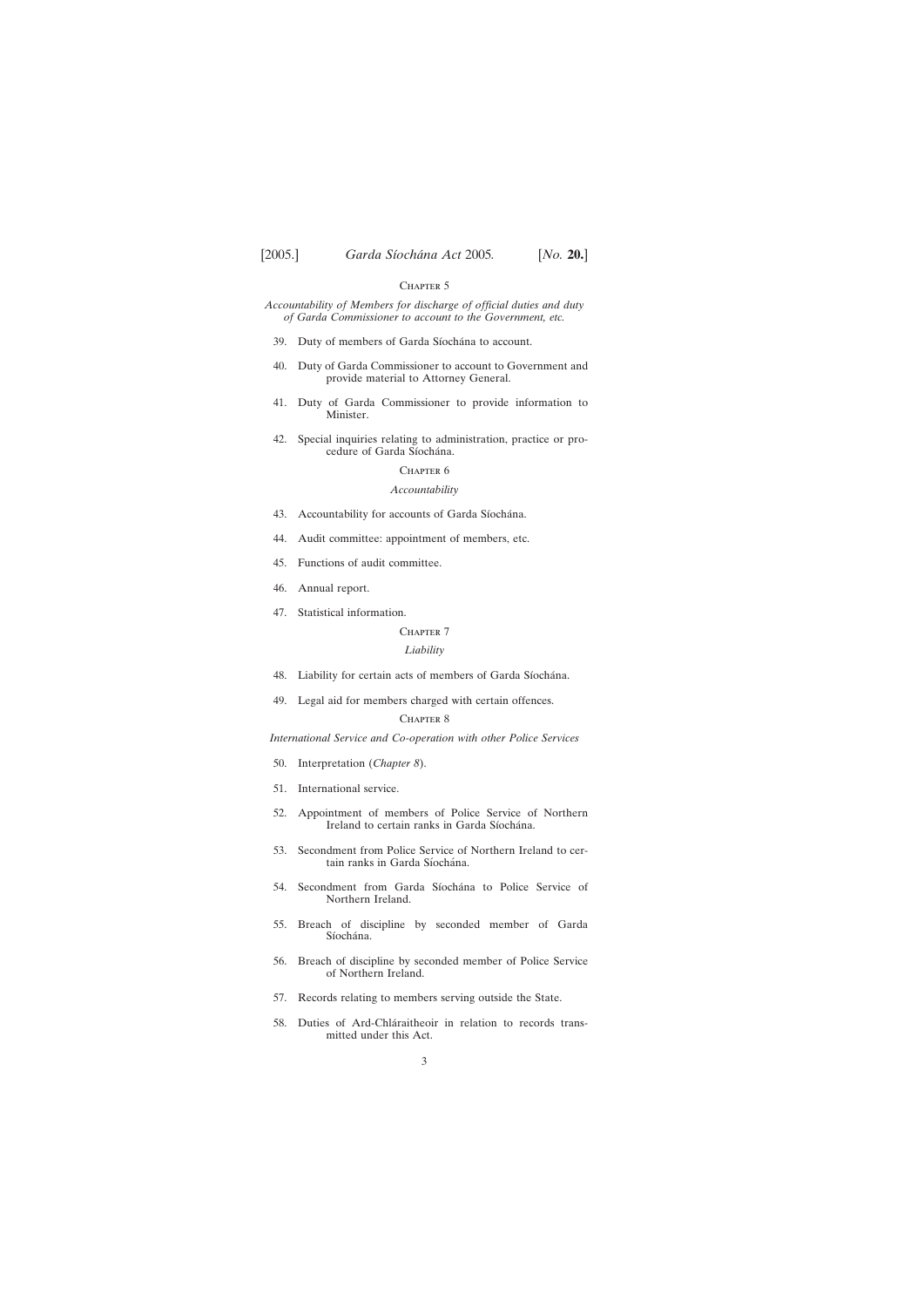# CHAPTER 9

# *Offences and Disclosure of Information*

- [59. Causing disaffection.](#page-41-0)
- 60. Offence of impersonating member of Garda Síochána.
- [61. Other offences relating to impersonation.](#page-42-0)
- [62. Confidentiality of certain information.](#page-43-0)

# PART 3

ESTABLISHMENT AND FUNCTIONS OF GARDA SÍOCHÁNA OMBUDSMAN **COMMISSION** 

- [63. Establishment day.](#page-45-0)
- [64. Establishment of Ombudsman Commission.](#page-45-0)
- [65. Membership of Ombudsman Commission.](#page-45-0)
- [66. Terms and conditions of office.](#page-46-0)
- [67. Objectives, functions and powers.](#page-47-0)
- [68. Resignation or removal of members in certain cases.](#page-47-0)
- [69. Seal of Ombudsman Commission.](#page-48-0)
- [70. Meetings and business of Ombudsman Commission.](#page-48-0)
- [71. Officers of Ombudsman Commission.](#page-48-0)
- [72. Transfer of staff to Ombudsman Commission.](#page-49-0)
- [73. Designation of officers and others for purpose of investi](#page-49-0)gations under *Part 4*.
- [74. Special assistance.](#page-49-0)
- [75. Delegation of Ombudsman Commission's functions.](#page-50-0)
- [76. Grants to Ombudsman Commission.](#page-50-0)
- [77. Accounts and audit.](#page-51-0)
- [78. Accountability of Ombudsman Commission to Committee of](#page-51-0) Public Accounts.
- [79. Accountability to other Oireachtas committees.](#page-52-0)
- [80. Various reports by Ombudsman Commission.](#page-53-0)
- [81. Confidentiality of information obtained by Ombudsman](#page-53-0) Commission.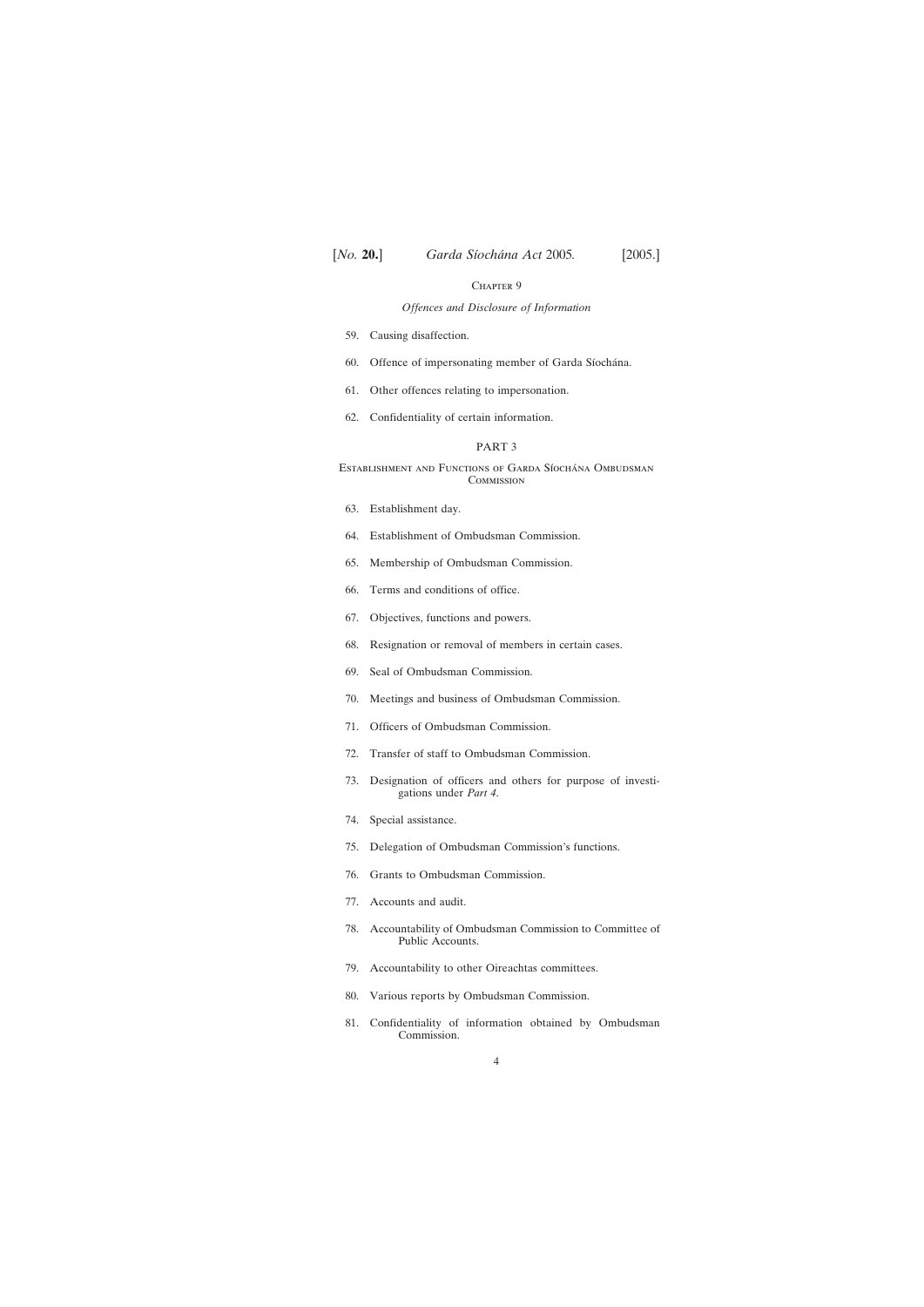## PART 4

Complaints, Investigations and other Procedures

- [82. Definitions \(](#page-55-0)*Part 4*).
- [83. How complaints are made by members of the public.](#page-56-0)
- [84. Time limits for making complaints.](#page-57-0)
- 85. If complaint is made to Garda Síochána.
- [86. If complaint is made directly to Ombudsman Commission.](#page-57-0)
- [87. Determination of whether complaint is admissible.](#page-58-0)
- [88. Notification following determination of whether complaint](#page-58-0) is admissible.
- [89. Duty to preserve evidence relating to complaint.](#page-59-0)
- [90. Resolution of complaint by mediation or other informal](#page-59-0) means.
- [91. Investigation of complaints concerning death of, or serious](#page-60-0) harm to, a person.
- [92. If other complaints are not resolved informally or if they war](#page-61-0)rant investigation.
- [93. Power to discontinue investigation.](#page-61-0)
- [94. If complaint is referred to Garda Commissioner.](#page-61-0)
- [95. Investigation by Ombudsman Commission of complaints that](#page-63-0) do not appear to involve offences.
- [96. Powers relating to investigation under](#page-63-0) *section 95*.
- [97. Report following investigation under](#page-65-0) *section 94* or *95*.
- [98. Powers of designated officers of Ombudsman Commission](#page-66-0) for purpose of investigating complaints that appear to involve offences.
- 99. Search of Garda Síochána station.
- [100. Designated judge to oversee operation of certain provisions.](#page-69-0)
- [101. Report following investigation under](#page-70-0) *section 98*.
- [102. Other investigations by Ombudsman Commission.](#page-71-0)
- [103. Duty to keep certain persons informed.](#page-71-0)
- [104. Extension of time limit for instituting summary proceedings](#page-72-0) for offences.
- [105. Same conduct may form basis for complaint or charge.](#page-72-0)
- [106. Examination of certain practices, policies and procedures of](#page-72-0) Garda Síochána.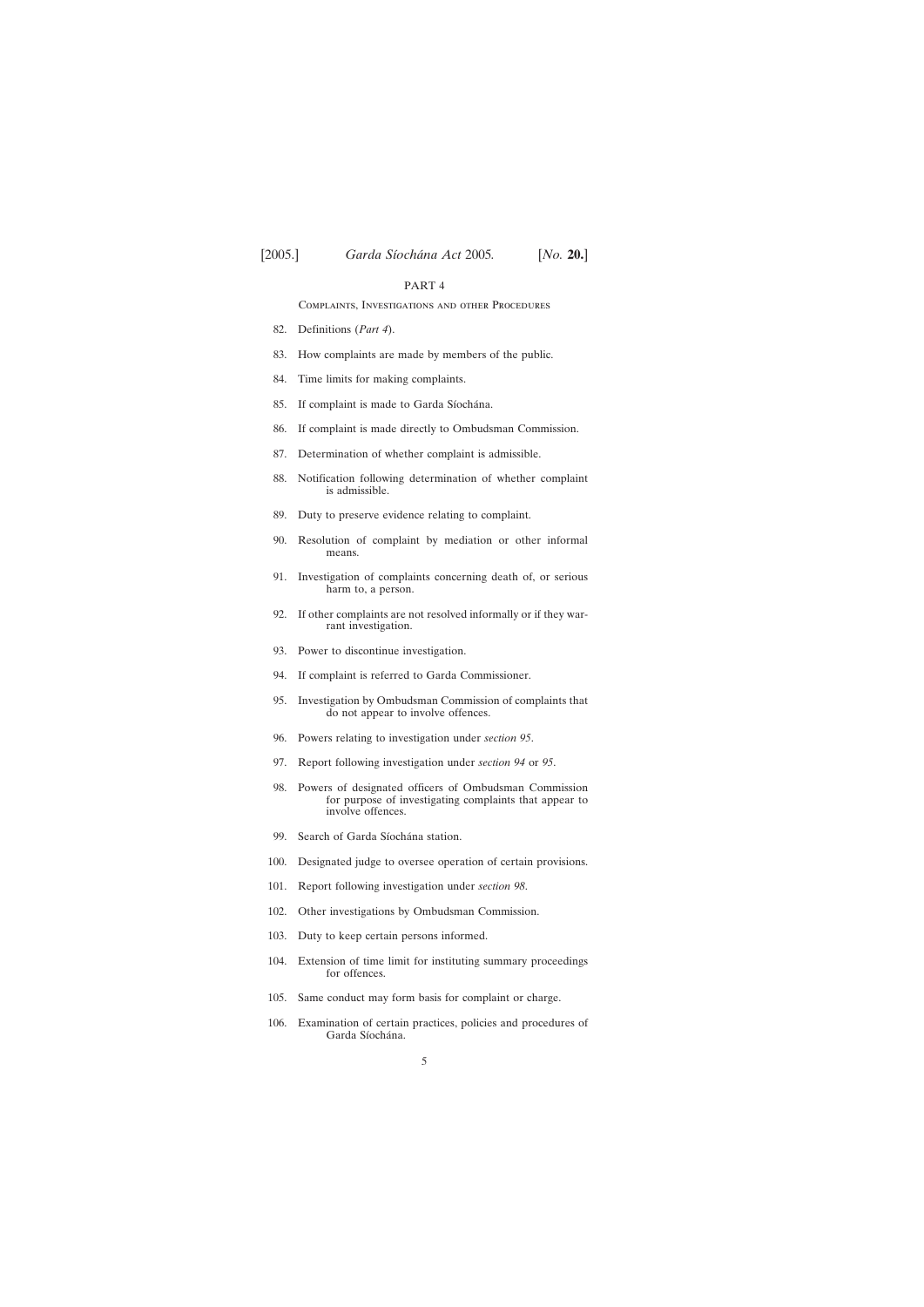- [107. Duties and powers relating to examination of practices, poli](#page-73-0)cies and procedures.
- [108. Protocols.](#page-73-0)
- [109. Judicial inquiry into conduct of designated officers of](#page-74-0) Ombudsman Commission.
- [110. Offence of providing false or misleading information.](#page-74-0)
- [111. Transitional provision relating to complaints under Garda](#page-74-0) Síochána (Complaints) Act 1986.
- [112. Qualified privilege for certain statements and publications.](#page-75-0)

# PART 5

ESTABLISHMENT AND FUNCTIONS OF GARDA SÍOCHÁNA INSPECTORATE

- [113. Establishment day.](#page-75-0)
- 114. Establishment of Garda Síochána Inspectorate.
- [115. Membership of Inspectorate.](#page-75-0)
- [116. Terms and conditions of office.](#page-76-0)
- [117. Objective and functions.](#page-76-0)
- [118. Co-operation with Inspectorate.](#page-77-0)
- [119. Provision of services to Inspectorate.](#page-78-0)
- [120. Accountability to Oireachtas committees.](#page-78-0)

# PART 6

#### Regulations and Miscellaneous Provisions

- [121. General power to make regulations.](#page-78-0)
- 122. Regulations relating to management of Garda Síochána.
- [123. Disciplinary regulations.](#page-81-0)
- [124. Regulations relating to reporting corruption and malpractice](#page-83-0) in the Garda Síochána.
- [125. Regulations relating to police co-operation under s](#page-84-0)*ections 52* to *56*.
- [126. Regulations relating to matters concerning security of State.](#page-84-0)
- [127. Reward Fund and related regulations.](#page-85-0)
- [128. Continuation of certain regulations and orders.](#page-85-0)
- [129. Certificate evidence.](#page-85-0)
- 130. Proof of membership or rank in Garda Síochána.
- [131. Exercise of special powers by security officers.](#page-86-0)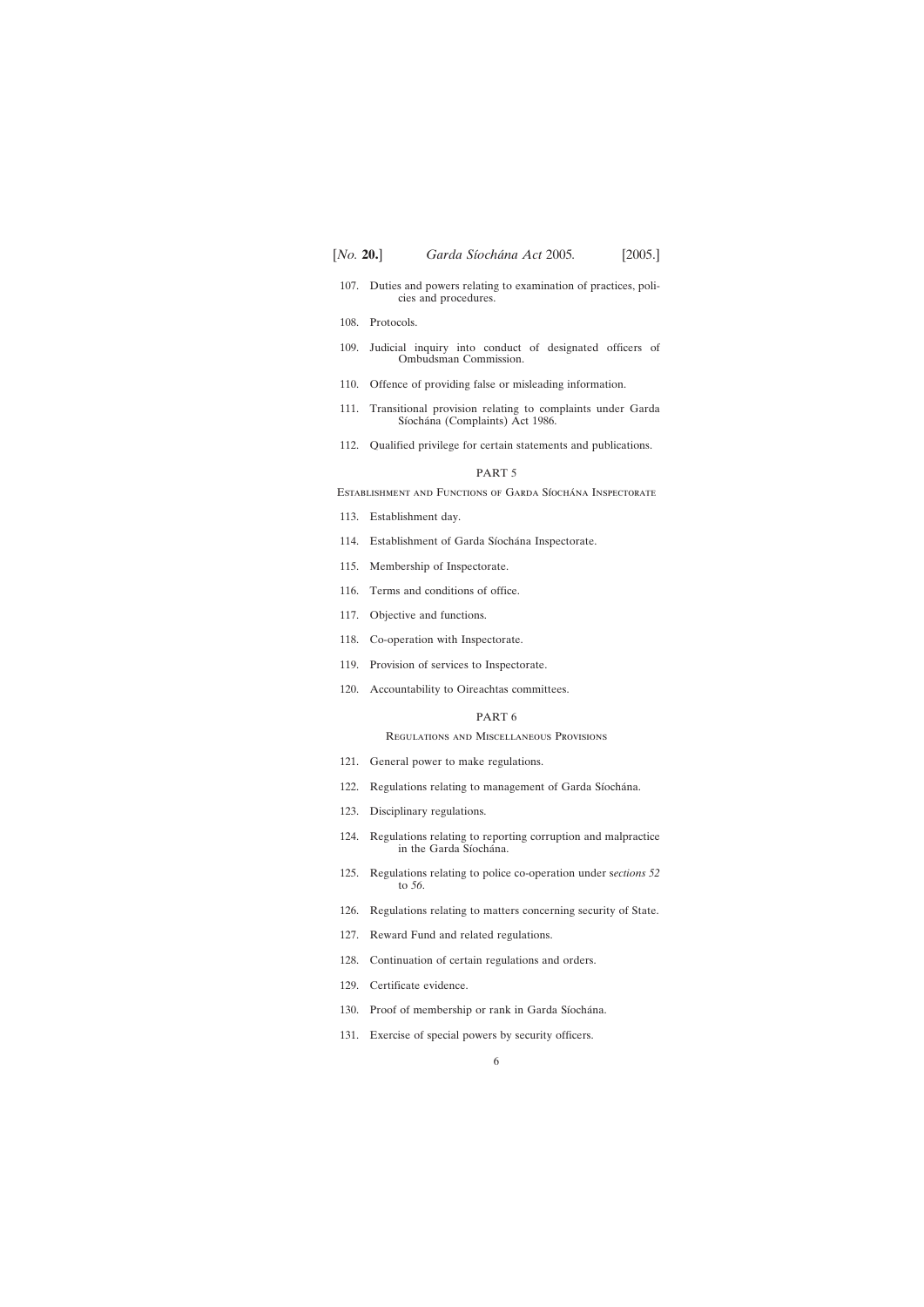Section

[132. Amendment of Comptroller and Auditor General](#page-88-0) (Amendment) Act 1993.

#### [SCHEDULE 1](#page-89-0)

#### **REPEALS**

## [SCHEDULE 2](#page-89-0)

# Terms and Conditions of Transferred Staff

# [SCHEDULE 3](#page-90-0)

Agreement between the Government of Ireland and the Government of the United Kingdom of Great Britain and Northern Ireland on Police Co-Operation, done at Belfast on 29 April 2002

# [SCHEDULE 4](#page-95-0)

Appointment to Ombudsman Commission of Person Holding Judicial Office

# [SCHEDULE 5](#page-95-0)

# Breach of Discipline

————————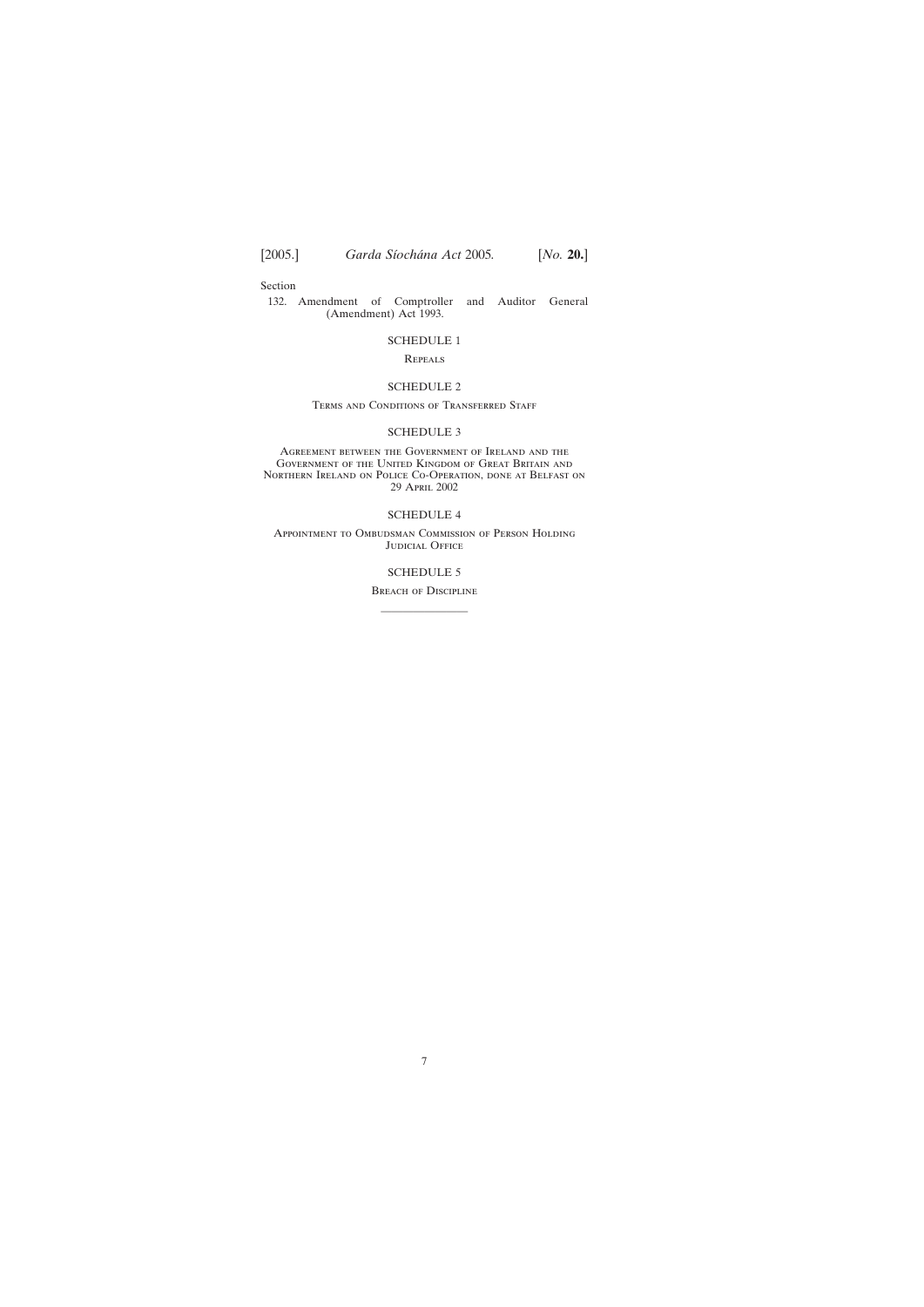# Acts Referred to

| Births and Deaths Registration Act (Ireland) 1880                                       | 43 & 44 Vict., c. 13 |
|-----------------------------------------------------------------------------------------|----------------------|
| Civil Registration Act 2004                                                             | 2004, No. 3          |
| Civil Service Commissioners Act 1956                                                    | 1956, No. 45         |
| Civil Service Regulation Acts 1956 to 1996                                              |                      |
| Commissions of Investigation Act 2004                                                   | 2004, No. 23         |
| Comptroller and Auditor General (Amendment) Act 1993                                    | 1993, No. 8          |
| Comptroller and Auditor General Acts 1866 to 1998                                       |                      |
| Courts (No. 2) Act 1997                                                                 | 1997, No. 43         |
| Courts (Supplemental Provisions) Act 1961                                               | 1961, No. 39         |
| Criminal Justice Act 1984                                                               | 1984, No. 22         |
| Criminal Justice (Legal Aid) Act 1962                                                   | 1962, No. 12         |
| Criminal Law Act 1997                                                                   | 1997, No. 14         |
| Dublin Police Act 1924                                                                  | 1924, No. 31         |
| European Parliament Elections Act 1997                                                  | 1997, No. 2          |
| Exchequer and Audit Departments Act 1866                                                | 29 & 30 Vict., c. 39 |
| Freedom of Information Act 1997                                                         | 1997, No. 13         |
| Garda Síochána Act 1924                                                                 | 1924, No. 25         |
| Garda Síochána Act 1972                                                                 | 972, No. 2           |
| Garda Síochána Act 1977                                                                 | 1977, No. 24         |
| Garda Síochána Act 1989                                                                 | 1989, No. 1          |
| Garda Síochána Compensation Acts 1941 and 1945                                          |                      |
| Garda Síochána (Complaints) Act 1986                                                    | 1986, No. 29         |
| Garda Síochána (Pensions) Act 1933                                                      | 1933, No. 32         |
| Garda Síochána (Police Co-operation) Act 2003                                           | 2003, No. 19         |
| Interception of Postal Packets and Telecommunications<br>Messages (Regulation) Act 1993 | 1993, No. 10         |
| Law Reform Commission Act 1975                                                          | 1975, No. 3          |
| Local Government Act 2001                                                               | 2001, No. 37         |
| Ministers and Secretaries (Amendment) Act 1956                                          | 1956, No. 21         |
| Offences against the State Acts 1939 to 1998                                            |                      |
| Official Secrets Act 1963                                                               | 1963, No. 1          |
| Petty Sessions (Ireland) Act 1851                                                       | 14 & 15 Vict., c. 93 |
| Police Forces Amalgamation Act 1925                                                     | 1925, No. 7          |
| Postal and Telecommunications Services Act 1983                                         | 1983, No. 24         |
| Prosecution of Offences Act 1974                                                        | 1974, No. 22         |
| Public Offices Fees Act 1879                                                            | 42 & 43 Vict., c. 58 |
| Tribunals of Inquiry (Evidence) Acts 1921 to 2002                                       |                      |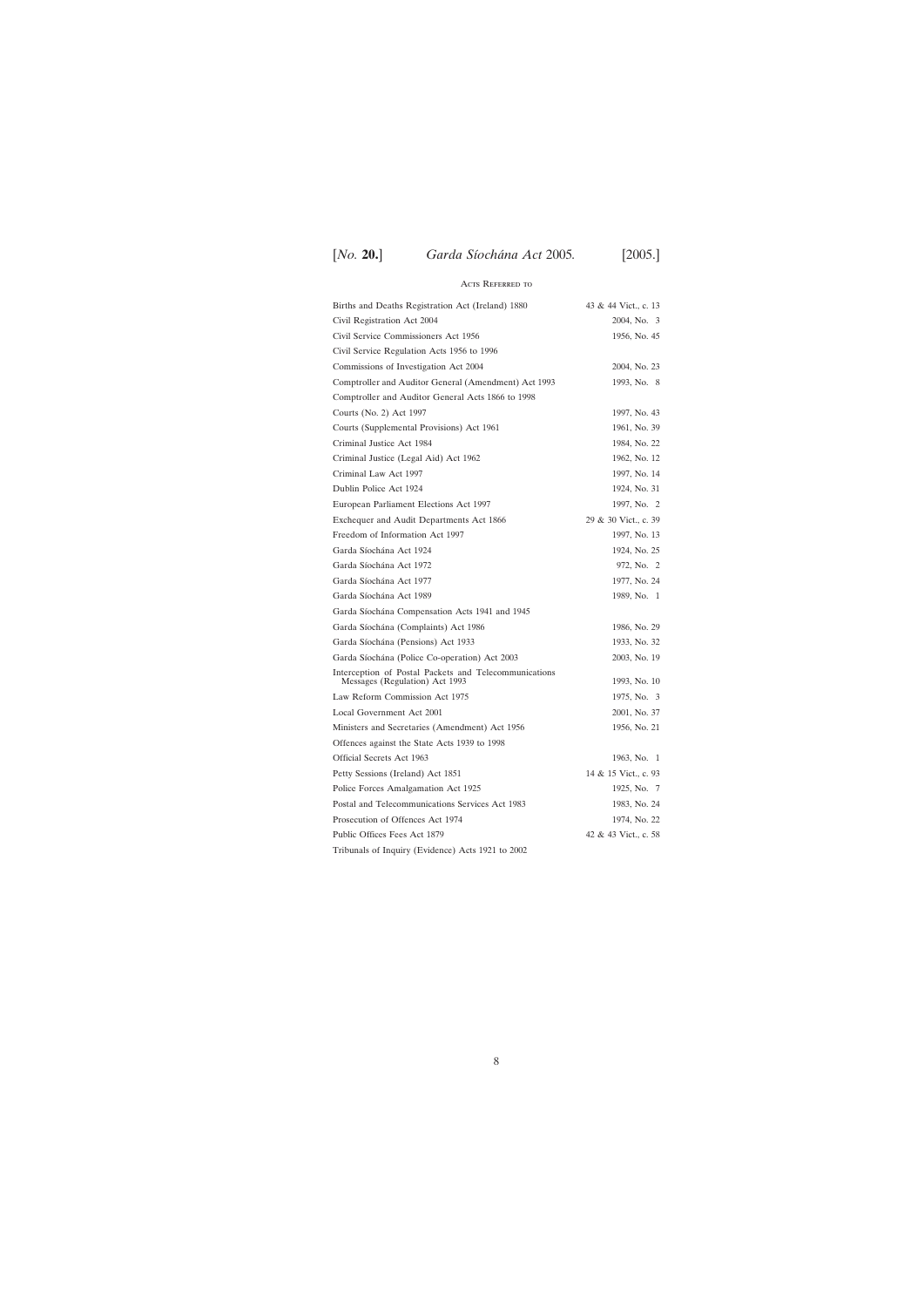<span id="page-8-0"></span>

*Number* 20 *of* 2005

————————

# ———————— **GARDA SÍOCHÁNA ACT 2005**

————————

AN ACT TO MAKE FURTHER AND BETTER PROVISION IN RELATION TO THE GARDA SÍOCHÁNA AND, IN PARTICULAR, TO CONSOLIDATE WITH AMEND-MENTS CERTAIN ENACTMENTS RELATING TO THE GARDA SÍOCHÁNA, TO PROVIDE FOR THE ESTAB-LISHMENT OF A BODY TO BE KNOWN AS COIMISIÚN OMBUDSMAN AN GHARDA SÍOCHÁNA OR, IN ENGLISH, THE GARDA SÍOCHÁNA OMBUDSMAN COMMISSION FOR THE PURPOSES OF ENSURING OPENNESS, TRANSPARENCY AND ACCOUNTABILITY IN THE PROCESS BY WHICH COMPLAINTS AGAINST THE GARDA SÍOCHÁNA ARE INVESTIGATED AND ALSO FOR THE ESTABLISHMENT OF A BODY TO BE KNOWN AS CIGIREACHT AN GHARDA SÍOCHÁNA OR, IN ENGLISH, THE GARDA SÍOCHÁNA INSPEC-TORATE FOR THE PURPOSE OF ACHIEVING AND MAINTAINING THE HIGHEST LEVELS OF EFFICIENCY AND EFFECTIVENESS IN THE OPERATION AND ADMINISTRATION OF THE GARDA SÍOCHÁNA, AND TO PROVIDE FOR RELATED MATTERS.

[10*th July*, 2005]

#### BE IT ENACTED BY THE OIREACHTAS AS FOLLOWS:

# PART 1

#### Preliminary Matters

**1.**—This Act may be cited as the Garda Síochána Act 2005.

Short title.

**2**.—(1) This Act comes into operation on the day that the Mini-Commencement.ster may, by order, appoint.

(2) Different days may be appointed under this section, by one or more than one order, for different purposes or different provisions of this Act and, in relation to the repeals effected by *section 4*, for the repeal of different provisions of the enactments referred to in *Schedule 1* or for the repeal for different purposes of those enactments.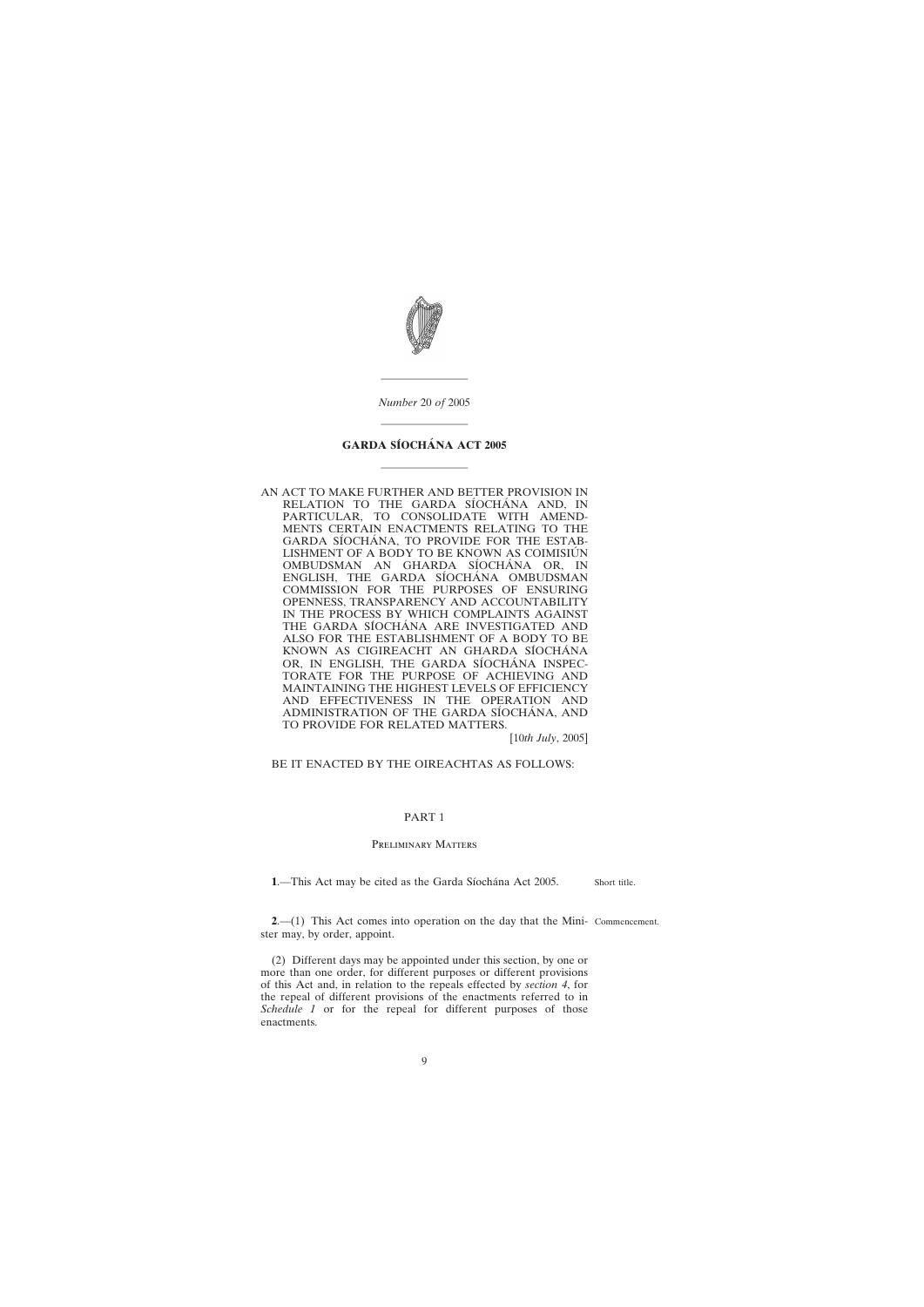Interpretation.

<span id="page-9-0"></span>Pt.1

**3.**—(1) In this Act, unless the context otherwise requires—

"Committee of Public Accounts" means the committee of Da´il Éireann established under the Standing Orders of Dáil Éireann to examine and report to Dáil Éireann on the appropriation accounts and reports of the Comptroller and Auditor General;

"complaint" means a complaint made under *Part 4*;

"Disciplinary Regulations" means—

- (*a*) the 1989 Regulations, as amended under *section 128*, for as long as they continue to be in force under that section, or
- (*b*) any regulations in force under *section 123*;

"document" means any book, record or other written or printed material in any form, including information stored, maintained or preserved by means of any mechanical or electronic device, whether or not stored, maintained or preserved in legible form;

"establishment day" means the day appointed under *section 63*;

"Garda Commissioner" means the Commissioner of the Garda Síochána:

"functions" includes powers and duties and references to the performance of functions include, with respect to powers and duties, references to the exercise of the powers and the carrying out of the duties;

"joint policing committee" means a committee established under *section 36*;

"member", in relation to the Garda Síochána, means—

- (*a*) a member of any rank (including the Garda Commissioner) appointed under *Part 2* or under an enactment repealed by this Act, and
- (*b*) a reserve member,

but does not include a member of the civilian staff of the Garda Síochána;

"Minister" means the Minister for Justice, Equality and Law Reform;

"Ombudsman Commission" means the Garda Síochána Ombudsman Commission established under *section 64*;

"prescribed" means prescribed by regulation;

"regulations" means regulations continued in force under this Act or made by the Minister under this Act;

"1989 Regulations" means the Garda Síochána (Discipline) Regulations 1989 (S.I. No. 94 of 1989);

"reserve member" means a person appointed under *section 15* as a reserve member of the Garda Síochána.

(2) In this Act-—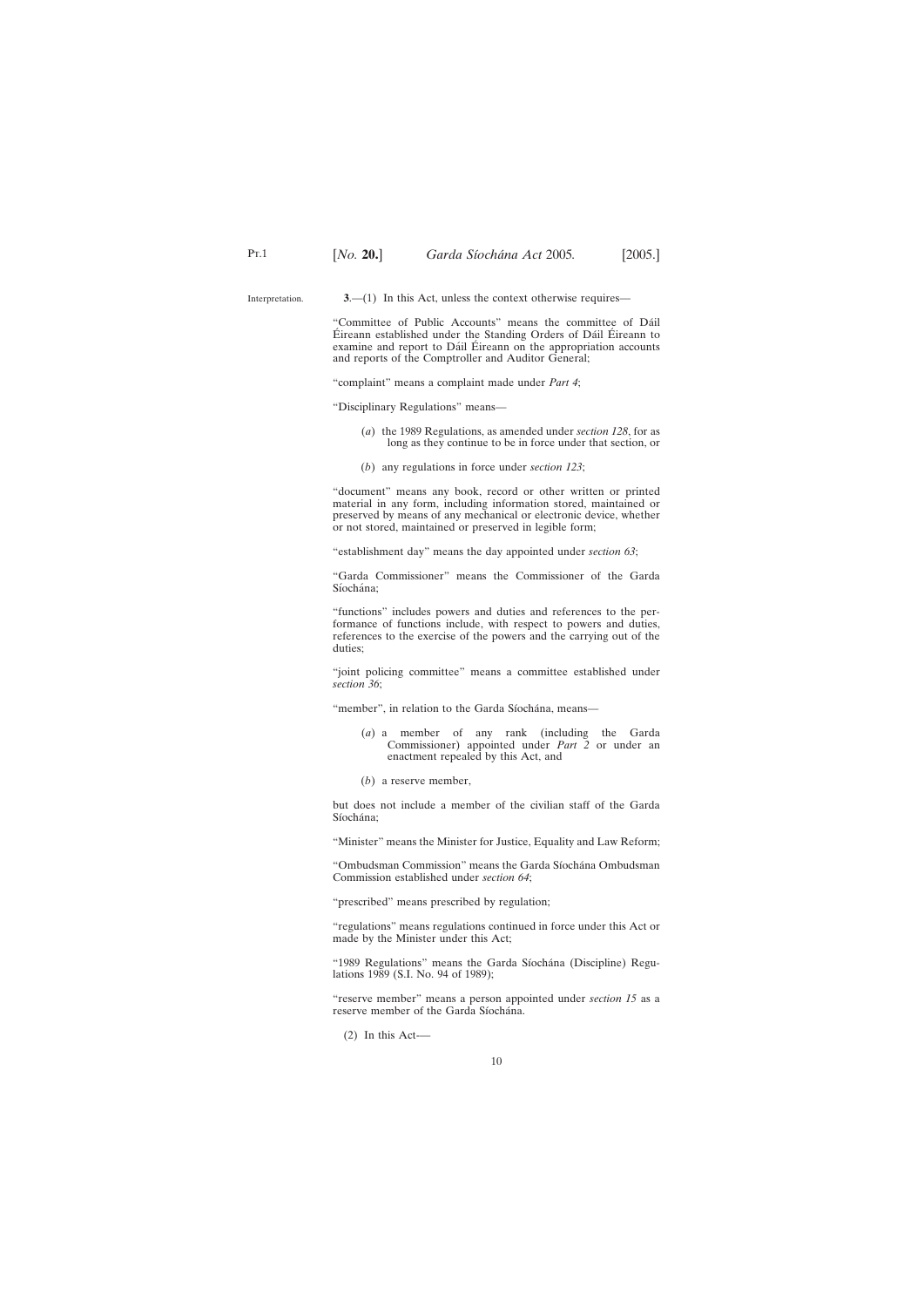- <span id="page-10-0"></span>(*a*) a reference to a section, Chapter, Part or Schedule is to a section, Chapter or Part of, or a Schedule to, this Act, unless it is indicated that reference to some other enactment is intended,
- (*b*) a reference to a subsection, paragraph or subparagraph is to the subsection, paragraph or subparagraph of the provision in which the reference occurs, unless it is indicated that reference to some other provision is intended, and
- (*c*) a reference to any other enactment is to that enactment as amended by or under any other enactment, including this Act, unless the context otherwise requires.

**4**.—Each enactment specified in *Schedule 1* is repealed to the Repeals. extent specified in *column (3)* of that Schedule.

**5**.—The expenses incurred in respect of the Garda Síochána under Expenses. this Act and any other expenses incurred in the administration of this Act shall, to such extent as may be sanctioned by the Minister for Finance, be paid out of money provided by the Oireachtas.

# PART 2

# GARDA SÍOCHÁNA

#### CHAPTER 1

# *General*

**6.**—(1) The police force called the Garda Síochána continues in Continuation of being under this Act as a police service. Garda Síochána.

(2) The Government may continue to maintain, equip and pay the Garda Síochána.

**7.** (1) The function of the Garda Síochána is to provide policing Function of Garda and security services for the State with the objective of— Síochána.

- (*a*) preserving peace and public order,
- (*b*) protecting life and property,
- (*c*) vindicating the human rights of each individual,
- (*d*) protecting the security of the State,
- (*e*) preventing crime,
- (*f*) bringing criminals to justice, including by detecting and investigating crime, and
- (*g*) regulating and controlling road traffic and improving road safety.

(2) For the purpose of achieving the objective referred to in *subsection (1)*, the Garda Síochána shall co-operate, as appropriate, with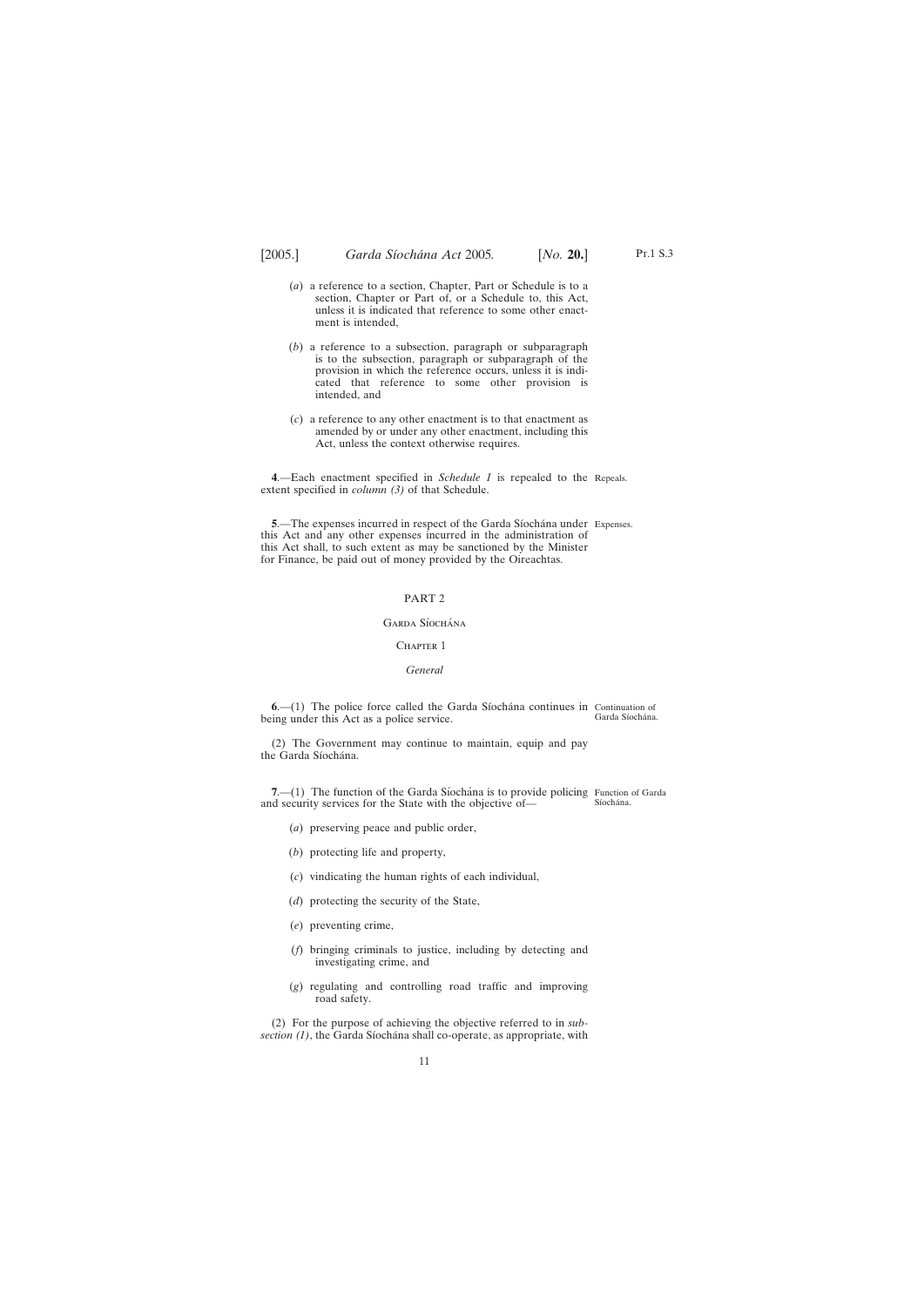<span id="page-11-0"></span>other Departments of State, agencies and bodies having, by law, responsibility for any matter relating to any aspect of that objective.

(3) In addition to its function under *subsection (1)*, the Garda Síochána and its members have such functions as are conferred on them by law including those relating to immigration.

(4) This section does not affect any powers, immunities, privileges or duties that members of the Garda Síochána have by virtue of any other enactment or at common law.

(5) This section is not to be taken to confer on any person a right in law that he or she would not otherwise have to—

- (*a*) require the Garda Siochana to perform a function or provide a service referred to in this section or to desist from any action, or
- (*b*) seek damages for a member of the Garda Siochana's performance of, or failure to perform, such function or for his or her provision of, or failure to provide, such service.

Prosecution of offences by members of Garda Síochána.

**8.**—(1) No member of the Garda Siochana in the course of his or her official duties may institute a prosecution except as provided under this section.

(2) Subject to *subsection*  $(3)$ , any member of the Garda Siochana may institute and conduct prosecutions in a court of summary jurisdiction, but only in the name of the Director of Public Prosecutions.

(3) In deciding whether to institute and in instituting or conducting a prosecution, a member of the Garda Síochána shall comply with any applicable direction (whether of a general or specific nature) given by the Director of Public Prosecutions under *subsection (4)*.

(4) The Director of Public Prosecutions may give, vary or rescind directions concerning the institution and conduct of prosecutions by members of the Garda Síochána.

(5) Directions under *subsection (4)* may be of a general or specific nature and may, among other things, prohibit members of the Garda Síochána from-

- (*a*) instituting or conducting prosecutions of specified types of offences or in specified circumstances, or
- (*b*) conducting prosecutions beyond a specified stage of the proceedings.

(6) If a prosecution is instituted or conducted by a member of the Garda Síochána in the name of the Director of Public Prosecutions—

- (*a*) the member is presumed, unless the contrary is proved, to have complied with this section and any applicable direction given by the Director under this section, and
- (*b*) nothing done by the member in instituting or conducting the prosecution is invalid by reason only of the member's failure to comply with this section or that direction.
- (7) Nothing in this section—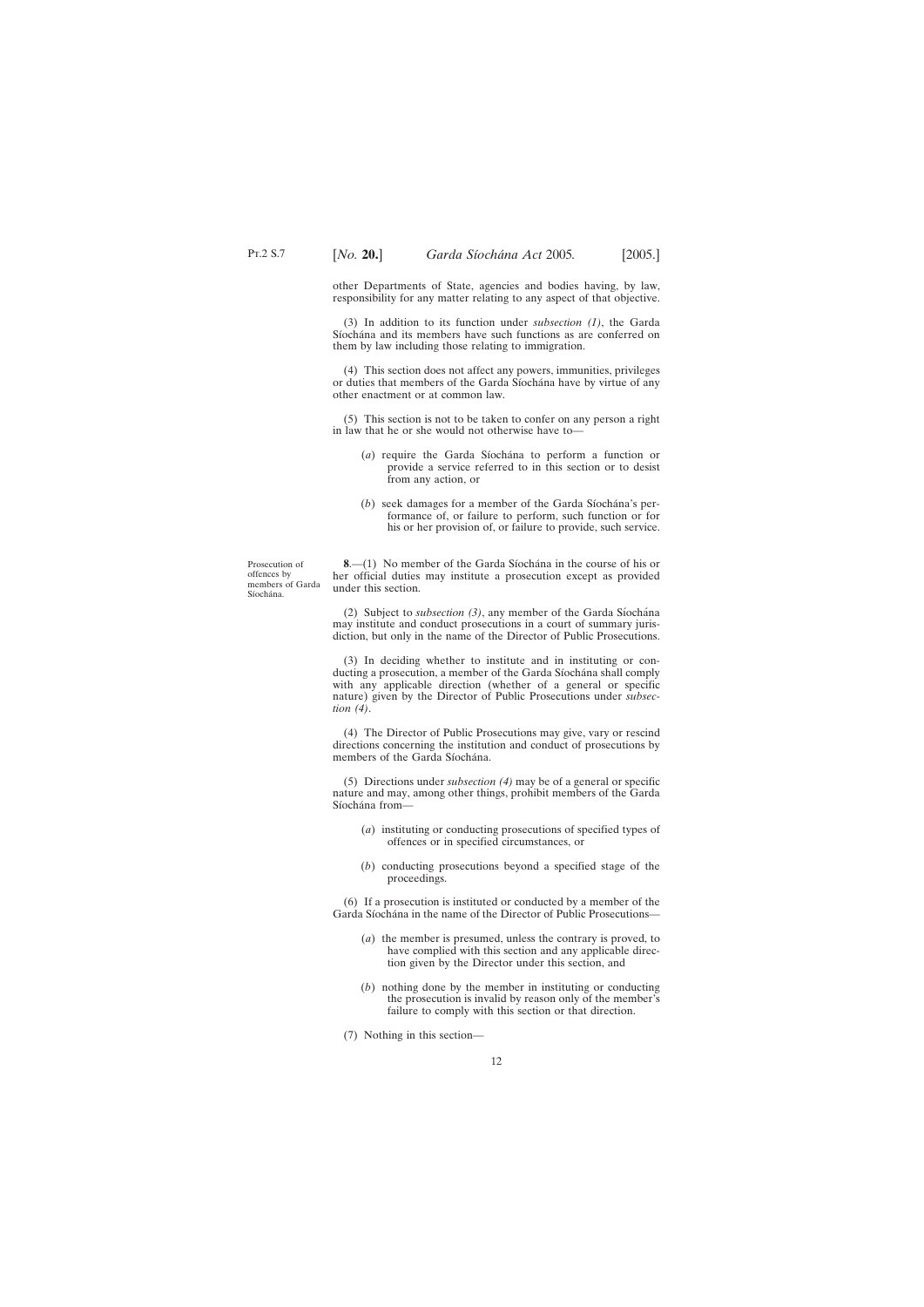- <span id="page-12-0"></span>(*a*) precludes the Director of Public Prosecutions from, at any stage of the proceedings, assuming the conduct of a prosecution instituted by a member of the Garda Síochána, or
- (b) authorises a member of the Garda Síochána to institute a proceeding without the consent of the Director of Public Prosecutions if an enactment prohibits the institution of that proceeding except by or with the Director's consent.
- (8) For the purpose of this section—
	- (*a*) a direction is of a general nature if it relates to a class of prosecutions, and
	- (*b*) a direction is of a specific nature if it relates to the prosecution of a person for a specific offence.

# CHAPTER<sub>2</sub>

#### *Personnel and Organisation*

**9.**—(1) The appointment of a person to be the Commissioner of Appointment of the Garda Síochána shall be made by the Government.

(2) Subject to *section 11*, the person who, on the commencement of this section, holds the office of Garda Commissioner, continues in office in accordance with the terms and conditions of his or her appointment.

**10.**—(1) The Government may appoint, subject to and in accord- Appointment of ance with the regulations, such numbers of persons as the Govern-Deputy and ment see fit to the ranks of Deputy Garda Commissioner and Assist-<br>Commissioners ant Garda Commissioner in the Garda Síochána.

(2) Subject to *section 11*, a person who, on the commencement of this section, holds the office of Deputy Garda Commissioner, continues in office in accordance with the terms and conditions of his or her appointment.

(3) Subject to *section 11*, a person who, on the commencement of this section, holds the office of Assistant Garda Commissioner, continues in office in accordance with the terms and conditions of his or her appointment.

**11**.—(1) Subject to *section 12*, a person who holds the office of Removal of Garda Garda Commissioner, Deputy Garda Commissioner or Assistant Commissioner, Garda Commissioner may be removed from office by the Government but only for stated reasons, including because—

- (*a*) the person has failed to perform the functions of the office with due diligence and effectiveness or, in the case of the Garda Commissioner, has failed to have regard to any of the matters specified in *section 26(2)*,
- (*b*) the person has engaged in conduct that brings discredit on the office or that may prejudice the proper performance of the functions of the office, or

Deputy Garda Commissioner or Assistant Garda Commissioner from

office.

Garda Commissioner.

Commissioners.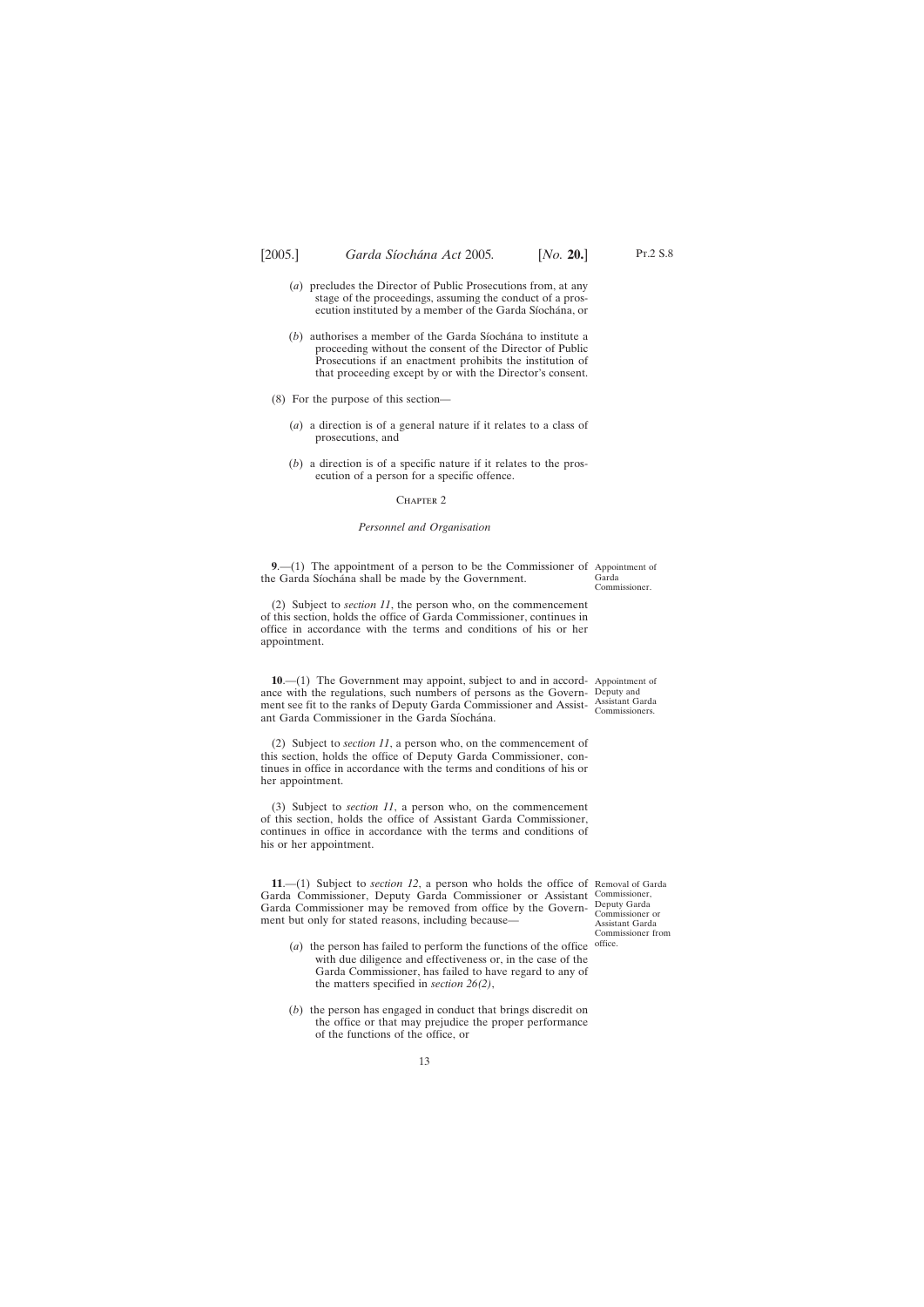<span id="page-13-0"></span>(*c*) the person's removal from office would, in the Government's opinion, be in the best interests of the Garda Síochána.

(2) On notifying under *section 12(1)* a person who holds the office of Garda Commissioner or Deputy Garda Commissioner that the Government intends to consider removing him or her from office, the Government may immediately suspend the person from duty.

(3) The suspension from duty continues until the Government makes a decision in relation to the matter under consideration, but only if there is no undue delay in taking steps under *section 12* or in making that decision.

Steps to be taken before removal of office holder.

**12**.—(1) Before considering a person's removal from office under *section 11*, the Government, shall—

- (*a*) notify the person that the Government intends to consider the matter and include in the notice a statement of their reasons for doing so, and
- (*b*) give the person an opportunity to make representations as to why he or she ought not to be removed from office.

(2) The Government may, if they consider it necessary or appropriate to do so, appoint a person to—

- (*a*) hold an inquiry into any matter giving rise to a notification under *subsection (1)*, and
- (*b*) report to the Government on the findings of the inquiry.

(3) A person appointed under this section to hold an inquiry may do one or more of the following:

- (*a*) direct a person, by notice delivered to him or her, to provide any information that is specified in the notice and is required for the purposes of the inquiry;
- (*b*) direct any person, by notice delivered to him or her, to produce at the time and place specified in the notice a document specified in the notice that is relevant to the inquiry and is in the person's power or control;
- (*c*) summon witnesses to attend the inquiry;
- (*d*) direct a witness to answer a question put to him or her at the inquiry;
- (*e*) give any other direction that appears to the person appointed under this section to be necessary, just and reasonable for the purposes of the inquiry;
- (*f*) administer oaths and affirmations to witnesses and examine witnesses attending the inquiry.

(4) If a person fails or refuses to comply with or disobeys a direction or summons under *subsection (3)*, the High Court may, on application by the person appointed under this section—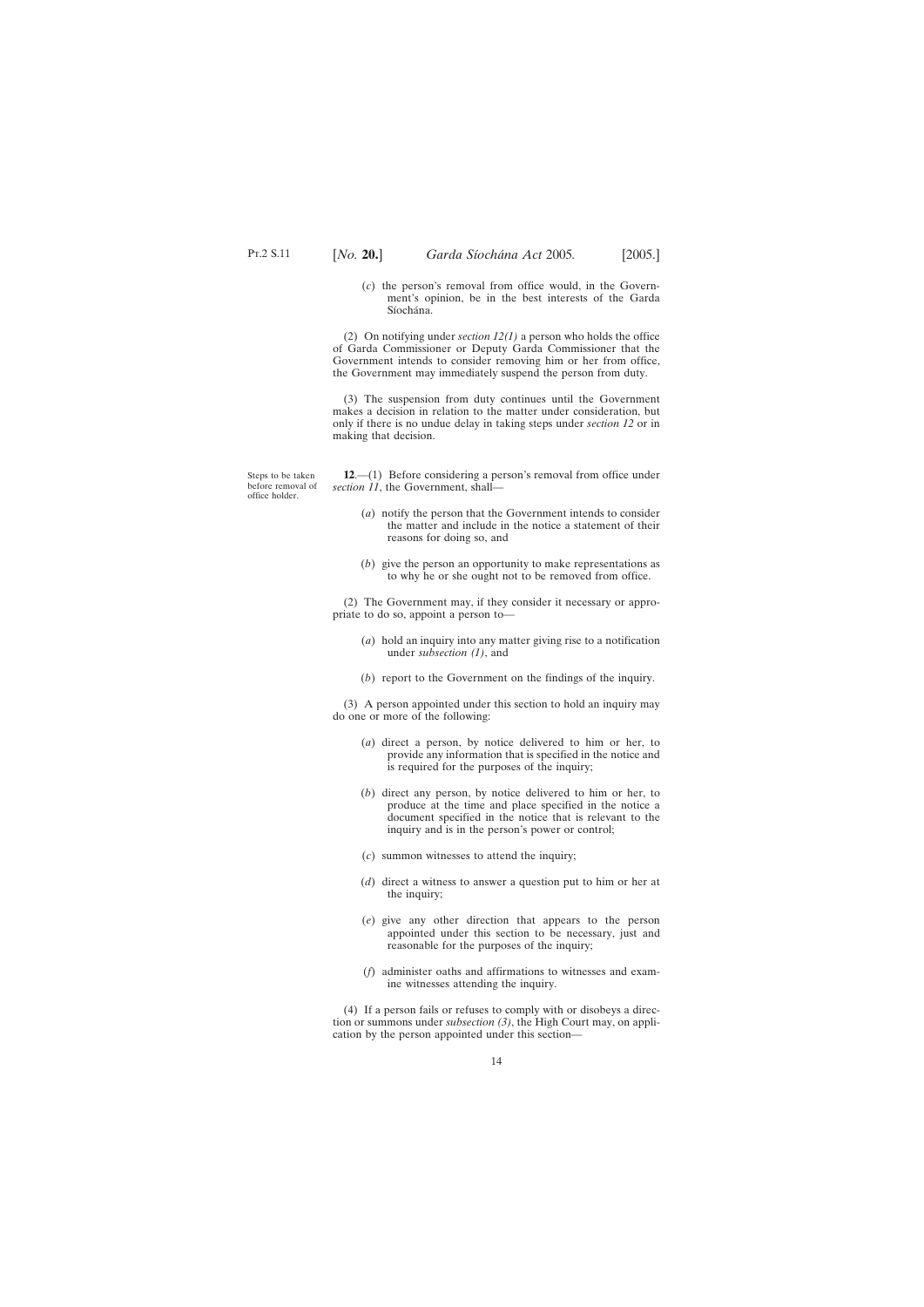- <span id="page-14-0"></span>(*a*) order the person in relation to whom the application was made to comply with the direction or, in the case of a summons, to attend the inquiry, and
- (*b*) make such other (if any) order as it considers necessary and just to enable the direction to have full effect or, in the case of a summons, to ensure the attendance at the inquiry.
- (5) A person who—
	- (*a*) is notified under *subsection (3)* and who, without lawful excuse, refuses or fails to comply with a direction under *subsection (3)(a)* or *(b)*,
	- (*b*) fails, without lawful excuse, to attend an inquiry in response to a summons under *subsection (3)(c)*,
	- (*c*) refuses to answer a question that the person conducting the inquiry may legally direct him or her to answer, or
	- (*d*) does or omits to do in relation to the inquiry any other thing the doing or omission of which would, if the inquiry had been a proceeding in the High Court, have been contempt of that Court,

is guilty of an offence and is liable on summary conviction to a fine not exceeding  $\epsilon$ 2,500 or to imprisonment for a term not exceeding 6 months or both.

- (6) If an inquiry is held, the Government shall—
	- (*a*) consider the report on the findings of the inquiry,
	- (*b*) make a copy of the report available to the person whose removal from office is the subject of the report, and
	- (*c*) give that person an opportunity to make representations relating to the report.

(7) As soon as practicable after a person is removed from office under *section 11*, the Minister shall cause a statement of the reasons for the removal to be laid before each House of the Oireachtas.

**13.**—(1) The Government may appoint, subject to and in accord- Appointment of ance with the regulations, such numbers of persons as the Govern-members to other ment see fit to the ranks of superintendent and chief superintendent ranks. in the Garda Síochána.

(2) *Sections 11* and *12* apply, with any necessary modifications, in relation to a person who holds an office referred to in *subsection (1)* of this section.

**14.** (1) The Garda Commissioner may appoint, subject to and in Appointment of accordance with the regulations, such numbers of persons as he or members to other she sees fit to the ranks of garda, sergeant and inspector in the  $\frac{ranks}{diamical}$  of such Garda Síochána.

(2) Notwithstanding anything in this Act or the regulations, the Garda Commissioner may dismiss from the Garda Síochána a member not above the rank of inspector if—

dismissal of such members.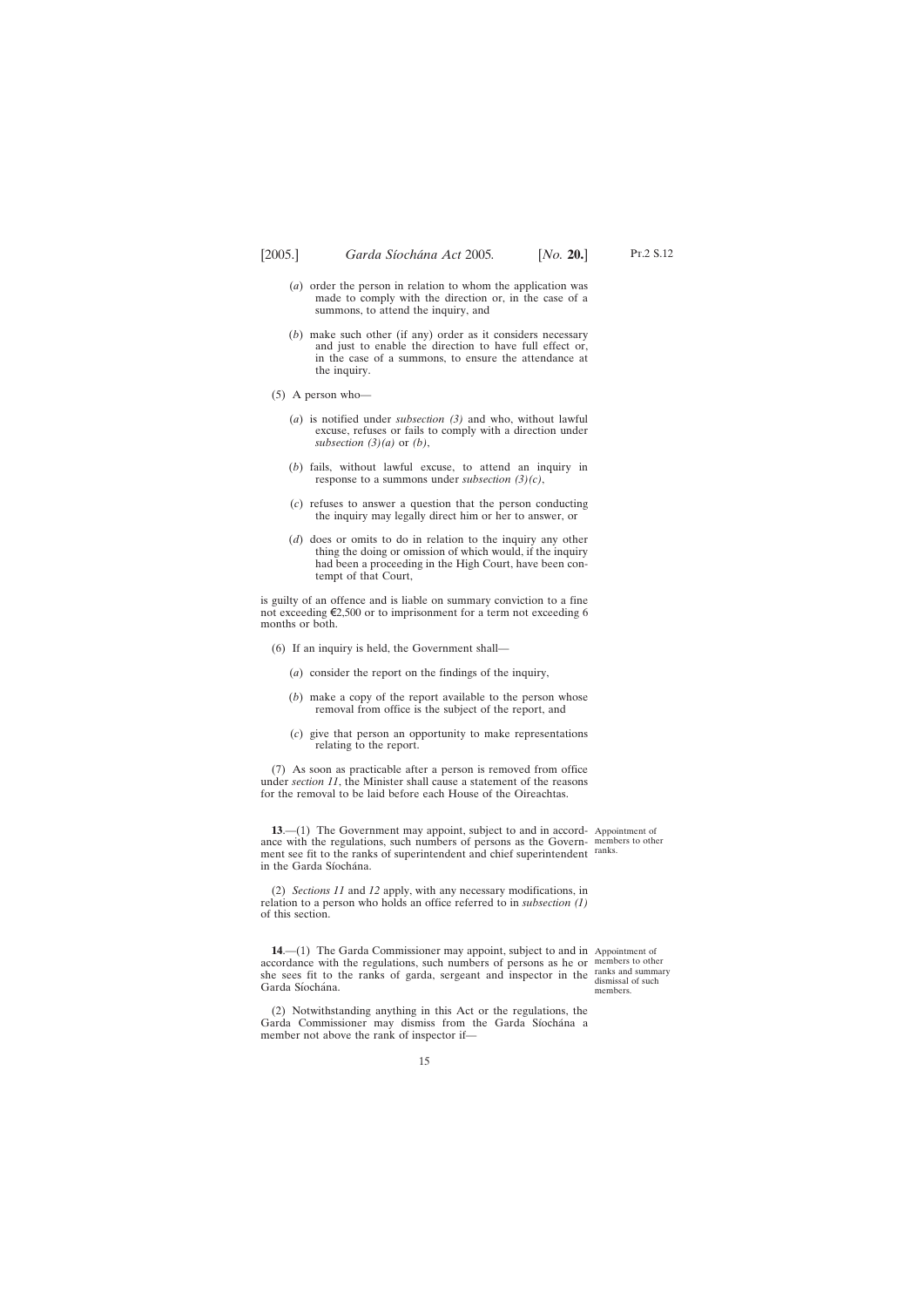- <span id="page-15-0"></span>(*a*) the Commissioner is of the opinion that—
	- (i) by reason of the member's conduct (which includes any act or omission), his or her continued membership would undermine public confidence in the Garda Síochána, and
	- (ii) the dismissal of the member is necessary to maintain that confidence,
- (*b*) the member has been informed of the basis for the Commissioner's opinion and has been given an opportunity to respond to the stated basis for that opinion and to advance reasons against the member's dismissal,
- (*c*) the Commissioner has considered any response by the member and any reasons advanced by the member, but the Commissioner remains of his or her opinion, and
- (*d*) the Government consents to the member's dismissal.

(3) *Subsection (2)* is not to be taken to limit the power to make or amend Disciplinary Regulations.

Reserve members. **15**.—(1) The Garda Commissioner may, subject to *subsection (4)* and the regulations, appoint persons as reserve members of the Garda Síochána to assist it in performing its functions.

> (2) A person is not eligible to be appointed as a reserve member unless he or she has completed the prescribed training.

> (3) Subject to *subsection (5)*, a reserve member has, while on duty, the same powers, immunities, privileges and duties as a person appointed under *section 14* to the rank of garda.

> (4) The power to appoint persons under *subsection (1)* may be exercised only if—

- (*a*) the Garda Commissioner has submitted proposals to the Minister for the training of persons to be so appointed, and
- (*b*) regulations have been made concerning their recruitment and training and prescribing the terms and conditions of their position.

(5) The Garda Commissioner may determine the range of powers to be exercised and duties to be carried out by reserve members.

Solemn declaration.

**16.—(1)** On being appointed, each member of the Garda Siocha´na shall make before a Peace Commissioner a declaration in the following form:

> "I hereby solemnly and sincerely declare before God that—

• I will faithfully discharge the duties of a member of the Garda Síochána with fairness, integrity, regard for human rights, diligence and impartiality, upholding the Constitution and the laws and according equal respect to all people,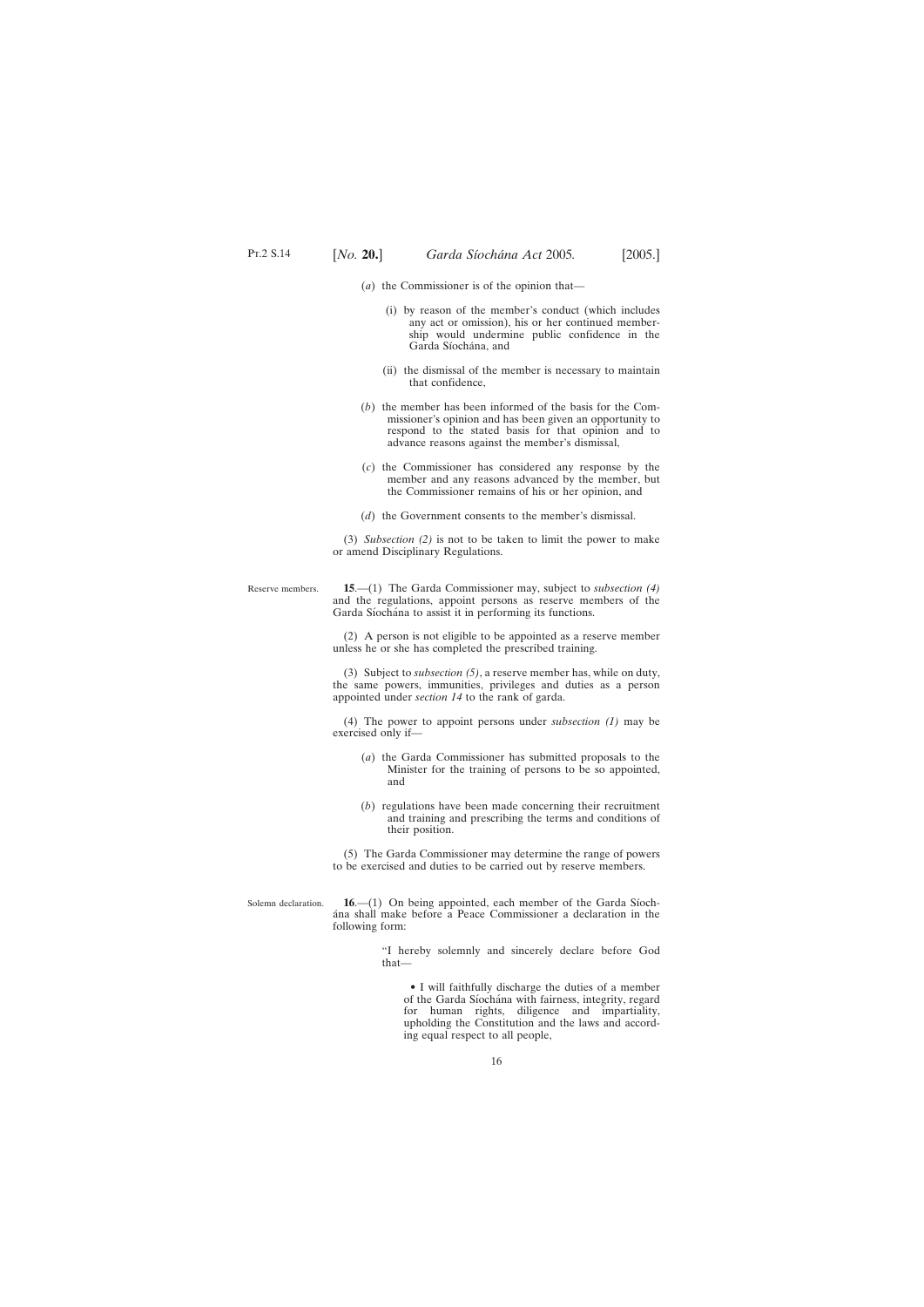<span id="page-16-0"></span>• while I continue to be a member, I will to the best of my skill and knowledge discharge all my duties according to law, and

• I do not belong to, and will not while I remain a member form, belong to or subscribe to, any political party or secret society whatsoever.".

(2) The words "before God" may be omitted from the declaration at the request of the declarant.

**17.**—(1) The Minister shall, by regulation, establish a code of eth- Code of ethics. ics that includes standards of conduct and practice for members of the Garda Síochána.

(2) Before establishing or amending a code of ethics, the Minister shall consult with the Garda Commissioner and may request the Commissioner to prepare and submit to the Minister a draft code of ethics.

(3) If requested to prepare a draft code of ethics, the Garda Commissioner shall consult with the following about the content of the draft:

- (*a*) the representative associations established under *section* 18 of this Act or section 13 of the Garda Síochána Act 1924;
- (*b*) the Minister for Finance;
- (*c*) the Equality Authority;
- (*d*) the Human Rights Commission;
- (*e*) the Standards in Public Office Commission;
- (*f*) the Ombudsman Commission;
- (*g*) any other person or body appearing to the Garda Commissioner to have an interest in the matter.

(4) In addition, in preparing a draft code of ethics, the Garda Commissioner shall have regard to—

- (*a*) the standards, practices and procedures applicable to the conduct of police officers in other member states of the European Union, and
- (*b*) any recommendations of the Council of Europe.

**18.**—(1) For the purpose of representing members of the Garda Representative Síochána in all matters affecting their welfare and efficiency associations. (including pay, pensions and conditions of service), there may be established, in accordance with the regulations, one or more than one association for all or any one or more of the ranks of the Garda Síochána below the rank of Assistant Garda Commissioner.

(2) An association established under *subsection (1)* must be independent of and not associated with any body or person outside the Garda Síochána, but it may employ persons who are not members of the Garda Síochána.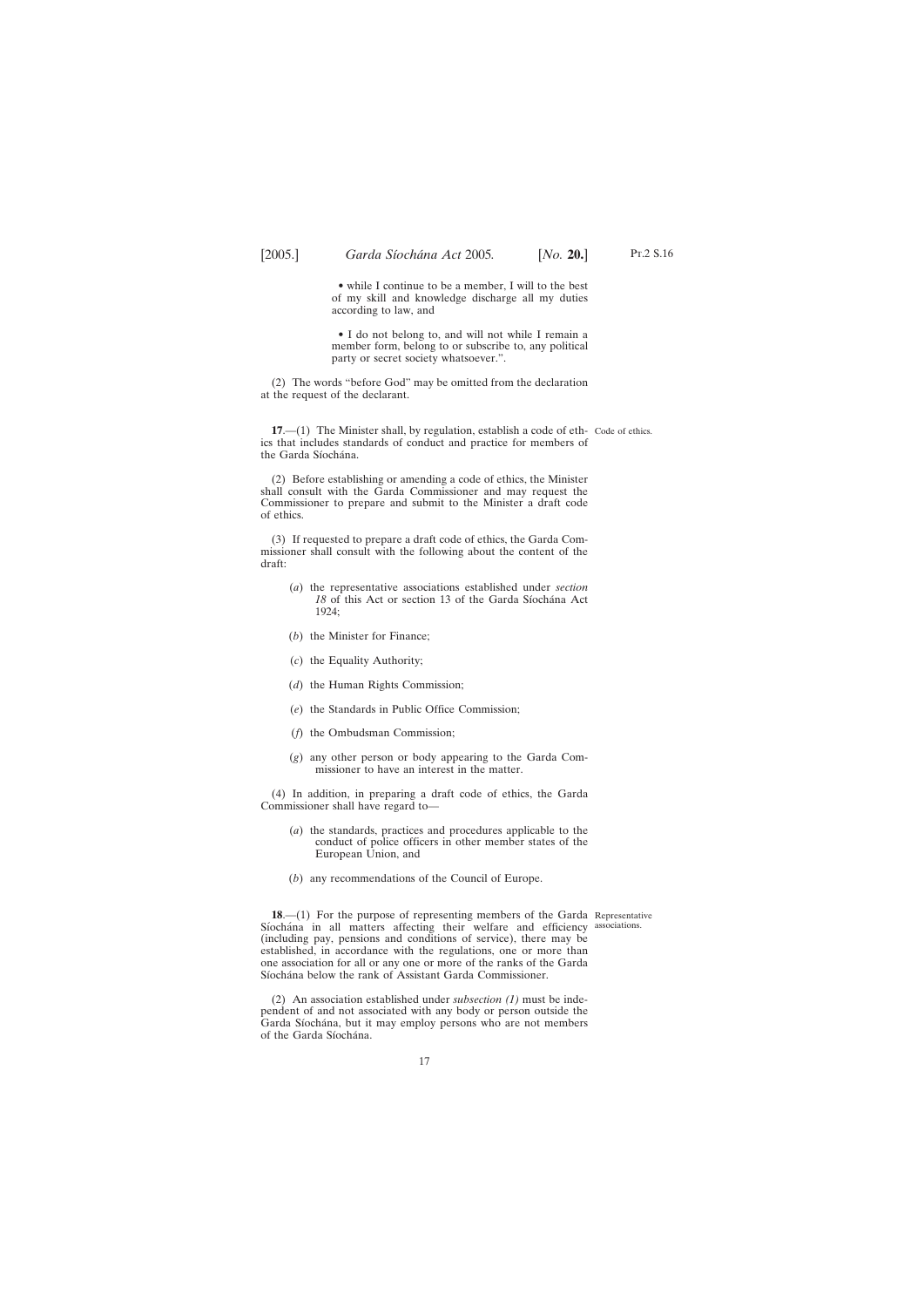<span id="page-17-0"></span>(3) A member of the Garda Síochána shall not be or become a member of any trade union or association (other than an association established under this section or section 13 of the Garda Síochána Act 1924) any object of which is to control or influence the pay, pensions or conditions of service of the Garda Síochána.

(4) If any question arises whether any body or association is a trade union or association referred to in *subsection (3)*, the question shall be determined by the Minister whose determination shall be final.

(5) The Minister—

- (*a*) may, notwithstanding *subsection (2)*, authorise an association established under this section to be associated with a person or body outside the Garda Síochána in such cases and in such manner and subject to such conditions or restrictions as he or she may specify, and
- (*b*) may vary or withdraw any such authorisation.

(6) An association established under this section for the purpose of representing members of the Garda Síochána holding the rank of Garda may include persons admitted, in accordance with the regulations, to training for membership in the Garda Síochána.

Civilian staff. **19**.—(1) The Garda Commissioner may appoint such numbers of persons as civilian staff of the Garda Síochána as may be approved by the Minister with the consent of the Minister for Finance.

> (2) The Garda Commissioner shall determine the grades of civilian staff and the numbers in each grade in the categories of professional, administrative and specialist staff, as may be approved by the Minister with the consent of the Minister for Finance.

> (3) A member of civilian staff of the Garda Síochána is a civil servant of the Government.

> (4) The Garda Commissioner is the appropriate authority (within the meaning of the Civil Service Commissioners Act 1956 and the Civil Service Regulation Acts 1956 to 1996) in relation to civilian staff of the Garda Síochána.

> (5) Every member of the staff of the Department of Justice, Equality and Law Reform designated by order of the Minister for the purposes of this section shall, on being so designated, be transferred to and become a member of the civilian staff of the Garda Síochána.

> (6) Before making an order for the purpose of *subsection (5)*, the Minister shall—

- (*a*) notify in writing any recognised trade union or staff association concerned of the Minister's intention to do so, and
- (*b*) consider, within such time as may be specified in the notification, any representations made by that trade union or staff association in relation to the matter.

(7) *Schedule 2* has effect in relation to staff transferred under this section.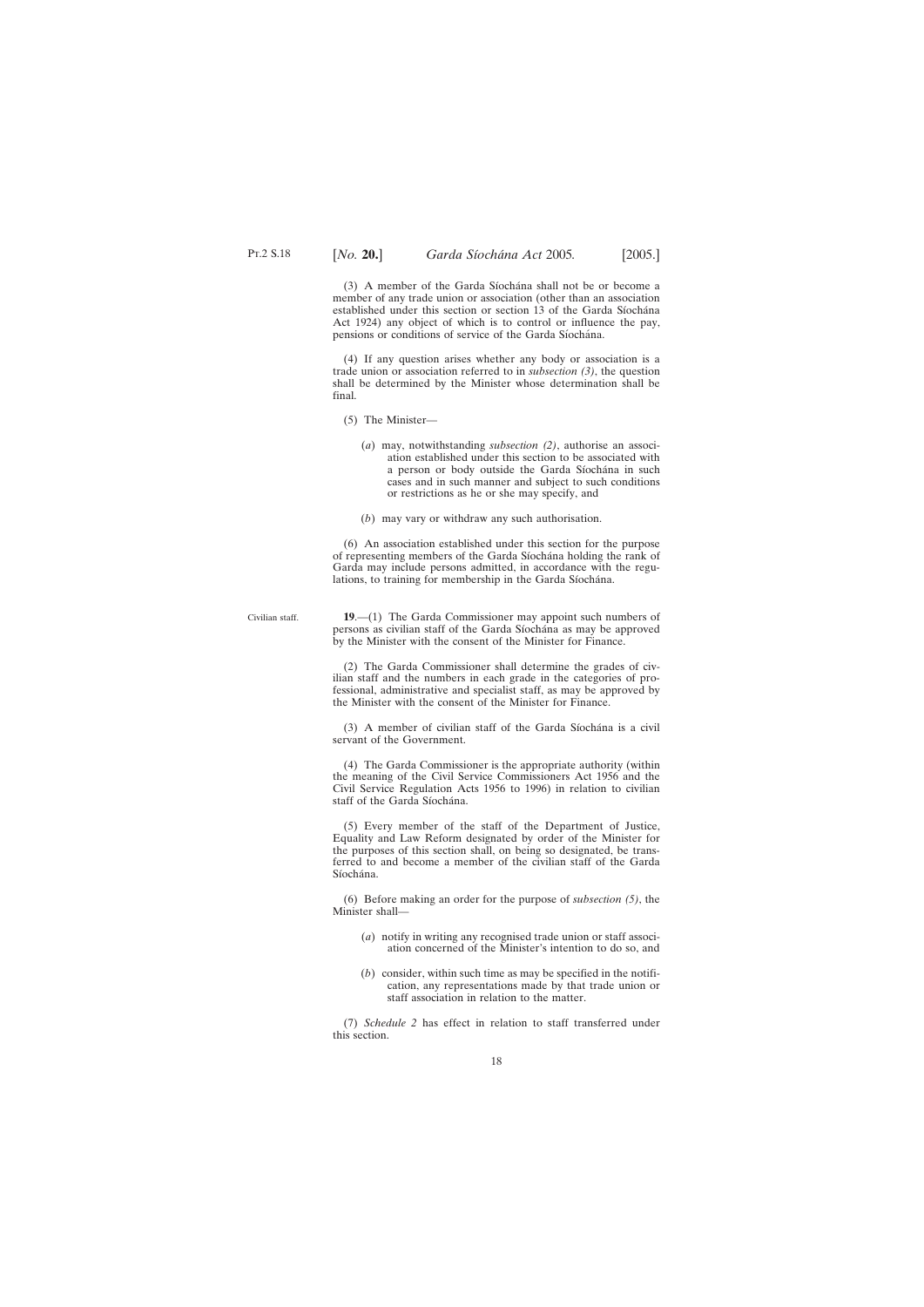### CHAPTER 3

#### *Roles of Minister and Garda Commissioner*

- <span id="page-18-0"></span>**20**.—(1) The Minister may—
	- (*a*) determine, and from time to time revise, priorities for the Garda Síochána in performing its functions under *section 7*, and
	- (*b*) establish, and from time to time revise, levels of performance ("performance targets") to be aimed at in seeking to achieve the objective of each priority.
- (2) The Minister shall—
	- (*a*) consult with the Garda Commissioner before determining or revising priorities or establishing or revising performance targets, and
	- (*b*) supply the Garda Commissioner with a copy of the determined priorities, the established priorities and any revisions to those priorities or performance targets.

(3) As soon as practicable after determining or revising priorities and after establishing or revising performance targets, the Minister shall cause a copy of the priorities, revisions or performance targets, as the case may be, to be laid before each House of the Oireachtas.

- (4) The Garda Commissioner shall—
	- (*a*) inform the Minister of the measures taken to achieve the objectives of the priorities determined and performance targets established under this section and of the outcome of those measures, and
	- (*b*) supply that information within the time specified by the Minister or, if no such time is specified, in the annual report.

**21**.—(1) Every 3 years or as directed under *subsection (6)*, the Strategy statement.Garda Commissioner shall submit to the Minister for his or her approval a strategy statement for the Garda Síochána and for the policing of the State for the following 3 years.

(2) The strategy statement must be prepared in such form and manner as the Minister may direct and must include the following:

- (*a*) a mission statement;
- (*b*) medium term objectives, the strategies to achieve those objectives and the expected outputs and outcomes;
- (*c*) an identification of issues of concern to Departments of State and agencies in the State and a plan for managing those issues.

(3) In preparing the strategy statement, the Garda Commissioner shall have regard to the following matters:

(*a*) relevant Government policy;

Pt.2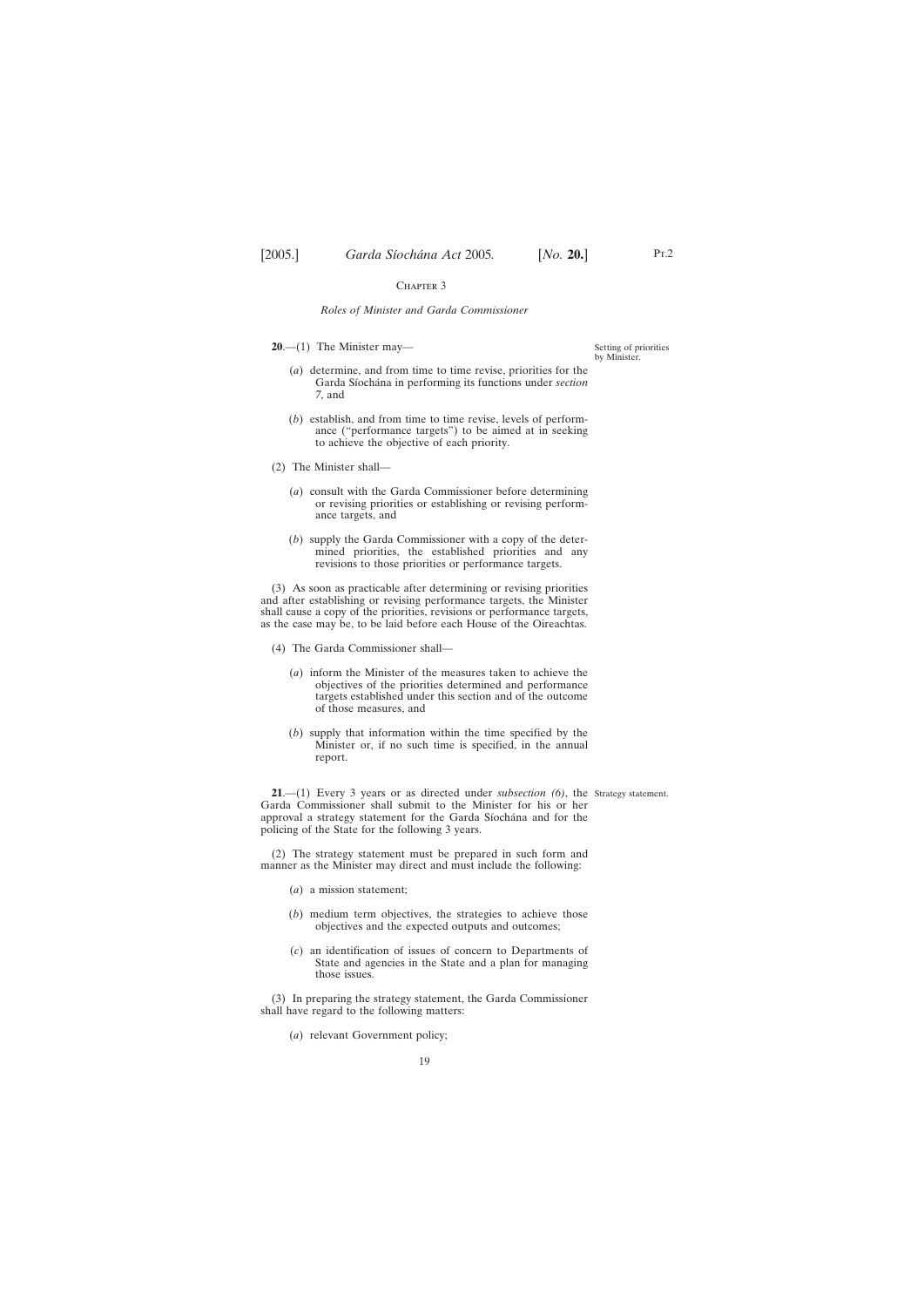Annual policing

plan.

- <span id="page-19-0"></span>(*b*) the priorities determined by the Minister under *section 20*;
- $(c)$  the resources expected to be available to the Garda Siocha´na for the period to which the statement relates, and
- (*d*) the need to ensure the most beneficial, effective and efficient use of those resources.
- (4) The Minister shall approve the strategy statement—
	- (*a*) in the form of the draft submitted, or
	- (*b*) with such amendments as the Minister, after consulting with the Garda Commissioner, may determine.

(5) As soon as practicable after approving the strategy statement, the Minister shall cause a copy of it to be laid before each House of the Oireachtas.

(6) The Minister may direct that the strategy statement be submitted at shorter intervals than every 3 years and cover a shorter period than 3 years.

**22**.—(1) The Garda Commissioner shall each year prepare a policing plan setting out the proposed arrangements for the policing of the State for the following year, including any proposal to—

- (*a*) establish or dissolve a national unit of the Garda Síochána,
- (*b*) alter the boundaries of a regional geographical area under the control of an Assistant Garda Commissioner or of a divisional geographical area under the control of a chief superintendent,
- (*c*) establish or relocate a divisional headquarters under the control of a Chief Superintendent or of a district headquarters under the control of a superintendent, or
- (*d*) open a Garda Síochána station in a new location or cease stationing members in an existing station.

(2) In preparing a policing plan, the Garda Commissioner shall have regard to the following:

- (*a*) the priorities determined and performance targets established under *section 20*;
- (*b*) the strategy statement in operation under *section 21* during the year to which the plan relates;
- (*c*) relevant directives issued under *section 25*;
- $(d)$  the resources expected to be available to the Garda Siochána for that year and the proposed allocation of those resources;
- (*e*) relevant Government policy.

(3) In preparing the policing plan, the Garda Commissioner may have regard to the most recent report of each joint policing committee.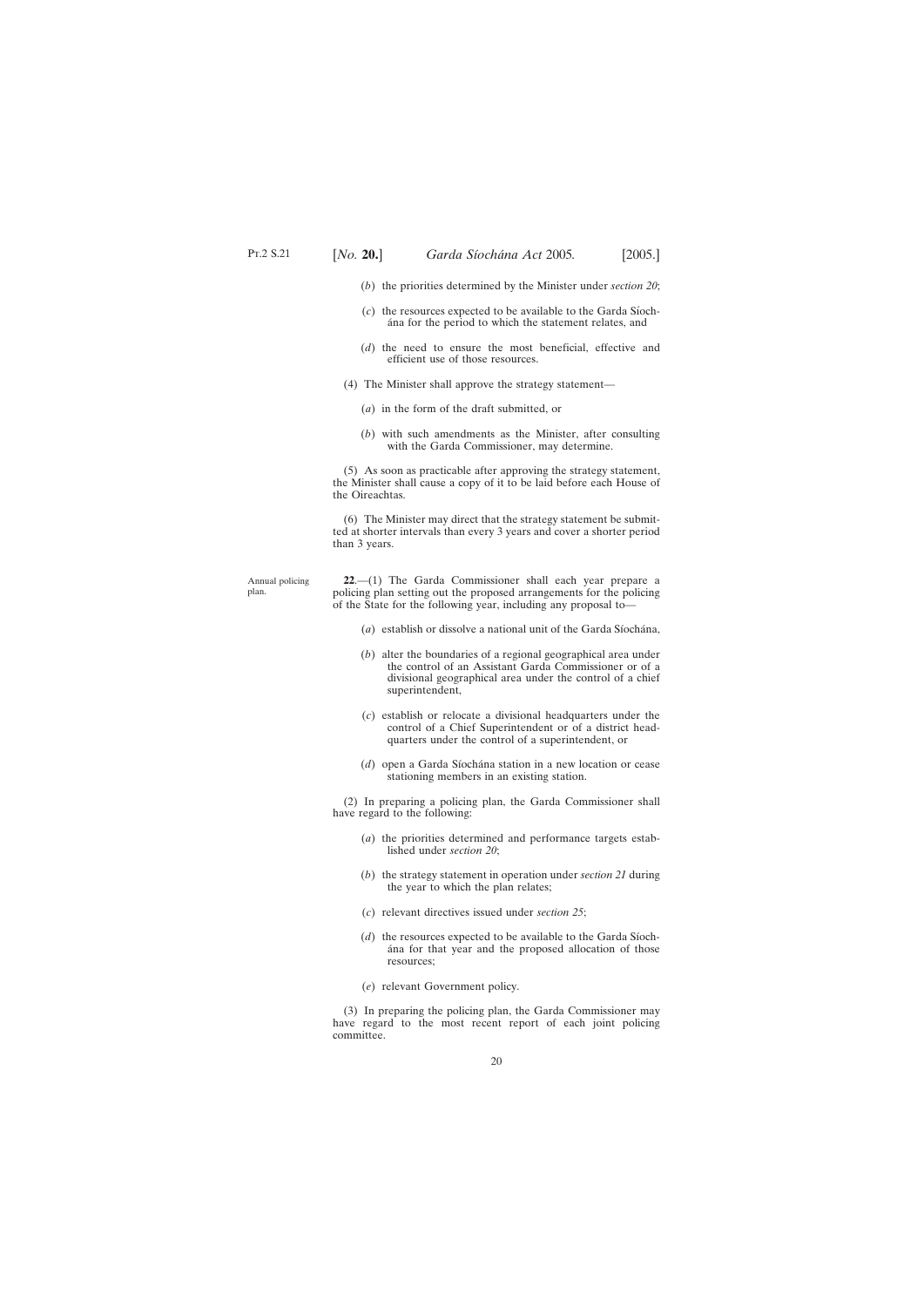<span id="page-20-0"></span>(4) Before the month of November in each year, the Garda Commissioner shall submit to the Minister for approval a draft of the policing plan for the following year.

(5) The Minister shall approve the policing plan—

- (*a*) in the form of the draft submitted, or
- (*b*) with such amendments as the Minister, after consulting with the Garda Commissioner, may determine.

(6) As soon as practicable after approving the policing plan, the Minister shall cause a copy of it to be laid before each House of the Oireachtas.

**23.**—(1) At the end of each 3 year period, the Garda Com-Three year review missioner shall submit to the Minister a report, prepared by the report. Commissioner, containing a review of the efficiency and effectiveness of the management and deployment of resources available to the Garda Síochána during that 3 year period.

(2) The first 3 year period begins on the day this section comes into operation and each subsequent 3 year period begins on the day after the end of the period for which the previous report was submitted.

(3) The report may contain recommendations that the Garda Commissioner considers necessary for improving the management and deployment of resources.

(4) As soon as practicable after receiving the report, the Minister shall, subject to *subsection (5)*, cause a copy of it to be laid before each House of the Oireachtas.

(5) The Minister may exclude from the copies of reports that are to be laid before the Houses of the Oireachtas any matter that, in his or her opinion—

- (*a*) would be prejudicial to the interests of national security, or
- (*b*) might facilitate the commission of an offence, prejudice a criminal investigation or jeopardise the safety of any person.

**24**.—(1) As soon as practicable after the commencement of this Professional section, the Garda Commissioner shall establish a Professional Stan-Standards Unit.dards Unit, to be headed by an officer not below the rank of chief

(*a*) examine and review, as directed by the Commissioner, the operational, administrative and management performance of the Garda Síochána at all levels,

superintendent, to—

- (*b*) propose measures to the Commissioner to improve that performance, and
- (*c*) promote the highest standards of practice, as measured by reference to the best standards of comparable police services, in operational, administrative and management matters relating to the Garda Síochána.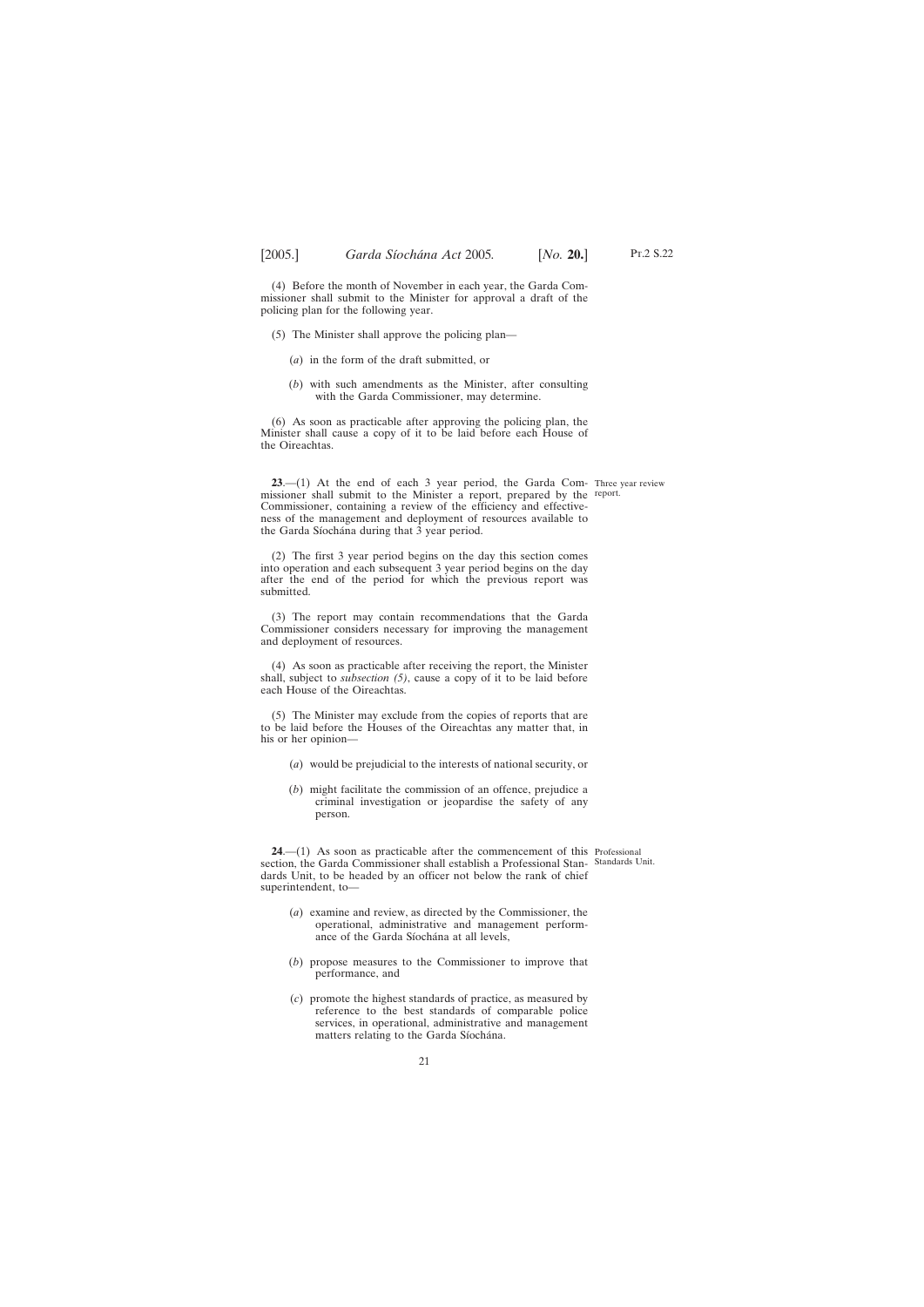(2) Not later than 31 March in each year, the Garda Commissioner shall submit a report to the Minister on the activities of the Professional Standards Unit in the preceding year.

<span id="page-21-0"></span>Directives.

**25**.—(1) Following the approval of the Government, the Minister may issue to the Garda Commissioner written directives concerning any matter relating to the Garda Síochána.

(2) The Garda Commissioner shall, in performing the functions of that office, comply with any directive issued under this section.

(3) As soon as practicable after issuing a directive under this section, the Minister shall cause a copy of the directive to be laid before each House of the Oireachtas, but if compliance with this requirement might prejudice the security of the State or might impede the prevention, investigation or prosecution of an offence, it is sufficient if a written statement indicating that a directive has been issued is laid before each House.

(4) The Minister's power under *subsection (1)* may not be exercised to limit the independence of a member of the Garda Síochána in performing functions relating to the investigation of a specific offence or the prosecution of an offence as authorised by *section 8*.

(5) The Garda Commissioner shall inform the Minister of the measures taken by the Commissioner to comply with a directive issued under this section and supply the information within the time specified by the Minister.

| Functions of Garda<br>Commissioner. | $26 - (1)$ Subject to this Act and the regulations, the Garda Com-<br>missioner has the following functions:                                                                                                                   |
|-------------------------------------|--------------------------------------------------------------------------------------------------------------------------------------------------------------------------------------------------------------------------------|
|                                     | (a) to direct and control the Garda Síochána;                                                                                                                                                                                  |
|                                     | $(b)$ to carry on and manage and control generally the admin-<br>istration and business of the Garda Síochána, including<br>by arranging for the recruitment, training and appoint-<br>ment of its members and civilian staff; |
|                                     | (c) to advise the Minister on policing and security matters;                                                                                                                                                                   |
|                                     | $(d)$ to perform any other functions that are assigned to him or<br>her by this Act or that may, by regulation, be assigned to<br>him or her.                                                                                  |
|                                     | (2) In performing his or her functions, the Garda Commissioner<br>shall have regard to the following matters:                                                                                                                  |
|                                     |                                                                                                                                                                                                                                |

- (*a*) the objective of promoting effectiveness, efficiency and economy in the Garda Síochána;
- (*b*) the priorities and performance targets in operation under *section 20* at the relevant time;
- (*c*) any relevant policies of the Minister or the Government;
- (*d*) the strategy statement in operation under *section 21* at that time;
- (*e*) the annual policing plan prepared under *section 22*;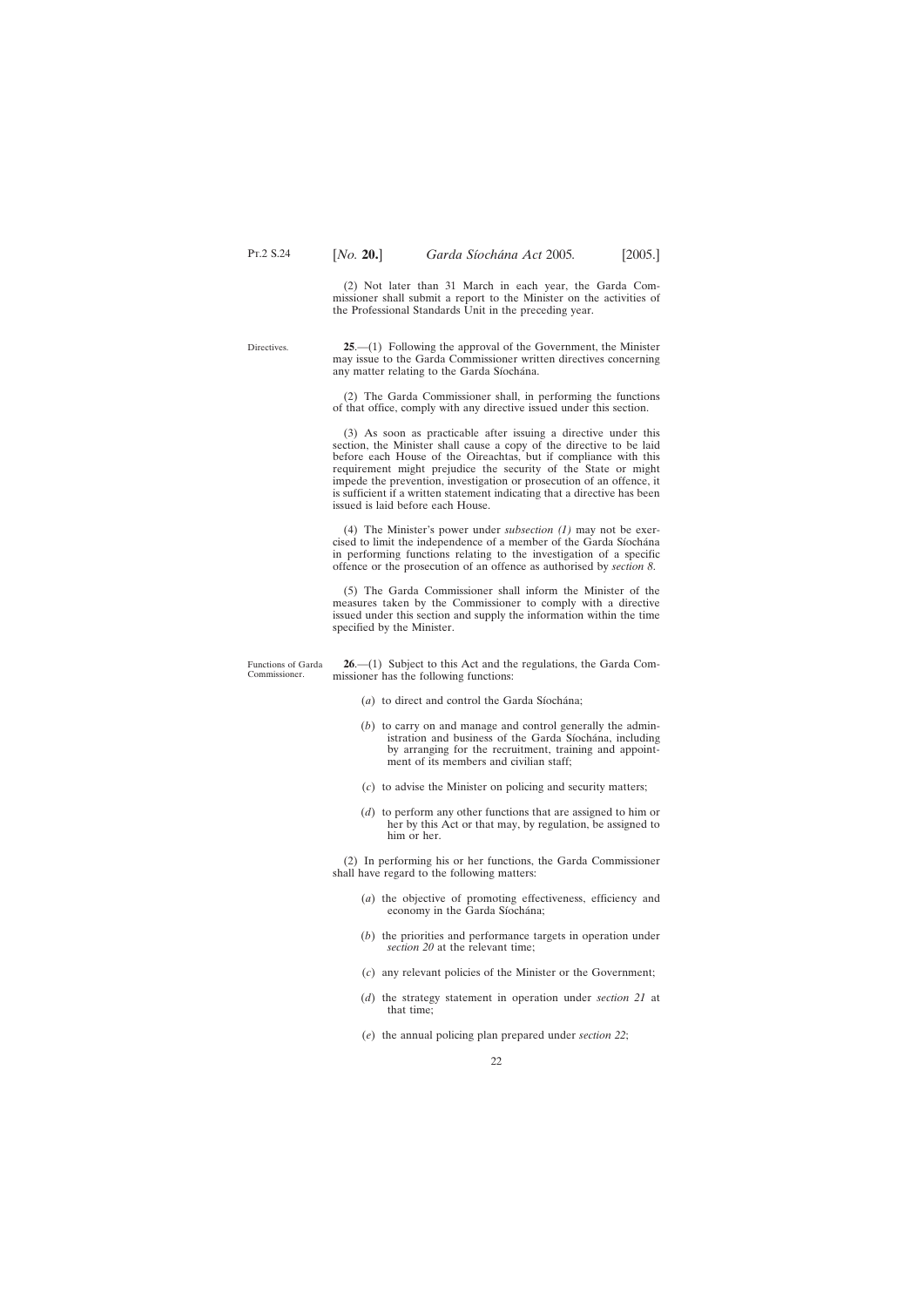(*f*) any directive issued under *section 25*.

<span id="page-22-0"></span>(3) The Garda Commissioner is accountable to the Minister for the performance of the Commissioner's functions and those of the Garda Síochána

**27**.—(1) The Garda Commissioner shall make arrangements for Arrangements for obtaining the views of the public about matters concerning policing obtaining views of and the state of crime.

(2) Before making any arrangements under this section, the Garda Commissioner shall consult with the Minister about the proposed arrangements and the Minister may approve the arrangements—

- (*a*) as proposed, or
- (*b*) with such revisions as the Minister, after consulting with the Commissioner, may determine.

**28.**—(1) With the prior consent of the Government, the Garda Power to enter into Commissioner may, on behalf of the Garda Síochána, enter into an agreements with agreement with a police service or other law enforcement agency other law outside the State.

(2) The agreement may provide for the co-operation of the parties or the exchange of information or such other matters as the Garda Commissioner thinks fit.

**29.**—(1) Subject to this Act and the regulations, the Garda Com- Powers relating to missioner may, for the purposes of performing his or her functions contracts, bank under this Act in relation to the administration and business of the accounts, etc. Garda Síochána-

- (*a*) enter on behalf of the Garda Síochána into a contract with any person or body concerning any matter arising in relation to those functions,
- (*b*) with the prior consent of the Minister and the Minister for Finance, operate in the State or elsewhere bank accounts of any description, and
- (*c*) do any other thing necessary for enabling the Commissioner to perform those functions.

(2) Subject to the consent of the Minister and the Minister for Finance, the power conferred by *subsection (1)(a)* includes the power to engage consultants or advisers to assist the Garda Commissioner in performing functions under this Act.

(3) The power conferred by *subsection (1)(a)* does not include the power to enter into a contract relating to land or an interest in land.

(4) The Garda Commissioner may sue and be sued in the name of his or her office.

(5) A contract entered into under this section by a person holding the office of Garda Commissioner is binding on and enforceable by that person and his or her successors in office, but neither that person nor any successor in office is personally liable on the contract.

public.

enforcement agencies.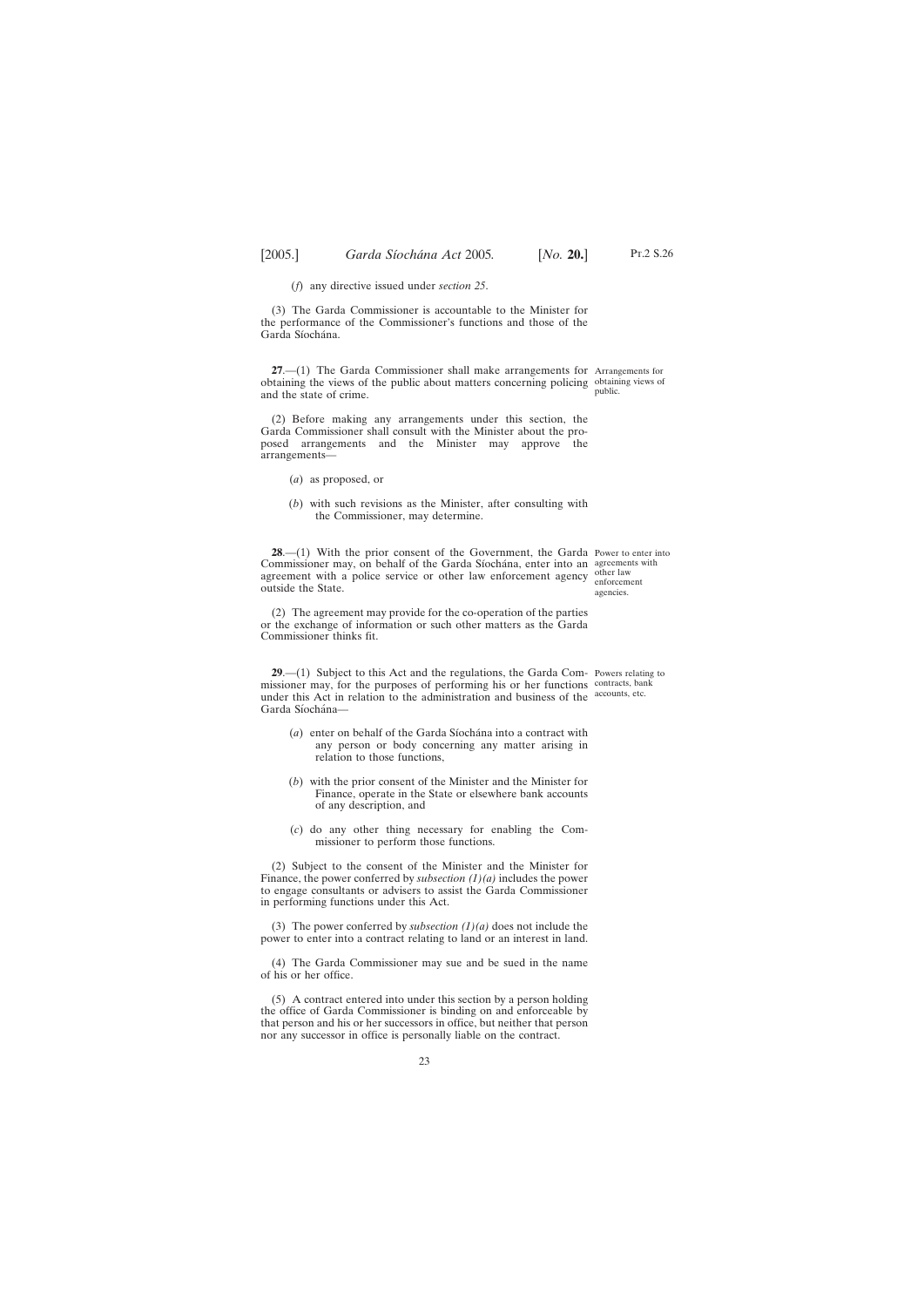<span id="page-23-0"></span>(6) *Subsection (5)* applies whether or not the contract was entered into pursuant to a power delegated under *section 31*.

(7) Notwithstanding *subsection (1)(b)*, the Garda Commissioner does not have power to borrow money by means of a bank overdraft or otherwise.

Provision of police services for certain events, etc.

**30**.—(1) At the request of a person, the Garda Commissioner may provide and charge for police services for events on private property or in areas open to the public or, subject to the regulations, for police services of a kind described in *subsection (3)*, if—

- (*a*) it is in the public interest and consistent with the functions of the Garda Síochána to provide the services, and
- (*b*) the Commissioner is satisfied that the person has paid or will pay to the Commissioner the charges for the services.

(2) The following are examples of the types of events for which police services may be provided under this section:

- (*a*) sports fixtures;
- (*b*) concerts;
- (*c*) festivals and exhibitions;
- (*d*) meetings and conferences;
- (*e*) the making of films, videos, television programmes and advertisements;
- (*f*) appearances by individuals or groups of individuals likely to attract large numbers of people.

(3) Police services relating to the protection, whether by means of police escorts or otherwise, of persons or property at risk of harm while in transit within the State may be provided under this section, but only in the circumstances and to the extent authorised by regulation under *section 122(1)(o)*.

(4) Subject to any regulation under *section 122(1)(p)*, the Garda Commissioner may set charges for police services provided under this section that are sufficient to cover the costs of providing those services.

(5) The Public Offices Fees Act 1879 does not apply to any charges payable under this section.

(6) The Garda Commissioner may recover as a simple contract debt in any court of competent jurisdiction, from the person by whom it is payable, any amount due under this section.

Delegation of Garda Commissioner's functions.

**31**.—(1) Subject to the regulations, the Garda Commissioner may, in writing, delegate any of his or her functions under this Act to—

- (*a*) members of the Garda Síochána specified by rank or name, or
- (b) members of the Garda Síochána's civilian staff specified by grade, position, name or otherwise.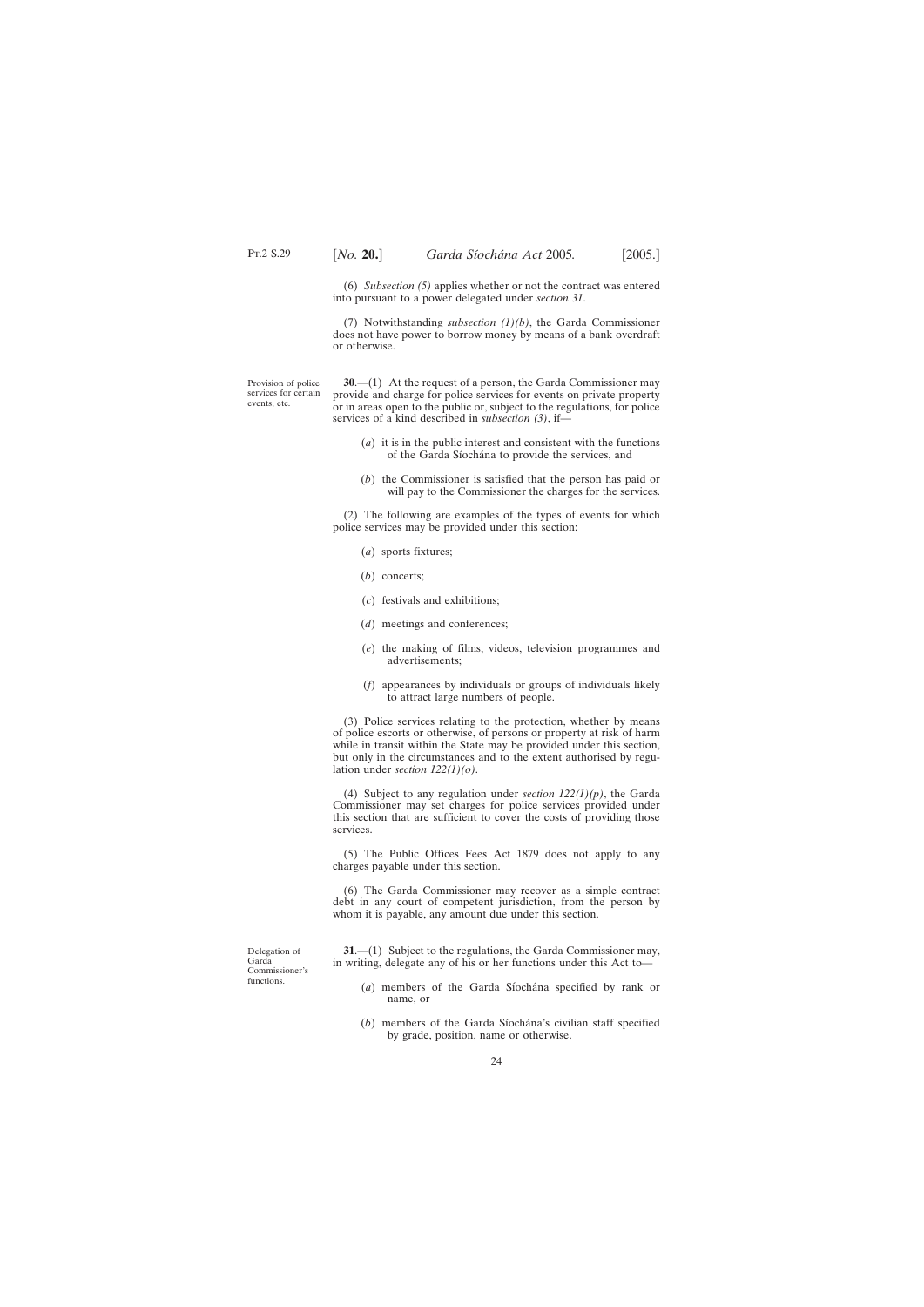<span id="page-24-0"></span>

(2) A delegation under this section may—

- (*a*) relate to the performance of a function either generally or in a particular case or class of case or in respect of a particular matter,
- (*b*) be made subject to conditions or restrictions, and
- (*c*) be revoked or varied by the Garda Commissioner at any time.

(3) The delegation of a function does not preclude the Garda Commissioner from performing the function.

(4) Where the Garda Commissioner's functions under a provision of this Act are delegated to a person, any references in that provision to the Commissioner are to be read as references to that person.

(5) An act or thing done by a person pursuant to a delegation under this section has the same force and effect as if done by the Garda Commissioner.

**32.**—(1) The Minister may authorise a Deputy Garda Com- Exercise of missioner to perform the functions of the Garda Commissioner—

functions in Garda Commissioner's absence.

- (*a*) during any absence, incapacity or suspension from duty of the Garda Commissioner, or
- (*b*) during any vacancy in the office of Garda Commissioner.

(2) In the absence of a Deputy Garda Commissioner, the Minister may authorise an Assistant Garda Commissioner to perform the functions of the Garda Commissioner during any absence or other circumstance described in *paragraph (a)* or *(b)* of *subsection (1)*.

**33**.—(1) Subject to *section 22*, the Garda Commissioner shall Distribution of determine the manner in which the Garda Síochána are to be distrib- Garda Síochána. uted and stationed throughout the State.

(2) The Garda Commissioner shall, to the extent practicable, ensure that members of the Garda Síochána stationed in a district that includes a Gaeltacht area are sufficiently competent in the Irish language to enable them to use it with facility in carrying out their duties.

(3) In this section "Gaeltacht area" means an area for the time being determined to be a Gaeltacht area by order made under section 2 of the Ministers and Secretaries (Amendment) Act 1956.

# CHAPTER 4

*Co-operation with Local Authorities and Security in Public Places*

**34**.—In this Chapter, unless the context otherwise requires, "admi-Definitions nistrative area", "local authority" and "public authority" have the (*Chapter 4*).meanings given by section 2 of the Local Government Act 2001.

25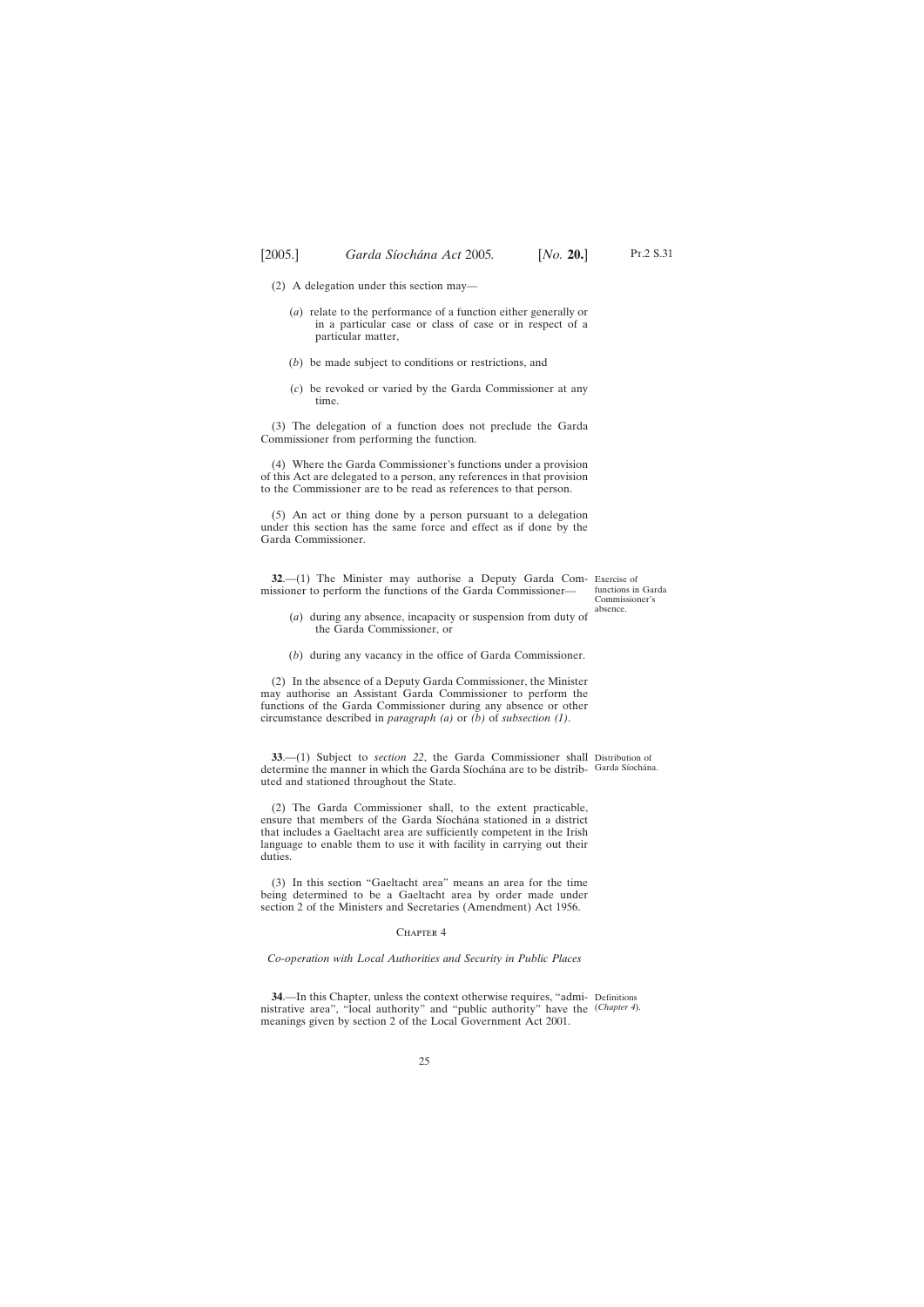<span id="page-25-0"></span>Guidelines concerning joint policing committees.

**35**.—(1) As soon as practicable after the passing of this Act and after consulting with the Minister for the Environment, Heritage and Local Government and the Minister for Community, Rural and Gaeltacht Affairs, the Minister shall issue to local authorities and the Garda Commissioner guidelines concerning the establishment and maintenance of joint policing committees by local authorities and the Garda Commissioner.

(2) Guidelines issued under this section concerning a joint policing committee may include provision for—

- (*a*) the establishment of the committee,
- (*b*) the membership of the committee, including the appointment to it of—
	- (i) members of the local authority concerned nominated by it for such appointment,
	- (ii) members of the Garda Síochána nominated by the Garda Commissioner in accordance with *subsection (3)*,
	- (iii) members of the Oireachtas,
	- (iv) persons nominated by other public authorities, and
	- (v) such other persons (including persons representing local community interests) as may be provided for in the guidelines,
- (*c*) the appointment as chairperson of the committee of a member of the local authority concerned who has been nominated in accordance with *paragraph (b)(i)*,
- (*d*) the term of office of the chairperson and other members of the committee,
- (*e*) matters arising in connection with the attendance at committee meetings of members who are also members of the Oireachtas,
- (*f*) the circumstances in which committee meetings may be held otherwise than in public,
- (*g*) the establishment, membership, terms of reference and procedures of subcommittees,
- (*h*) the preparation of reports by the committee, their ratification by the local authority concerned and their distribution,
- (*i*) the co-operation of the committee with other joint policing committees,
- (*j*) the joint action of the committee and other joint policing committees,
- (*k*) the funding of the committee and any subcommittees, and
- (*l*) such other matters as the Minister considers appropriate, including consultation with such other public authorities, bodies or persons as may be required.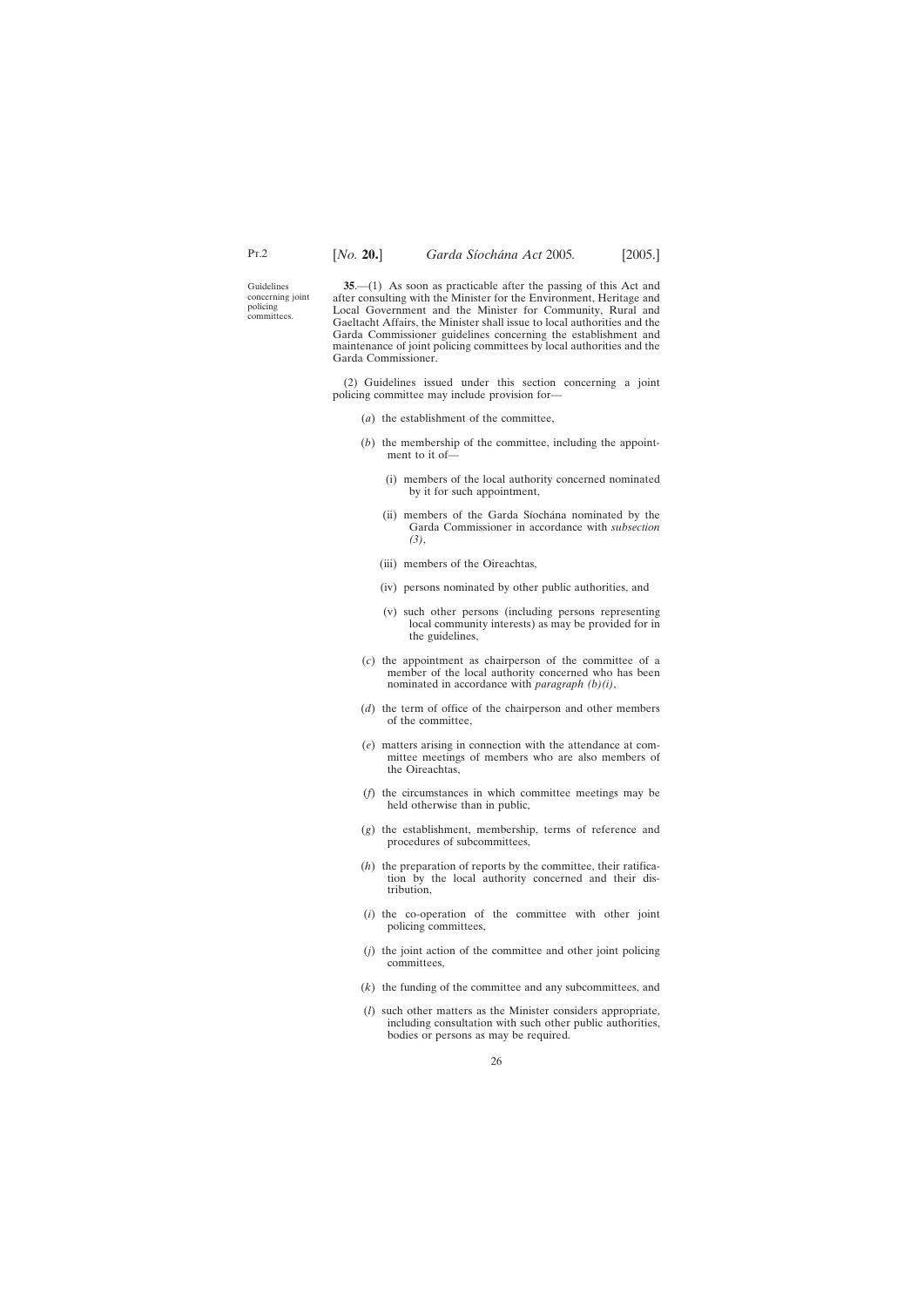<span id="page-26-0"></span>(3) In nominating members of the Garda Síochána for appointment to a joint policing committee, the Garda Commissioner shall have regard to the need to ensure that such members are of appropriate rank and seniority.

(4) The Minister may, after consulting with the Minister for the Environment, Heritage and Local Government and the Minister for Community, Rural and Gaeltacht Affairs—

- (*a*) revise any guidelines issued under this section, or
- (*b*) withdraw those guidelines and issue new guidelines.

(5) The Minister shall cause a copy of guidelines issued under this section and of any revisions to them to be laid before each House of the Oireachtas as soon as practicable after the guidelines are issued or revised.

**36.**—(1) A local authority and the Garda Commissioner shall Establishment and arrange for the establishment of a joint policing committee in accord-functions of joint ance with guidelines issued under *section 35*.

policing committees.

(2) The joint policing committee's function is to serve as a forum for consultations, discussions and recommendations on matters affecting the policing of the local authority's administrative area, and in particular to—

- (*a*) keep under review—
	- (i) the levels and patterns of crime, disorder and antisocial behaviour in that area (including the patterns and levels of misuse of alcohol and drugs), and
	- (ii) the factors underlying and contributing to the levels of crime, disorder and anti-social behaviour in the area,
- $(b)$  advise the local authority concerned and the Garda Siochána on how they might best perform their functions having regard to the need to do everything feasible to improve the safety and quality of life and to prevent crime, disorder and anti-social behaviour within the area,
- (*c*) arrange and host public meetings concerning matters affecting the policing of the local authority's administrative area,
- (*d*) establish, in consultation with the local Garda superintendent, as the committee considers necessary within specific neighbourhoods of the area, local policing fora to discuss and make recommendations to the committee concerning matters that it is to keep under review under *paragraph (a)* or on which it is to advise under *paragraph (b)*, in so far as those matters affect their neighbourhoods, and
- (*e*) co-ordinate the activities of local policing fora established under *paragraph (d)* or otherwise.

(3) If any dispute arises over the establishment of a local policing forum, the joint policing committee shall submit the dispute to the Minister whose decision, made after consulting with the Minister for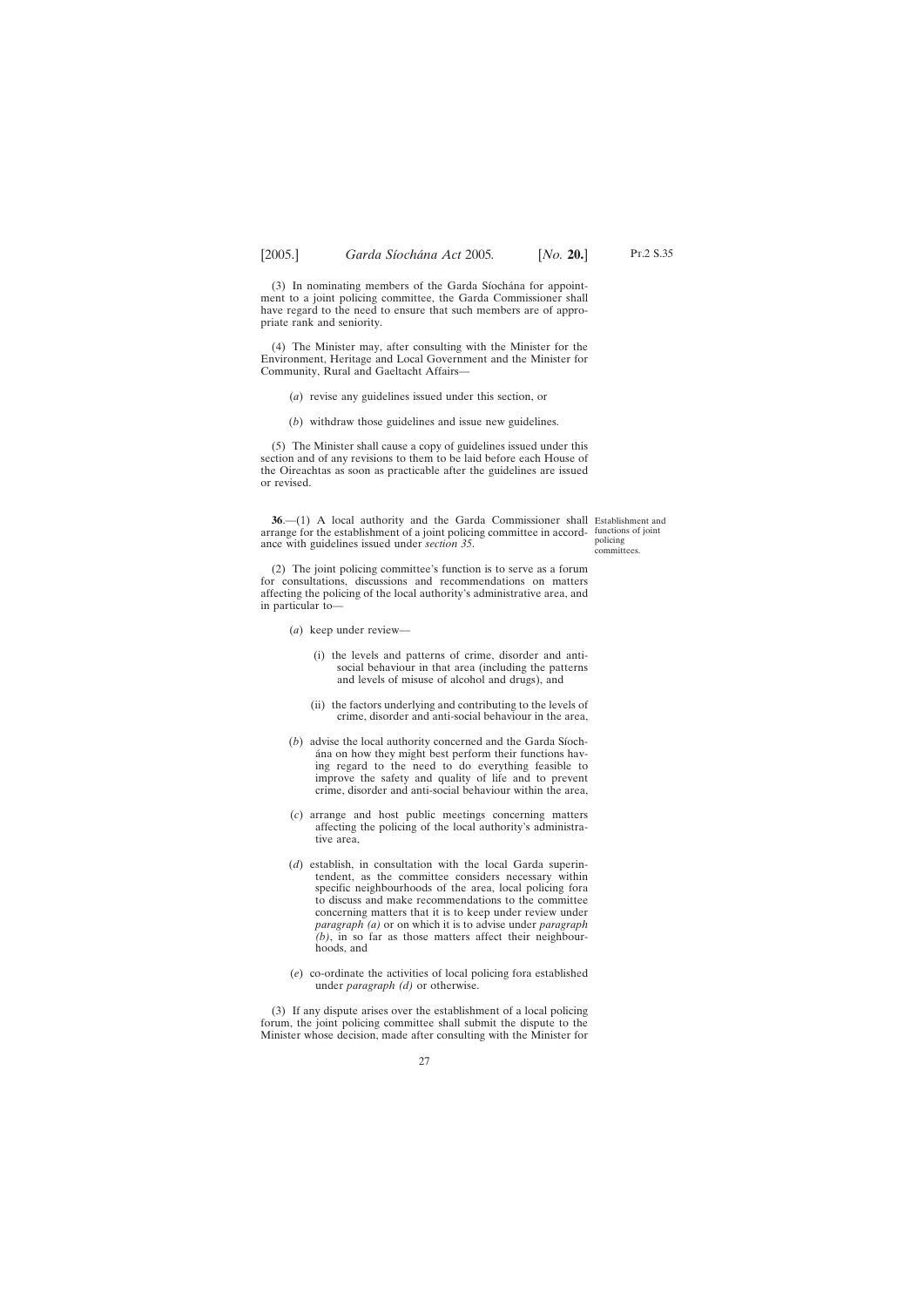<span id="page-27-0"></span>the Environment, Heritage and Local Government and the Minister for Community, Rural and Gaeltacht Affairs, shall be final.

(4) Neither the joint policing committee nor any of its subcommittees may consider matters relating to a specific criminal investigation or prosecution or matters relating to the security of the State.

(5) Not later than 3 months after the end of each year, the joint policing committee shall—

- (*a*) submit to the local authority a report on the performance of its functions during the preceding year, and
- (*b*) supply a copy of the report to the Minister, the Garda Commissioner and such other persons as may be specified in the guidelines issued under *section 35*.

(6) A statement that, in the course of a discussion at a meeting of a joint policing committee or of any of its subcommittees, is made in any form and without malice by a member of the committee or subcommittee or by a person attending the meeting at the request of the committee or subcommittee is privileged for purposes of the law of defamation and so is any subsequent publication of the statement made without malice.

**37**.—(1) A local authority shall, in performing its functions, have regard to the importance of taking steps to prevent crime, disorder and anti-social behaviour within its area of responsibility.

(2) *Subsection (1)* is not to be taken to confer on any person a right in law that the person would not otherwise have to require a local authority to take any steps referred to in that subsection or to seek damages for a local authority's failure to take such steps.

Security in public places.

Duty of local authorities.

> **38.**—(1) The Garda Commissioner may authorise the installation and operation of CCTV for the sole or primary purpose of securing public order and safety in public places by facilitating the deterrence, prevention, detection and prosecution of offences.

> (2) The Garda Commissioner shall specify the areas within which, based on the information available to him or her, the installation and operation of CCTV is warranted for the purpose specified in *subsection (1)*.

(3) Authorisation may be given to any or all of the following:

- (a) members of the Garda Síochána;
- (*b*) persons who meet the established criteria and who are retained under a contract with the Garda Commissioner;
- (*c*) persons who meet the established criteria and whose application for authorisation in respect of a specified area within the administrative area of a local authority has been approved by the local authority after consulting with the joint policing committee for that administrative area.

(4) The Garda Commissioner shall establish criteria for the purposes of *subsection (3)(b)*.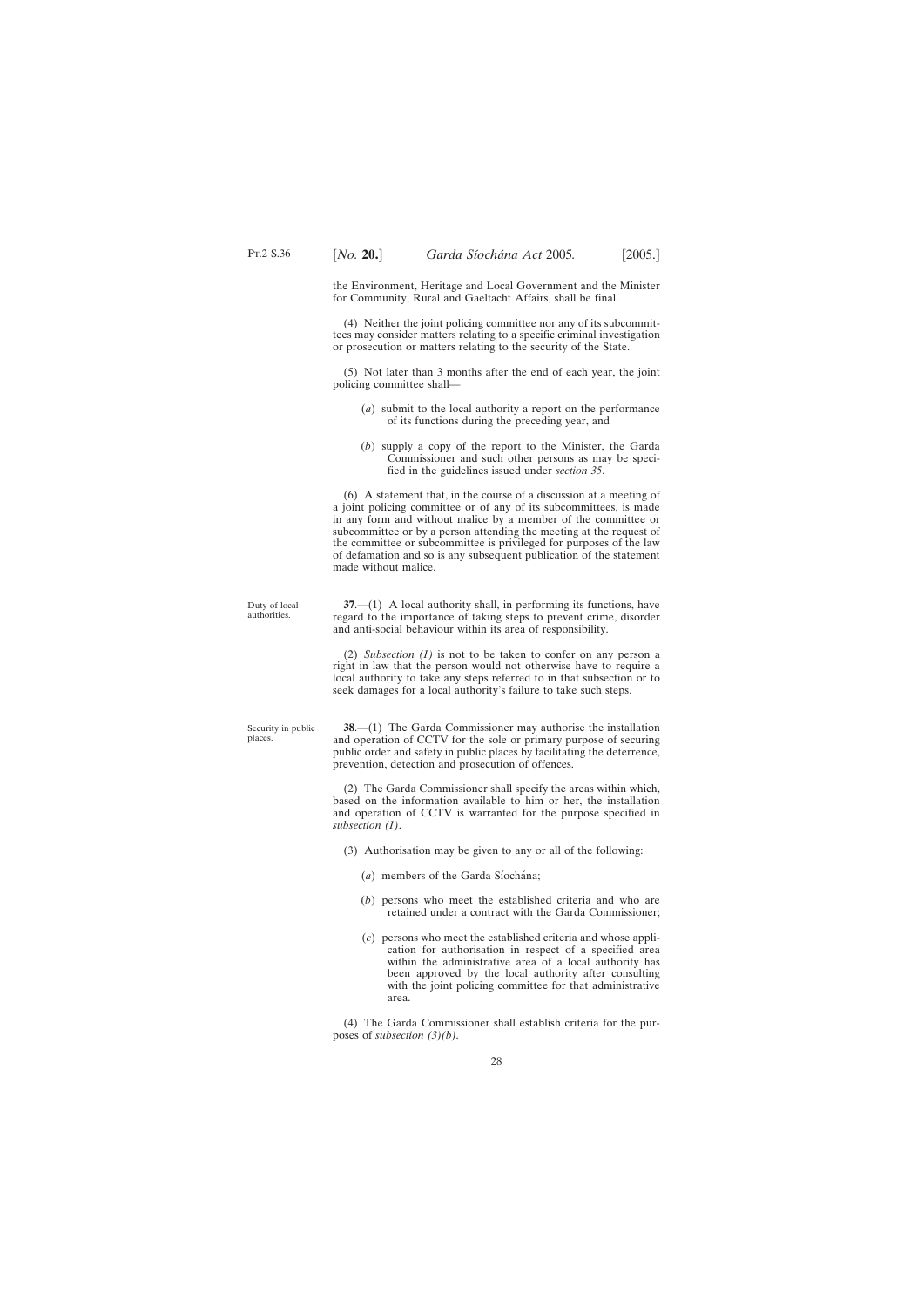(5) The Government shall, by order, establish criteria for the purposes of *subsection (3)(c)* and may establish different criteria for different classes of applicants for authorisation.

(6) An authorisation may contain such terms and conditions as the Garda Commissioner considers necessary—

- (*a*) generally for the purpose of this section, and
- (*b*) in relation only to an authorisation given under *subsection (3)(c)*, for the purposes of controlling and supervising the operation of the CCTV to which the authorisation relates.

(7) A person given an authorisation under *subsection (3)(c)* shall ensure that members of the Garda Síochána have access at all times to the CCTV to which that authorisation relates for the purpose of—

- (*a*) supervising and controlling the operation of the CCTV on behalf of the Garda Commisioner, or
- (*b*) retrieving information or data recorded by the CCTV.
- (8) The Garda Commissioner may—
	- (*a*) issue directions to authorised persons in relation to the installation and operation of CCTV, and
	- (*b*) with the Minister's consent, revoke, for failure to comply with the terms and conditions of the authorisation or with a direction issued by the Commissioner, an authorisation given under *subsection (3)(c)*.

(9) On being notified by the Garda Commissioner of the revocation of an authorisation under *subsection (8)*, the person to whom the authorisation was given shall terminate the operation of the CCTV to which the revoked authorisation relates.

(10) A person who contravenes *subsection (9)* is guilty of an offence and is liable on summary conviction to a fine not exceeding  $\epsilon$ 2,500 or imprisonment for a term not exceeding 6 months or both.

- (11) The Minister—
	- (*a*) shall issue guidelines to the Garda Commissioner concerning the supervision and control by the Commissioner of the monitoring of CCTV by authorised persons, and
	- (*b*) may revise those guidelines or may withdraw them and issue new guidelines.

(12) The Minister shall cause a copy of any guidelines issued under this section, and of any revisions to them, to be laid before each House of the Oireachtas as soon as practicable after the guidelines are issued or revised.

(13) This section does not apppy to the installation or operation of CCTV on any premises by the owner or occupier of the premises for the purpose of safeguarding persons or property on the premises or in its environs.

(14) In this section—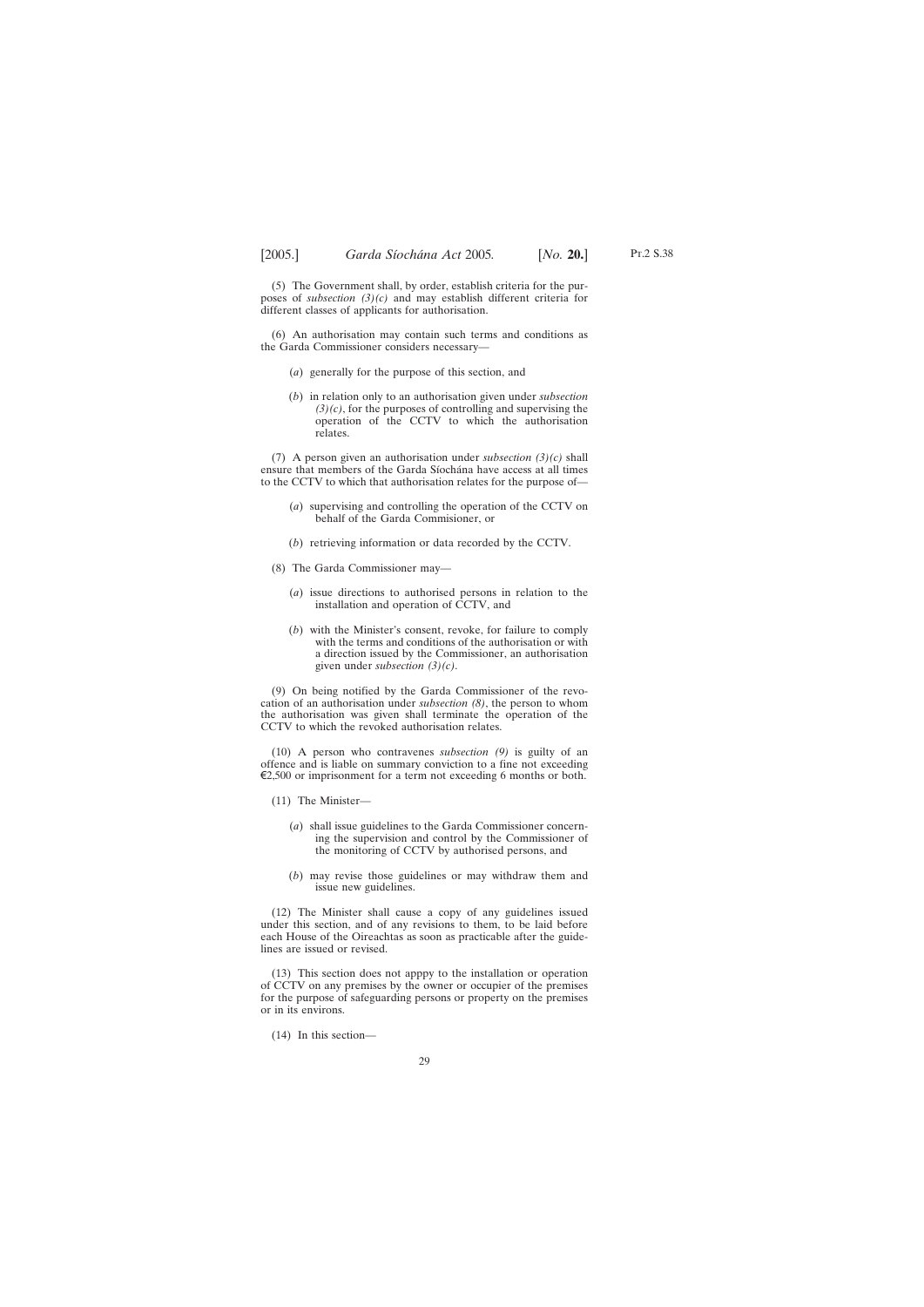<span id="page-29-0"></span>"authorisation" means an authorisation given by the Garda Commissioner under this section;

"authorised person" means a person referred to in *subsection (3)(b)* or *(c)* who holds an authorisation;

"CCTV" means any fixed and permanent system employing optical devices for recording visual images of events occurring in public places;

"operation", in relation to CCTV, includes the maintainance and monitoring of CCTV;

"public place" means a place to which the public have or are permitted access, whether as of right or by express or implied permission;

"specified area" means an area specified under *subsection (2)*.

#### CHAPTER<sub>5</sub>

*Accountability of Members for discharge of official duties and duty of Garda Commissioner to account to the Government, etc.*

Duty of members of Garda Síochána to account.

**39.**—(1) A member of the Garda Síochána shall, when directed to do so by a member of a higher rank, account for any act done or omission made by the member while on duty.

(2) A failure to comply with a direction under *subsection (1)* shall be the subject of disciplinary action in accordance with the Disciplinary Regulations.

(3) The member concerned shall be informed by the member of higher rank that such failure may lead to dismissal from the Garda Síochána.

 $(4)$  Any information provided by a member of the Garda Siocha´na in accordance with a direction under *subsection (1)* is not admissible in any criminal proceedings against the member and this shall be explained to the member in ordinary language by the member of higher rank.

(5) For the purpose of *subsection (4)* "criminal proceedings" does not include disciplinary proceedings.

Duty of Garda Commissioner to account to Government and provide material to Attorney General.

**40**.—(1) The Garda Commissioner shall account fully to the Government and the Minister through the Secretary General of the Department of Justice, Equality and Law Reform for any aspect of his or her functions.

(2) The Garda Commissioner's duty under *subsection (1)* includes the duty to provide, on request by the Secretary General, any document in the power or control of the Garda Síochána, including material in the form of Garda records, statements made by members of the Garda Síochána and by other persons and reports.

(3) The Garda Commissioner shall provide the Attorney General with all of the material specified in *subsection (2)* that is required by the Attorney General in connection with the conduct of legal proceedings on behalf of the State.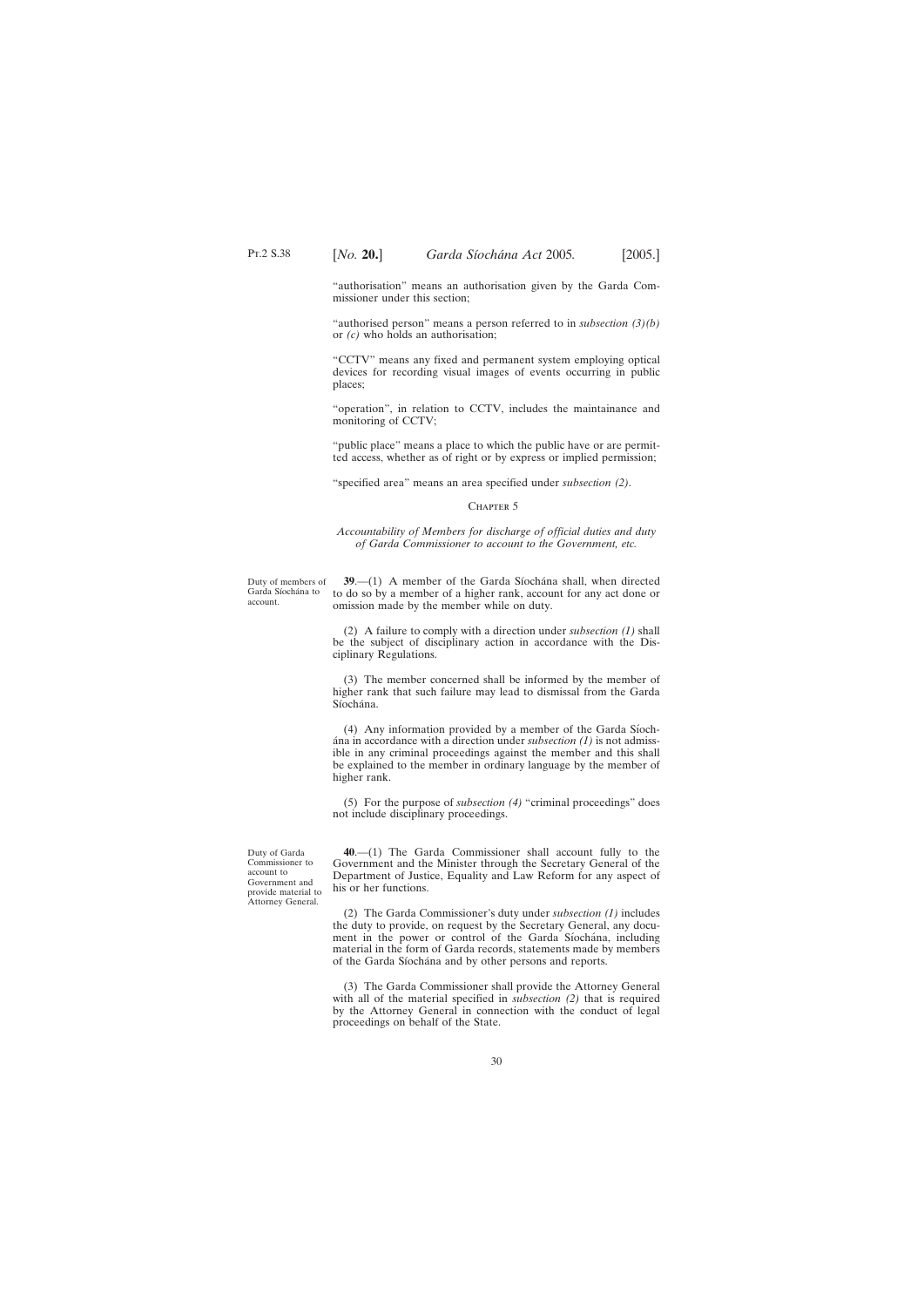<span id="page-30-0"></span>**41**.—(1) The Garda Commissioner shall keep the Minister and Duty of Garda the Secretary General of the Department of Justice, Equality and Commissioner to Law Reform fully informed of the following:

provide information to Minister.

- (*a*) matters relating to significant developments concerning—
	- (i) the preservation of peace and public order in the State,
	- (ii) the protection of life and property in the State, and
	- (iii) the protection of the security of the State;
- (*b*) significant developments that might reasonably be expected to affect adversely public confidence in the Garda Síochána;
- (*c*) matters relevant to the accountability of the Government to the Houses of the Oireachtas;
- (*d*) any other matters that, in the Commissioner's opinion, should be brought to the Minister's attention.

(2) Whenever required by the Minister, the Garda Commissioner shall submit to the Minister a report on any matters connected with the policing or security of the State or the performance of the Commissioner's other functions that may be specified in the requirement.

- (3) A report under *subsection (2)* must—
	- (*a*) address matters of general or specific concern that are specified in the Minister's requirement, and
	- (*b*) be made in the form and within the period specified in the requirement.

(4) The Minister may publish all or part of a report submitted under this section.

**42**.—(1) The Minister, with respect to any matter considered by Special inquiries him or her to be of public concern, may by order appoint a person relating to to—

administration, practice or procedure of Garda

- (*a*) inquire into any aspect of the administration, practice or Síochána. procedure of the Garda Síochána, and
- (*b*) make a report to the Minister on the conclusion of the inquiry.

(2) A person who, in the Minister's opinion, has the experience, qualifications, training or expertise appropriate for the inquiry may be appointed to conduct the inquiry.

(3) The Minister shall specify the terms of reference of the inquiry in the order under *subsection (1)* and may, by order made at any time before the submission of the final report, amend those terms for the purpose of clarifying, limiting or extending the scope of the inquiry.

(4) For the purpose of the inquiry, the appointed person—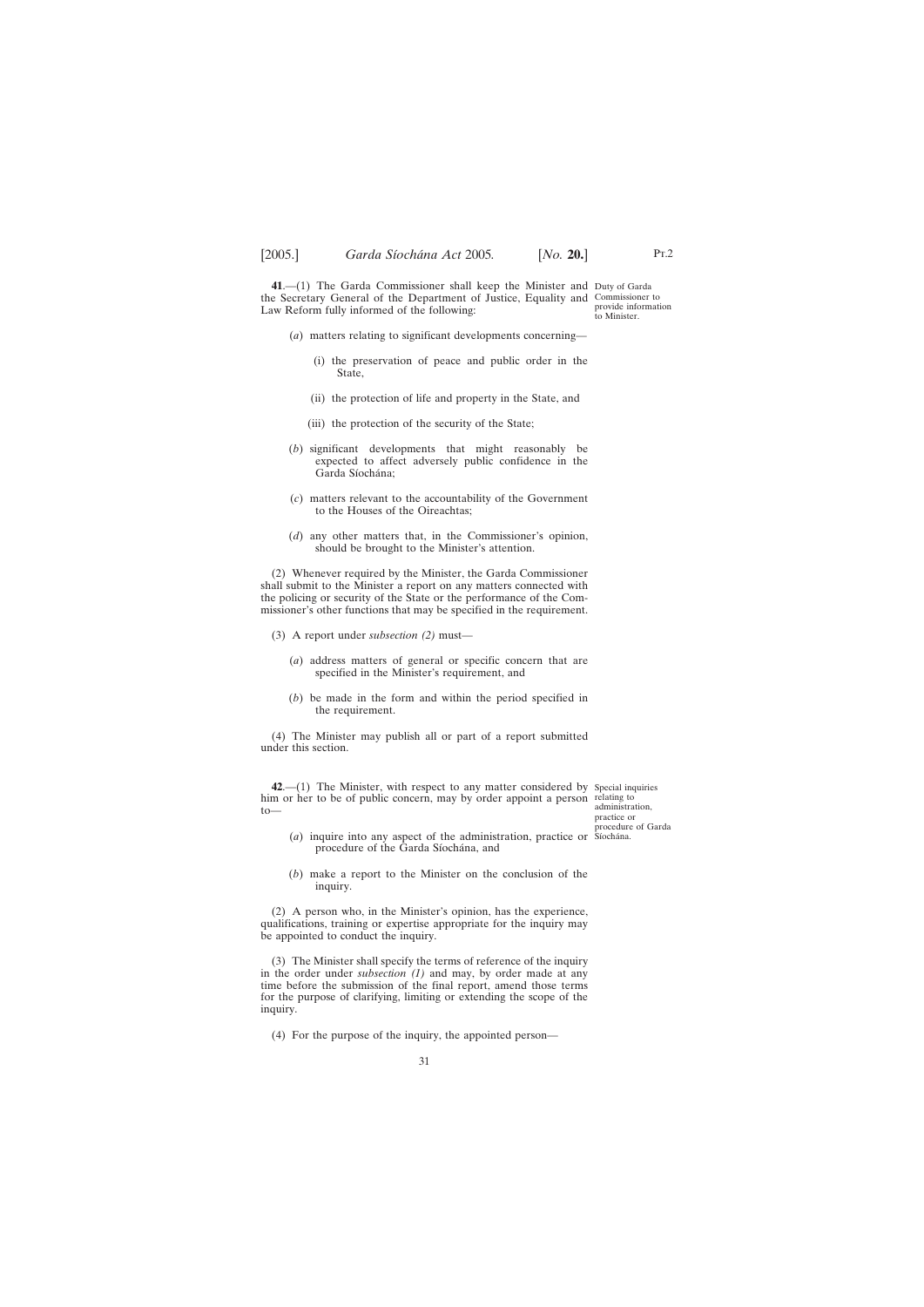- 
- <span id="page-31-0"></span>(*a*) may require a member of the Garda Siochana who possesses information or has a document or thing in the member's power or control that is relevant to the inquiry, to provide that information, document or thing to that person, and
- (*b*) where appropriate, may require such member to attend before the appointed person for that purpose.

(5) A member of the Garda Sı´ocha´na required under *subsection (4)(b)* to attend before the appointed person shall co-operate with the inquiry and shall answer fully and truthfully any question put to the member by that person.

(6) A failure to comply with a requirement under *subsection (4)* shall be the subject of disciplinary action in accordance with the Disciplinary Regulations.

(7) Any information, document or thing provided by a member of the Garda Síochána in accordance with a requirement under *subsection (4)* is not admissible in any criminal proceedings against the member and this shall be explained to the member in ordinary language by the appointed person.

(8) The Minister may publish all or part of any report received under this section.

(9) This section applies even if the matter considered by the Minister to be of public concern arose before the passing of this Act.

(10) The power to order an inquiry under this Act is additional to any power conferred by this or another Act relating to inquiries or investigations.

(11) In this section—

"appointed person" means a person appointed under this section to conduct an inquiry;

"criminal proceedings" does not include disciplinary proceedings.

#### CHAPTER<sub>6</sub>

#### *Accountability*

Accountability for accounts of Garda Síochána.

**43**.—(1) The Garda Commissioner is the accounting officer in relation to the appropriation accounts of the Garda Síochána for the purposes of the Comptroller and Auditor General Acts 1866 to 1998.

(2) Whenever required to do so by the Committee of Public Accounts, the Garda Commissioner shall give evidence to it on the following matters:

- (*a*) the regularity and propriety of the transactions recorded or required to be recorded in any book or record of account subject to audit by the Comptroller and Auditor General;
- (*b*) the economy and the efficiency of the Garda Siochana in using its resources;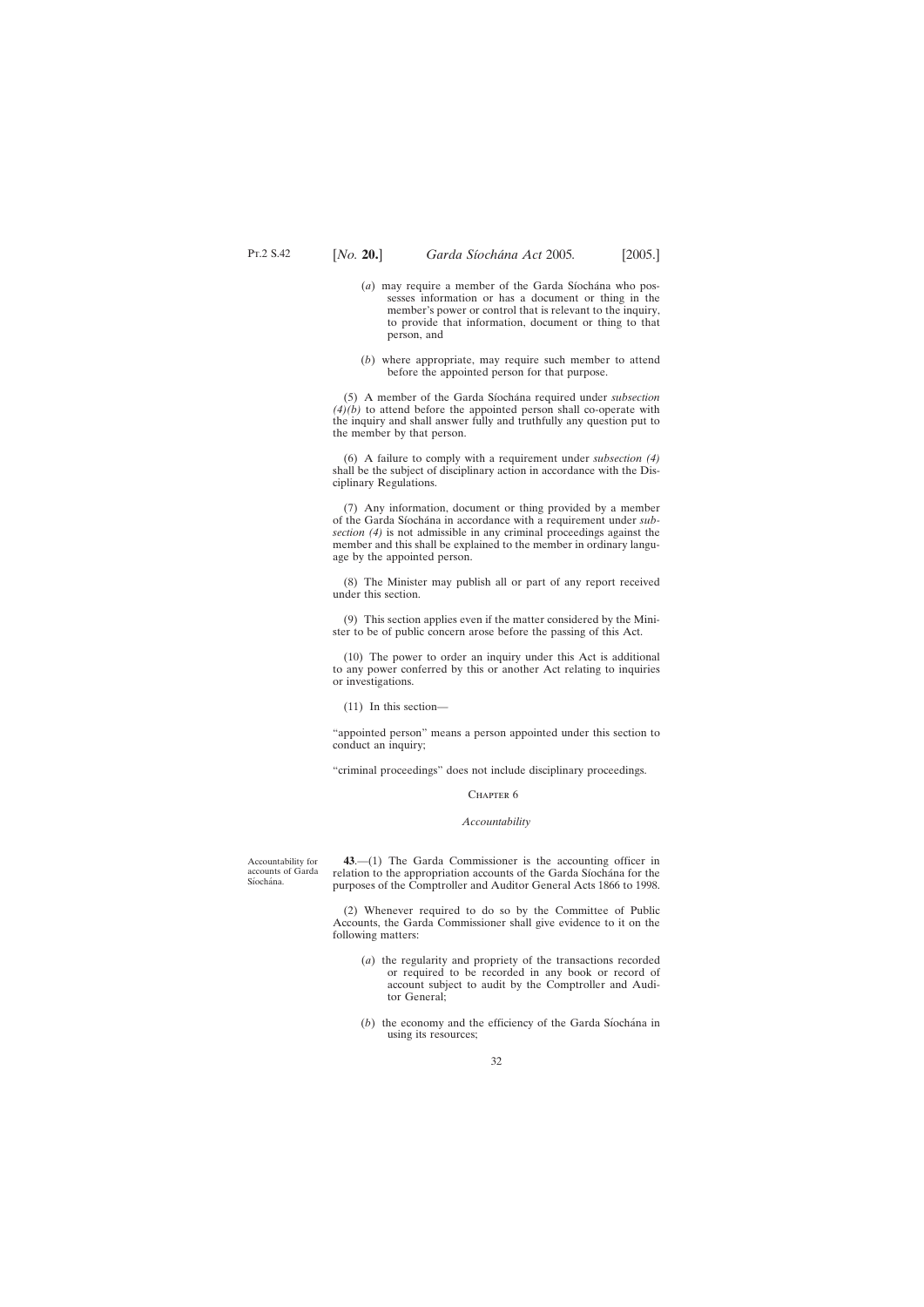- <span id="page-32-0"></span>(*c*) the systems, procedures and practices employed by the Garda Síochána for evaluating the effectiveness of its operations;
- (*d*) any matter affecting the Garda Síochána that is referred to in—
	- (i) a special report of the Comptroller and Auditor General under section 11(2) of the Comptroller and Auditor General (Amendment) Act 1993, or
	- (ii) any other report of the Comptroller and Auditor General that is laid before Dáil Éireann in so far as the report relates to a matter specified in any of *paragraphs (a)* to *(c)*.

(3) In carrying out duties under *subsection (2)*, the Garda Commissioner shall not—

- (*a*) question or express an opinion on the merits of any policy of the Government or a Minister of the Government or on the merits of the objectives of such policy,
- (*b*) discuss matters relating to the security of the State,
- (*c*) provide information, other than financial information, relating to specific criminal investigations or prosecutions except an investigation or prosecution relating to money or assets for which he or she is the accounting officer, or
- (*d*) provide information that might facilitate the commission of an offence, prejudice a criminal investigation or prosecution or jeopardise the safety of a person.

**44**.—(1) As soon as practicable after the commencement of this Audit committee: section, the Garda Commissioner shall establish an audit committee appointment of to perform the functions specified in *section 45*.

members, etc.

(2) The audit committee is to consist of the following persons, all of whom are to be appointed by the Minister:

- (*a*) a Deputy Garda Commissioner;
- (*b*) not fewer than 4 other persons who have relevant skills and experience and none of whom is, or has ever been, a member of the Garda Síochána.

(3) The Minister shall designate as the chairperson of the audit committee one of the persons appointed under *subsection (2)(b)*.

(4) The members of the audit committee hold office for the period that may be determined by the Minister, but a member—

- (*a*) may resign from the committee by letter addressed to the Minister, or
- (*b*) may at any time be removed from office by the Minister for stated reasons.

(5) The members appointed under *subsection (2)(b)* hold office on such terms and conditions as may be determined by the Minister and the Minister for Finance.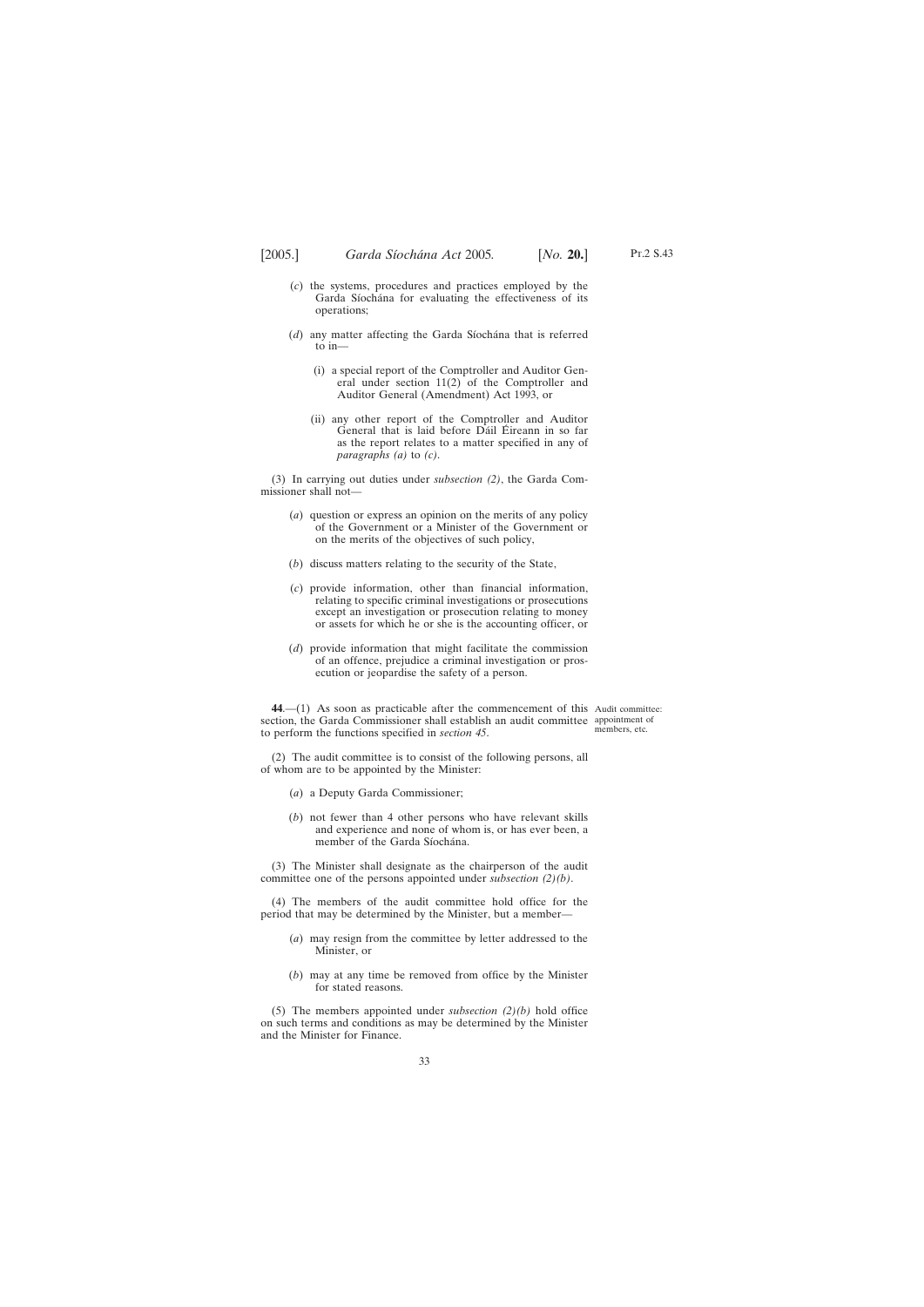(6) The Garda Commissioner shall ensure that the audit committee is provided with the necessary secretarial and other resources to enable it to perform its functions.

<span id="page-33-0"></span>Functions of audit committee.

**45**.—(1) The audit committee shall—

- (*a*) advise the Garda Commissioner on financial matters relating to his or her functions,
- (*b*) report in writing at least once a year to the Commissioner on those matters and on its activities in the previous year, and
- (*c*) provide the Minister with a copy of each report.

(2) The audit committee's duties under *subsection (1)(a)* include advising on the following matters:

- (*a*) the proper implementation of Government guidelines on financial issues;
- (*b*) compliance with section 22 of the Exchequer and Audit Departments Act 1866, section 19 of the Comptroller and Auditor General (Amendment) Act 1993 and any other obligations imposed by law relating to financial matters;
- (*c*) the appropriateness, efficiency and effectiveness of the Garda Síochána's procedures relating to-
	- (i) public procurement,
	- (ii) seeking sanction for expenditure and complying with that sanction,
	- (iii) acquiring, keeping custody of and disposing of assets,
	- (iv) risk management,
	- (v) financial reporting, and
	- (vi) internal audits.

(3) The audit committee shall meet at least 4 times in each year and may invite a person who has responsibility within the Garda Síochána for internal audits or for any financial matters or any other person it considers appropriate to attend specific meetings.

- (4) The Garda Commissioner shall—
	- (*a*) ensure that the audit committee is provided with all of the Garda Síochána's audit reports, audit plans and monthly reports on expenditures, and
	- (*b*) if he or she has reason to suspect that any material misappropriation of the money for which he or she is the accounting officer, or any fraudulent conversion or misapplication of the Garda Síochána's property, may have taken place, report the matter to the committee as soon as practicable.

(5) In addition, the Garda Commissioner shall, subject to *subsection (6)*, ensure that the audit committee is provided at its request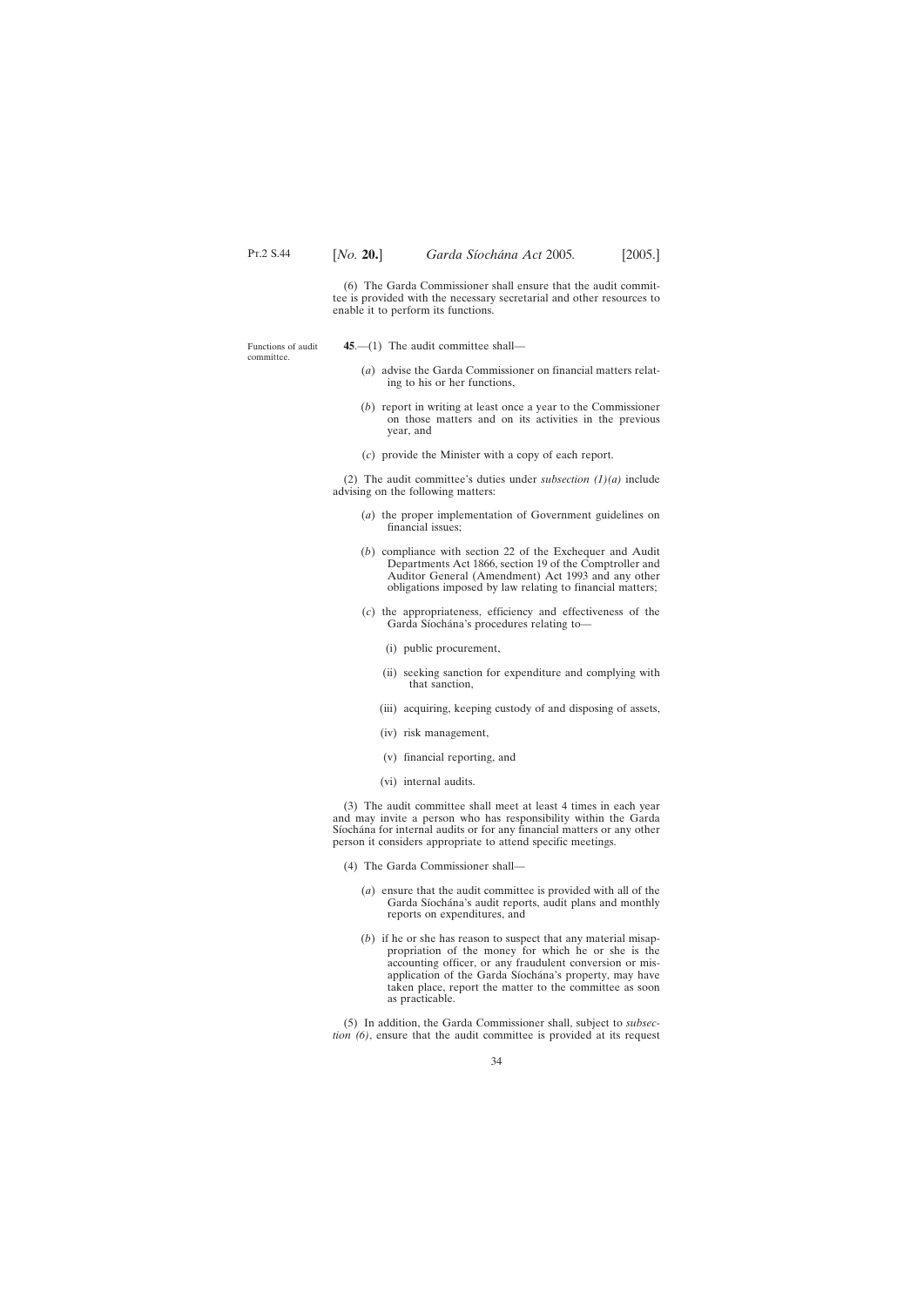<span id="page-34-0"></span>with details of any financial matter or procedure necessary for performing its functions, including details relating to—

- (*a*) any contract that the Commissioner proposes to enter into and that involves the expenditure of more than an amount specified by the committee, and
- (*b*) any legal action against the Commissioner that gives rise to a potential financial liability.

(6) Details shall not be provided under *subsection (5)* in response to a request if the Garda Commissioner—

- (*a*) considers that the provision of the details requested could prejudice the security of the State or endanger life, and
- (*b*) so certifies in a statement to the audit committee.

**46**.—(1) Not later than 4 months after the end of each year, the Annual report. Garda Commissioner shall submit to the Minister a report, in such form as the Minister may direct, on the policing of the State during that year.

- (2) The report must include an account of the following:
	- (*a*) the implementation of the policing plan for the year to which the report relates;
	- (b) the performance of the Garda Siochana's functions during that year;
	- (*c*) the achievement of the performance targets established under *section 20* for the year;
	- (*d*) the implementation of any directives under *section 25* laid before the Houses of the Oireachtas during the year;
	- (*e*) any other matter that the Garda Commissioner thinks fit.

(3) As soon as practicable and not later than 30 days after receiving the report, the Minister shall cause a copy of it to be laid before each House of the Oireachtas.

**47**.—(1) The Garda Commissioner shall ensure that, in respect Statistical of each specified period, statistical information concerning offences, information.criminal proceedings and the state of crime in the State is compiled and stored.

(2) The Garda Commissioner shall make information compiled in accordance with *subsection (1)* available to the Minister and the Central Statistics Office at the times and in the manner that the Minister may require.

- (3) In this section "specified period" means—
	- (*a*) the period beginning on the day this section comes into operation and ending 3 months after that day, and
	- (*b*) each subsequent period of 3 months beginning on the day after the end of the previous period.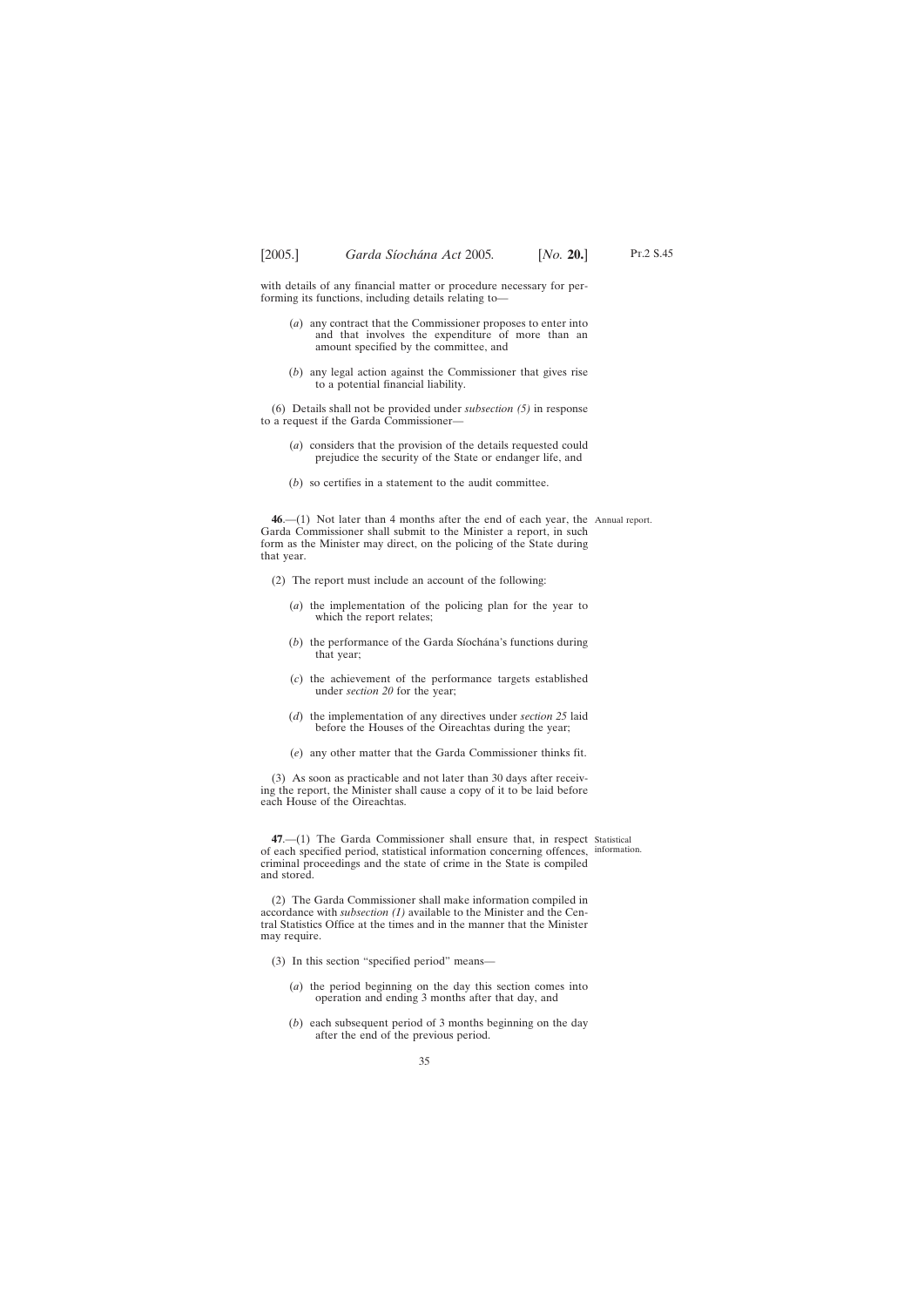#### CHAPTER<sub>7</sub>

#### *Liability*

<span id="page-35-0"></span>Liability for certain acts of members of Garda Síochána.

**48.**—(1) Where a member of the Garda Síochána commits an actionable wrong in the course of performing the member's functions under this Act—

- (*a*) the State is liable to an action for damages in respect of damage resulting from the wrong as if the State were the employer of the member, and
- (*b*) the member is, for the purposes of such liability, deemed to be the servant of the State in so far as the member was acting in the course of performing his or her functions under this Act.

(2) In proceedings brought against the State by virtue of this section, the plaintiff need not name as a defendant the member or members of the Garda Síochána alleged to have committed the actionable wrong.

- (3) Nothing in this section affects any right of the State to—
	- (*a*) join an individual member of the Garda Síochána as a defendant to proceedings in respect of an actionable wrong to which this section applies, or
	- (*b*) recover contribution or seek indemnity from an individual member of the Garda Síochána who is, or who, if sued at the time of the commission of that wrong, would have been, liable in respect of the same damage.

(4) This section applies to proceedings initiated after the commencement of this section.

(5) This section does not apply to a wrong committed by the use of a mechanically propelled vehicle belonging to the State.

(6) In this section—

"actionable wrong" means a tort or breach of a constitutional right, whether or not the wrong is also a crime and whether or not the wrong is intentional;

"damage" includes loss of property, loss of life and personal injury;

"damages" includes exemplary damages and aggravated damages;

"personal injury" includes any disease and any impairment of a person's physical or mental condition.

Legal aid for members charged with certain offences.

**49**.—(1) The Minister may contribute to the legal costs of a member of the Garda Síochána who is charged with a criminal offence if—

(*a*) any of the acts that are alleged to constitute the offence was directly related to the performance of the member's functions,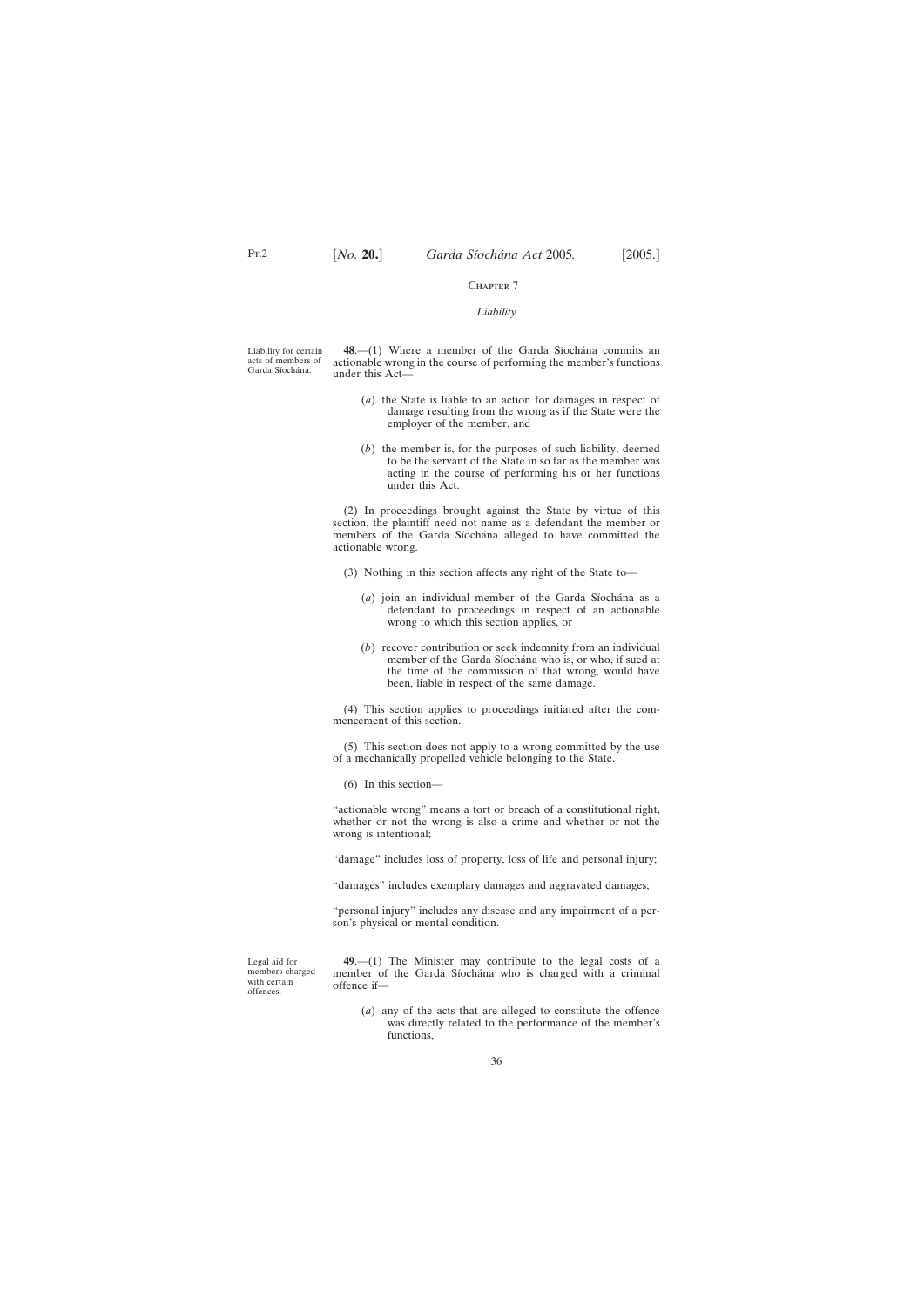- (*b*) the Minister is of the opinion that the member's financial circumstances are such that those costs would result in undue hardship, and
- (*c*) the contribution does not exceed the sum that would be payable if a legal aid certificate were granted in respect of the applicable court proceedings.
- (2) In this section—

"legal aid certificate" has the meaning given by section 9(2) of the Criminal Justice (Legal Aid) Act 1962;

"legal costs" means any fees, costs or other expenses properly incurred by a member referred to in *subsection (1)* in preparing and conducting—

- (*a*) the member's defence to the offence charged, and
- (*b*) if applicable, the member's appeal or stated case in relation to that offence.

### CHAPTER 8

*International Service and Co-operation with other Police Services*

**50.**—(1) In this Chapter, unless the context otherwise requires—

Interpretation (*Chapter 8*).

"An tArd-Chláraitheoir" has the meaning given by section  $1(1)$  of the Civil Registration Act 2004;

"Chief Constable" means the Chief Constable of the Police Service of Northern Ireland;

"disciplinary action" means—

- (*a*) dismissal,
- (*b*) requirement to retire or resign as an alternative to dismissal,
- (*c*) reduction in rank,
- (*d*) reduction in pay not exceeding 4 weeks' pay,
- (*e*) reprimand,
- (*f*) warning,
- (*g*) caution, or
- (*h*) advice;

"eligible member" means a member who has offered in writing to be available during a specified period for international service and whose offer has been accepted by the Garda Commissioner;

"international organisation" includes—

- (*a*) the United Nations,
- (*b*) the Organisation for Security and Co-operation in Europe,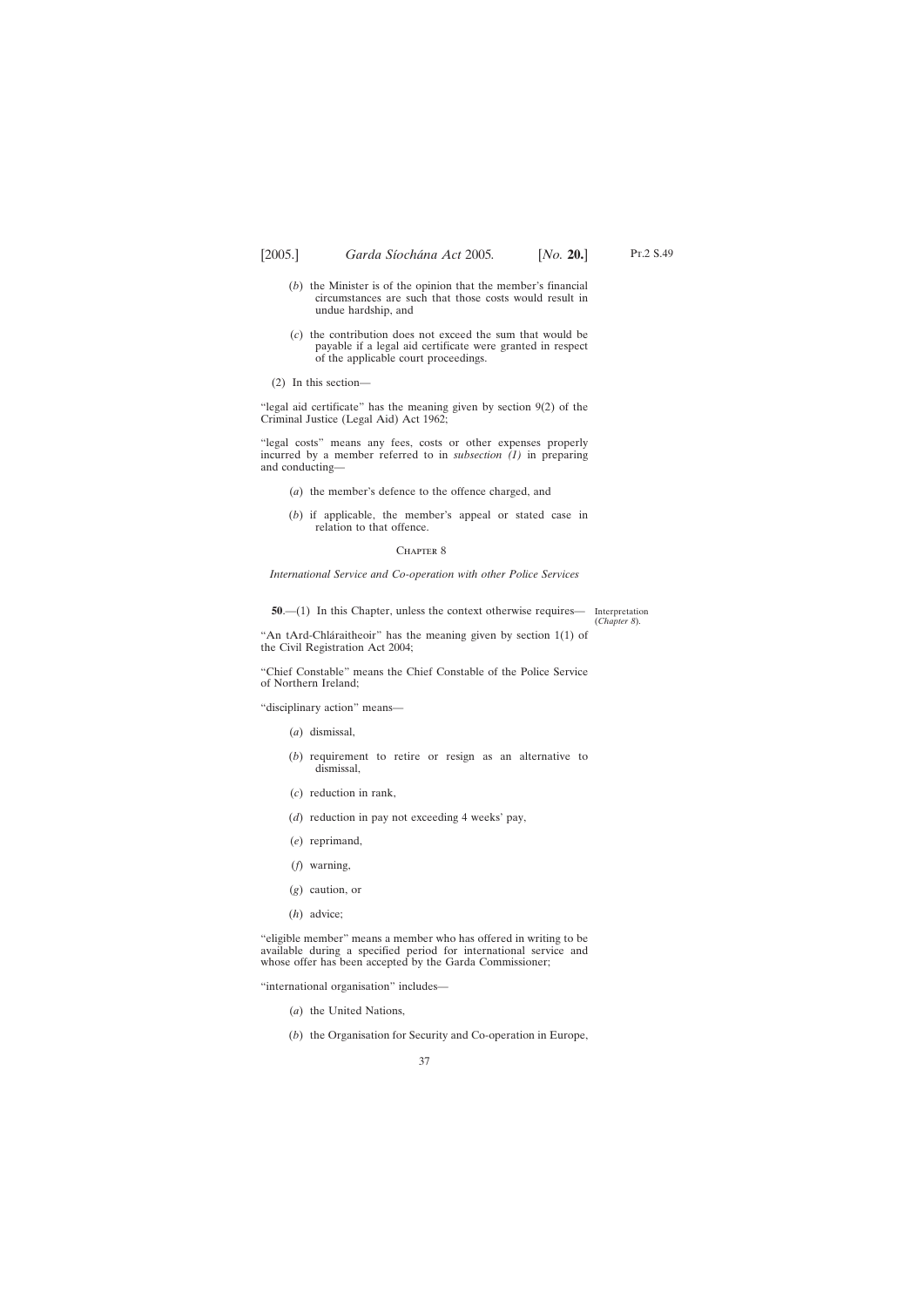International service.

- (*c*) the European Union or any institution or body of the European Union, and
- (*d*) any force or mission organised by, or operating with the mandate of, an international organisation as defined in any of *paragraphs (a)* to *(c)*;

"international service" means service outside the State under *section 51(1)* or *(2)*.

(2) The text of the Agreement between the Government of Ireland and the Government of the United Kingdom of Great Britain and Northern Ireland on Police Co-operation, done at Belfast on 29 April 2002 is set out in *Schedule 3* for convenience of reference.

**51**.—(1) Subject to *subsection (3)*, the Garda Commissioner shall assign eligible members of the Garda Síochána in such numbers and of such rank as the Government may determine for service outside the State—

- (*a*) to carry out duties of a police character with an international organisation, or
- (*b*) to advise others on, or to monitor their performance of, such duties.

(2) Subject to *subsection (3)*, the Garda Commissioner may assign eligible members of the Garda Síochána for service outside the State—

- (*a*) to carry out liaison duties with Europol or, subject to the agreement of the Government, with a law enforcement agency of a state other than the State, or
- (*b*) on secondment to an international organisation with the consent of the Minister.

(3) An eligible member may be assigned under this section only for the period specified by the member in his or her offer to be available for international service.

(4) This Act, the regulations, and the Garda Síochána Compensation Acts 1941 and 1945 continue to apply to members while on international service.

 $(5)$  Nothing in this section prevents members of the Garda Síocha´na stationed in the State from travelling outside the State in the course of carrying out their duties.

**52**.—(1) The Government may appoint members of the Police Service of Northern Ireland to such ranks in the Garda Síochána not below superintendent as may be prescribed.

(2) The number or proportion of vacancies in each rank to which such members may be appointed may also be prescribed.

(3) In determining the eligibility of a member of the Police Service of Northern Ireland to apply for appointment to a rank of the Garda Síochána under this section, appropriate recognition shall be given to the rank, experience and qualifications that would be

Appointment of members of Police Service of Northern Ireland to certain ranks in Garda Síochána.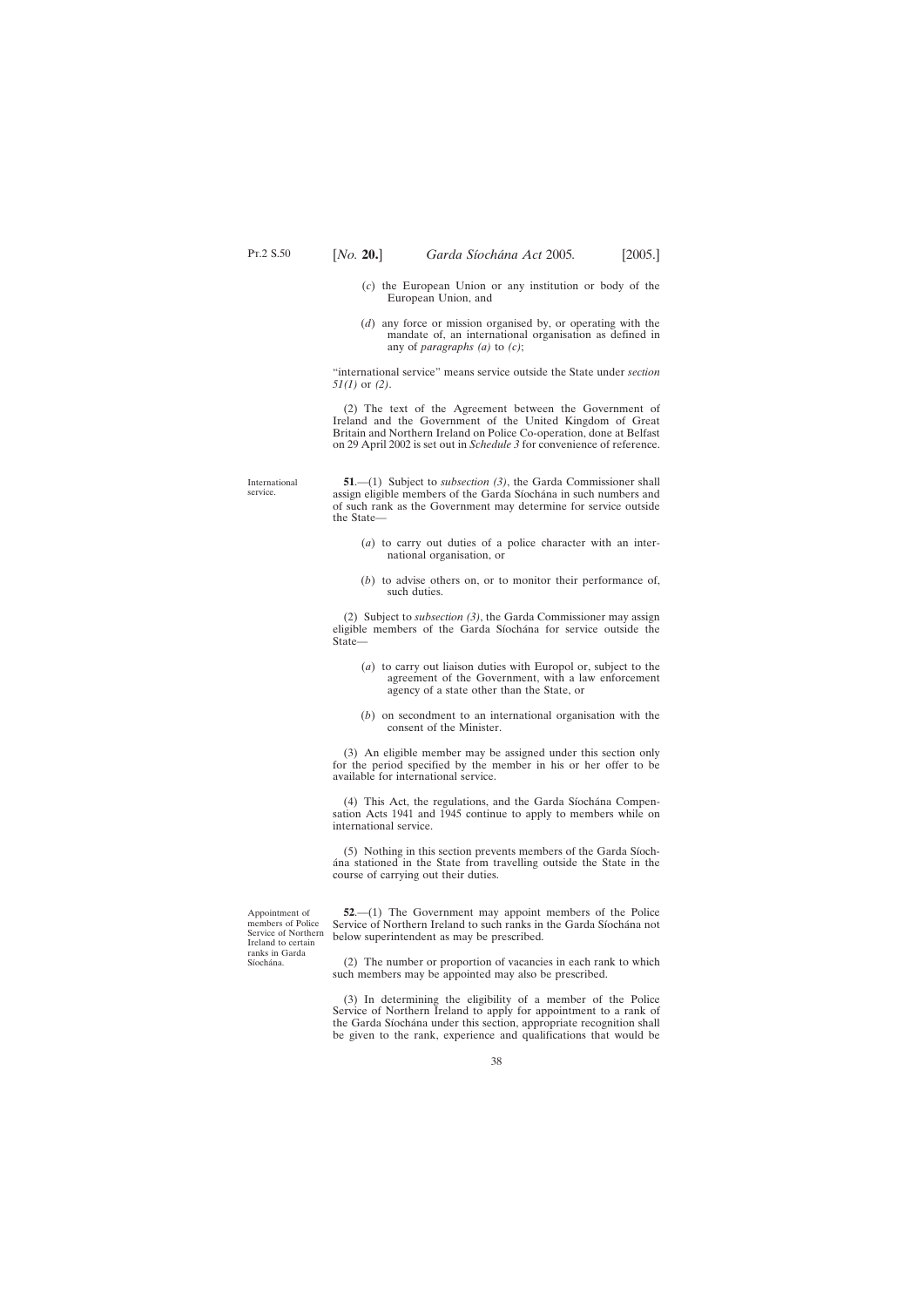required for appointment to an equivalent rank in the Police Service of Northern Ireland.

(4) Such a member shall compete in a merit-based selection procedure with other applicants for appointment to the rank in the Garda Síochána concerned.

**53.**—(1) Subject to *subsection* (3), the Garda Commissioner may, Secondment from at the request of the Chief Constable—

(*a*) appoint a member of the Police Service of Northern Garda Siochana. Ireland to a rank in the Garda Síochána not above that of inspector for a period not exceeding 3 years, or

(*b*) request the Government to appoint such a member to a rank in the Garda Síochána not below that of superintendent for such period.

(2) Subject to *subsection (3)*, the Government may comply with a request under *subsection (1)(b)*.

(3) The ranks in the Garda Síochána to which such members may be appointed under this section and the number of such members to be so appointed may be prescribed.

(4) A person appointed under this section shall, during the appointment—

- (*a*) be under the direction and control of the Garda Commissioner, and
- (*b*) subject to *subsection (5)*, have the powers, immunities, privileges and duties of a member of the Garda Síochána of the rank to which he or she was appointed.

(5) The Garda Síochána Compensation Acts 1941 and 1945 do not apply in relation to a person appointed under this section.

(6) The Garda Commissioner or the Government, as the case may be, may terminate an appointment under this section.

**54.**—(1) The Garda Commissioner may, on application by a Secondment from member of the Garda Síochána, arrange with the Chief Constable, Garda Síochána to for the member's secondment to the Police Service of Northern Police Service of Ireland for a period not exceeding 3 years.

Northern Ireland.

(2) The Garda Commissioner may terminate a secondment to the Police Service of Northern Ireland.

- (3) During the period of secondment—
	- (*a*) the member shall continue to be paid as a member of the Garda Síochána, but shall not be subject to the direction or control of the Garda Commissioner or be entitled to exercise in the State any of such a member's powers,
	- (*b*) the member's service shall be regarded as service with the Garda Síochána for pension, promotion and seniority purposes, and

Police Service of Northern Ireland to certain ranks in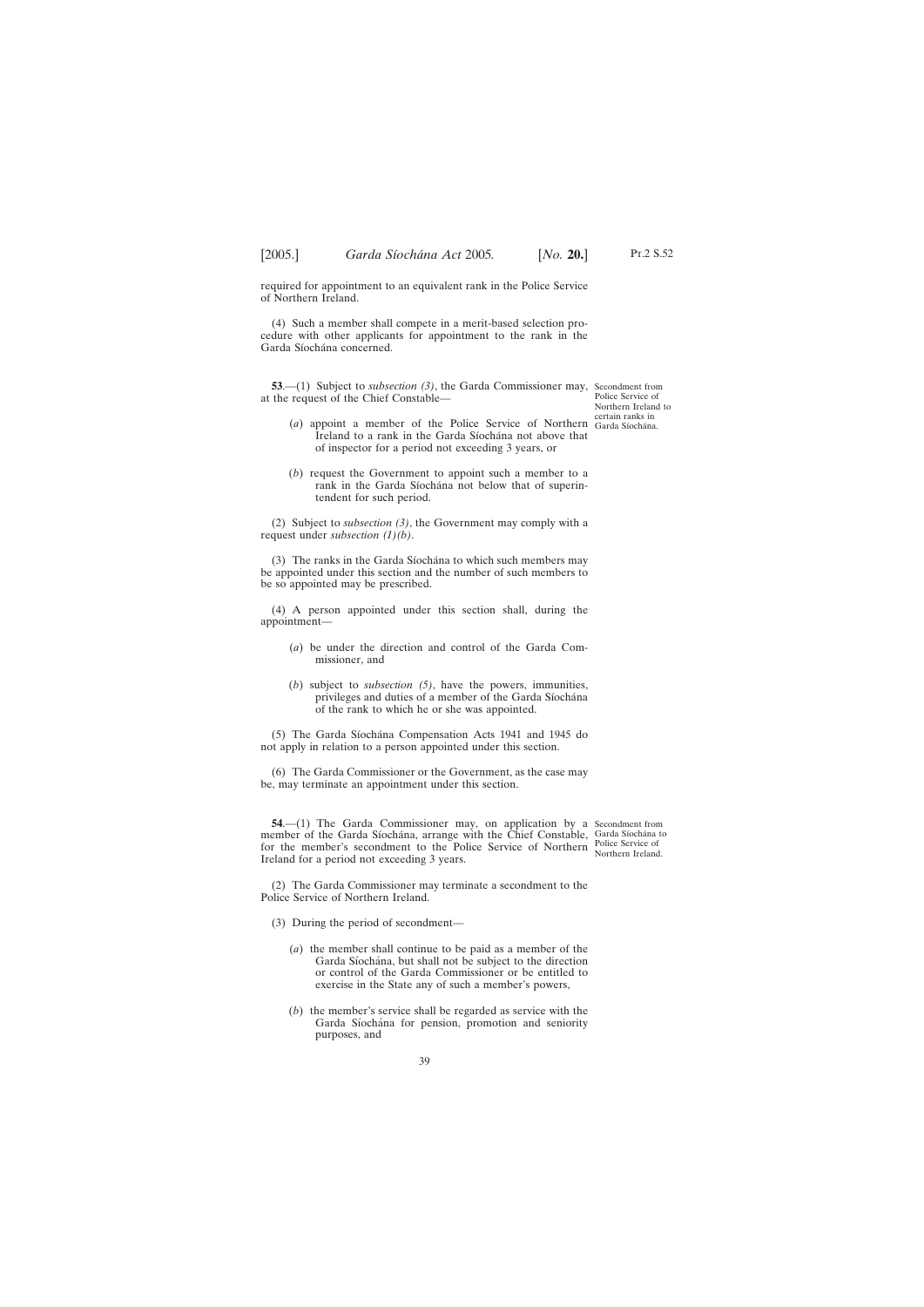(*c*) the member is entitled to claim compensation under the Garda Síochána Compensation Acts 1941 and 1945 for malicious injuries received in the course of or in relation to the carrying out of his or her duties with the Police Service of Northern Ireland as if he or she had not been seconded and the injuries had been received in the course of or in relation to the carrying out of his or her duties as a member of the Garda Síochána.

(4) The number and rank of members of the Garda Siochana who may be seconded under this section may be prescribed.

Breach of discipline by seconded member of Garda Síochána

**55.**—(1) A member of the Garda Siochana who, while on secondment to the Police Service of Northern Ireland, does or omits to do any act the doing or omission of which by a member of that service would constitute a breach of discipline is liable on the expiry or termination of the period of secondment to disciplinary action by the Garda Commissioner or the Government, as appropriate, in respect of the breach.

- (2) Disciplinary action under *subsection (1)* may be based on—
	- (*a*) a finding, under the law and procedure for the time being applicable in relation to the investigation of breaches of discipline by members of the Police Service of Northern Ireland, that the member of the Garda Síochána concerned is in breach of discipline,
	- (*b*) a decision on any appeal against or review of the finding,
	- (*c*) any relevant court proceedings, and
	- (*d*) any related documents.

(3) Before taking any disciplinary action under *subsection (1)*, the Garda Commissioner or the Government, as the case may be, shall—

- (*a*) send a copy of the findings to the member of the Garda Síochána concerned, and
- (*b*) give that member an opportunity, within a specified period, to show cause why the action should not be taken against him or her.

(4) The Disciplinary Regulations may make provision for the procedures to be followed after the receipt by the member concerned of the copy of the findings referred to in *subsection (3)*.

- (5) In any proceedings—
	- (*a*) a document purporting to be a finding or decision mentioned in *subsection (2)* is evidence, unless the contrary is proved, of the finding or decision, and
	- (*b*) a document purporting to be a report of court proceedings or a related document mentioned in that subsection is evidence, unless the contrary is proved, of the matters referred to in the report or related document.

(6) In this section "breach of discipline" means an act or omission that if done or made by a member of the Police Service of Northern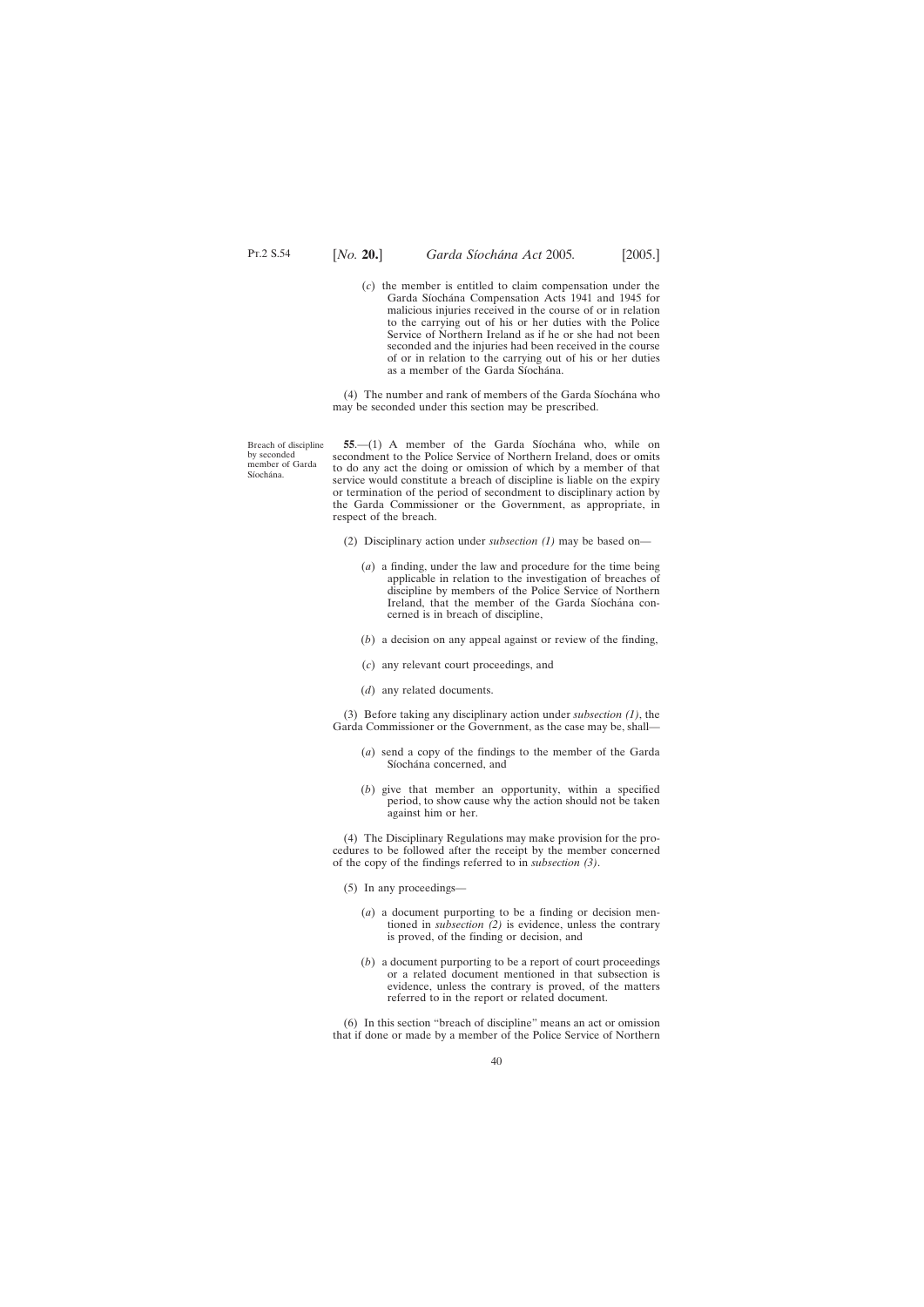Ireland could be the subject of disciplinary action by the authorities in Northern Ireland.

**56.**—(1) Subject to *subsections* (2) to (4), *Part* 4 and the Dis-Breach of discipline ciplinary Regulations apply to a person appointed to a rank in the by seconded Garda Síochána under *section 53* who does or omits to do any act member of Police behind the doing or omission of which would, if he or she were appointed Ireland. otherwise than under that section, give rise to the taking of disciplinary action.

(2) For as long as a person referred to in *subsection (1)* is a member of the Police Service of Northern Ireland, an investigation under *Part 4* and any investigation or proceeding under the Disciplinary Regulations in relation to that person may proceed to its conclusion even though his or her period of secondment has expired or been terminated.

(3) No disciplinary action may be taken against a person referred to in *subsection (1)*, but the Garda Commissioner shall transmit to the Chief Constable the prescribed material relating to the person.

(4) The Garda Commissioner shall inform the Minister of any transmission of documents under *subsection (3)*.

**57.**—(1) The Minister may, by regulations made with the consent Records relating to of the Minister for Health and Children, provide for the keeping of members serving a record of any of the following events occurring outside the State outside the State. while a member of the Garda Síochána is on international service or is on secondment to the Police Service of Northern Ireland:

- (*a*) the member's death;
- (*b*) the death, in such circumstances as may be specified in the regulations, of the member's spouse or of such other relatives as may be specified in the regulations;
- (*c*) the birth, in such circumstances as may be specified in the regulations, of a child of the member.

(2) Records kept pursuant to regulations made under this section must be—

- (*a*) authenticated in such manner and by such person as may be specified for the purpose in those regulations, and
- (*b*) transmitted to an tArd-Chláraitheoir in such manner as may be specified in the regulations.

(3) Every regulation under this section shall be laid before each House of the Oireachtas as soon as practicable after it is made.

(4) Either House of the Oireachtas may, by a resolution passed within 21 sitting days after the day on which a regulation is laid before it under *subsection (3)*, annul the regulation.

**58.**—(1) An tArd-Chláraitheoir shall maintain a register to be Duties of Ardknown as the Garda Síochána Deaths Register Book (in this section Chláraitheoir in referred to as the Deaths Book) and shall cause an entry to be made in the Deaths Book of each record of a death transmitted in accordance with *section 57(2)(b)*.

relation to records transmitted under this Act.

Ireland.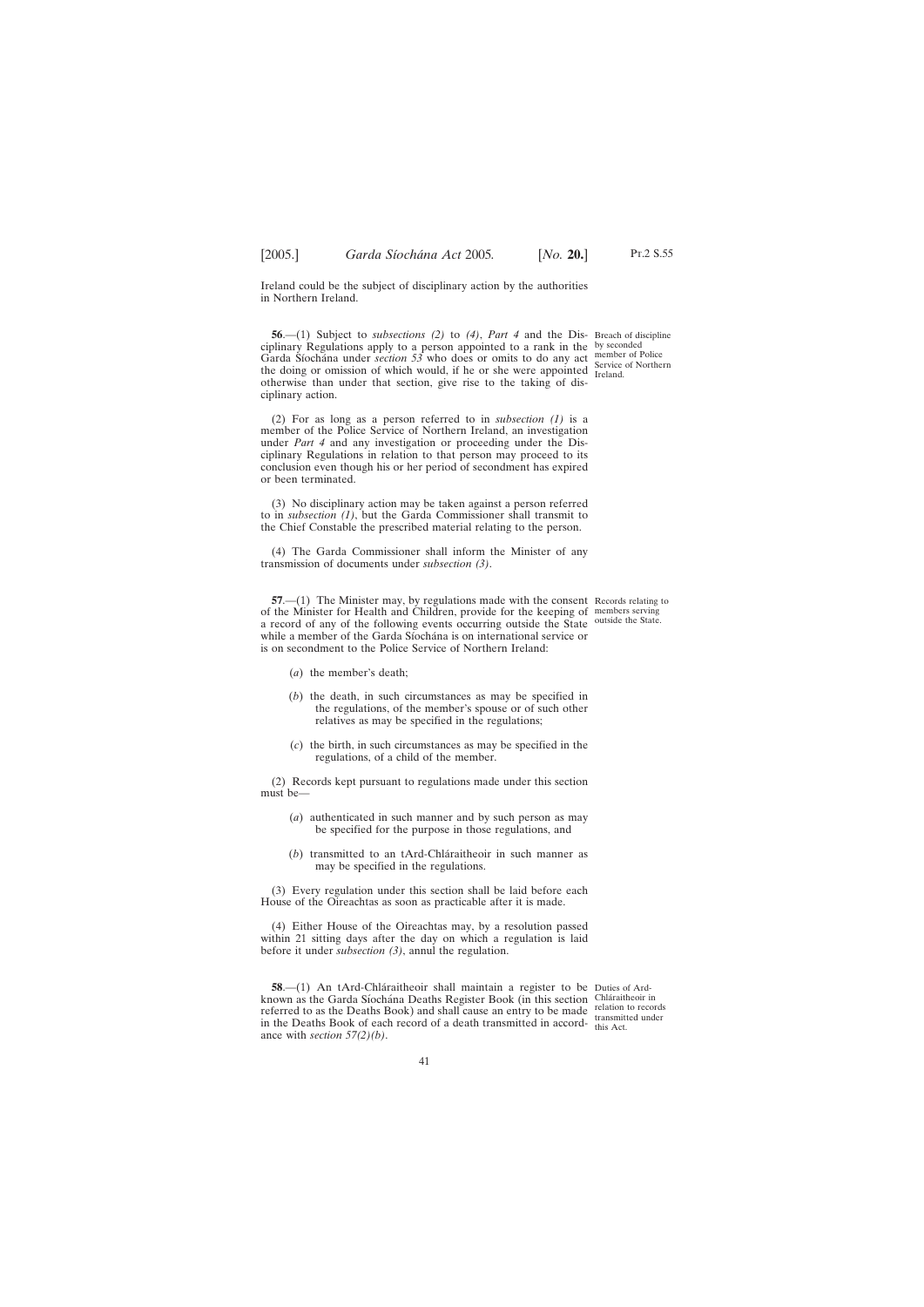(2) An tArd-Chla´raitheoir shall maintain a register to be known as the Garda Síochána Births Register Book (in this section referred to as the Births Book) and shall cause an entry to be made in the Births Book of each record of a birth transmitted in accordance with *section 57(2)(b)*.

(3) An entry made under *subsection (1)* or *(2)* must be in such form as may be specified in the regulations under *section 57* and must contain such particulars as may be specified in those regulations.

(4) For the purposes of the Civil Registration Act 2004, the Deaths Book and the Births Book are deemed to be register books within the meaning of those Acts, but section 27(3) of the Births and Deaths Registration Act (Ireland) 1880 has, in its application to the Deaths Book and the Births Book, effect as if—

- (*a*) "upon payment of the appointed fee, and" were deleted, and
- (*b*) the reference to a statutory declaration made by one or more persons required by that Act to give information concerning the birth or death referred to in that paragraph were a reference to a statement in writing made by a person specified under *section 57(2)(a)*.

(5) An tArd-Chláraitheoir shall keep at his or her office an index to the Deaths Book and an index to the Births Book.

(6) Any person is entitled to search the index to the Deaths Book and the index to the Births Book and to have a certified copy of an entry in either book or of items contained in the entry on the same terms and conditions in all respects as to fees and otherwise that are applicable under the Civil Registration Act 2004 or any other enactment in respect of the registers of births and deaths.

(7) Fees payable under *subsection (6)* are to be collected and disposed of in the same manner as fees payable under the Civil Registration Act 2004.

# CHAPTER 9

### *Offences and Disclosure of Information*

Causing disaffection.

**59**.—(1) A person is guilty of an offence if he or she induces, or does any act calculated to induce, any member of the Garda Síocha´na to withhold his or her services or to commit a breach of discipline.

- (2) A person guilty of an offence under *subsection (1)* is liable—
	- (*a*) on summary conviction, to a fine not exceeding  $\epsilon$ 3,000 or imprisonment for a term not exceeding 12 months or both, or
	- (*b*) on conviction on indictment, to a fine not exceeding  $\epsilon$ 50,000 or imprisonment for a term not exceeding 5 years or both.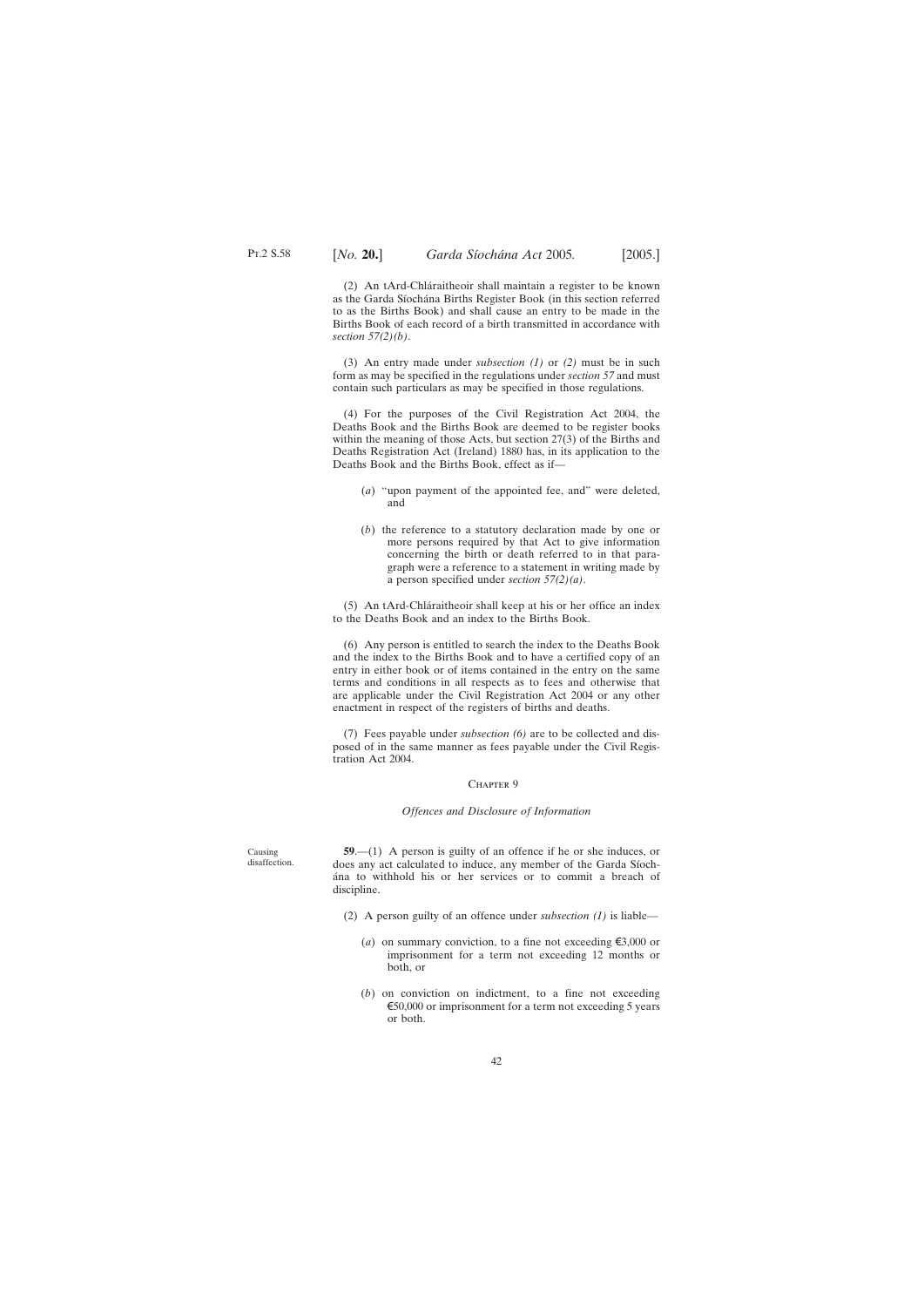**60.**—(1) A person is guilty of an offence if he or she—

- (*a*) impersonates a member of the Garda Síochána, or
- (*b*) makes any statement or does any act calculated falsely to suggest that he or she is such a member.
- (2) A person guilty of an offence under *subsection (1)* is liable—
	- (*a*) on summary conviction, to a fine not exceeding  $\epsilon$ 3,000 or imprisonment for a term not exceeding 12 months or both, or
	- (*b*) on conviction on indictment, to a fine not exceeding  $\epsilon$ 50,000 or imprisonment for a term not exceeding 5 years or both.

**61.**—(1) A person is guilty of an offence if he or she, not being a Other offences member of the Garda Síochána-

relating to impersonation.

- (*a*) has in his or her possession any article of Garda uniform or any equipment supplied to a member of the Garda Síochána and is not able satisfactorily to account for possessing it,
- (*b*) puts on or wears—
	- (i) without the Garda Commissioner's permission, any article of Garda uniform of any rank or member of the Garda Síochána, or
	- (ii) without reasonable excuse, any imitation of such article or uniform,
	- or
- (*c*) for the purpose of doing or procuring to be done any act that he or she would not by law be entitled to do or procure to be done of his or her own authority, assumes the name, designation or description of any rank of or any member of the Garda Síochána.

(2) A person is guilty of an offence if he or she, without lawful authority, has in his or her possession or uses in connection with any trade, business, calling or profession or for any other purpose any article, equipment or vehicle containing or having on it any distinctive badge or crest so closely resembling the badge or crest of the Garda Síochána as to be likely to deceive.

- (3) A person guilty of an offence under this section is liable—
	- (*a*) on summary conviction, to a fine not exceeding  $\epsilon$ 3,000 or imprisonment for a term not exceeding 12 months or both, or
	- (*b*) on conviction on indictment, to a fine not exceeding  $\epsilon$ 50,000 or imprisonment for a term not exceeding 5 years or both.

(4) Nothing in this section prevents the wearing of any uniform or dress inPt.2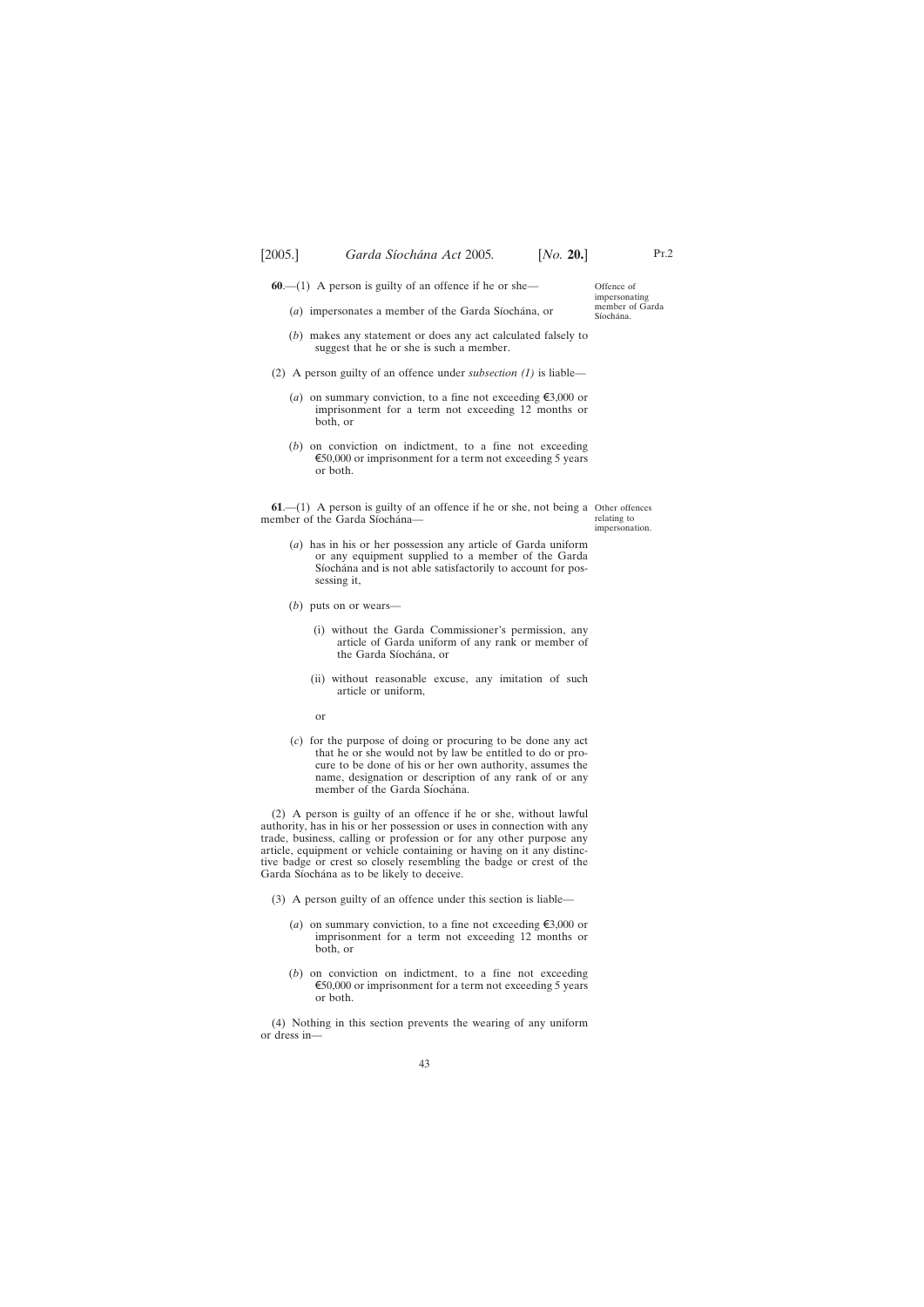- (*a*) a performance in a theatre, on film or on television or other media, or
- (*b*) with the prior approval of the Garda Commissioner, a public place in the course of making a film, television or other media production.

Confidentiality of certain information.

 $62$ .—(1) A person who is or was a member of the Garda Siochana or of its civilian staff or who is or was engaged under contract or other arrangement to work with or for the Garda Síochána shall not disclose, in or outside the State, any information obtained in the course of carrying out duties of that person's office, employment, contract or other arrangement if the person knows the disclosure of that information is likely to have a harmful effect.

(2) For the purpose of this section, the disclosure of information referred to in *subsection (1)* does not have a harmful effect unless it—

- (*a*) facilitates the commission of an offence,
- (*b*) prejudices the safekeeping of a person in legal custody,
- (*c*) impedes the prevention, detection or investigation of an offence,
- (*d*) impedes the apprehension or prosecution of a suspected offender,
- (*e*) prejudices the security of any system of communication of the Garda Síochána.
- (*f*) results in the identification of a person—
	- (i) who is a witness in a criminal proceeding or who has given information in confidence to a member of the Garda Síochána, and
	- (ii) whose identity is not at the time of the disclosure a matter of public knowledge,
- (*g*) results in the publication of information that—
	- (i) relates to a person who is a witness to or a victim of an offence, and
	- (ii) is of such a nature that its publication would be likely to discourage the person to whom the information relates or any other person from giving evidence or reporting an offence,
- (*h*) results in the publication of personal information and constitutes an unwarranted and serious infringement of a person's right to privacy,
- (*i*) reveals information provided in confidence by another state, an international organisation, another police service or an intelligence service, or
- (*j*) affects adversely the international relations or interests abroad of the State, including those with Northern Ireland.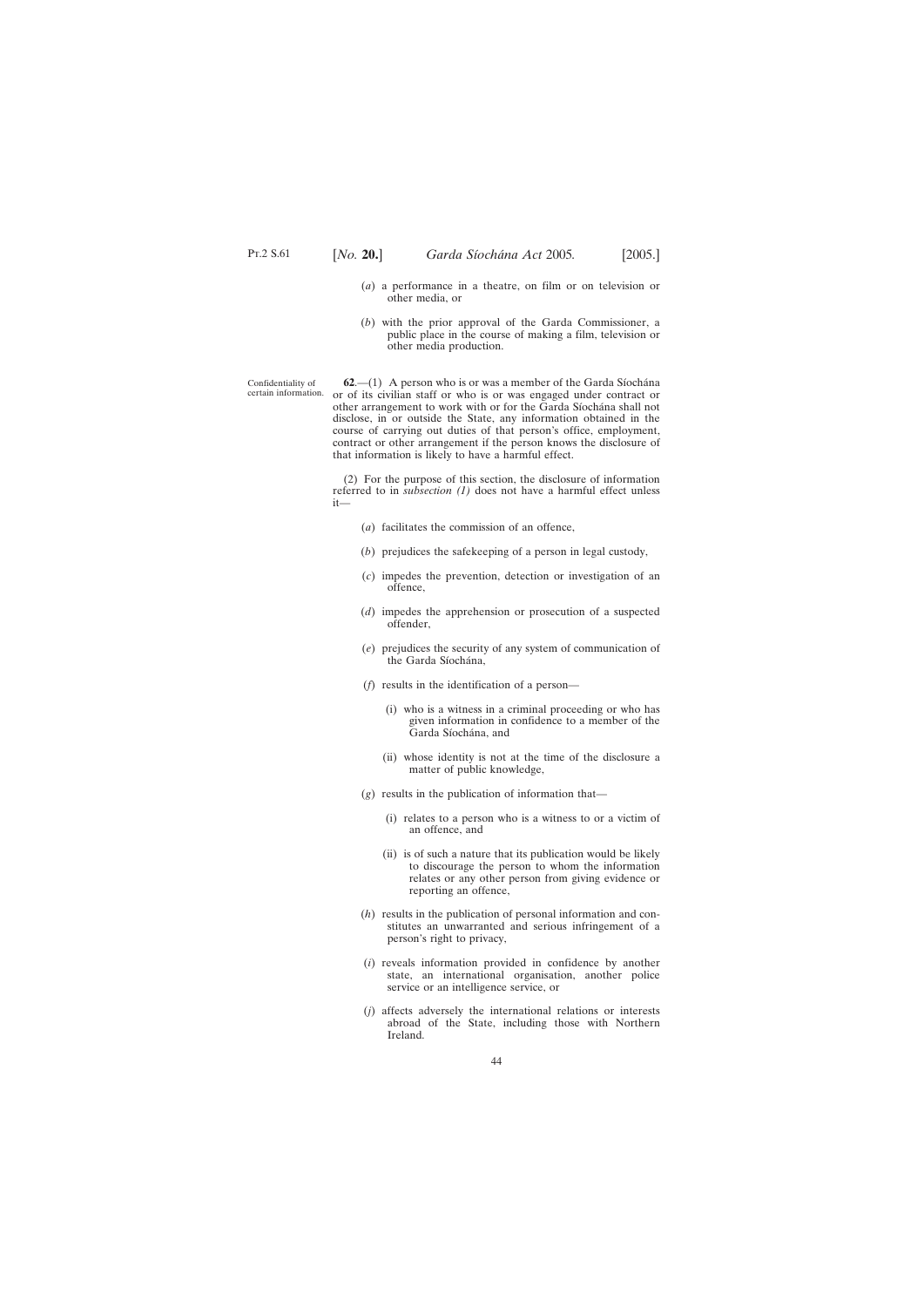(3) For the purpose of this section, a person is presumed, unless the contrary is proved, to know that disclosure of information referred to in *subsection (1)* is likely to have a harmful effect if a reasonable person would, in all the circumstances, be aware that its disclosure could have that effect.

(4) *Subsection (1)* does not prohibit a person from disclosing information referred to in that subsection if the disclosure—

- (*a*) is made to—
	- (i) the Minister,
	- (ii) the Attorney General,
	- (iii) the Director of Public Prosecutions,
	- (iv) the Chief State Solicitor,
	- (v) the Criminal Assets Bureau,
	- (vi) the Comptroller and Auditor General,
	- (vii) the Ombudsman Commission or an officer of the Commission,
	- (viii) the Garda Síochána Inspectorate or an officer of the Inspectorate,
	- (ix) the Revenue Commissioners, or
	- (x) a member of either of the Houses of the Oireachtas where relevant to the proper discharge of the member's functions,
- (*b*) is made to a court,
- (*c*) is made to a tribunal appointed under the Tribunals of Inquiry (Evidence) Acts 1921 to 2002,
- (*d*) is made in the course of, and in accordance with, the duties of that person's office or employment or his or her duties under a contract or other arrangement to work with or for the Garda Síochána,
- (*e*) is authorised by the Garda Commissioner, or
- (*f*) is otherwise authorised by law.

(5) A person who contravenes *subsection (1)* is guilty of an offence and is liable—

- (*a*) on summary conviction, to a fine not exceeding  $\epsilon$ 3,000 or imprisonment for a term not exeeding 12 months or both, or
- (*b*) on conviction on indictment, to a fine not exceeding  $\epsilon$ 50,000 or imprisonment for a term not exceeding 5 years or both.

(6) A person who contravenes *subsection (1)* and who receives any gift, consideration or advantage as an inducement to disclose the information to which the contravention relates or as a reward for, or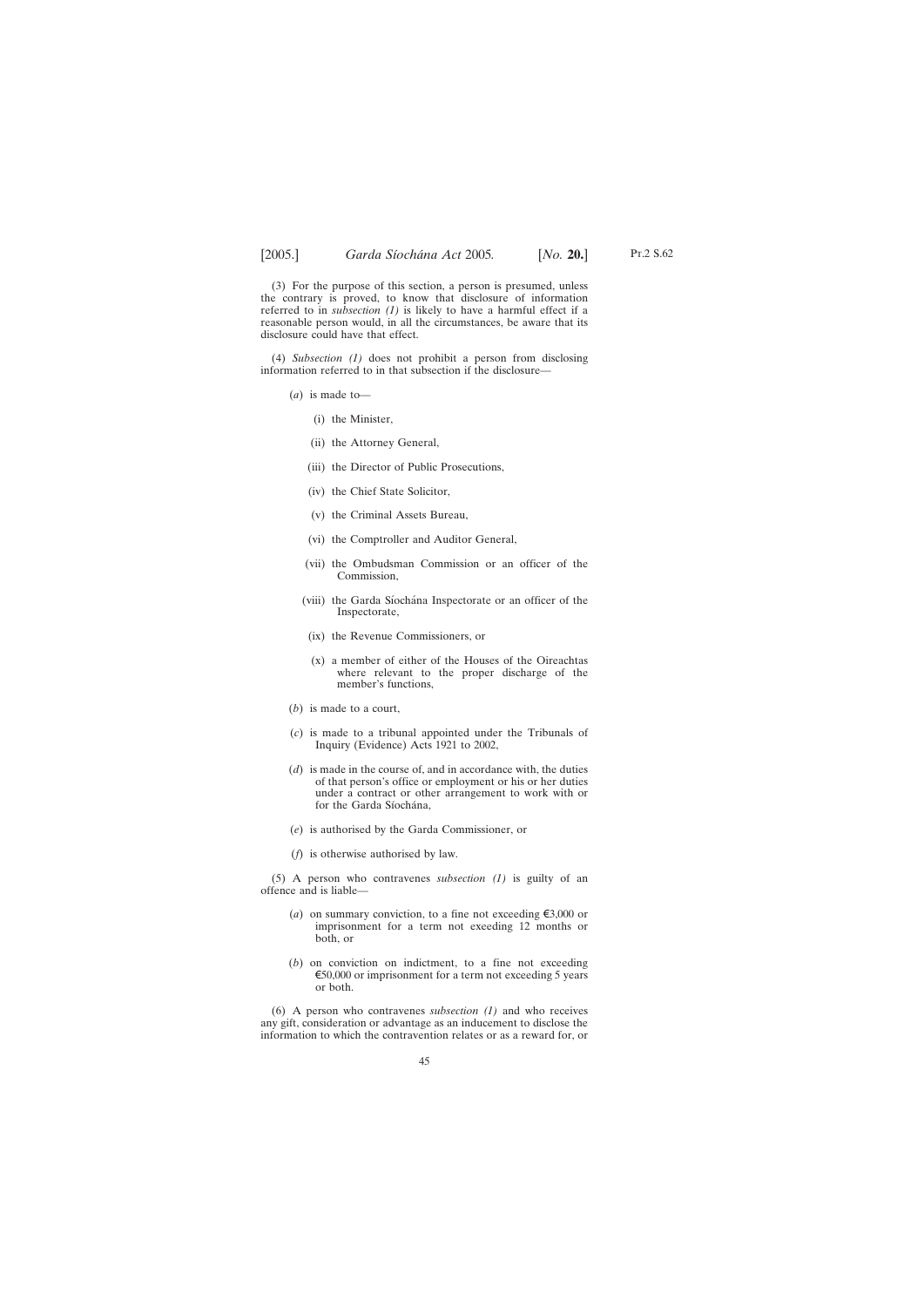otherwise on account of, the disclosure of that information is guilty of an offence and is liable—

- (*a*) on summary conviction, to a fine not exceeding  $\epsilon$ 3,000 or imprisonment for a term not exeeding 12 months or both, or
- (*b*) on conviction on indictment, to a fine not exceeding  $\epsilon$ 75,000 or imprisonment for a term not exceeding 7 years or both.

(7) The provisions of this section are in addition to, and not in substitution for, the provisions of the Official Secrets Act 1963.

(8) In this section "personal information" has the meaning given to it by section 2(1) of the Freedom of Information Act 1997 and includes personal information relating to a deceased individual.

### PART 3

## ESTABLISHMENT AND FUNCTIONS OF GARDA SÍOCHÁNA OMBUDSMAN **COMMISSION**

| Establishment day. | <b>63.</b> —The Minister shall, by order, appoint a day to be the estab- |
|--------------------|--------------------------------------------------------------------------|
|                    | lishment day for the purposes of this Part.                              |

Establishment of Ombudsman Commission.

**64**.—(1) On the establishment day, a body corporate to be known as Coimisiún Ombudsman an Gharda Síochána or, in the English language, the Garda Síochána Ombudsman Commission stands established to perform the functions assigned to it by this Act.

(2) The Ombudsman Commission has, under its corporate name, perpetual succession and an official seal and may—

- (*a*) sue and be sued in its corporate name,
- (*b*) acquire, hold and dispose of land or an interest in land, and
- (*c*) acquire, hold and dispose of any other property.

Membership of Ombudsman Commission.

**65**.—(1) The Ombudsman Commission is to consist of 3 members, all of whom are to be appointed by the President on—

- (*a*) the nomination of the Government, and
- $(b)$  the passage of resolutions by Datil Eireann and Seanad Eireann recommending their appointment.
- (2) One of the members shall be appointed as chairperson.

(3) At least one of the 3 members shall be a woman and at least one of them shall be a man.

(4) In considering the nomination of a person to be a member of the Ombudsman Commission, the Government shall satisfy themselves that the person has the appropriate experience, qualifications, training or expertise for appointment to a body having the functions of the Commission.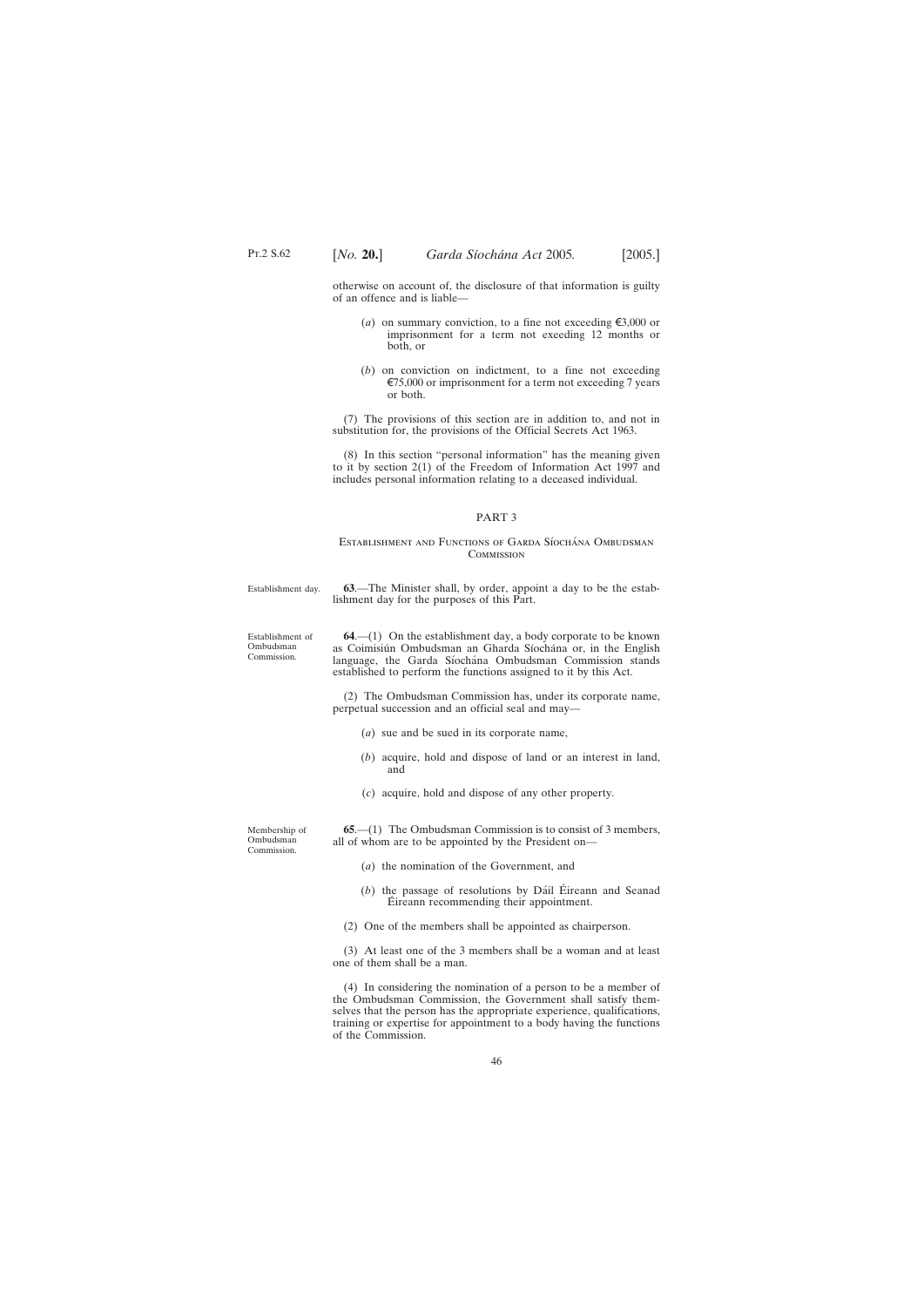(5) A person who holds judicial office in a superior court may, without relinquishing that office, be appointed, with his or her consent, as the chairperson of the Ombudsman Commission, but, unless otherwise provided by the terms of the appointment, he or she shall not, while a member, be required to carry out duties under statute as the holder of that judicial office.

(6) *Schedule 4* has effect if a person who holds judicial office in a superior court is appointed as the chairperson of the Ombudsman Commission.

(7) A person is not eligible to be nominated or appointed under this section if he or she—

- (*a*) is a member of either House of the Oireachtas,
- (*b*) is entitled under the rules of procedure of the European Parliament to sit in that Parliament,
- (*c*) is a member of a local authority, or
- (*d*) is or has been a member of the Garda Síochána.

(8) The first appointments to the Ombudsman Commission become effective on the establishment day.

(9) If the chairperson is temporarily unable to carry out the duties of office, the other 2 members shall determine which of them is to act, for all or part of the period of inability, in the chairperson's place.

(10) For as long as a member is acting in place of the chairperson under *subsection* (9) references in this Act to the chairperson of the Ombudsman Commission are to be read as references to that member.

**66**.—(1) Subject to *section 68*, a member of the Ombudsman Terms and Commission holds office for the period, exceeding 3 years but not conditions of office.exceeding 6 years, that the Government may determine at the time of appointment.

(2) A member is eligible for reappointment for a second term.

(3) A member holds office on the terms and conditions relating to remuneration (including allowances for expenses, benefits in kind and superannuation) or other matters that may be determined by the Government at the time of appointment or reappointment.

(4) The Ombudsman Commission may act notwithstanding one or more than one vacancy among its members, including a vacancy that results in *section 65(3)* not being complied with.

(5) Whenever a vacancy occurs in the membership of the Ombudsman Commission caused by the resignation, removal from office or the death of a member, the vacancy is to be filled by appointment in the manner specified in *section 65*.

(6) A member who is appointed to fill a vacancy caused by the resignation, removal from office or the death of a member holds office for the remainder of the term of office of the replaced member.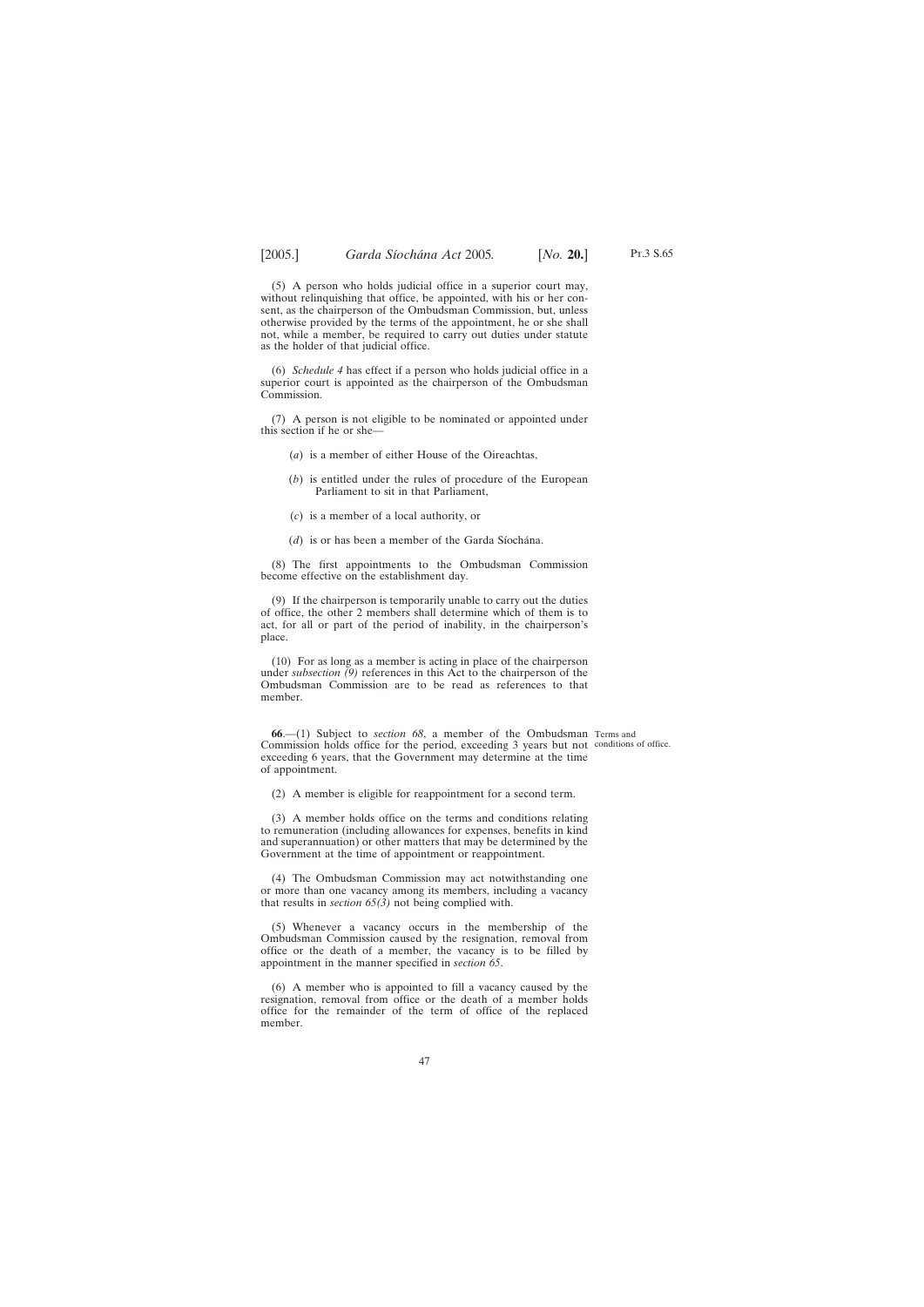Objectives, functions and powers.

- **67**.—(1) The objectives of the Ombudsman Commission are—
	- (*a*) to ensure that its functions are performed in an efficient and effective manner and with full fairness to all persons involved in complaints and investigations under *Part 4* concerning the conduct of members of the Garda Síochána, and
	- (*b*) to promote public confidence in the process for resolving those complaints.
- (2) The functions of the Ombudsman Commission are—
	- (*a*) to receive complaints made by members of the public concerning the conduct of members of the Garda Síochána,
	- (*b*) to carry out the duties and exercise the powers assigned to it under *Part 4* in relation to those complaints,
	- (*c*) to issue guidelines for the informal resolution under *section 90* of certain categories of complaints and to make procedural rules for investigations under *section 95*,
	- (*d*) to report the results of its investigations under *Part 4* to the Garda Commissioner and, in appropriate cases, to the Director of Public Prosecutions and, if it reports to the Director, to send him or her a copy of each investigation file,
	- (*e*) to conduct, in accordance with *section 102*, other investigations of matters concerning the conduct of members of the Garda Síochána.
	- (*f*) to examine practices, policies and procedures of the Garda Síochána in accordance with *section 106*,
	- (*g*) to draw up with the Garda Commissioner protocols in accordance with *section 108*, and
	- (*h*) to carry out any other duties and exercise any other powers assigned to it under this Act.

(3) The Ombudsman Commission has all powers that are necessary for, or incidental to, the performance of its functions under this Act.

(4) Subject to this Act, the Ombudsman Commission shall be independent in the performance of its functions.

(5) The chairperson of the Ombudsman Commission shall manage and control generally the officers, administration and business of the Commission.

Resignation or removal of members in certain cases.

**68**.—(1) A member of the Ombudsman Commission may resign from office at any time by letter addressed to the President and copied to the Minister, and the resignation takes effect on the date the President receives the letter.

(2) The President may remove a member of the Ombudsman Commission from office, but only for stated misbehaviour or for incapacity and then only on resolutions passed by Dáil Eireann and Seanad Éireann calling for the member's removal.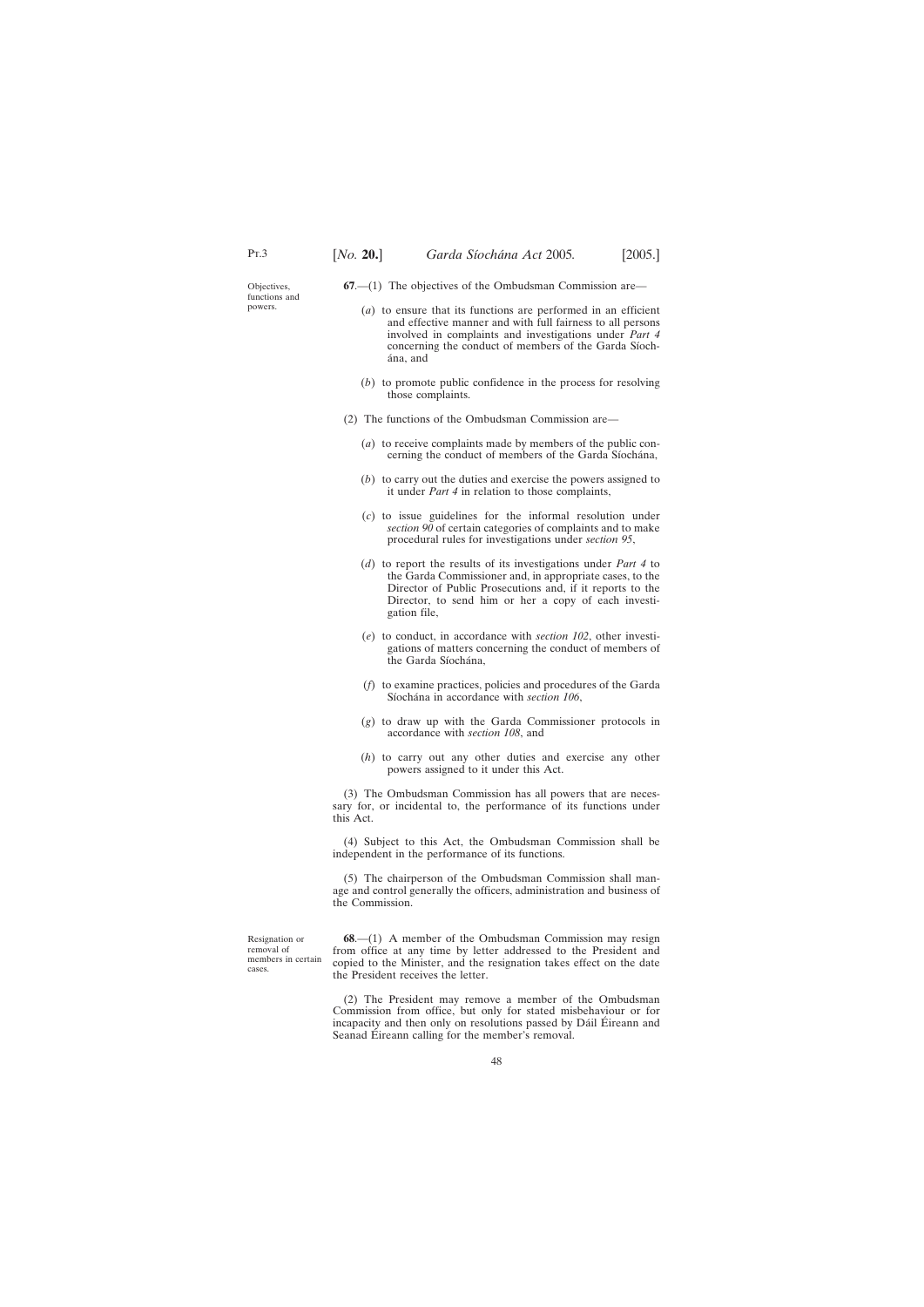(3) A person ceases to be a member of the Ombudsman Commission as soon as he or she—

- $(a)$  is nominated as a member of Seanad Éireann,
- (*b*) is elected as a member of either House of the Oireachtas or of the European Parliament,
- (*c*) is regarded pursuant to Part XIII of the Second Schedule to the European Parliament Elections Act 1997 as having been elected to the European Parliament to fill a vacancy, or
- (*d*) becomes a member of a local authority.

**69.**—(1) The Ombudsman Commission shall, as soon as practi- Seal of Ombudsman cable after its establishment, provide itself with a seal. Commission.

(2) The seal of the Ombudsman Commission must be authenticated by the signature of—

- (*a*) a member of the Commission, and
- (*b*) an officer of the Commission authorised by it to act in that behalf.

(3) Judicial notice is to be taken of the seal of the Ombudsman Commission and every document purporting to be an instrument made by the Commission and to be sealed with its seal (purporting to be authenticated in accordance with this section) is to be received in evidence and is deemed to be such instrument without proof unless the contrary is shown.

**70.**—(1) The quorum for a meeting of the Ombudsman Com- Meetings and mission is 2 members.

business of Ombudsman Commission.

(2) Each question at a meeting of the Ombudsman Commission shall be determined by a majority of the votes of the members present and voting on the question.

(3) In the case of an equal division of votes, the chairperson or other member presiding at the meeting has a second or casting vote.

(4) Subject to this Act, the Ombudsman Commission may regulate its own procedures.

**71.**—(1) The Ombudsman Commission may appoint such Officers of numbers of persons as its officers as may be approved by the Minister Ombudsman with the consent of the Minister for Finance. Commission.

(2) The Ombudsman Commission shall determine the grades of its officers and the numbers of officers in each grade, as may be approved by the Minister with the consent of the Minister for Finance.

(3) Officers of the Ombudsman Commission are civil servants in the Civil Service of the State.

(4) The Ombudsman Commission is the appropriate authority (within the meaning of the Civil Service Commissioners Act 1956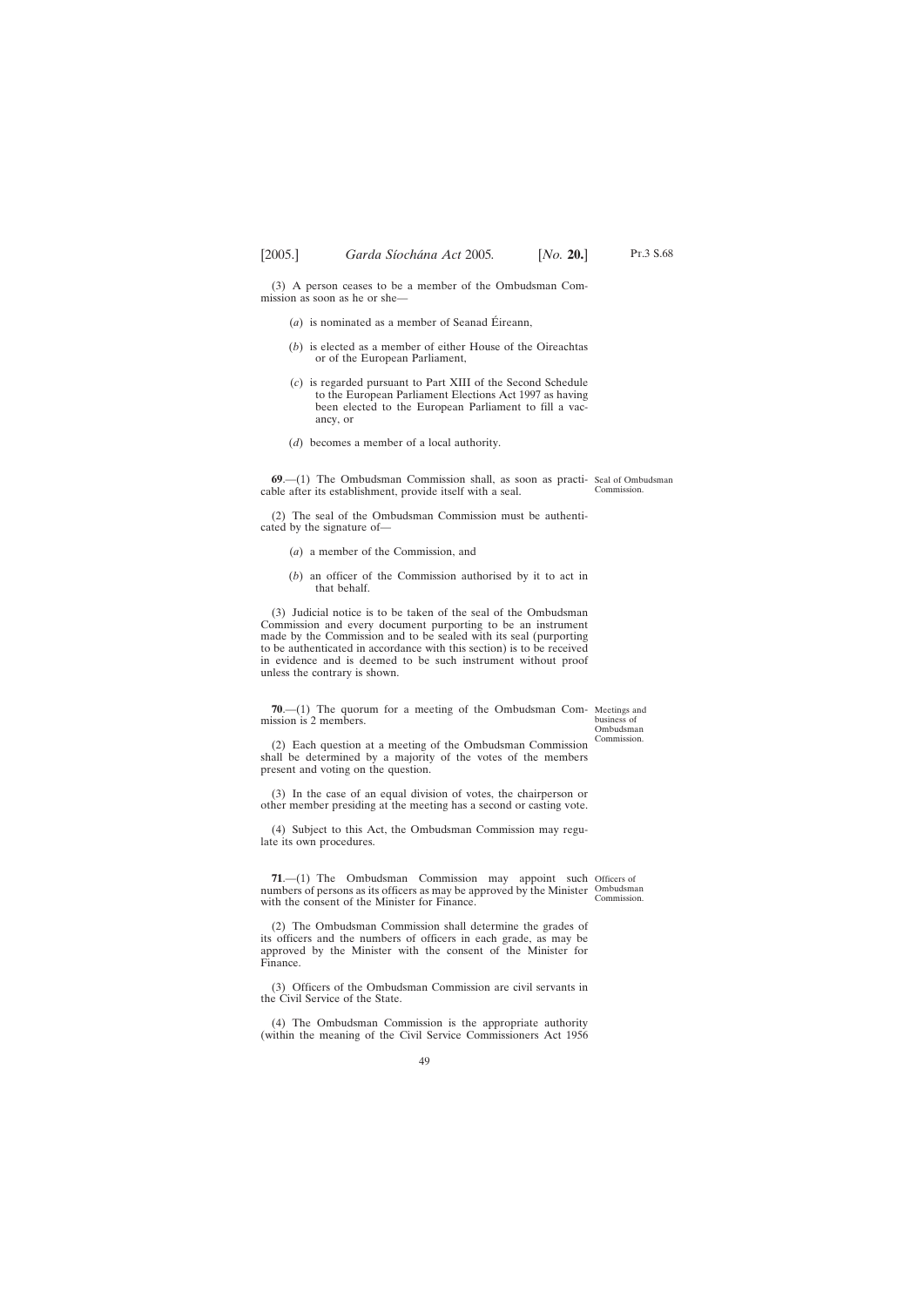and the Civil Service Regulation Acts 1956 to 1996) in relation to its officers.

Transfer of staff to Ombudsman Commission.

**72**.—(1) Any member of the staff of the Department of Justice, Equality and Law Reform who on the establishment day is engaged in duties in the Garda Síochána Complaints Board may be designated by order of the Minister and shall, on being so designated, be transferred to and become an officer of the Ombudsman Commission.

(2) Before making an order for the purpose of *subsection (1)*, the Minister shall—

- (*a*) notify in writing any recognised trade union or staff association concerned of the Minister's intention to do so, and
- (*b*) consider, within the time that may be specified in the notification, any representations made by that trade union or staff association in relation to the matter.

(3) *Schedule 2* has effect in relation to staff transferred under this section.

Designation of officers and others for purpose of investigations under *Part 4*.

**73**.—(1) A person who is appointed as or becomes an officer of the Ombudsman Commission under *section 71* or *72* or who is engaged by it under *section 74* may be designated in writing by the Commission for the purpose of performing functions under any provisions of *Part 4* specified in the instrument of designation.

(2) The Ombudsman Commission shall provide each person designated under this section with a warrant card identifying the person and specifying the provisions of *Part 4* in relation to which the person is authorised to perform functions.

(3) A person provided with a warrant card shall carry it at all times while performing functions under *Part 4* and, if requested, shall produce the card for inspection.

Special assistance.

**74**.—(1) The Ombudsman Commission may, for the purposes of performing its functions under this Act, enter into arrangements as follows:

- (*a*) with the Garda Commissioner for the engagement of members of the Garda Síochána below the rank of Garda Commissioner who have applied to the Commissioner to be considered for service under such arrangement;
- (*b*) with any police service outside the State for the engagement of police officers from that service;
- (*c*) with any other body for the engagement of other persons.

(2) Arrangements under *subsection (1)* may provide for the persons concerned to be engaged (on contract or otherwise) for a period of temporary service with the Ombudsman Commission.

(3) If designated by the Ombudsman Commission for the purpose of conducting an investigation under *section 98* or under that section as applied by *section 102*, a person who is a member of the Garda Síochána or another police service and who is engaged under this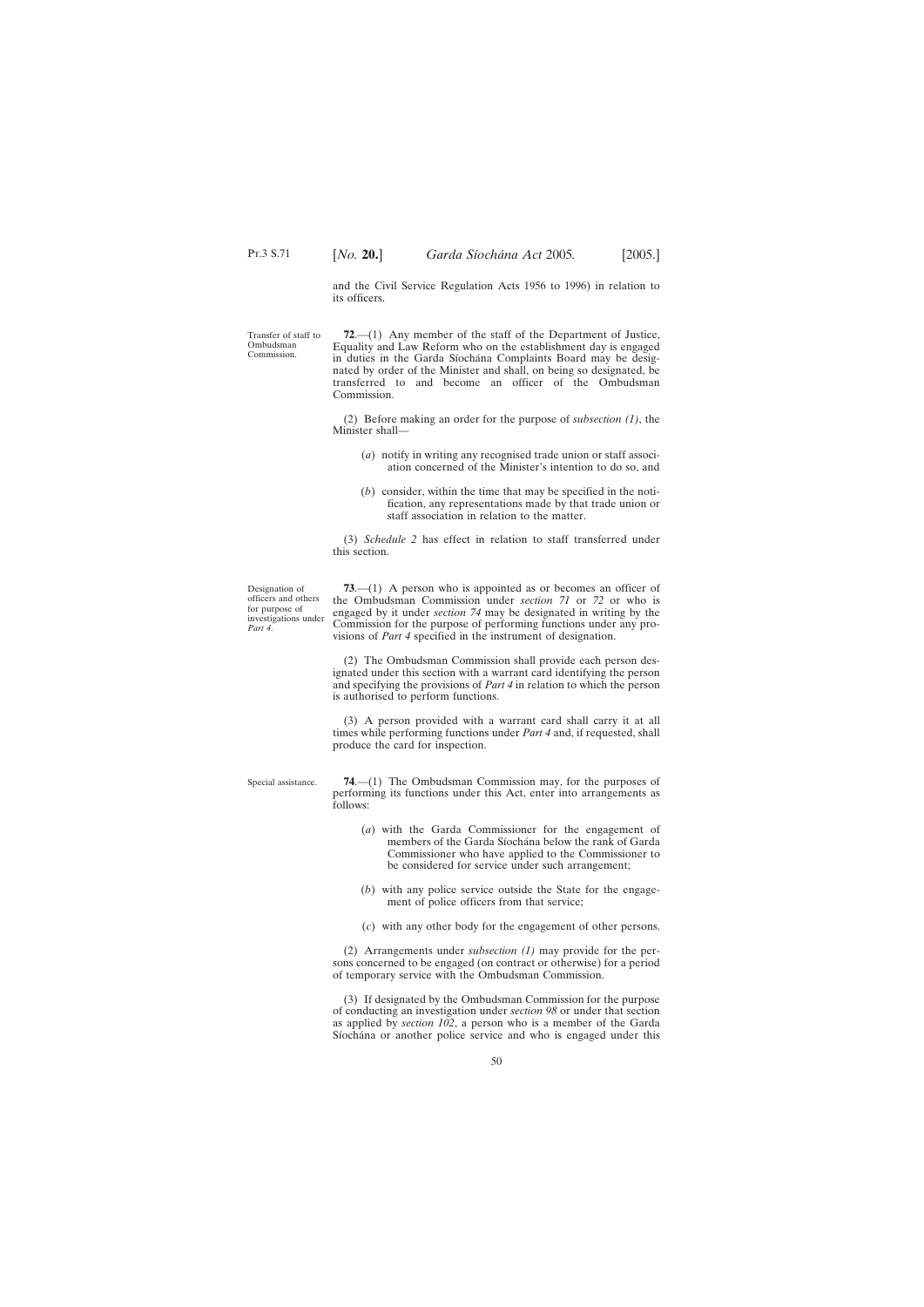section for a period of temporary service with the Commission, has, in relation to that investigation, only the powers, immunities and privileges conferred and the duties imposed under *sections 98* and *99*.

(4) During a period of temporary service with the Ombudsman Commission, a member of the Garda Síochána is not subject to the direction or control of the Garda Commissioner, but—

- (*a*) the member is entitled to continue to be paid as a member of the Garda Síochána,
- (*b*) the member's service with the Commission is considered to be service with the Garda Síochána for pension, seniority and promotion purposes, and
- (*c*) the member is entitled to claim compensation under the Garda Síochána Compensation Acts 1941 and 1945 for malicious injuries received in the course of, or in relation to, the carrying out of duties with the Commission.

**75.**—(1) Subject to *subsection* (2), the chairperson of the Ombuds- Delegation of man Commission may, in writing, delegate any of the Commission's Ombudsman functions under this Act, including its functions under *Part 4*, to one,  $\frac{\text{Commission's}}{\text{functions}}$ or more than one, of—

functions.

- (*a*) its members or officers, or
- (*b*) the persons engaged under *section 74*.

(2) Functions under *sections 99* and *108* may not be delegated to anyone other than a member of the Ombudsman Commission.

- (3) A delegation under this section may—
	- (*a*) relate to the performance of a function either generally or in a particular case or class of case or in respect of a particular matter,
	- (*b*) be made subject to conditions or restrictions, and
	- (*c*) be revoked or varied by the Ombudsman Commission at any time.

(4) The delegation of a function does not preclude the Ombudsman Commission from performing the function.

(5) Where the Ombudsman Commission's functions under a provision of this Act are delegated to a person, any references in that provision to the Commission are to be read as references to that person.

(6) An act or thing done by a person pursuant to a delegation under this section has the same force and effect as if done by the Ombudsman Commission.

**76**.—The Minister may, in each financial year, pay to the Ombuds-Grants to man Commission, out of money provided by the Oireachtas, a grant Ombudsman of such amount as he or she, with the consent of the Minister for Finance, determines towards the expenses of the Commission in performing its functions.

Commission.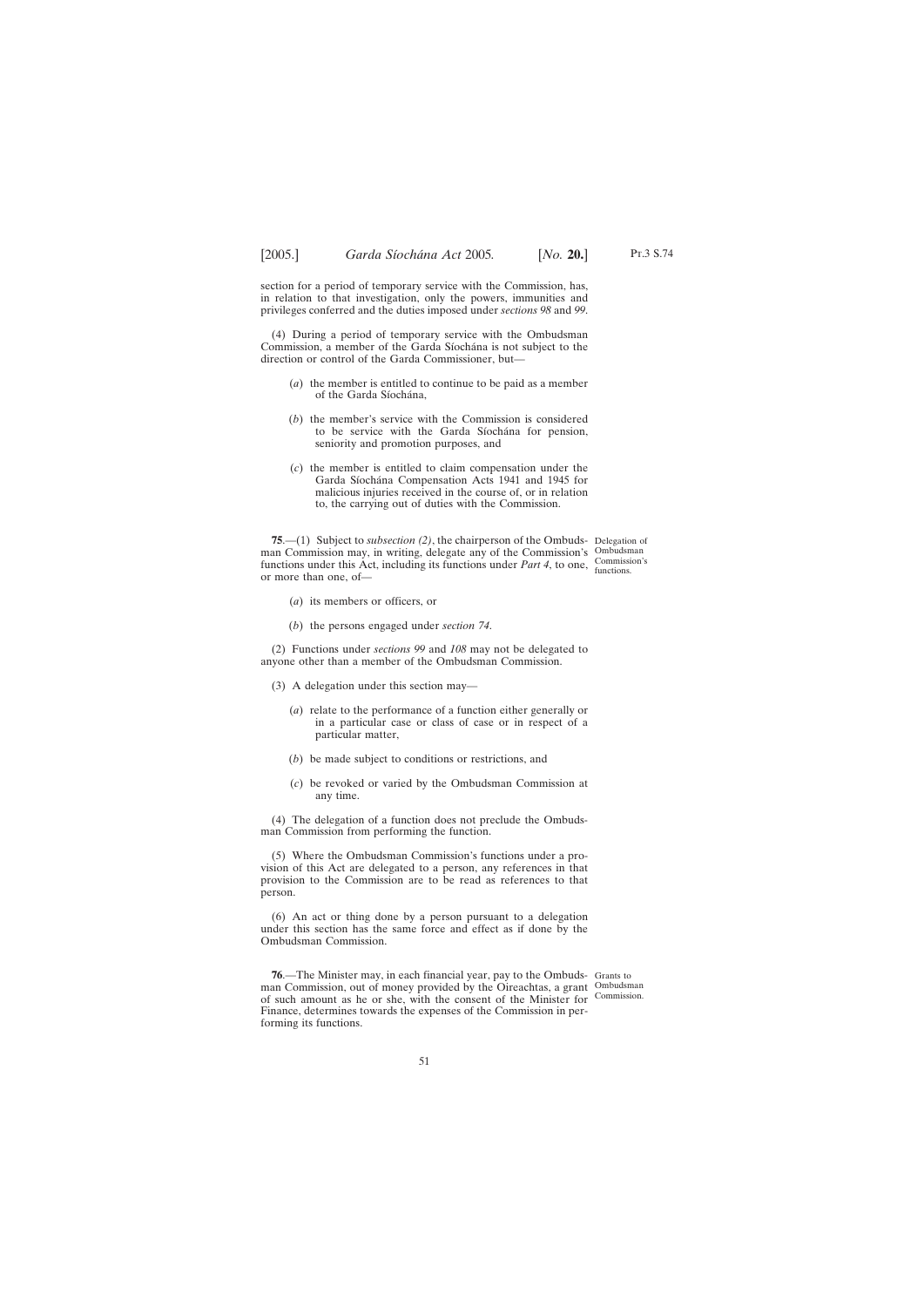Accounts and audit.

**77**.—(1) The Ombudsman Commission shall keep, in such form and in respect of such accounting periods as may be approved by the Minister with the consent of the Minister for Finance, all proper and usual accounts of money received or expended by it, including an income and expenditure account and a balance sheet.

(2) Not later than 3 months after the end of the accounting period to which the accounts relate, the Ombudsman Commission shall submit accounts kept under this section to the Comptroller and Auditor General for audit.

(3) Immediately after the audit, the Ombudsman Commission shall present to the Minister copies of—

- (*a*) the audited accounts, including the income and expenditure account, the balance sheet and such other (if any) accounts kept under this section as the Minister, after consulting with the Minister for Finance, may direct, and
- (*b*) the Comptroller and Auditor General's report on the accounts.

(4) As soon as practicable after presentation of the audited accounts and the Comptroller and Auditor General's report, the Minister shall cause copies of them to be laid before each House of the Oireachtas.

**78**.—(1) A member of the Ombudsman Commission nominated by it for the purpose shall, whenever required to do so by the Committee of Public Accounts, give evidence to that Committee on—

- (*a*) the regularity and propriety of the transactions recorded, or required to be recorded, in any book or other record of account subject to audit by the Comptroller and Auditor General that the Commission is required by this Act to prepare,
- (*b*) the economy and efficiency of the Commission in the use of its resources,
- (*c*) the systems, procedures and practices employed by the Commission for the purpose of evaluating the effectiveness of its operations, and
- (*d*) any matter affecting the Commission referred to in—
	- (i) a special report of the Comptroller and Auditor General under section 11(2) of the Comptroller and Auditor General (Amendment) Act 1993, or
	- (ii) any other report of the Comptroller and Auditor General that is laid before Dáil Éireann in so far as the report relates to a matter specified in any of *paragraphs (a)* to *(c)*.

(2) A member of the Ombudsman Commission who gives evidence under this section shall not—

(*a*) question or express an opinion on the merits of any policy of the Government or a Minister of the Government or on the merits of the objectives of such policy, or

Accountability of Ombudsman Commission to Committee of Public Accounts.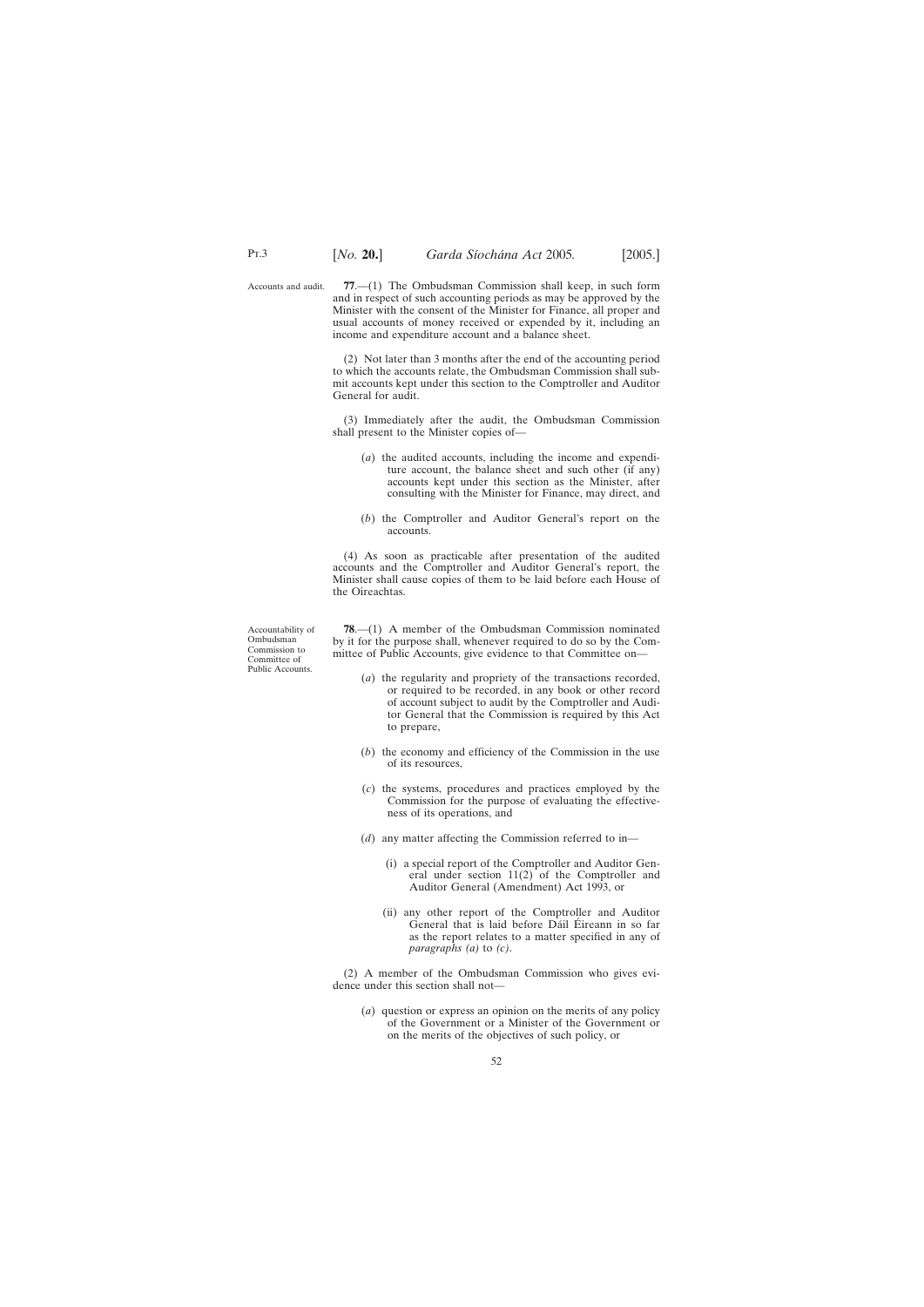- (*b*) provide information that might facilitate the commission of an offence, prejudice a criminal investigation or prosecution or jeopardise the safety of a person.
- **79.**—(1) In this section "committee" means—

Accountability to other Oireachtas committees.

- (*a*) a committee appointed by either House of the Oireachtas or jointly by both Houses of the Oireachtas (other than the Committee of Public Accounts, the Committee on Members' Interests of Dáil Éireann or the Committee on Members' Interests of Seanad Éireann), or
- (*b*) a sub-committee of a committee as defined in *paragraph (a)*.

(2) Subject to *subsection (3)*, a member of the Ombudsman Commission nominated by it for the purpose shall, at the written request of a committee, attend before it to give account for the general administration of the Commission.

(3) The member of the Ombudsman Commission shall not be required to give account before a committee for any matter that is or is likely to be, the subject of proceedings before a court or tribunal in the State.

(4) The member of the Ombudsman Commission shall, if of the opinion that *subsection (3)* applies to a matter about which he or she is requested to give an account before a committee, inform the committee of that opinion and the reasons for the opinion.

(5) The information required under *subsection (4)* must be given to the committee in writing unless it is given when the member of the Ombudsman Commission is before the committee.

(6) If, on being informed of the member of the Ombudsman Commission's opinion about the matter, the committee decides not to withdraw its request relating to the matter, the High Court may, on application under *subsection (7)*, determine whether *subsection (3)* applies to the matter.

(7) Either the Ombudsman Commission or the committee may apply in a summary manner to the High Court for a determination under *subsection (6)*, but only if the application is made within 21 days after the date on which the member of the Commission is informed of the committee's decision not to withdraw its request.

(8) Pending the determination of an application under *subsection (7)*, the member of the Ombudsman Commission shall not attend before the committee to give account for the matter that is the subject of the application.

(9) If the High Court determines that *subsection (3)* applies to the matter, the committee shall withdraw its request in so far as it relates to the matter, but if the Court determines that *subsection (3)* does not apply, the member of the Ombudsman Commission shall attend before the committee to give account for the matter.

(10) In carrying out duties under this section, a member of the Ombudsman shall not—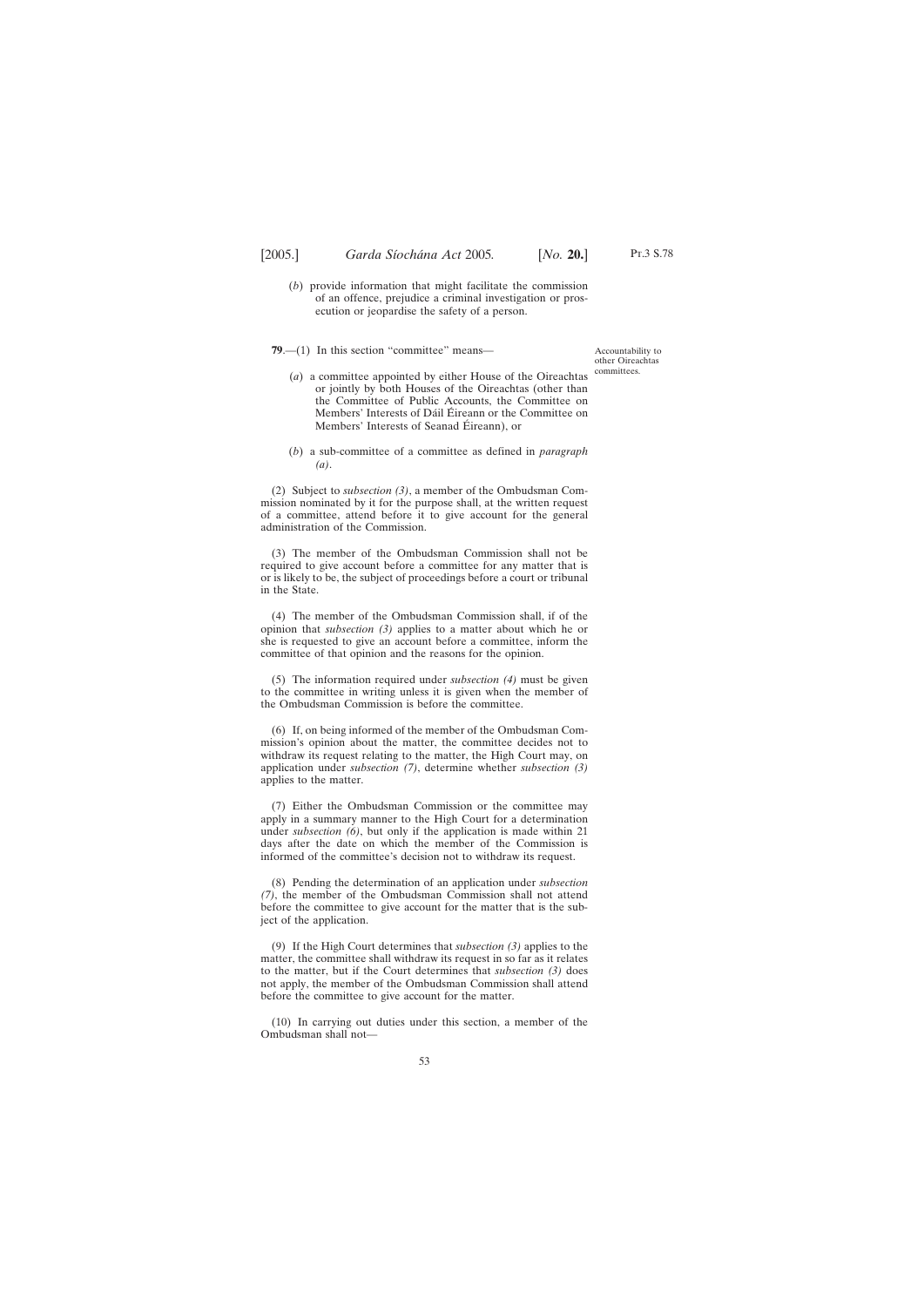- (*a*) question or express an opinion on the merits of any policy of the Government or a Minister of the Government or on the merits of the objectives of such policy, or
- (*b*) provide information that might facilitate the commission of an offence, prejudice a criminal investigation or prosecution or jeopardise the safety of a person.

Various reports by Ombudsman Commission.

**80**.—(1) Not later than March 31 in each year, the Ombudsman Commission shall submit to the Minister a report on its activities in the immediately preceding year.

(2) The Ombudsman Commission shall, within 2 years from the date of its establishment, submit to the Minister a report on—

(*a*) the effectiveness of the Commission, and

(*b*) the adequacy of the functions assigned to it by this Act.

(3) The report submitted under *subsection (2)* may contain recommendations for improving the effectiveness of the Ombudsman Commission.

(4) At the end of each 5 year period commencing with the date of its establishment, the Ombudsman Commission shall submit to the Minister a report reviewing the general performance of its functions in the preceding 5 years.

(5) The Ombudsman Commission may make any other reports that it considers appropriate for drawing to the Minister's attention matters that have come to its notice and that, in its opinion, should, because of their gravity or other exceptional circumstances, be the subject of a special report to the Minister.

(6) As soon as practicable after receiving a report under this section, the Minister shall cause a copy of the report to be laid before each House of the Oireachtas.

**81**.—(1) A person who is or was a member or officer of the Ombudsman Commission or who is or was engaged under contract or other arrangement by the Commission shall not disclose, in or outside the State, information obtained in carrying out the duties of that person's office or of his or her contract or other arrangement with the Commission if the disclosure is likely to have a harmful effect.

(2) For the purpose of this section, the disclosure of information referred to in *subsection (1)* does not have a harmful effect unless it—

- (*a*) impedes an investigation under *Part 4* or otherwise prejudices the effective performance of the Ombudsman Commission's functions,
- (*b*) results in the identification of a person—
	- (i) who is a complainant or the subject of a complaint, and
	- (ii) whose identity is not at the time of the disclosure a matter of public knowledge,

Confidentiality of information obtained by Ombudsman Commission.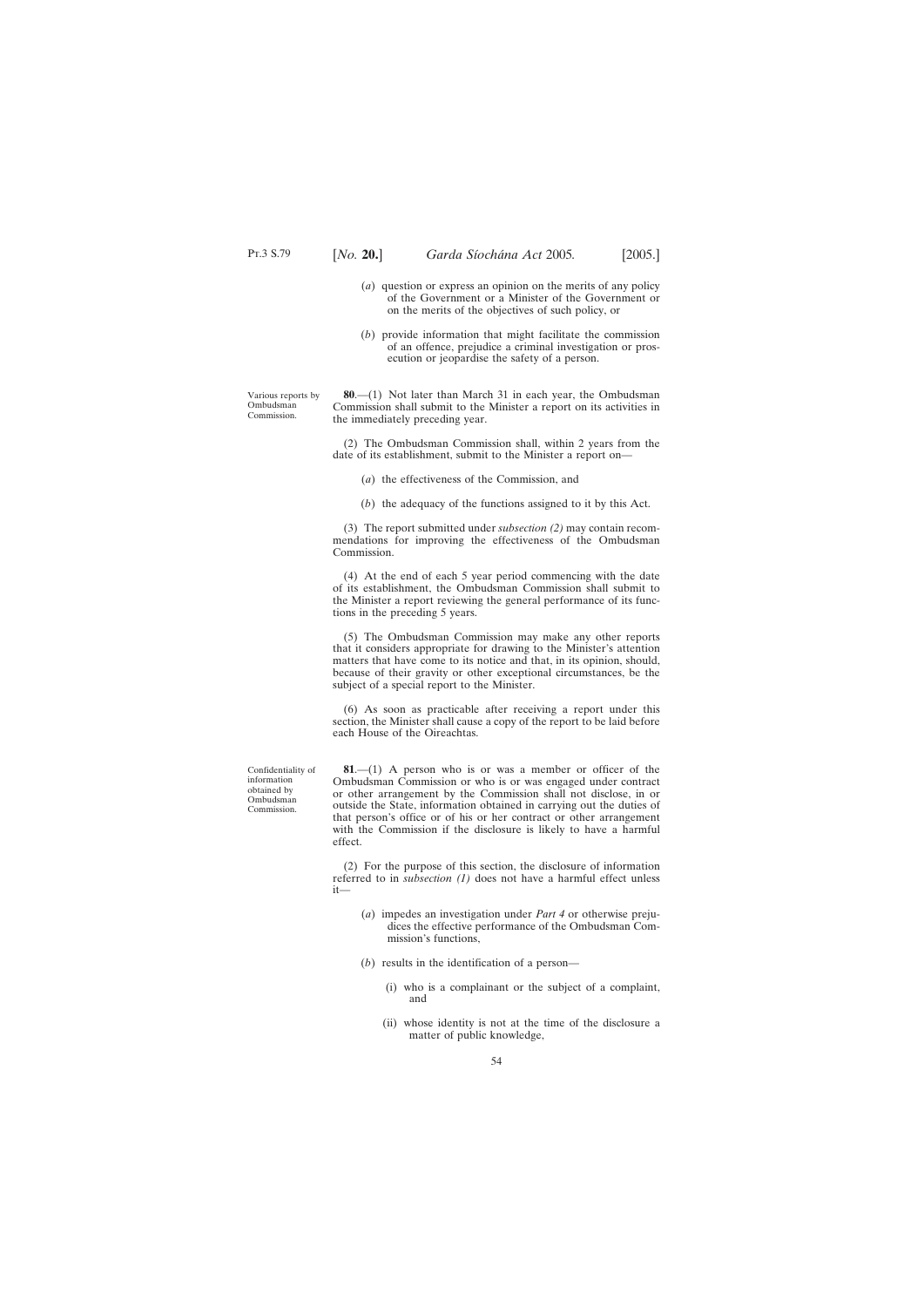- (*c*) results in the publication of information that—
	- (i) relates to a person who is a complainant or the subject of a complaint or who has given evidence to the Ombudsman Commission, and
	- (ii) is of such a nature that its publication would be likely to discourage the person to whom the information relates or any other person from reporting a complaint or giving evidence to the Ombudsman Commission,
	- or
- (*d*) results in the publication of personal information (as defined in the Freedom of Information Act 1997) obtained in the course of an investigation and constitutes an unwarranted and serious infringement of a person's right to privacy.

(3) For the purpose of this section, a person is presumed, unless the contrary is proved, to know that disclosure of information referred to in *subsection (1)* is likely to have a harmful effect if a reasonable person would, in all the circumstances, be aware that its disclosure could have that effect.

(4) *Subsection (1)* does not prohibit a person referred to in that subsection from disclosing information if the disclosure—

- (*a*) is made to—
	- (i) the Garda Commissioner,
	- (ii) the Minister,
	- (iii) the Attorney General,
	- (iv) the Director of Public Prosecutions,
	- (v) the Chief State Solicitor,
	- (vi) the Criminal Assets Bureau,
	- (vii) the Comptroller and Auditor General,
	- (viii) the Garda Síochána Inspectorate or an officer of the Inspectorate,
	- (ix) the Revenue Commissioners, or
	- (x) a member of either of the Houses of the Oireachtas where relevant to the proper discharge of that member's functions,
- (*b*) is made under *Part 4* to a person in relation to—
	- (i) a complaint made by the person, or
	- (ii) an investigation concerning the person,
- (*c*) is made to a court,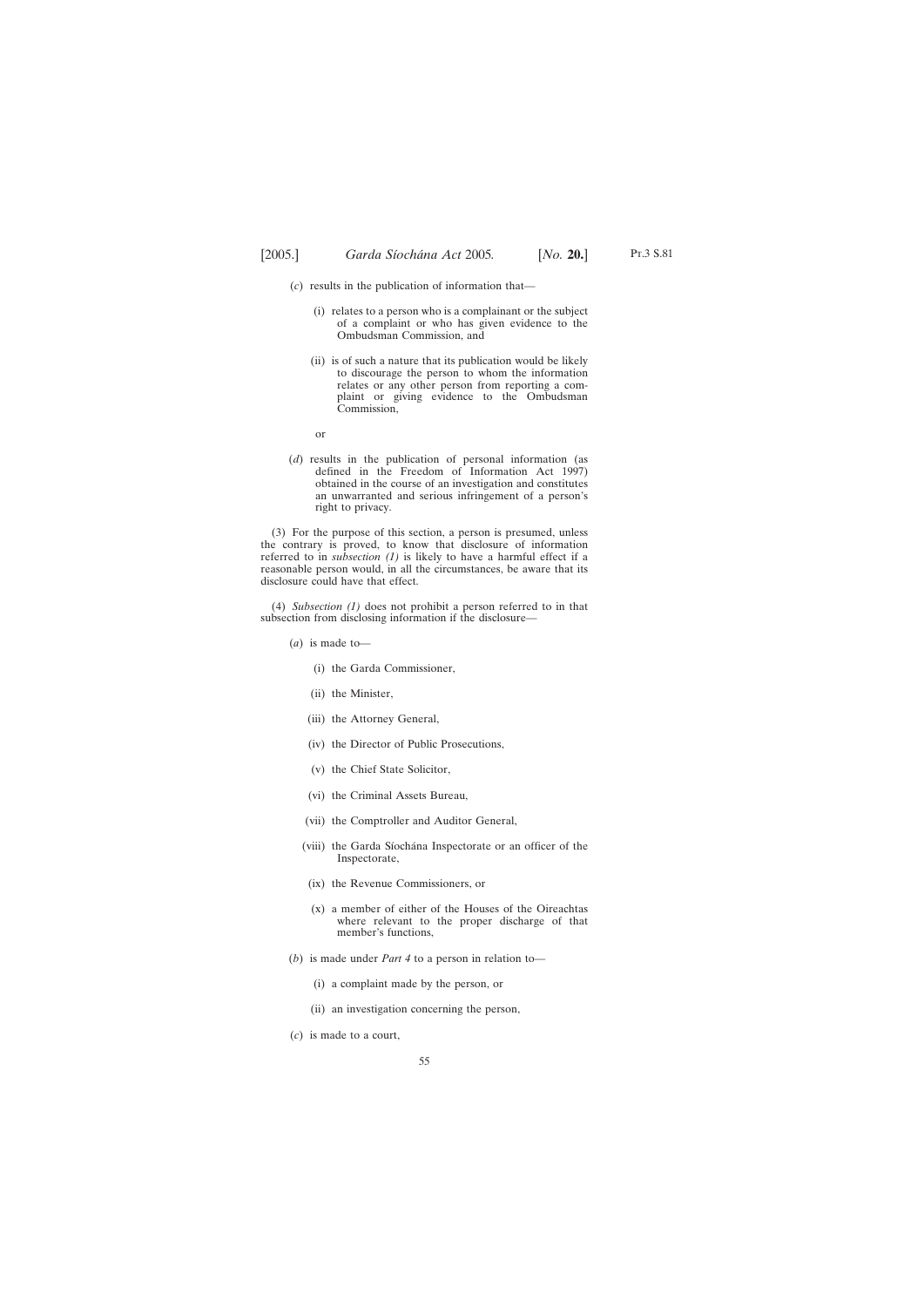- (*d*) is made to a tribunal appointed under the Tribunals of Inquiry (Evidence) Acts 1921 to 2002 or a commission of investigation established under the Commissions of Investigation Act 2004,
- (*e*) is made in the course of, and in accordance with, the duties of that person's office or employment or of his or her duties under a contract or other arrangement to work with or for the Ombudsman Commission,
- (*f*) is authorised by the Ombudsman Commission, or
- (*g*) is otherwise authorised by law.

(5) A person who contravenes *subsection (1)* is guilty of an offence and is liable—

- (*a*) on summary conviction, to a fine not exceeding  $\epsilon$ 3,000 or imprisonment for a term not exceeding 12 months or both, or
- (*b*) on conviction on indictment, to a fine not exceeding  $\epsilon$ 50,000 or imprisonment for a term not exceeding 5 years or both.

(6) A person who contravenes *subsection (1)* and who receives any gift, consideration or advantage as an inducement to disclose the information to which the contravention relates or as a reward for, or otherwise on account of, the disclosure of that information is guilty of an offence and is liable—

- (*a*) on summary conviction, to a fine not exceeding  $\epsilon$ 3,000 or imprisonment for a term not exeeding 12 months or both, or
- (*b*) on conviction on indictment, to a fine not exceeding  $\epsilon$ 75,000 or imprisonment for a term not exceeding 7 years or both.

(7) The provisions of this section are in addition to, and not in substitution for, the provisions of the Official Secrets Act 1963.

# PART 4

Complaints, Investigations and other Procedures

Definitions (*Part 4*). **82**.—(1) In this Part, unless the context otherwise requires—

> "admissible complaint" means a complaint determined by the Ombudsman Commission under *section 87* to be admissible;

"breach of discipline" means conduct specified in *Schedule 5*;

"complainant" means—

- (*a*) a person who makes a complaint,
- (*b*) a person on whose behalf a complaint is made, and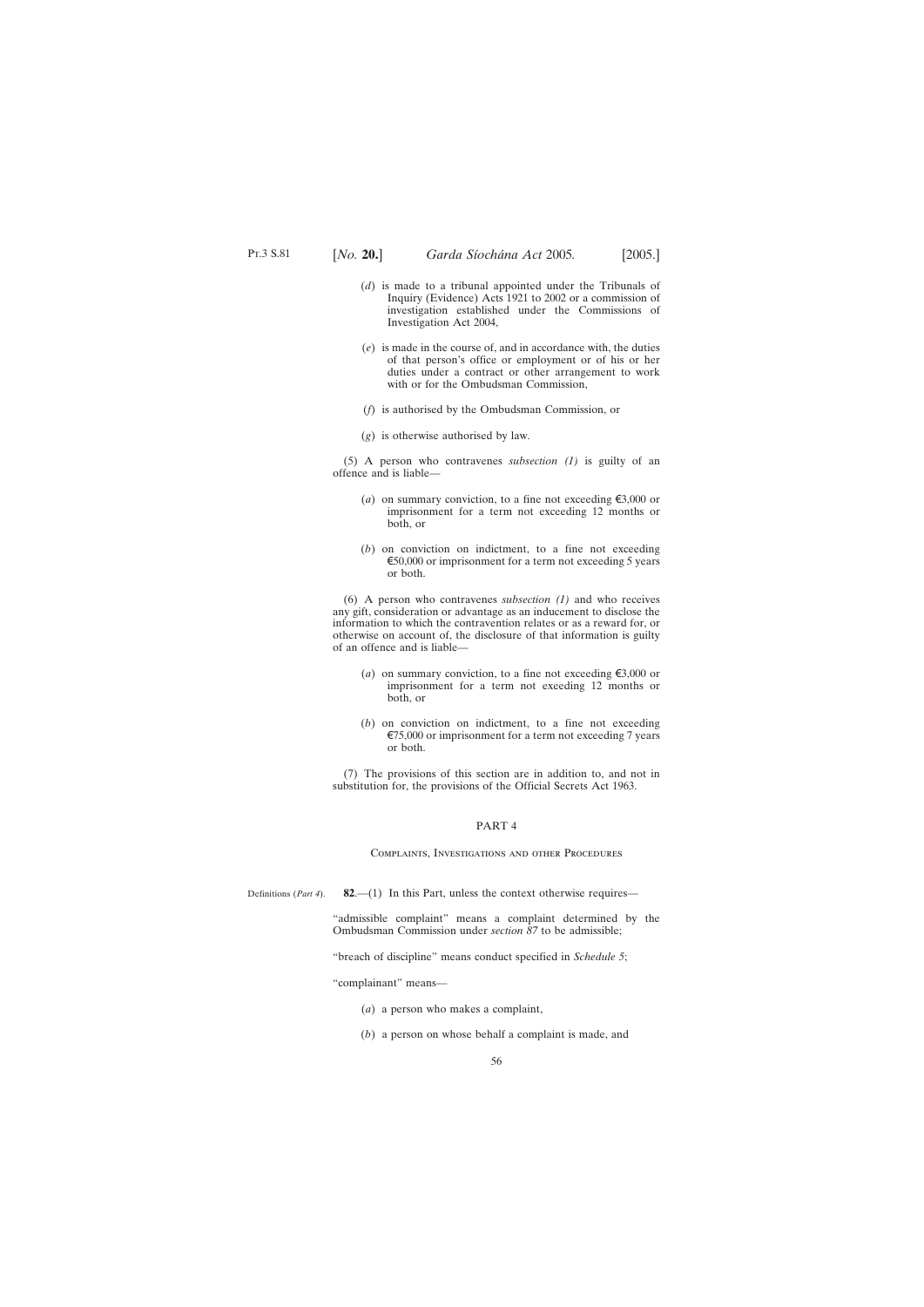(*c*) where a complaint is made on behalf of another by a person authorised to do so under *section 83*, the authorised person.

"conduct" includes any act or omission and a reference to the occurrence of any conduct includes the doing of an act or the making of an omission;

"disciplinary proceeding" means a proceeding conducted in accordance with the Disciplinary Regulations;

"Garda Commissioner" includes a Deputy Garda Commissioner or an Assistant Garda Commissioner acting in place of the Garda Commissioner under *section 32*;

"member of the Garda Síochána" does not include the Garda Commissioner;

"member of the public" means a person other than a member of the Garda Síochána or the Garda Commissioner;

"misbehaviour" means conduct that constitutes an offence or a breach of discipline;

"serious harm" means injury that—

- (*a*) creates a substantial risk of death,
- (*b*) causes serious disfigurement, or
- (*c*) causes substantial loss or impairment of mobility of the body as a whole or of the function of any particular bodily member or organ.

(2) A reference in any provision of this Part to a designated officer of the Ombudsman Commission is to a person designated under *section 73* for the purpose of performing functions under the provision of this Part.

**83.**—(1) Subject to *section 84*, a complaint concerning any conduct How complaints are of a member of the Garda Síochána that is alleged to constitute mis- made by members behaviour may be made to the Ombudsman Commission—

of the public.

- (*a*) by a member of the public who is directly affected by, or who witnesses, the conduct, or
- (*b*) on behalf of that member of the public, by any other person if the member of the public on whose behalf the complaint is being made consents in writing or orally to its being made or is, because of age or a mental or physical condition, incapable of giving consent.

(2) The complaint may be made directly to the Ombudsman Commission or by stating, giving or sending it—

- (*a*) to the Garda Commissioner,
- (b) to any member of the Garda Síochana at a Garda Síochána station, or
- (*c*) to a member at or above the rank of chief superintendent at a place other than a Garda Síochána station,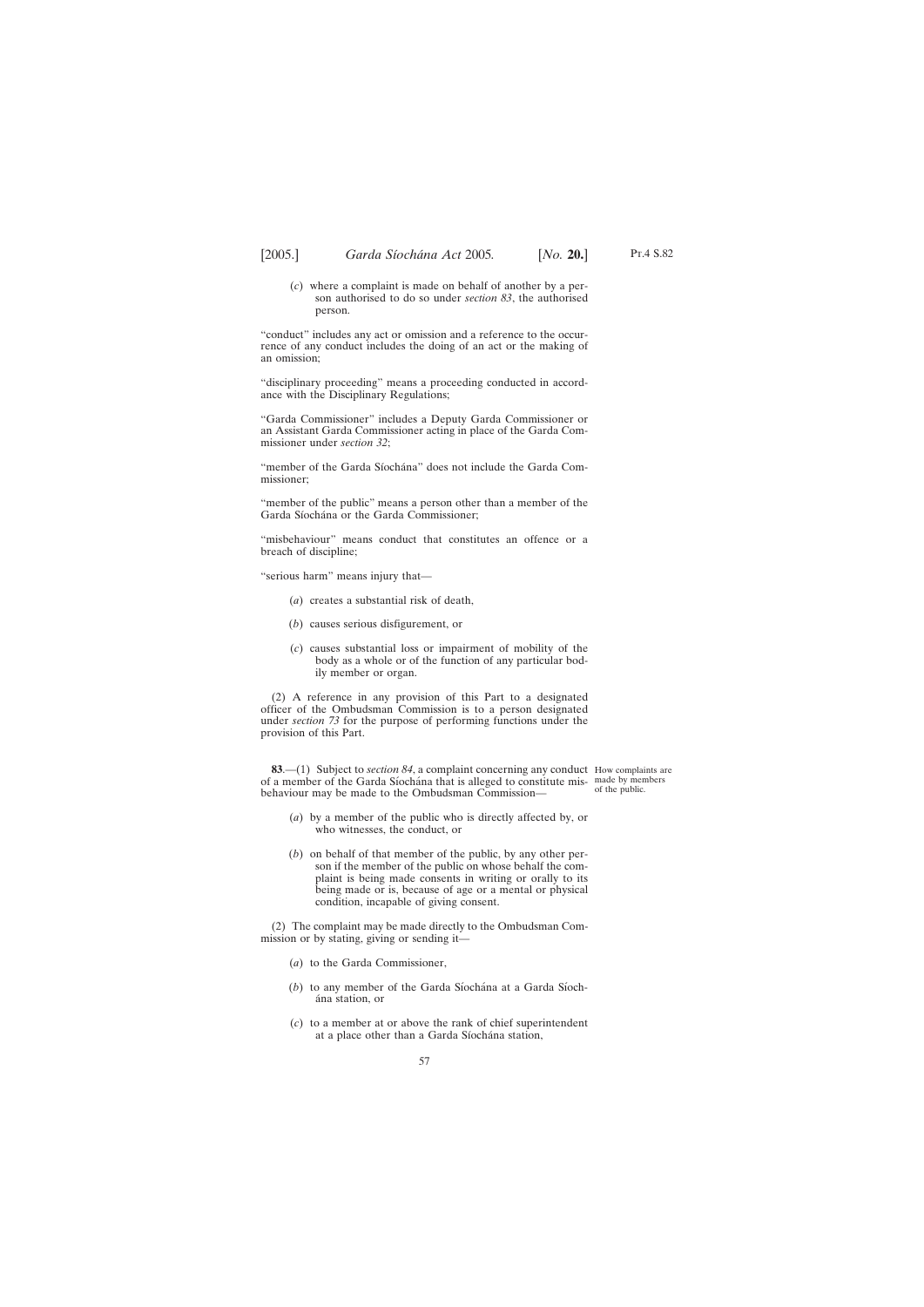for forwarding under *section 85* to the Ombudsman Commission.

(3) A complaint may be made directly to the Ombudsman Commission by stating it to an officer of the Commission or by giving or sending it to an officer or member of the Commission.

Time limits for making complaints.

**84**.—(1) A complaint must be made within the period of 6 months beginning on the date of the conduct giving rise to the complaint or within any extension of that period allowed under *subsection (2)*.

(2) The Ombudsman Commission may extend the time limit for making a complaint if it considers that there are good reasons for doing so.

(3) A complaint is considered to be made as soon as it is received by—

- (*a*) the Ombudsman Commission, if made directly to it, or
- $(b)$  the Garda Commissioner or a member of the Garda Siochána, if made by stating, giving or sending it as described in *section 83(2)* for forwarding to the Commission.

If complaint is made to Garda Síochána.

**85**.—(1) When the Garda Commissioner or a member of the Garda Síochána receives a complaint under *section 83(2)*, he or she shall immediately—

- (*a*) record the complaint and the date and time of its receipt,
- (*b*) provide the complainant with a written acknowledgement of its receipt, and
- (*c*) forward to the Ombudsman Commission a copy of the complaint or, if the complaint was not made in writing, a copy of the record of the complaint.

 $(2)$  If the complaint is made to a member of the Garda Síochána at a Garda Síochána station, the member in charge of the station at the time the complaint is received shall ensure that the Garda Commissioner—

- (*a*) is notified of the complaint, and
- (*b*) is sent a copy of the complaint or, if the complaint was not made in writing, a copy of the record of the complaint.

(3) If the complaint is made to a member at or above the rank of chief superintendent at a place other than a Garda Síochána station, that member shall ensure that the Garda Commissioner—

- (*a*) is notified of the complaint, and
- (*b*) is sent a copy of the complaint or, if the complaint was not made in writing, a copy of the record of the complaint.

If complaint is made directly to Ombudsman Commission.

**86**.—(1) When the Ombudsman Commission receives a complaint directly from a person under *section 83(2)*, an officer of the Commission shall immediately—

(*a*) record the complaint and the date and time of its receipt,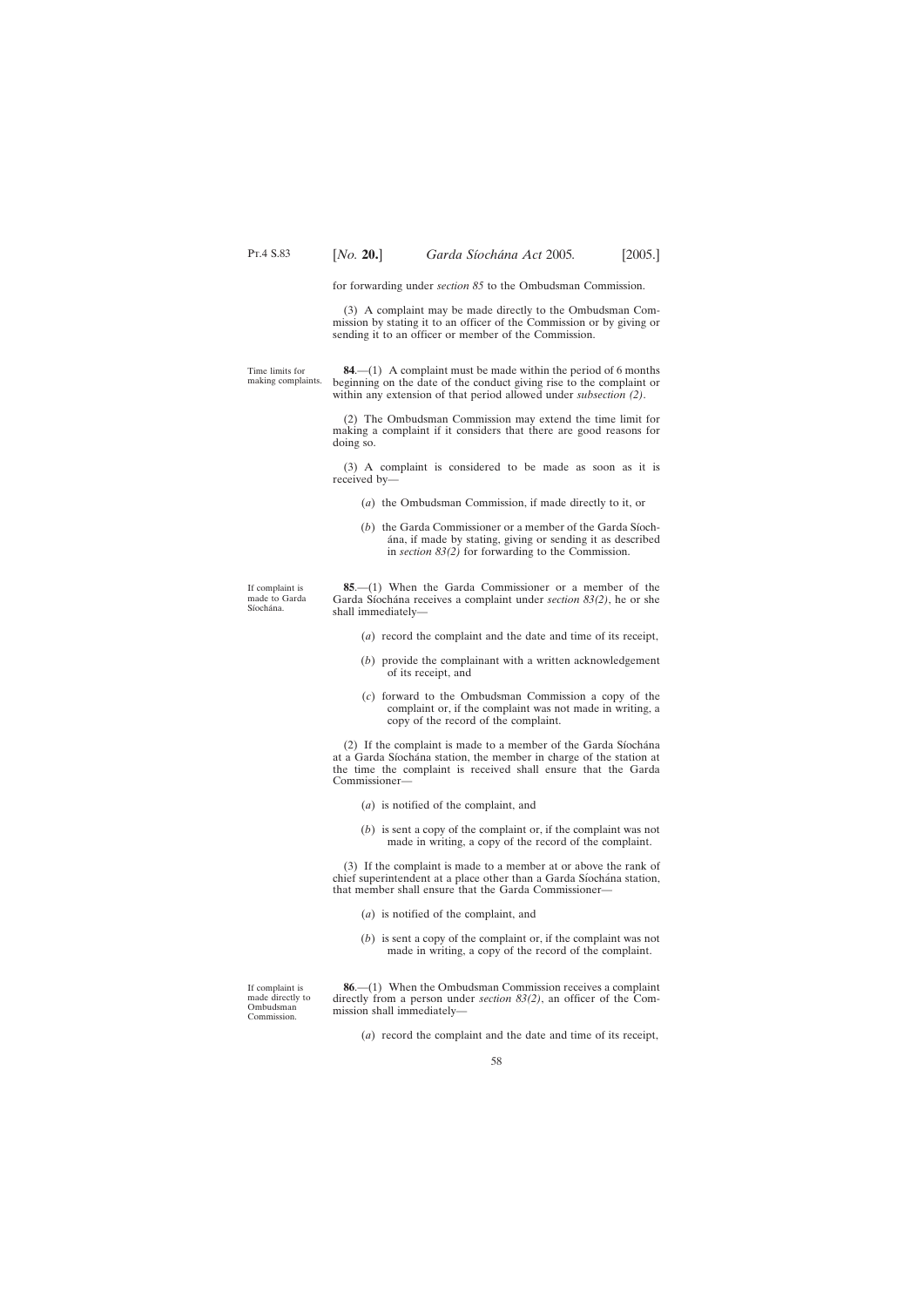- (*b*) provide the complainant with a written acknowledgement of its receipt, and
- (*c*) notify the Garda Commissioner of the complaint.

(2) However, if it appears to the officer that the Garda Commissioner will be notified under *section 88* in relation to the complaint within 24 hours after it was received by the Ombudsman Commission, the officer need not comply with *subsection (1)(c)* of this section.

**87.**—(1) On receiving a complaint directly from a complainant or Determination of receiving a copy or record of a complaint from the Garda Com-whether complaint missioner or a member of the Garda Síochána, the Ombudsman is admissible. Commission shall determine whether the complaint is admissible or inadmissible.

(2) Subject to *subsection (3)*, a complaint concerning the conduct of a member of the Garda Síochána is admissible if-

- (*a*) the complaint is made by or on behalf of a member of the public authorised under *section 83* to make the complaint,
- (*b*) the conduct alleged would, if substantiated, constitute misbehaviour by the member of the Garda Síochána,
- (*c*) the complaint is made within the time allowed under *section 84*, and
- (*d*) the complaint is not frivolous or vexatious.
- (3) The following matters are not admissible complaints:
	- (*a*) a complaint in so far as it relates to the general direction and control of the Garda Síochána by the Garda Commissioner;
	- (*b*) a complaint about the conduct of a member of the Garda Síochána while the member was not on duty, unless the conduct alleged would, if proved, be likely to bring discredit on the Garda Síochána.

(4) A complaint concerning a person who, at the time of the conduct that is the subject matter of the complaint, was a member of the Garda Síochána is not inadmissible by reason only that the person-

- (*a*) is, at the time the complaint is made, no longer a member, or
- (*b*) retires or resigns from the Garda Siochana at any time after the making of the complaint.

(5) Nothing in this section is to be taken to limit the application of *section 93*.

**88.**—(1) On determining under *section 87* that a complaint is inad- Notification missible, the Ombudsman Commission shall—

following determination of whether complaint

(*a*) notify, in writing, the complainant, the member of the *is admissible*. Garda Síochána whose conduct is the subject of the complaint and the Garda Commissioner of its determination,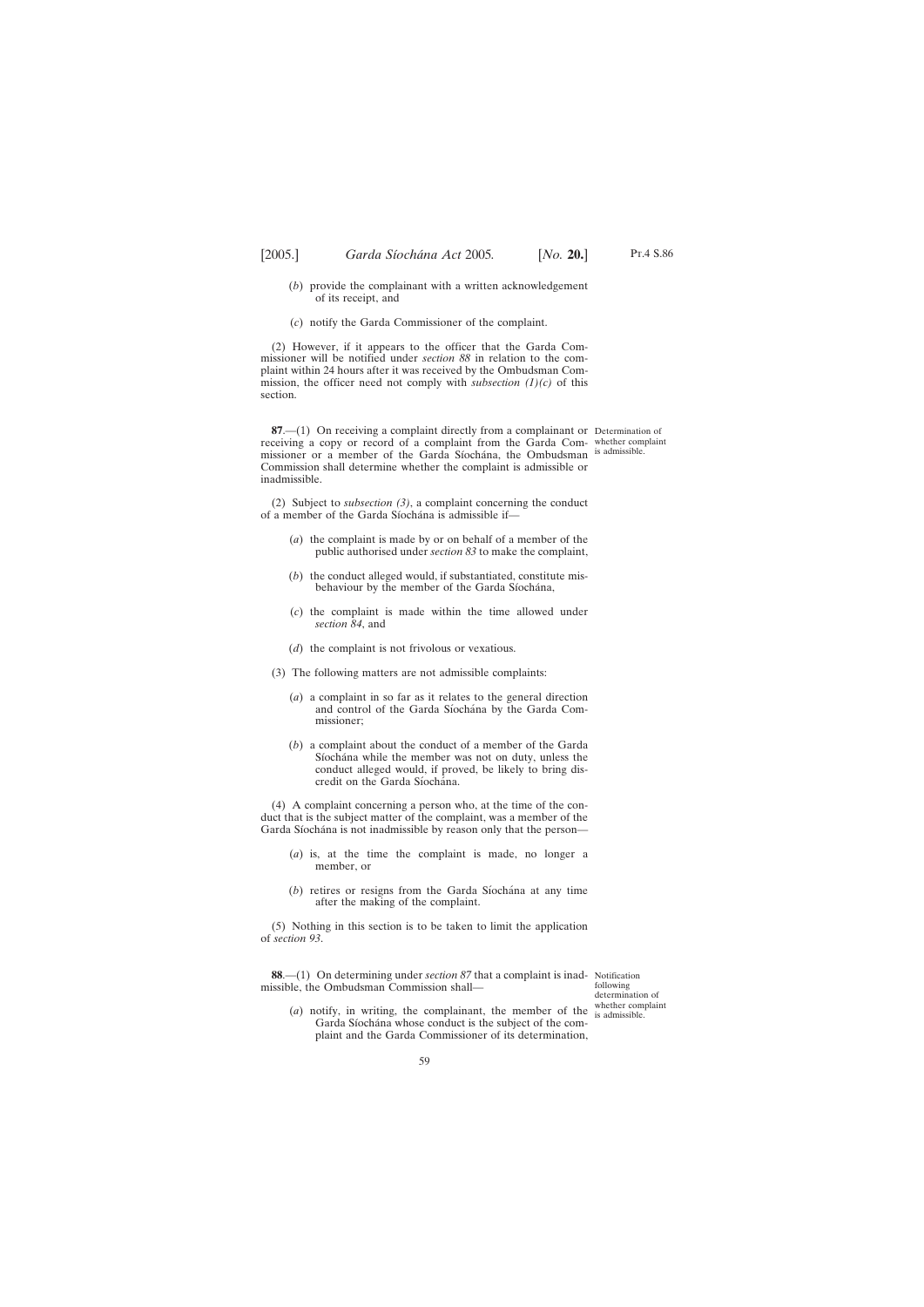- (*b*) include in the notification the reason for the determination, and
- (*c*) take no further action in relation to the complaint.

(2) On determining under *section 87* that a complaint is admissible, the Ombudsman Commission shall as soon as practicable—

- (*a*) notify, in writing, the complainant and the Garda Commissioner of its determination, and
- (*b*) where the complaint was made directly to the Commission, send the Garda Commissioner a copy of the complaint or, if the complaint was not made in writing, a copy of the record of the complaint.

(3) On being notified of an admissible complaint concerning the conduct of a member of the Garda Síochána, the Garda Commissioner shall, subject to *section 89(1)(b)*, notify the member that a complaint has been made and specify the nature of the complaint and the name of the complainant.

Duty to preserve evidence relating to complaint.

- **89**.—(1) The Garda Commissioner—
	- (*a*) shall ensure that members of the Garda Síochána, on becoming aware of a complaint, take any lawful measures that appear to them to be necessary or expedient for the purpose of obtaining and preserving evidence relating to the conduct that is the subject matter of the complaint, and
	- (*b*) may postpone notifying a member of the Garda Siochana whose conduct is the subject matter of the complaint until those measures are taken.

(2) *Subsection (1)* applies whether or not a determination has been made under *section 87* about the admissibility of the complaint.

Resolution of complaint by mediation or other informal means.

**90**.—(1) The Ombudsman Commission may issue guidelines providing for the resolution, by mediation or other informal means, of admissible complaints other than—

- (*a*) complaints to which *section 91* applies,
- (*b*) complaints about conduct that appears to constitute an offence, and
- (*c*) complaints determined in accordance with the guidelines not to be suitable for resolution by mediation or other informal means.
- (2) The guidelines may include provision for—
	- (*a*) a determination to be made by the Ombudsman Commission about whether a complaint is or is not suitable for resolution by mediation or other informal means,
	- (*b*) the persons who may attempt to mediate or otherwise resolve the complaint,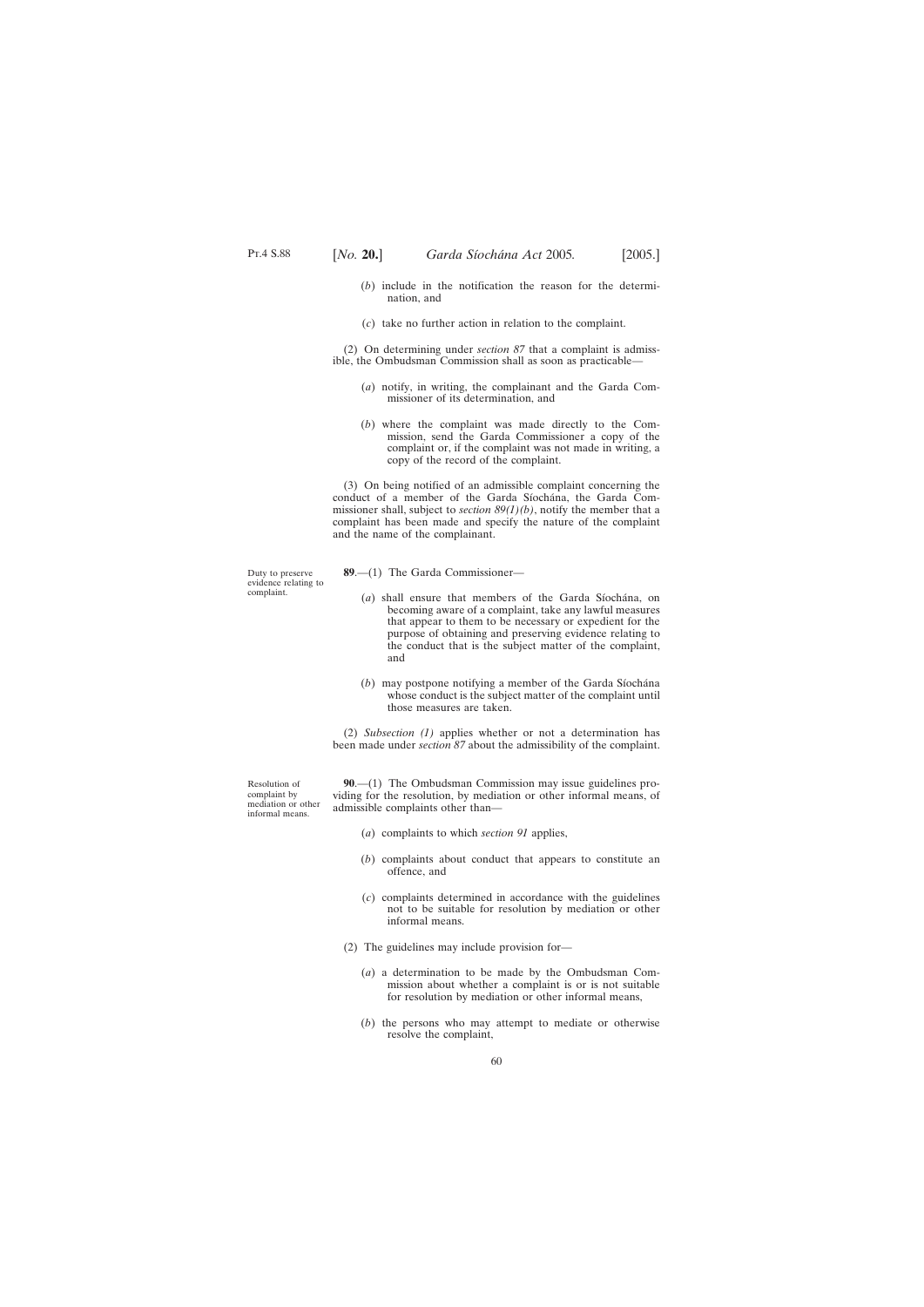- (*c*) the recording of the manner in which the complaint was resolved and the complainant's agreement to the resolution, and
- (*d*) any other matters that the Ombudsman Commission considers necessary or appropriate for facilitating the resolution of a complaint by mediation or other informal means.

(3) No attempt may be made to resolve a complaint by mediation or other informal means without the consent of the complainant and the member of the Garda Síochána whose conduct is the subject matter of the complaint.

(4) A consent given by a member of the Garda Síochána for the purpose of this section is not to be taken as an admission of any allegation made in a complaint against the member.

(5) No answer or statement made, in the course of attempting to resolve a complaint pursuant to the guidelines, by the complainant or by the member of the Garda Síochána whose conduct is the subject matter of the complaint may—

- (*a*) be communicated to the Garda Commissioner or any other person (except the persons participating in the attempt to resolve the complaint), or
- (*b*) be used in any civil or criminal proceedings.
- (6) If a complaint is resolved pursuant to the guidelines—
	- (*a*) the Ombudsman Commission shall notify the Garda Commissioner of the resolution of the complaint,
	- $(b)$  any record of the complaint held by the Garda Siochana shall be expunged, and
	- (*c*) the member whose conduct was the subject matter of the complaint shall not be discriminated against by way of dismissal, reduction in rank, denial of an opportunity for promotion or otherwise by reason only of the complaint.

(7) The Ombudsman Commission may revise any guidelines issued under this section or may withdraw those guidelines and issue new guidelines.

(8) For the purpose of *subsection (5)*, "civil or criminal proceedings" includes disciplinary proceedings.

**91.**—(1) If a complaint concerns the death of, or serious harm to, Investigation of a person as a result of Garda operations or while in the custody complaints or care of the Garda Síochána, the Ombudsman Commission shall concerning death immediately direct a designated officer to—

of, or serious harm to, a person.

- (*a*) examine the complaint for the purpose of recommending whether the complaint should be investigated under *section 95* or *98*, and
- (*b*) report his or her recommendation to the Commission as soon as practicable.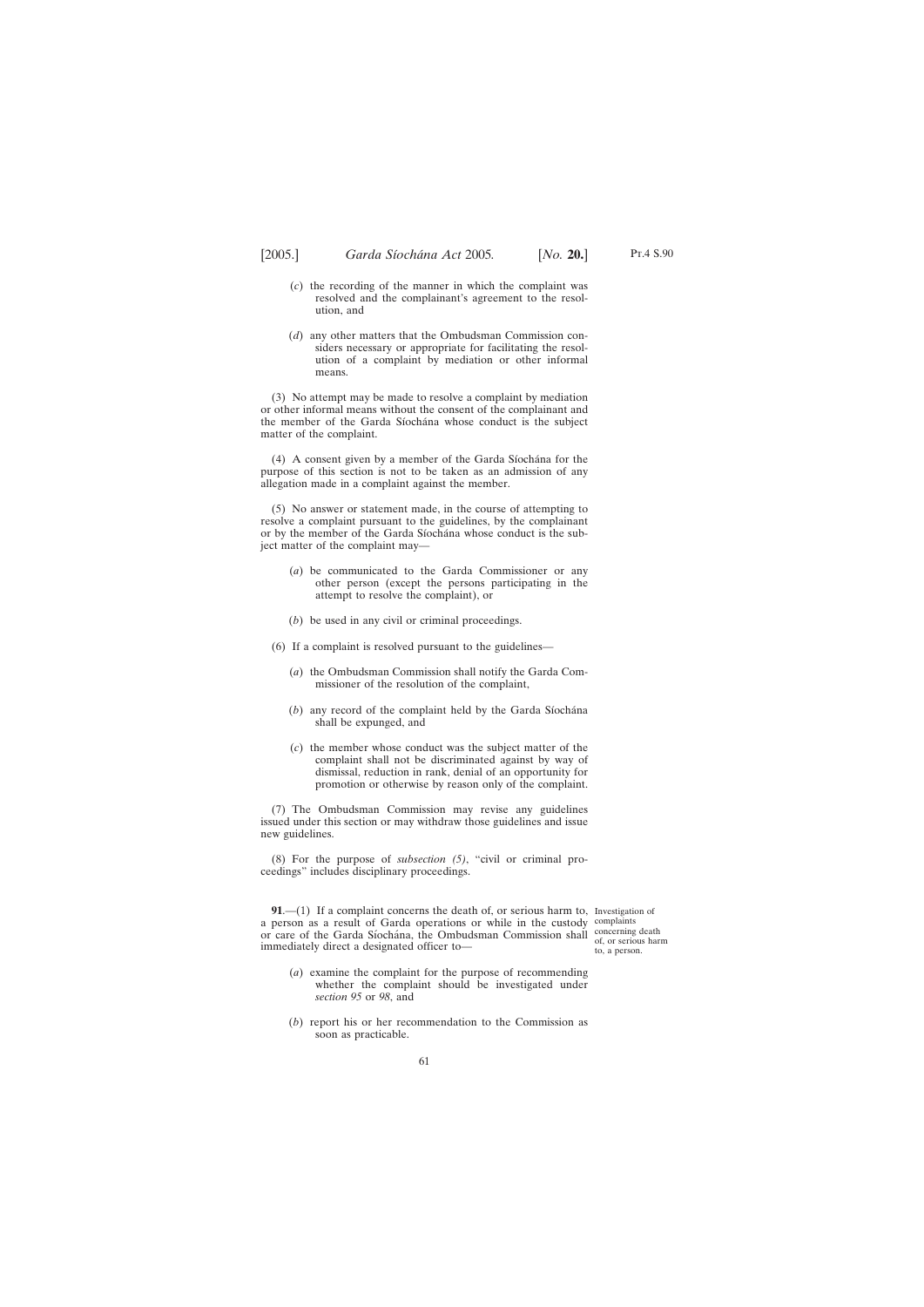(2) On receiving the designated officer's recommendation, the Ombudsman Commission shall either—

- (*a*) conduct an investigation under *section 95*, or
- (*b*) direct a designated officer of the Commission to investigate the complaint under *section 98*.

If other complaints are not resolved informally or if they warrant investigation.

**92**.—If an admissible complaint is not resolved pursuant to the guidelines under *section 90* or is a complaint referred to in *paragraphs (a)* to *(c)* of *section 90(1)*, the Ombudsman Commission may, as it considers appropriate—

- (*a*) refer the complaint to the Garda Commissioner to be dealt with in accordance with *section 94*,
- (*b*) conduct an investigation under *section 95*, but, subject to *section 95(2)*, only if the conduct alleged in the complaint does not appear to constitute an offence, or
- (*c*) direct a designated officer of the Commission to investigate the complaint under *section 98*.

Power to discontinue investigation.

**93**.—(1) Notwithstanding any other provision of this Act, the Ombudsman Commission may direct that the investigation of a complaint be discontinued if—

- (*a*) as a result of information obtained after the complaint was determined to be admissible, the Commission considers that the complaint is frivolous or vexatious,
- (*b*) the Commission considers that the complaint was made in the knowledge that it was false or misleading, or
- (*c*) having regard to all the circumstances, the Commission considers that further investigation is not necessary or reasonably practicable.

(2) Where a direction is made under *subsection (1)* in relation to a complaint, the Ombudsman Commission shall notify in writing the following of its decision and the reason:

- (*a*) the complainant;
- (*b*) the member of the Garda Síochána whose conduct was the subject matter of the complaint;
- (*c*) the Garda Commissioner.

If complaint is referred to Garda Commissioner.

**94**.—(1) On referral of a complaint under *section 92(a)*, the Garda Commissioner shall—

- $(a)$  appoint a member of the Garda Síochána to investigate the complaint under the Disciplinary Regulations, and
- (*b*) ensure that the appointed member has not been involved in any capacity in relation to an earlier aspect of the case.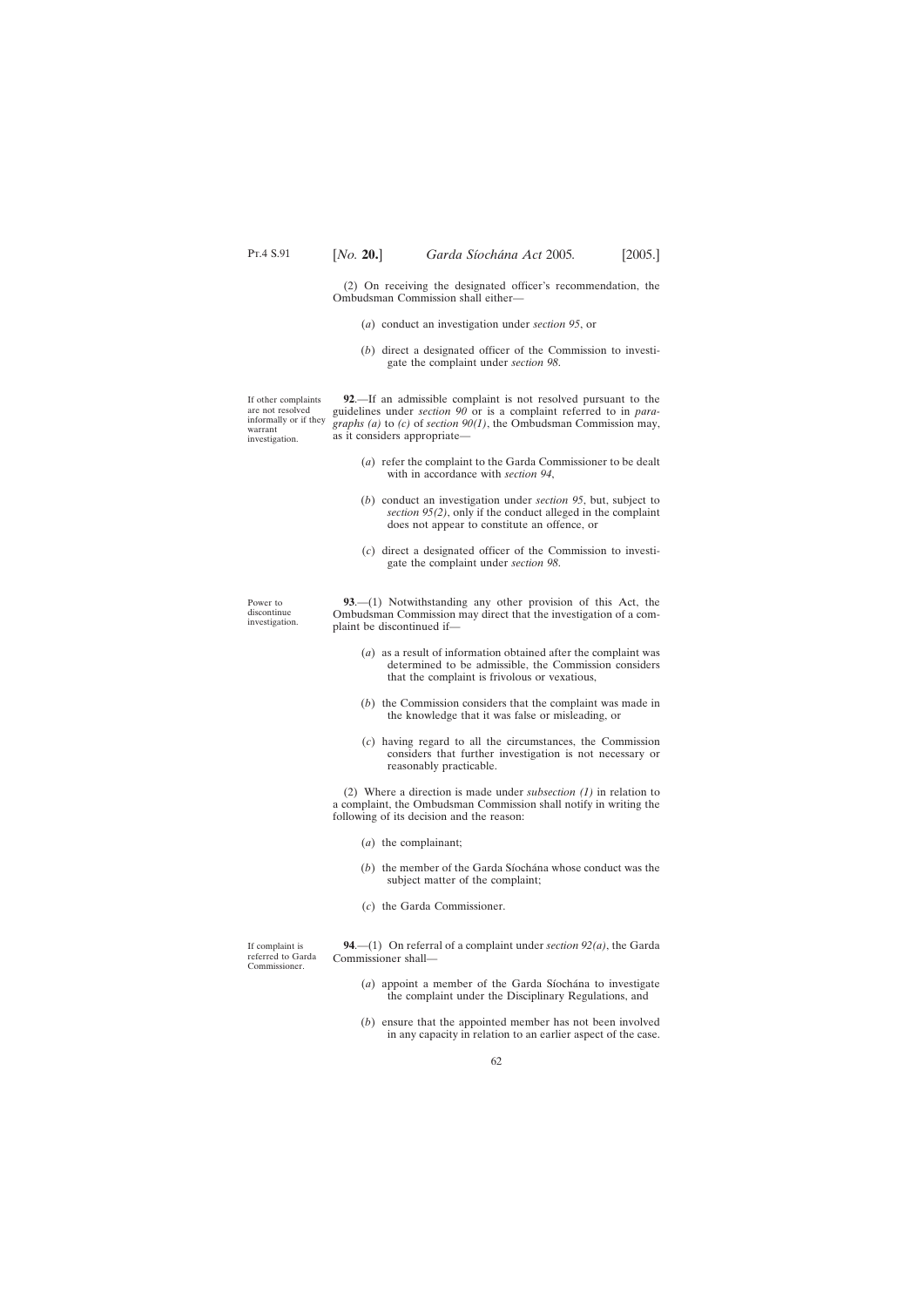(2) The Ombudsman Commission may require that no appointment be made under this section without its prior approval of the

(3) The Ombudsman Commission may decide, either on referring the complaint under *section 92(a)* or at any time during the investigation, to supervise the investigation of a complaint if it considers it desirable in the public interest to do so.

member whom the Garda Commissioner proposes to appoint.

(4) The Ombudsman Commission shall notify the Garda Commissioner of its intention to supervise the investigation of a complaint.

(5) If the investigation is supervised, the Ombudsman Commission may do one or more of the following:

- (*a*) require the appointed member to keep it informed of the progress of the investigation;
- (*b*) require the appointed member to submit to it such interim reports at such times and in relation to such matters as the Commission may direct;
- (*c*) arrange for a designated officer of the Commission to be present during any interview conducted by the appointed member in the course of the investigation;
- (*d*) direct the appointed member to investigate further any aspect of the complaint.

(6) If the investigation is supervised, the appointed member shall submit a report on the results of the investigation to the Ombudsman Commission as soon as practicable after completing the investigation and within the time limit that the Commission may specify for submission of the report.

(7) If the Ombudsman Commission, after considering the report submitted under *subsection (6)*, is of the opinion that a breach of the Disciplinary Regulations has been committed by the member of the Garda Síochána whose conduct was under investigation, it shall make a report in accordance with *section 97* to the Garda Commissioner.

(8) If the Ombudsman Commission, after considering the report submitted under *subsection (6)*, is of the opinion that the conduct under investigation may constitute an offence by the member of the Garda Síochána concerned, the Commission shall—

- (*a*) direct a designated officer to investigate the complaint under *section 98*, or
- (*b*) comply with *section 101(2)* as though the report had been made by a designated officer under *section 101(1)*.

(9) If the investigation is not supervised, the Garda Commissioner shall inform the Ombudsman Commission, the complainant and the member of the Garda Síochána whose conduct was under investigation of—

(*a*) the results of any disciplinary proceedings instituted following the investigation or, if no such proceedings are instituted, of the results of the investigation, and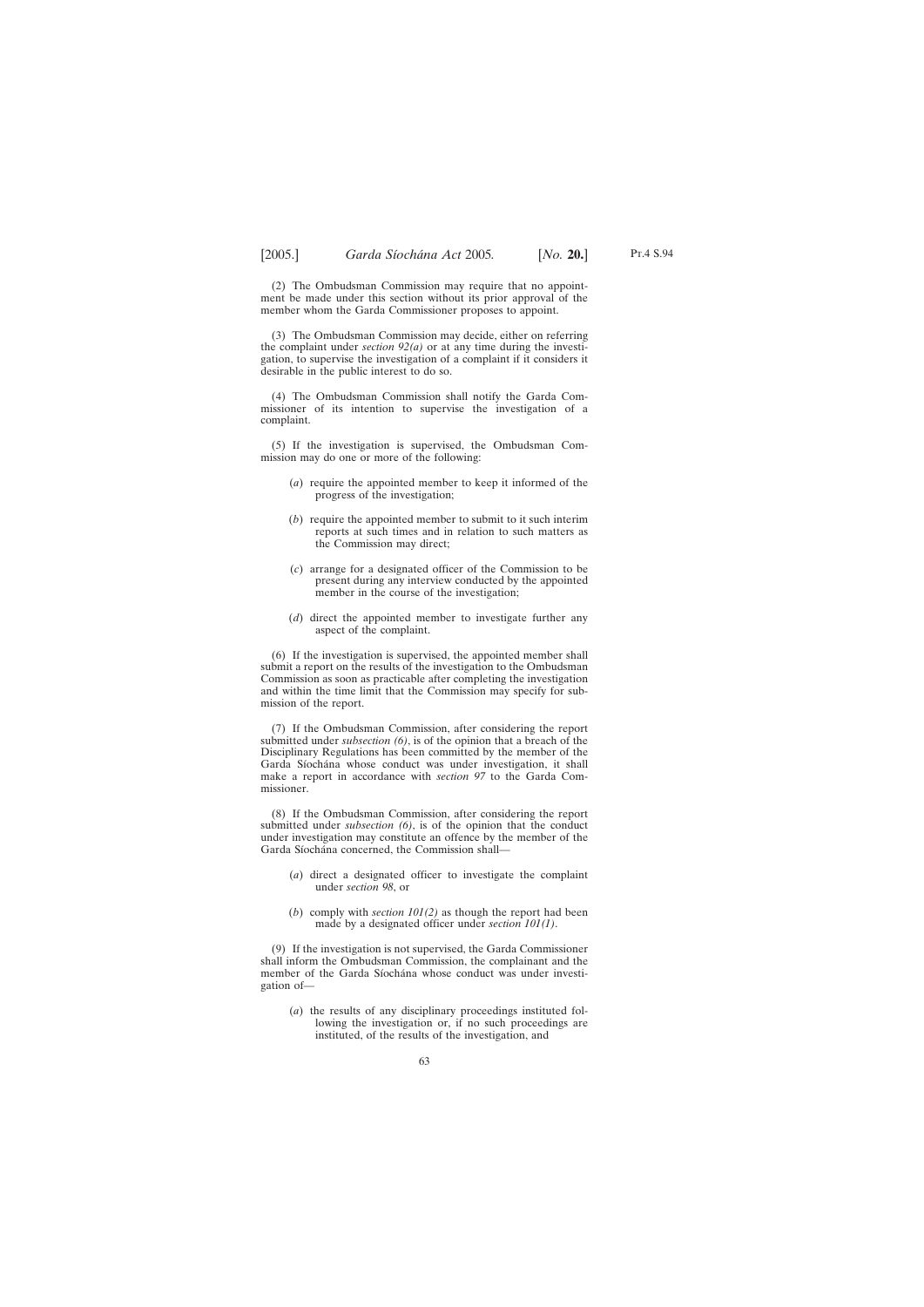(*b*) if appropriate, any action that the Garda Commissioner proposes to take in relation to that member.

(10) If dissatisfied with the results of an unsupervised investigation or with any disciplinary proceedings instituted as a result of that investigation, the complainant may request the Ombudsman Commission to review the matter.

(11) Following a review of the matter, the Ombudsman Commission may—

- (*a*) request the Garda Commissioner to review the investigation of the complaint and to report back to it concerning any further action that he or she proposes to take in the matter, or
- (*b*) if it considers it necessary to do so, either investigate the complaint under *section 95* or direct a designated officer of the Commission to investigate the complaint under *section 98*.

(12) Nothing in this section prevents the Ombudsman Commission from deciding at any time to take over the investigation of a complaint referred by it to the Garda Commissioner.

**95**.—(1) If the Ombudsman Commission decides to investigate a complaint about conduct that does not appear to constitute an offence, it shall give the complainant and the member of the Garda Síochána concerned an opportunity—

(*a*) to be heard, in person or by a legal representative, and

(*b*) to present evidence and make submissions to the Commission.

(2) *Subsection (1)* applies also in relation to a complaint about conduct that appears to constitute an offence, but that is determined on investigation under *section 98* not to constitute an offence.

(3) Subject to this section, the Ombudsman Commission may make rules governing the procedure to be followed in investigations under this section.

(4) As soon as practicable after the conclusion of an investigation under this section, the Ombudsman Commission shall make a report in accordance with *section 97* to the Garda Commissioner.

(5) An investigation of a matter under this section does not preclude the subsequent investigation of the matter under *section 98*.

**96**.—(1) For the purpose of an investigation under *section 95*, the Ombudsman Commission—

- (*a*) may require a person who, in its opinion, possesses information or has a document or thing in his or her power or control that is relevant to the investigation, to provide that information, document or thing to the Commission, and
- (*b*) where appropriate, may require that person to attend before the Commission for that purpose,

Investigation by Ombudsman Commission of complaints that do not appear to involve offences.

Powers relating to investigation under *section 95*.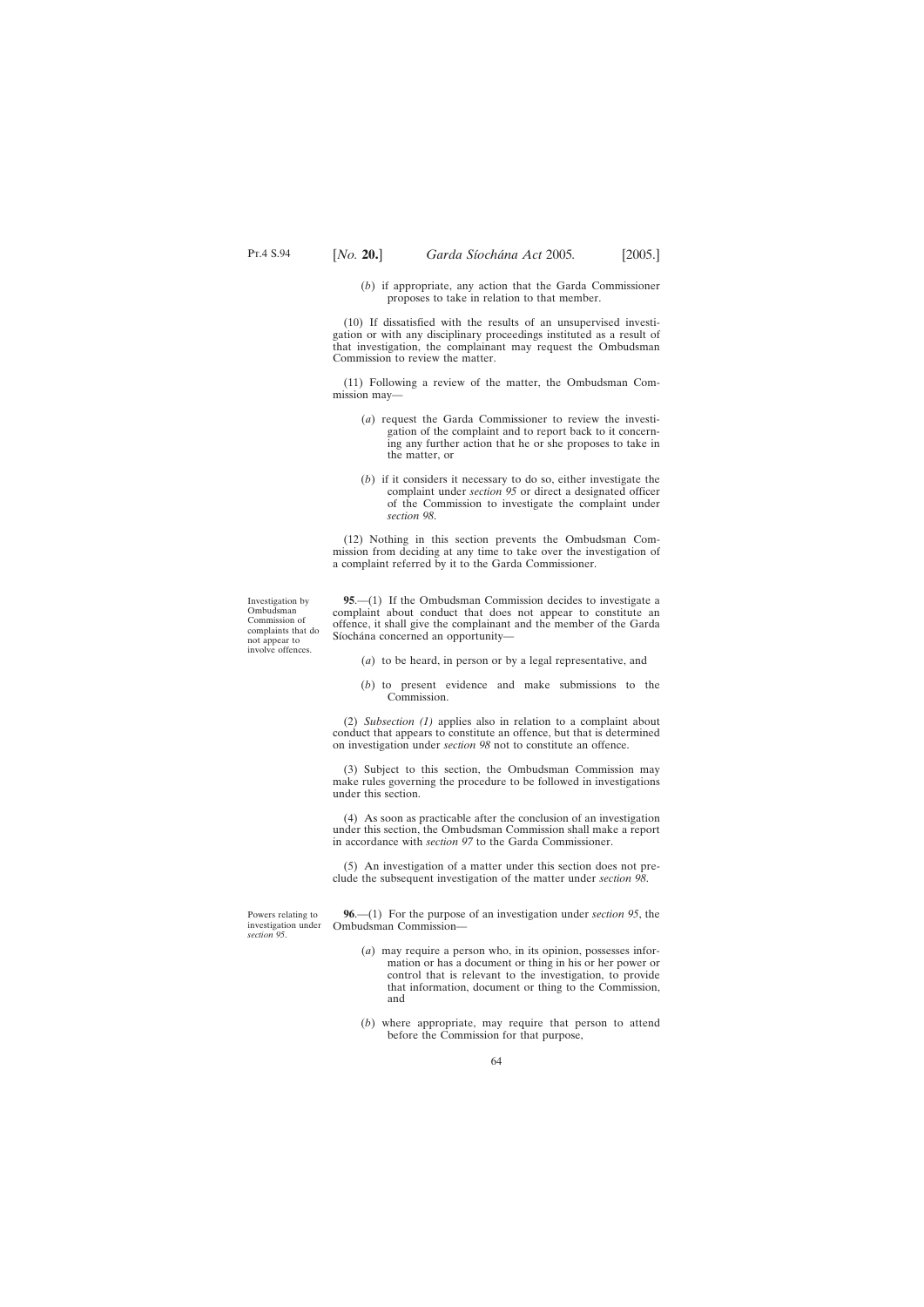and the person shall, subject to *subsection (4)*, comply with the requirement.

- (2) A requirement under *subsection (1)* shall specify—
	- (*a*) a period within which the person is to comply with the requirement, and
	- (*b*) as appropriate—
		- (i) the place at which the person shall attend to give the information concerned or to which the person shall deliver the document or thing concerned, or
		- (ii) the place to which the person shall send the information, document or thing concerned.

(3) A person required to attend before the Ombudsman Commission under *subsection (1)*—

- (*a*) shall answer fully and truthfully any question put to him or her by the Commission, and
- (*b*) if so requested by the Commission, shall sign a declaration of the truth of his or her answer to the question.

(4) A person may not be required under *subsection (1)(a)* or  $(3)(a)$  to provide any information, document or thing that is designated, or is of a class designated, under *section 126* as relating to the security of the State, except in accordance with a direction of the Minister.

(5) If a person required under *subsection (1)(a)* or *(3)(a)* to provide any information, document or thing claims that *subsection (4)* applies in relation to the matter, the Ombudsman Commission shall refer the matter to the Minister.

(6) If the Minister determines that the disclosure of all or part of the information, document or thing specified in the requirement would not be prejudicial to the security of the State or that its disclosure is necessary for the proper investigation of a matter concerning the death of, or serious harm to, a person as a result of Garda operations or while in the care or custody of the Garda Síochána, the Minister may issue a direction—

- (*a*) specifying that all or part, as the case may be, of the document, information or thing be disclosed, and
- (*b*) imposing any conditions or restrictions relating to the security of the State that the Minister considers appropriate.

(7) If it appears to the Ombudsman Commission that a person has failed to comply with a requirement under *subsection (1)(a)* or *(3)(a)* for any reason other than one relating to the security of the State, the Commission may apply to the Circuit Court for an order under *subsection (8)*.

(8) If satisfied after hearing the application about the person's failure to comply with the requirement in question, the Circuit Court may, subject to *subsection (9)*, make an order requiring that person to comply with the requirement.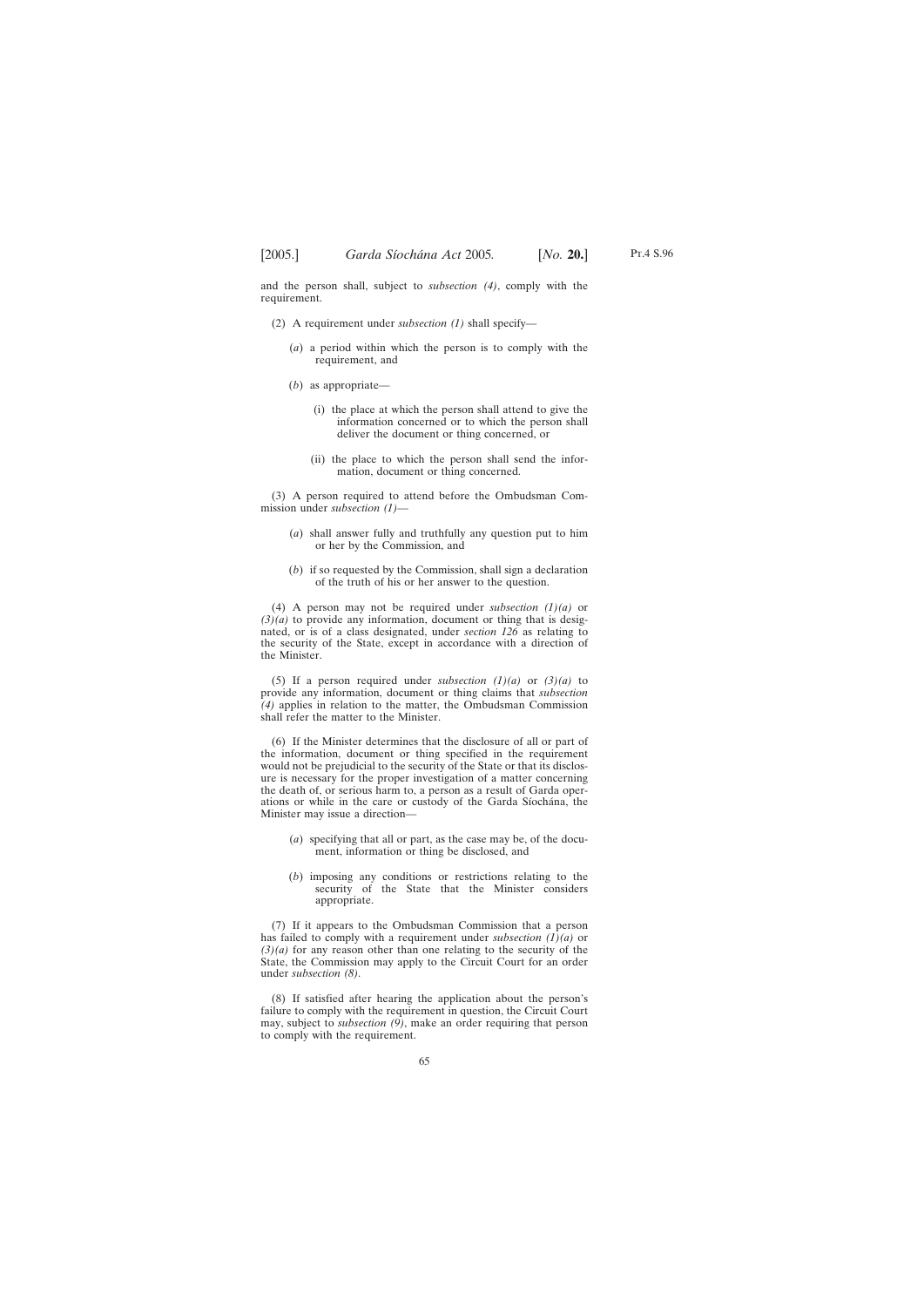(9) If the Circuit Court is of opinion that the requirement in question purports to require the person concerned to provide any information, document or thing—

- (*a*) in respect of which he or she is entitled to claim legal professional privilege, or
- (*b*) the disclosure of which would—
	- (i) jeopardise a person's safety, or
	- (ii) for any other reason not be in the public interest,

the Court shall, to that extent, set aside, vary or attach conditions to the requirement.

(10) Any information, document or thing provided by a person in accordance with a requirement under *subsection (1)(a)* or *(3)(a)* or with a direction under *subsection (6)* is not admissible against that person in criminal proceedings and this shall be explained to the person in ordinary language by the Ombudsman Commission.

(11) A person who fails to comply with a direction under *subsection (6)* or an order under *subsection (8)* is guilty of an offence and is liable on summary conviction to a fine not exceeding  $\epsilon$ 2,500 or imprisonment for a term not exceeding 6 months or both.

(12) An application under *subsection (7)* to the Circuit Court shall be made to a judge of the Circuit Court for—

- (*a*) the circuit in which the respondent resides or ordinarily carries on any profession, business or occupation, or
- $(b)$  if the respondent is a member of the Garda Siochana, the circuit in which that member is stationed.

(13) For the purpose of *subsection (10)*, "criminal proceedings" does not include disciplinary proceedings.

**97**.—(1) The Ombudsman Commission shall include in its report under *section 94(7)* or 95*(4)* to the Garda Commissioner—

- (*a*) a statement of the facts established by the investigation under *section 94* or *95* into the conduct of the member of the Garda Síochána who is the subject of the report,
- (*b*) a recommendation about whether or not disciplinary proceedings should be instituted under the Disciplinary Regulations against that member,
- (*c*) a statement of the reasons for the recommendation, and
- (*d*) if the Commission recommends that those proceedings should be instituted, the particulars relating to the proceedings that the Commission considers appropriate.

(2) In any disciplinary proceedings instituted in accordance with a recommendation in a report referred to in *subsection (1)*, a document that purports to be that report—

(*a*) is evidence of the facts stated in the document unless the contrary is proved, and

Report following investigation under *section 94* or *95*.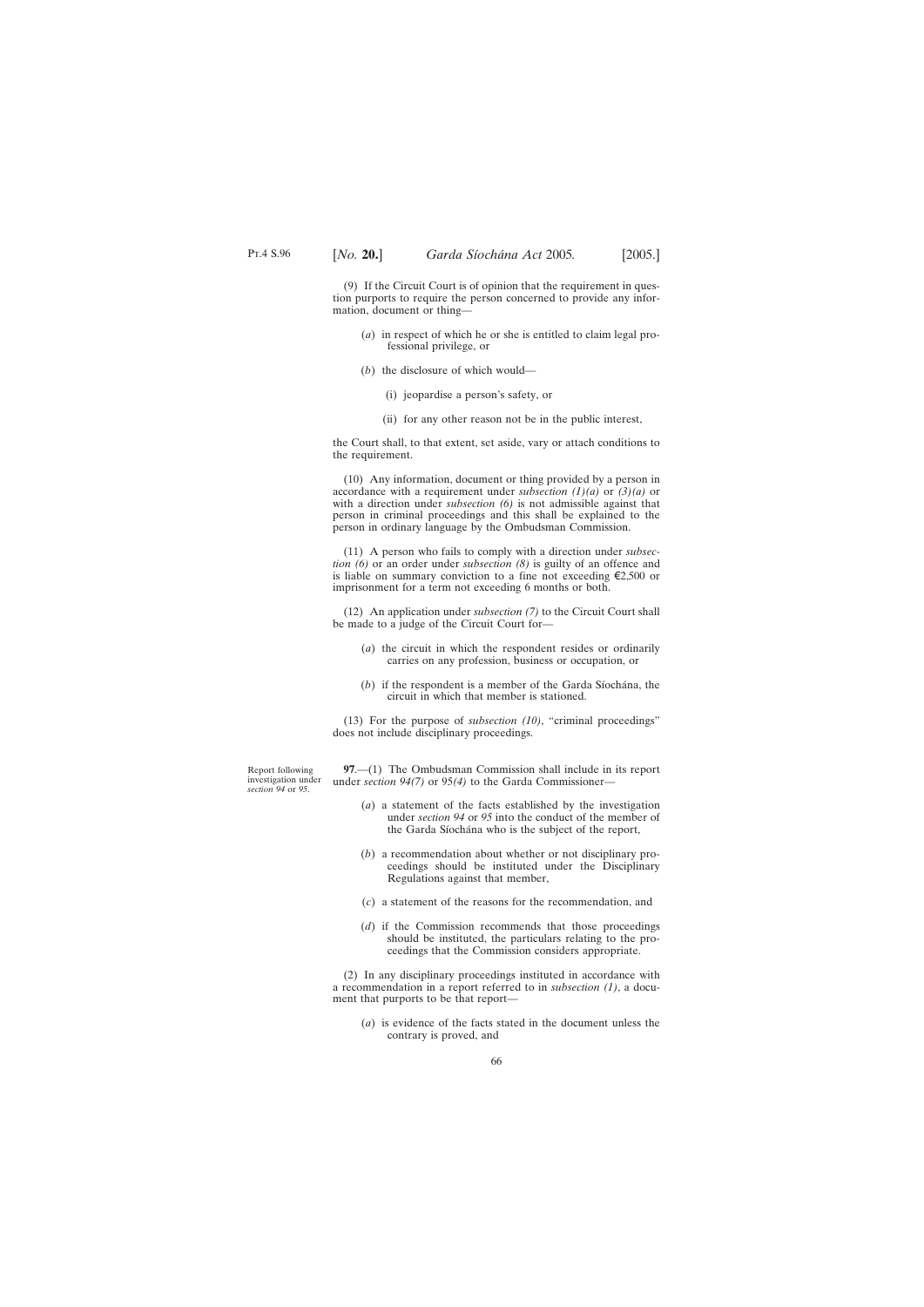(*b*) is deemed to be such document unless the contrary is proved.

(3) The Ombudsman Commission is entitled to be notified of a decision made under the Disciplinary Regulations concerning the member of the Garda Síochána who is the subject of the report.

**98.**—(1) If directed by the Ombudsman Commission under Powers of *section 91(2)(b)*, *92(c)*, *94(8)(a)* or *94(11)(b*) to investigate a com-designated officers plaint under this section, a designated officer has, in relation to the of Ombudsman member of the Garda Síochána under investigation, for the purposes of the investigation all the powers, immunities and privileges con-investigating ferred and all the duties imposed on any member of the Garda Síoch- complaints that ána by or under any enactment or the common law, including those appear to involve relating to the following matters:

Commission for purpose of offences.

- (*a*) the entry and search of any place (other than a Garda Síochána station) pursuant to a warrant issued in accordance with law and the seizure of things authorised by the warrant;
- (*b*) the arrest, with or without a warrant, of a person;
- (*c*) the bringing of a charge against a person;
- (*d*) the issue of a summons to a person;
- (*e*) the search of a person and the taking of his or her photograph, fingerprints and palmprints;
- (*f*) the detention and questioning of a person;
- (*g*) the taking of bodily samples or other things from a person for the purpose of forensic testing.

(2) For the purpose of *subsection (1)*, an enactment conferring a power, immunity or privilege or imposing a duty on a member of the Garda Síochána in relation to any of the matters specified in that subsection applies with the following modifications and any other necessary modifications:

- (*a*) subject to *paragraph (c)*, a reference in the enactment to a member of the Garda Síochána is to be read as a reference to a designated officer of the Ombudsman Commission;
- (*b*) a reference in section 4 of the Criminal Justice Act 1984 or in the Criminal Justice Act 1984 (Treatment of Persons in Custody in Garda Síochána Stations) Regulations 1987 (S.I. No. 119 of 1987) to a member in charge of a Garda Síochána station is to be read as a reference to a designated officer of the Ombudsman Commission;
- (*c*) a reference in the enactment to a member of the Garda Síochána not below the rank of inspector is to be read as a reference to a member of the Ombudsman Commission.

(3) Any person who delays, obstructs or interferes with a designated officer in the exercise of the powers conferred or the carrying out of the duties imposed under this section is guilty of an offence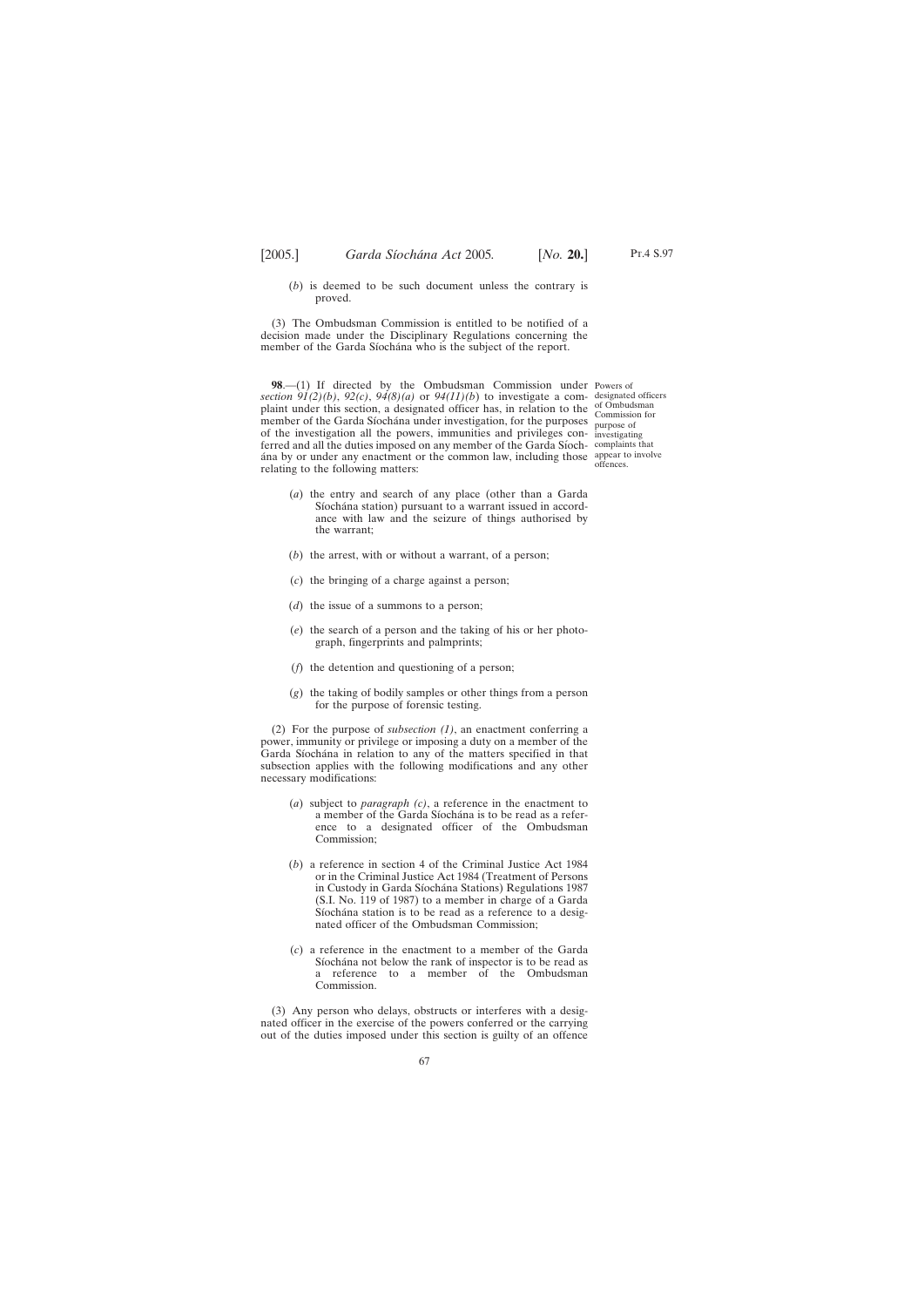and is liable on summary conviction to a fine not exceeding  $\xi$ 3,000 or imprisonment for a term not exceeding 12 months or both.

(4) An investigation of a matter under this section does not preclude the subsequent investigation of the matter under *section 95*.

(5) For the purposes of this section—

"enactment" means a statute or statutory instrument, whether passed or made before or after the passing of this Act or any portion of such a statute or statutory instrument, but does not include—

- (*a*) any provision of the Offences against the State Acts 1939 to 1998, and
- (*b*) any provision of the Interception of Postal Packets and Telecommunications Messages (Regulation) Act 1993, other than the amendments made by section 13(2) of that Act to the Postal and Telecommunications Services Act 1983;

"place" includes a dwelling.

Search of Garda Síochána station.

**99**.—(1) Subject to this section, a designated officer directed by the Ombudsman Commission to investigate a complaint under section 98 may carry out a search of a Garda Síochána station in accordance with an authorisation issued in the prescribed form by the Commission.

(2) Subject to *subsection (3)*, the Ombudsman Commission may issue to a designated officer an authorisation to search a Garda Síochána station, if the Commission is satisfied that the officer—

- (*a*) with reasonable cause, suspects the member under investigation to be guilty of an offence, and
- (*b*) has reasonable grounds for suspecting that evidence of, or relating to, the commission of the offence is to be found in the station or in the possession of any person to be found there.

(3) Before issuing an authorisation to search a Garda Síochána station designated by regulation under *section 126* as one that, for reasons relating to the security of the State, may not be searched except to the extent specified in a direction of the Minister, the Ombudsman Commission shall notify the Garda Commissioner and the Minister of its intention to issue the authorisation.

(4) If, on being informed of the intention to issue the authorisation, the Garda Commissioner informs the Ombudsman Commission that he or she objects to the search of the designated Garda Síochána station on grounds relating to the security of the State, the Garda Commissioner shall immediately request the Minister to consider the objection.

(5) If satisfied, after considering the objection and any submission made by the Ombudsman Commission concerning the objection, that the search of a document storage facility in the designated Garda Síochána station or of a part of that station would not be prejudicial to the security of the State or that such search is necessary for the proper investigation of a matter concerning the death of, or serious harm to, a person as a result of Garda operations or while in the care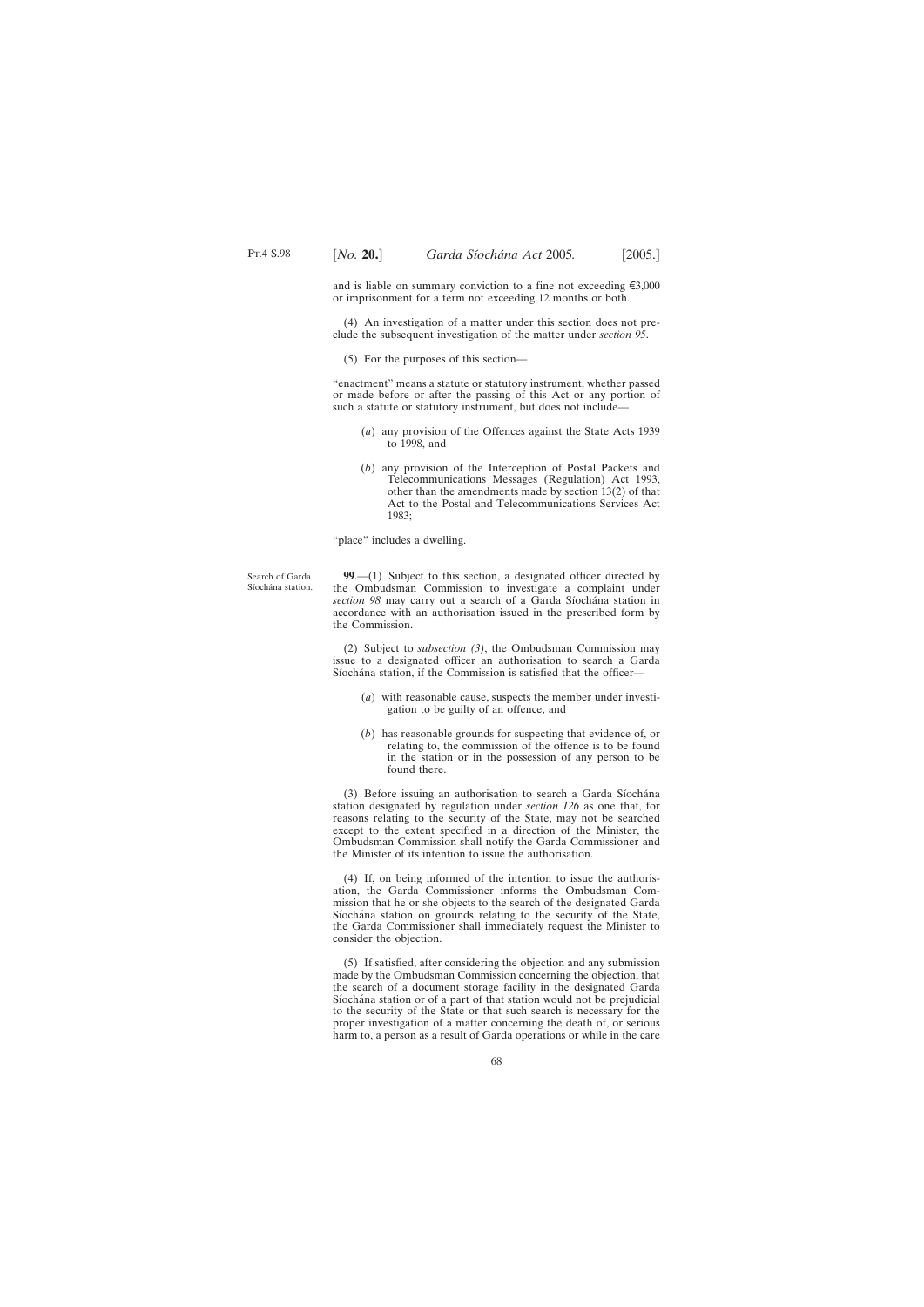or custody of the Garda Síochána, the Minister shall issue directions specifying the part of the document storage facility or the part of the station that may be searched.

(6) A direction under *subsection (5)* may contain any conditions or restrictions relating to the search that the Minister considers necessary in the interests of the security of the State.

(7) Subject to any directions under *subsection (5)*, an authorisation issued under this section permits a designated officer, accompanied by any other designated officer, to—

- (*a*) enter, within one week after the date specified on the authorisation, the Garda Síochána station specified on the authorisation,
- (*b*) search that station and any persons found there, and
- (*c*) seize anything found in that station, or found in the possession of a person present in the station at the time of the search, that the designated officer reasonably believes to be evidence of, or relating to, the commission of the offence in question.

(8) A designated officer acting under an authorisation issued under this section may—

- (*a*) require any person present at the Garda Síochána station where the search is carried out to give to the officer his or her name and address, and
- (*b*) arrest without warrant any person who—
	- (i) obstructs or attempts to obstruct the officer, or any other designated officer accompanying the officer, in carrying out his or her duties,
	- (ii) fails to comply with a requirement under *paragraph (a)*, or
	- (iii) gives a name or address that the officer has reasonable cause for believing is false or misleading.

(9) A person who—

- (*a*) obstructs or attempts to obstruct a designated officer acting under an authorisation issued under this section,
- (*b*) fails to comply with a requirement under *subsection (8)(a)*, or
- (*c*) gives a false name or address to that officer,

is guilty of an offence and is liable on summary conviction to a fine not exceeding  $\epsilon$ 2,500 or imprisonment for a period not exceeding 6 months or both.

(10) In this section—

"commission", in relation to an offence, includes an attempt to commit the offence;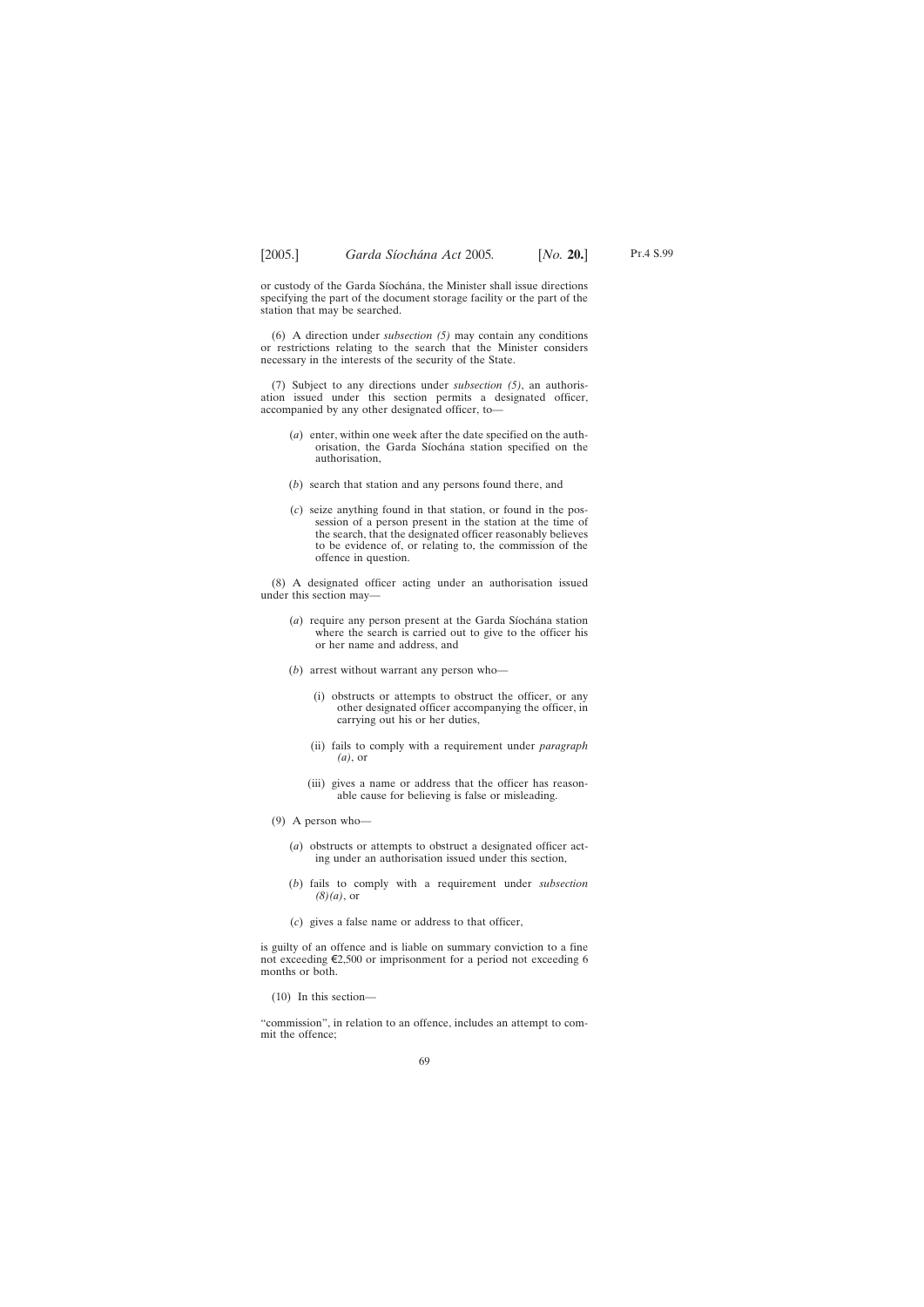"document storage facility" means any place or thing or part of a place in which documents are held or stored manually, mechanically or electronically;

"Garda Síochána station" means any premises where a member of the Garda Síochána is stationed.

Designated judge to oversee operation of certain provisions. **100**.—(1) After consulting with the Minister, the President of the High Court shall invite a judge of the Court to undertake (while serving as a judge) the functions specified in *subsection (3)*, and, if the invitation is accepted, the Government shall designate the judge for the purpose of performing those functions.

> (2) The designated judge holds office in accordance with the terms of his or her designation.

- (3) The functions of the designated judge are—
	- (*a*) to keep under review the operation of *sections 96(4)* to *(6)* and *99(3)* to *(5)* of this Act and of any regulations under *section 126*, and
	- (*b*) to report to the Taoiseach from time to time concerning any matters relating to the operation of those sections or regulations that the judge considers should be reported.

(4) For the purpose of performing his or her functions, the designated judge—

- (*a*) may investigate any case in which a direction is issued by the Minister under *section 96* or *99*,
- (*b*) is entitled to access to and may inspect any documents relating to that direction and any notification by the Garda Commissioner requesting the direction, and
- $(c)$  is entitled to access to any Garda Siochana station designated by regulation under *section 126*, as a place in which documents relating to the security of the State are stored and may inspect any document storage facility or documents in the station.

(5) Any person who was concerned in, or has information relevant to—

- (*a*) a matter referred to the Minister under *section 96(5)*,
- (*b*) an objection under *section 99(4)* to the search of a Garda Síochána station on grounds relating to the security of the State,
- (*c*) a direction of the Minister concerning a matter referred to in *paragraph (a)* or an objection referred to in *paragraph (b)*,

shall, at the request of the designated judge, give him or her any information that the person has relating to that matter, objection or direction.

(6) The Taoiseach shall ensure that a copy of a report under *subsection (3)* is laid before each House of the Oireachtas together with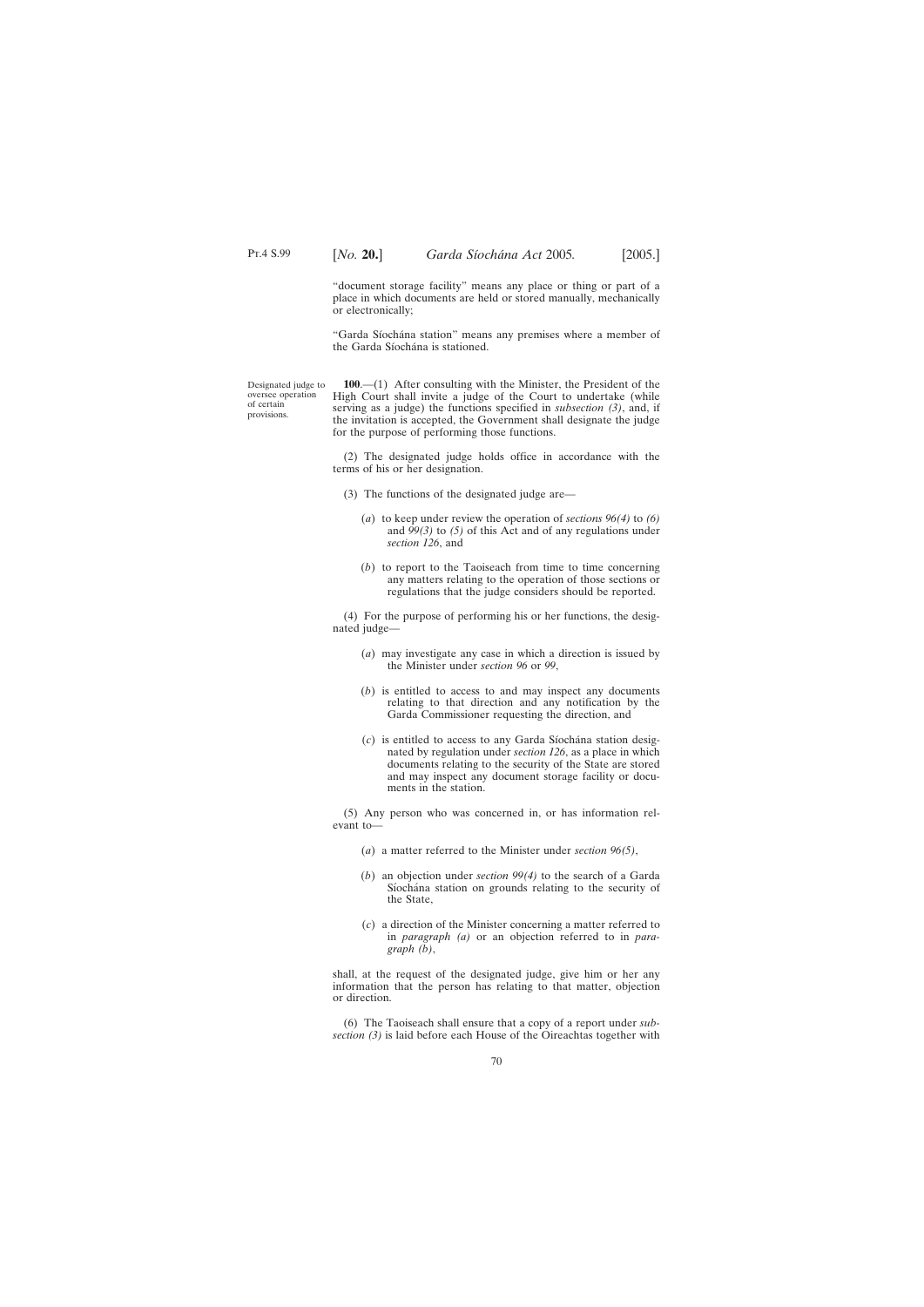a statement of whether any matter has been excluded under *subsection (7)* from the report.

(7) If the Taoiseach considers, after consulting with the designated judge, that the publication of any matter in a report copies of which are to be laid before the Houses of the Oireachtas under *subsection (6)* would be prejudicial to the security of the State, the Taoiseach may exclude the matter from those copies.

**101**.—(1) On completing an investigation under *section 98*, the Report following designated officer concerned shall report in writing to the Ombuds-investigation under man Commission the results of the investigation.

(2) If the Ombudsman Commission, after considering the designated officer's report, is of the opinion that the conduct under investigation may constitute an offence by the member of the Garda Síochána concerned, it shall—

- (*a*) send a copy of the report and of the investigation file to the Director of Public Prosecutions together with any recommendations that appear to the Commission to be appropriate, and
- (*b*) at the Director's request, provide him or her with any other information relating to the investigation that appears to the Director to be necessary for performing his or her functions under the Prosecution of Offences Act 1974.

(3) The Director of Public Prosecutions shall inform the Ombudsman Commission of—

- (*a*) a decision of the Director about whether or not to institute a prosecution in relation to the conduct that is the subject of a report received from the Commission under *subsection (2)*, and
- (*b*) if a prosecution is instituted, the progress of the prosecution and whether it results in the conviction or acquittal of the member of the Garda Síochána whose conduct was the subject of the report.

(4) *Subsection (2)* is not to be taken to limit the power of the Ombudsman Commission to forward to the Director of Public Prosecutions at any time a report on a complaint that, in its opinion, discloses the commission of an offence.

 $(5)$  If a member of the Garda Síochána is convicted of an offence in respect of a matter reported to the Director of Public Prosecutions under this section or if the Director decides not to institute a prosecution in relation to that matter, the Ombudsman Commission is not precluded from conducting or continuing an investigation into the matter under *section 95* by reason only that the conduct under investigation is in substance the same as the conduct constituting the offence of which the member is convicted or in respect of which no prosecution is instituted.

(6) If, after considering the designated officer's report, the Ombudsman Commission is not of the opinion referred to in *subsection (2)* but it considers that the complaint warrants investigation under *section 94* or *95*, it may proceed in accordance with either of those sections as appropriate.

*section 98*.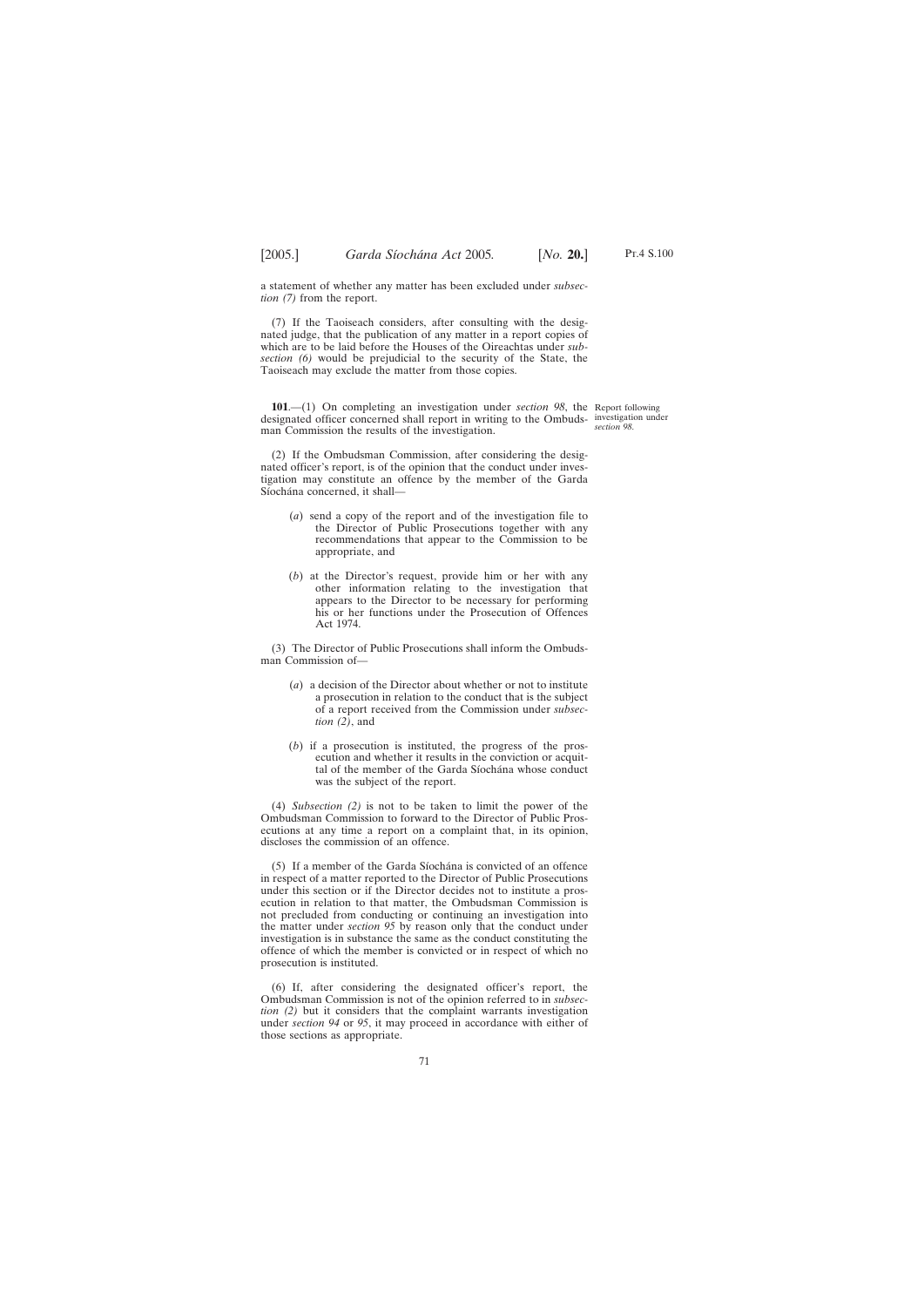(7) If, after considering the designated officer's report, the Ombudsman Commission is of the opinion that it discloses no misbehaviour by the member of the Garda Síochána concerned, the Commission shall take no further action in relation to the complaint.

Other investigations by Ombudsman Commission.

**102**.—(1) The Garda Commissioner shall refer to the Ombudsman Commission any matter that appears to the Garda Commissioner to indicate that the conduct of a member of the Garda Síochána may have resulted in the death of, or serious harm to, a person.

(2) The Ombudsman Commission shall ensure that the following matters are investigated:

- (*a*) any matter referred to the Commission under *subsection (1)*;
- (*b*) any matter that appears to the Commission to indicate that the conduct of a member of the Garda Síochána may have resulted in the death of, or serious harm to, a person.

(3) The provisions of this Part relating to investigations and reports apply with the necessary modifications in relation to a matter referred to in *subsection (2)* of this section as if the matter were the subject of a complaint referred to in *section 91*.

(4) The Ombudsman Commission may, if it appears to it desirable in the public interest to do so and without receiving a complaint, investigate any matter that appears to it to indicate that a member of the Garda Síochána may have—

- (*a*) committed an offence, or
- (*b*) behaved in a manner that would justify disciplinary proceedings.

(5) The Minister may, if he or she considers it desirable in the public interest to do so, request the Ombudsman Commission to investigate any matter that appears to the Minister to indicate that a member of the Garda Síochána may have done anything referred to in *subsection (4)*, and the Commission shall investigate the matter.

(6) The provisions of this Part relating to investigations and reports apply with the necessary modifications in relation to a matter referred to in *subsection (4)* or *(5)* of this section as though that matter were the subject of a complaint other than one referred to in *section 91*.

**103**.—(1) The Ombudsman Commission shall provide the following persons with sufficient information to keep them informed of the progress and results of an investigation under this Part:

- (*a*) if the investigation resulted from a complaint—
	- (i) the complainant,
	- (ii) the member of the Garda Síochána whose conduct is the subject matter of the complaint,
	- (iii) the Garda Commissioner, and

72

Duty to keep certain persons informed.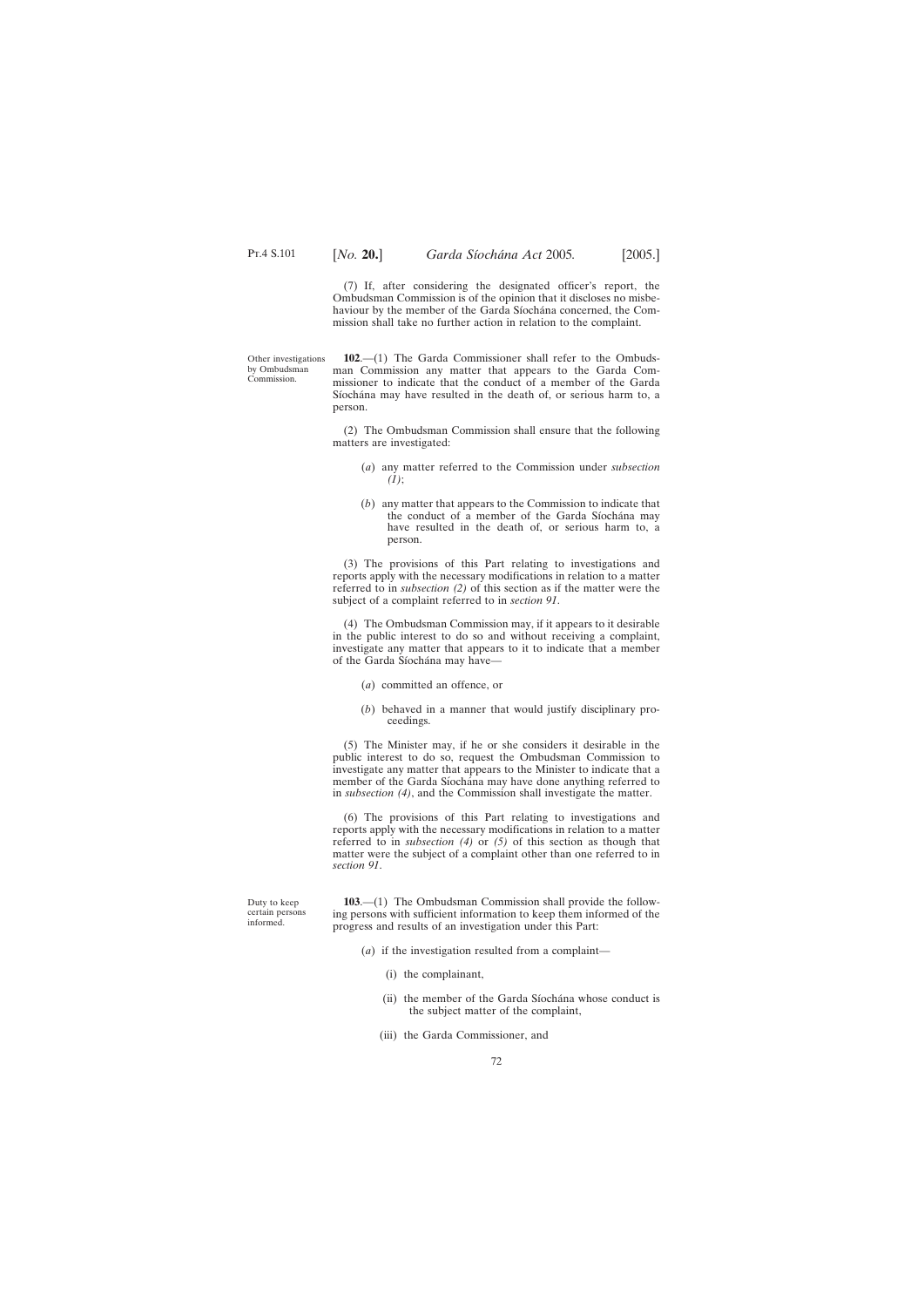- (iv) any other person that the Commission considers has a sufficient interest in the matter;
- (*b*) if the investigation is one to which *section 102* applies—
	- (i) the member of the Garda Síochána whose conduct is the subject matter of the investigation,
	- (ii) the Garda Commissioner,
	- (iii) the Minister, and
	- (iv) any other person that the Commission considers has a sufficient interest in the matter.

(2) The duties imposed by *subsection (1)* do not extend to requiring the Ombudsman Commission to provide information the disclosure of which would, in its opinion—

- (*a*) prejudice a criminal investigation or prosecution,
- (*b*) jeopardise a person's safety, or
- (*c*) for any other reason not be in the public interest.

**104**.—Notwithstanding section 10(4) of the Petty Sessions Extension of time (Ireland) Act 1851, summary proceedings in respect of a matter relat-limit for instituting ing to an offence reported to the Director of Public Prosecutions summary ing to an oncher reported to the Bricket of Tuber Trosecutions proceedings for under this Act may be instituted within 12 months from the date of offences. the offence.

offences.

**105**.—(1) Nothing in this Act precludes a member of the Garda Same conduct may Síochána from charging another member with an offence, even form basis for though the conduct to which the offence relates could be the subject  $\frac{\text{complain}}{\text{charge}}$ matter of a complaint or investigation under this Part. charge.

(2) However, if a complaint has been made concerning the conduct of a member of the Garda Síochána, the member may not be charged with an offence relating to that conduct except by or with the consent of the Director of Public Prosecutions.

**106**.—(1) For the purpose of preventing complaints arising in Examination of relation to a practice, policy or procedure of the Garda Síochána or certain practices, of reducing the incidence of such complaints, the Minister may policies and request the Ombudsman Commission to—

procedures of Garda Síochána.

- (*a*) examine the practice, policy or procedure,
- (*b*) report to the Minister within such period as he or she may specify on the results of the examination, and
- (*c*) include in the report the Commission's recommendations for achieving that purpose.

(2) The Minister may make a request under *subsection (1)* on his or her own initiative or following a recommendation by the Ombudsman Commission that the practice, policy or procedure be examined.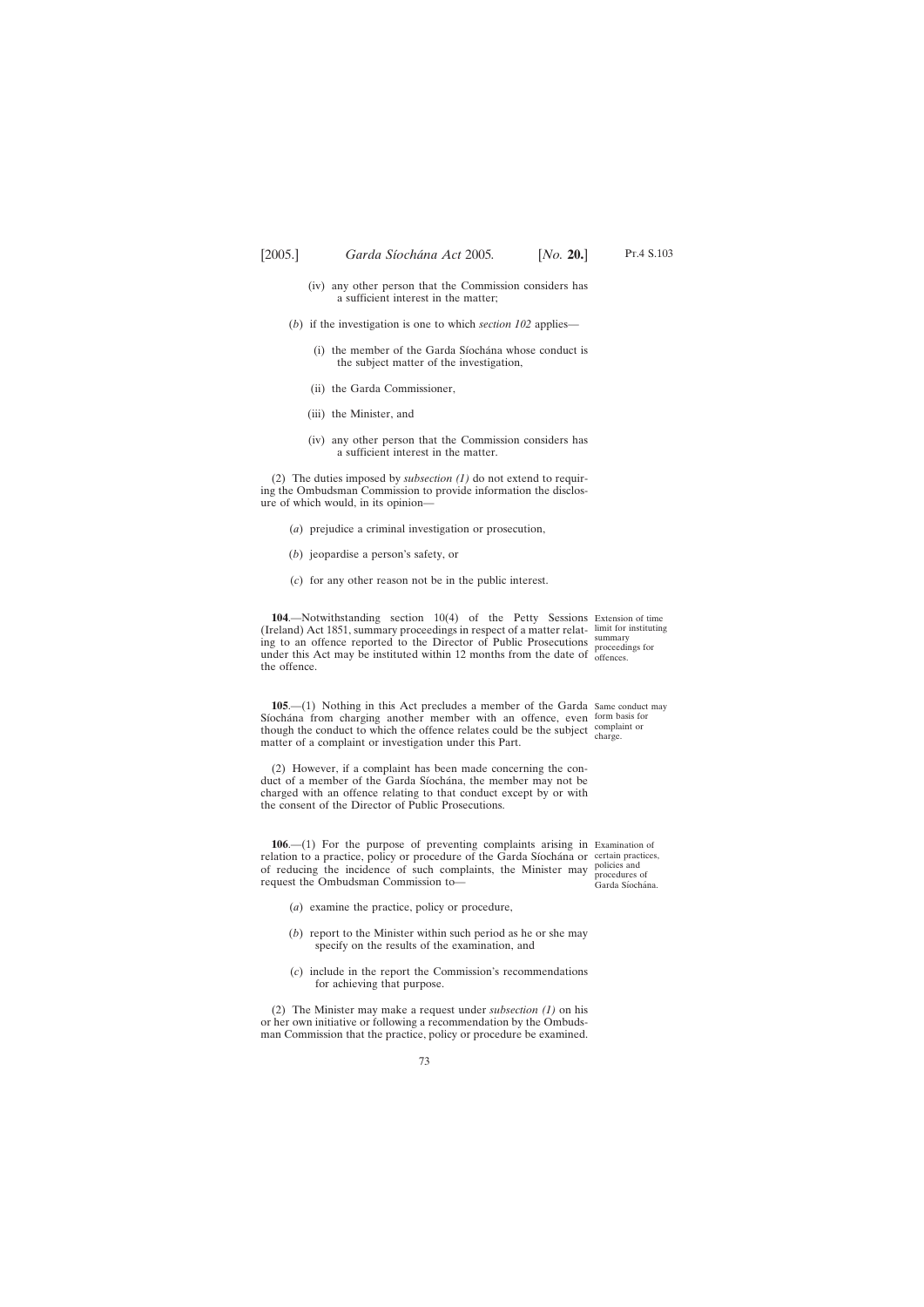(3) On making a request under this section, the Minister shall inform the Garda Commissioner in writing of the nature of the request, including—

- (*a*) the specific practice, policy or procedure to be examined, and
- (*b*) the reasons for requesting the examination.
- (4) The Ombudsman Commission shall—
	- (*a*) examine the practice, policy or procedure and make the report in accordance with the Minister's request, and
	- (*b*) provide the Garda Commissioner with a copy of the report.

(5) The Minister may publish all or part of any report received under this section from the Ombudsman Commission.

Duties and powers relating to examination of practices, policies and procedures.

**107**.—(1) The Garda Commissioner shall supply the Ombudsman Commission with such information and documents as the Commission may require for the purpose of, or in connection with, an examination under *section 106*.

(2) The duty to supply information and documents under *subsection (1)* does not apply to any information or document, or a class of information or document, in respect of which the Garda Commissioner determines with the Minister's consent that its disclosure would—

- (*a*) prejudice a criminal investigation or prosecution,
- (*b*) prejudice the security of the State, or
- (*c*) jeopardise the safety of a person.

Protocols.

**108**.—As soon as practicable after the commencement of this section, the Ombudsman Commission and the Garda Commissioner shall, by written protocols, make arrangements concerning the following matters:

- $(a)$  the use of detention facilities at Garda Siochana stations by designated officers of the Ombudsman Commission for the purpose of exercising their powers and carrying out their duties under *section 98*;
- (*b*) the application of the Criminal Justice Act 1984 (Treatment of Persons in Custody in Garda Stations) Regulations 1987 (S.I. No. 119 of 1987) when those detention facilities are used by designated officers for the purpose referred to in *paragraph (a)*;
- (*c*) the handling of any investigations by the Ombudsman Commission under this Act that coincide with investigations by the Garda Síochána into the same matters;
- (*d*) the sharing with each other of information (including evidence of offences) obtained by either the Ombudsman Commission or the Garda Commissioner.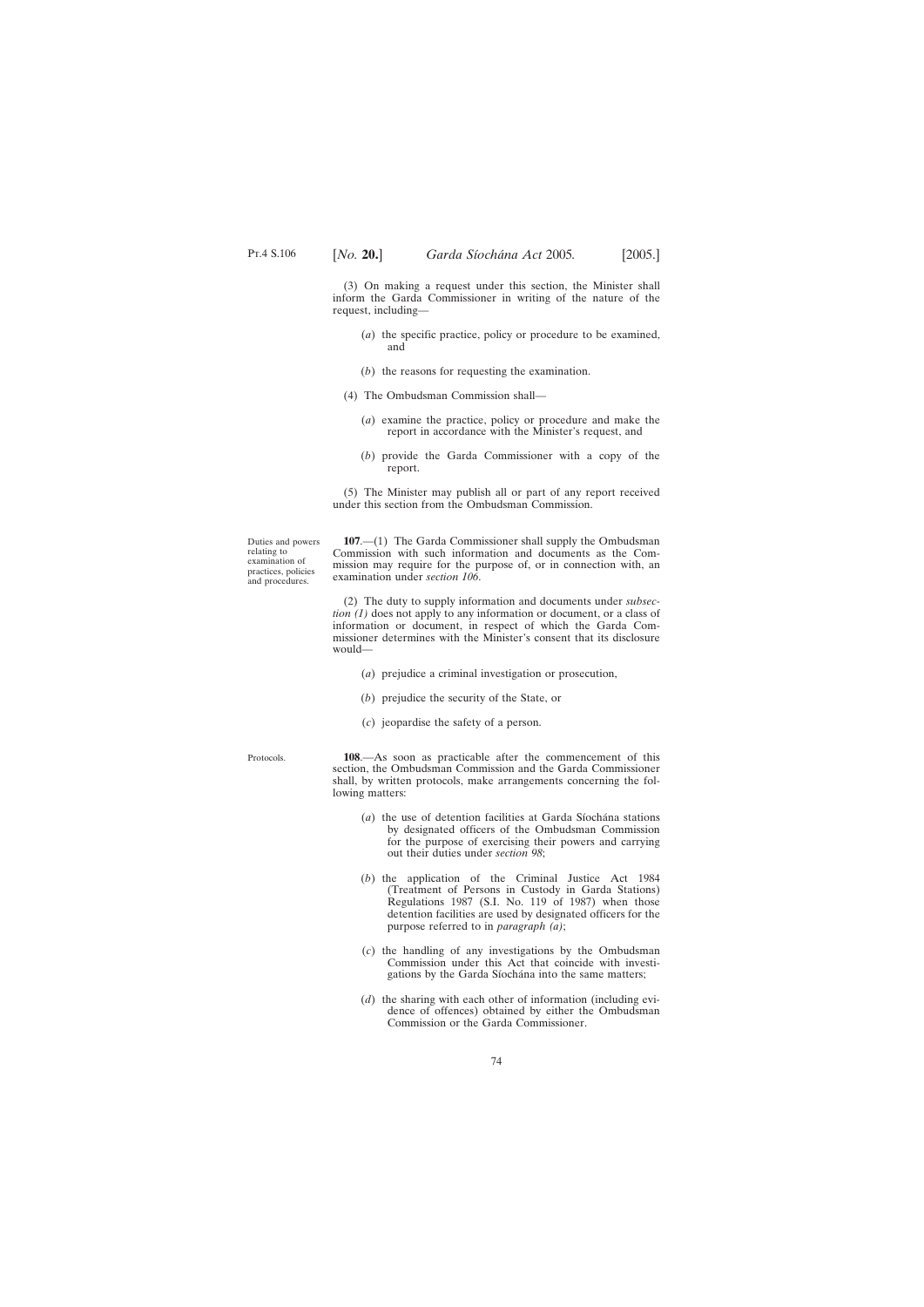**109.**—(1) After consulting with the Ombudsman Commission, the Judicial inquiry into Minister may request the Chief Justice to invite a judge to inquire conduct of (while serving as a judge) into the conduct of a designated officer in performing functions under *section 98* or *99* in relation to any investigation under this Part.

(2) Either a judge of the Supreme Court or, with the consent of the President of the High Court, a judge of the High Court may be invited, and, if the invitation is accepted, shall be appointed, by the Chief Justice to conduct the inquiry.

(3) The appointed judge's terms of reference shall be specified in the request and may relate to the designated officer's conduct either on a particular occasion or in general in performing functions under *section 98* or *99*.

(4) The appointed judge may conduct the inquiry in the manner he or she thinks proper, whether by examining witnesses or otherwise, and may, in particular, conduct any proceedings relating to the inquiry otherwise than in public.

(5) For the purpose of the inquiry, the appointed judge has the powers, rights and privileges vested in a judge of the High Court on the hearing of an action, including the power to—

- (*a*) enforce the attendance of witnesses, and
- (*b*) compel the production of records.

(6) On completing the inquiry, the appointed judge shall report its results to the Minister who shall forward a copy of the report to the Ombudsman Commission for such action as it considers appropriate in the circumstances.

**110.**—(1) A person who, in relation to a complaint or investi- Offence of gation under this Part, provides to the Ombudsman Commission providing false or information that the person knows to be false or misleading is guilty misleading of an offence and is liable on summary conviction to a fine not exceeding  $\epsilon$ 2,500 or imprisonment for a term not exceeding 6 months or both.

(2) A prosecution for an offence under this section shall not be instituted except by or with the consent of the Director of Public Prosecutions on the referral of the matter to the Director by the Ombudsman Commission.

**111.**—(1) In this section "former Act" means the Garda Síochána Transitional (Complaints) Act 1986.

(2) Where an investigation under section 6 of the former Act of a complaint made under that Act has not commenced before the 1986.repeal of that section pursuant to this Act, the complaint is deemed to have been made under this Act.

(3) Where an investigation under section 6 of the former Act into a complaint made under that Act has commenced before the repeal of that section pursuant to this Act but all matters relating to the complaint have not been completed before the repeal, the former Act continues to apply in relation to the complaint as though no provision of that Act had been repealed.

75

designated officers of Ombudsman Commission.

information.

provision relating to complaints under Garda Síochána (Complaints) Act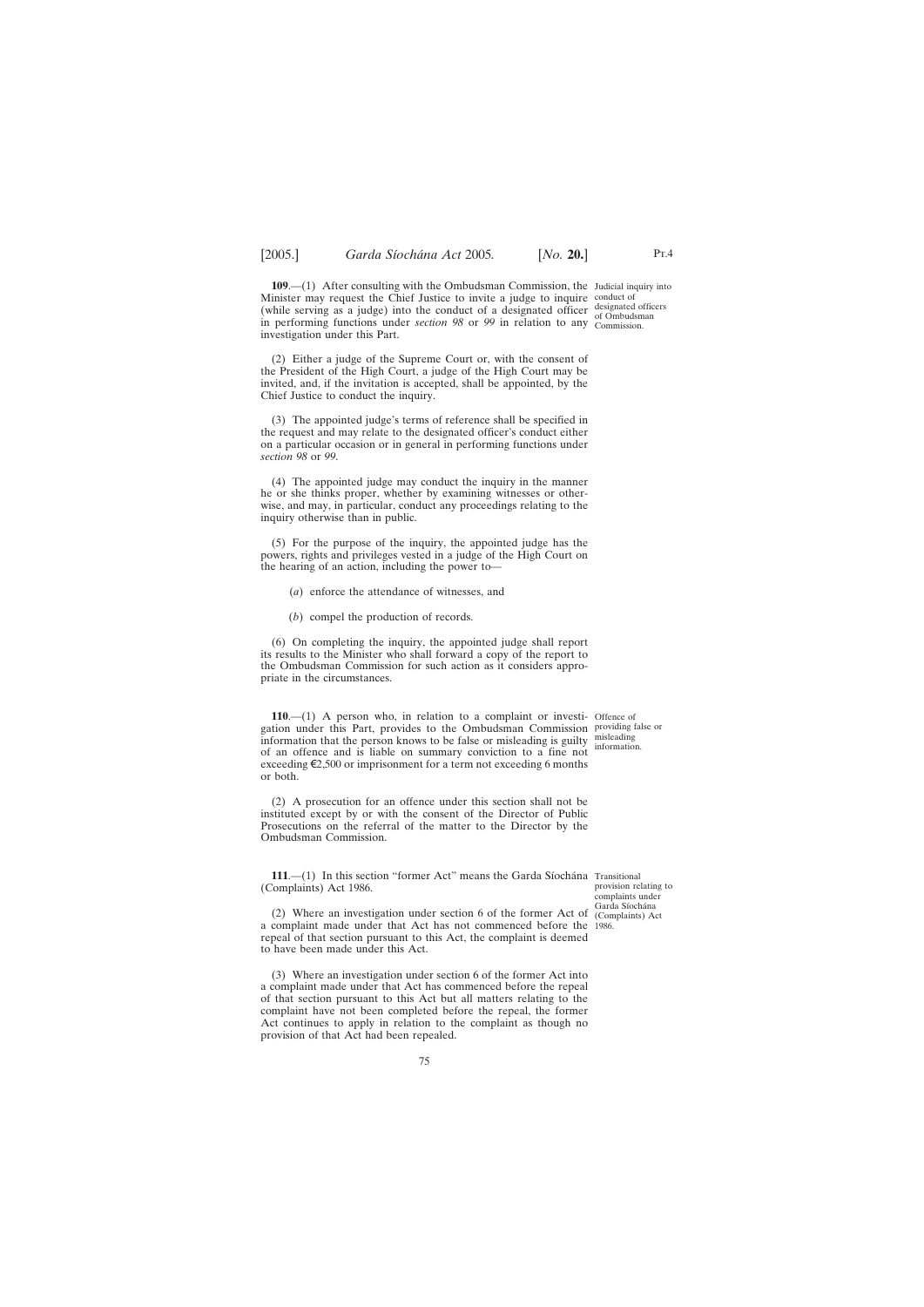(4) For the purpose of this section, an investigation under section 6 of the former Act commences when a member of the Garda Síocha´na is appointed under that section to investigate a complaint made under that Act.

Qualified privilege for certain statements and publications.

**112**.—(1) A statement made in any form and without malice at a meeting or hearing of the Ombudsman Commission by any of its members or officers is privileged for the purposes of the law of defamation, and so is any subsequent publication of the statement made without malice.

(2) Where the statements in a document of, or in a report by, the Ombudsman Commission or any of its members or officers are made without malice, the subsequent publication of the document or report is privileged for purposes of the law of defamation.

(3) For the purposes of this section, a statement made by, or a document or report of, a person to whom a function is delegated under *section 75* is deemed to be—

- (*a*) a statement made by a member of the Ombudsman Commission, or
- (*b*) a document of, or a report made by, the Commission,

if the statement, document or report, as the case may be, is connected with the performance of the delegated function.

# PART 5

ESTABLISHMENT AND FUNCTIONS OF GARDA SÍOCHÁNA INSPECTORATE

Establishment day.

Establishment of Garda Síochána Inspectorate.

**113**.—(1) The Minister shall, by order, appoint a day to be the establishment day for the purposes of this Part.

(2) An order under this section shall be laid before each House of the Oireachtas.

**114**.—On the establishment day, a body to be known as Cigireacht an Garda Síochána or, in the English language, the Garda Síochána Inspectorate stands established to perform the functions assigned to it by this Act.

Membership of Inspectorate.

**115.**—(1) The Garda Siocha<sup>na</sup> Inspectorate shall consist of 3 members, to be appointed by the Government.

(2) One of the members shall be appointed as Chief Inspector.

(3) At least one of the members shall be a woman and at least one of them shall be a man.

(4) A person shall not be appointed as a member unless it appears to the Government that the person is suitable for the appointment by reason of—

(*a*) his or her service as a senior officer or retired such officer in the police service of another state, or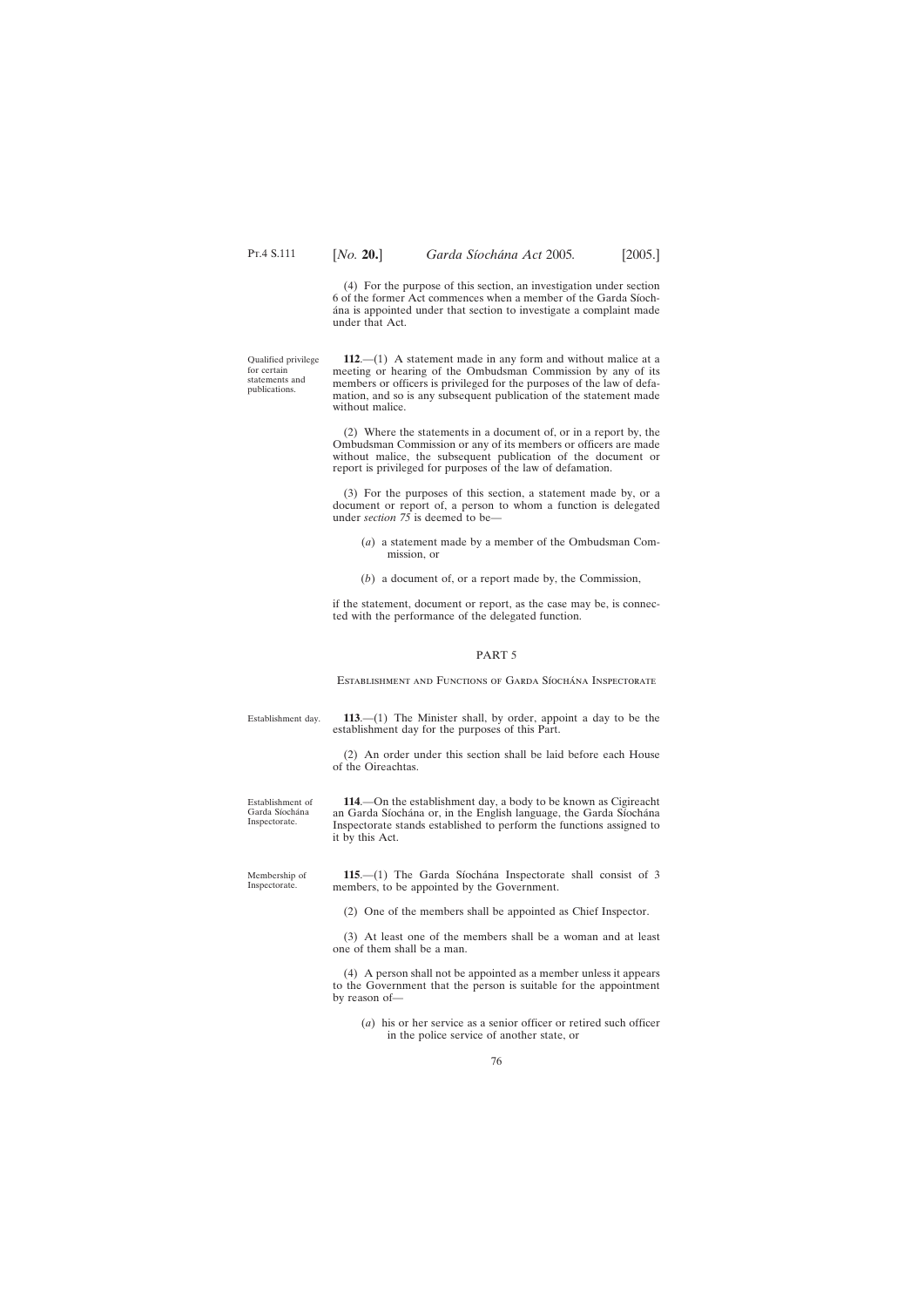- Pt.5 S.115
- (*b*) having otherwise obtained such relevant experience, qualifications, training or expertise as, in the opinion of the Government, is or are appropriate having regard, in particular, to the functions of the Inspectorate.

(5) A person is not eligible to be appointed under this section if he or she is or has been a member of the Garda Síochána.

(6) The first appointment of persons to be members of the Inspectorate becomes effective on the establishment day.

116.—(1) A member of the Garda Síochána Inspectorate holds Terms and office for the period determined by the Government at the time of conditions of office. appointment.

(2) A member is eligible for reappointment.

(3) A member holds office on the terms and conditions relating to remuneration (including allowances for expenses, benefits in kind and superannuation) or other matters that may be determined by the Minister, with the consent of the Minister for Finance, at the time of appointment or reappointment.

(4) A member may at any time resign his or her office by letter addressed to the Minister, and the resignation takes effect on the date of receipt of the letter.

(5) A member may be removed from office by the Government for stated misbehaviour or if, in its opinion, the member has become incapable through ill-health of effectively performing the duties of the office.

(6) Whenever a vacancy occurs in the membership of the Inspectorate caused by the resignation, removal from office or death of a member, the vacancy is to be filled by appointment in accordance with *section 115*.

(7) A member who is appointed to fill any such vacancy holds office for the remainder of the term of office of the replaced member.

(8) The Inspectorate may act notwithstanding any such vacancy or any resulting non-compliance with *section 115(3)*.

so as to achieve and maintain the highest levels of efficiency and effectiveness in its operation and administration, as measured by ref-

**117.**—(1) The objective of the Garda Síochána Inspectorate is to Objective and ensure that the resources available to the Garda Síochána are used functions.

(2) The functions of the Inspectorate are—

erence to the best standards of comparable police services.

- (*a*) in furtherance of its objective to carry out, at the request or with the consent of the Minister, inspections or inquiries in relation to any particular aspects of the operation and administration of the Garda Síochána,
- (*b*) to submit to the Minister—
	- (i) a report on those inspections or inquiries, and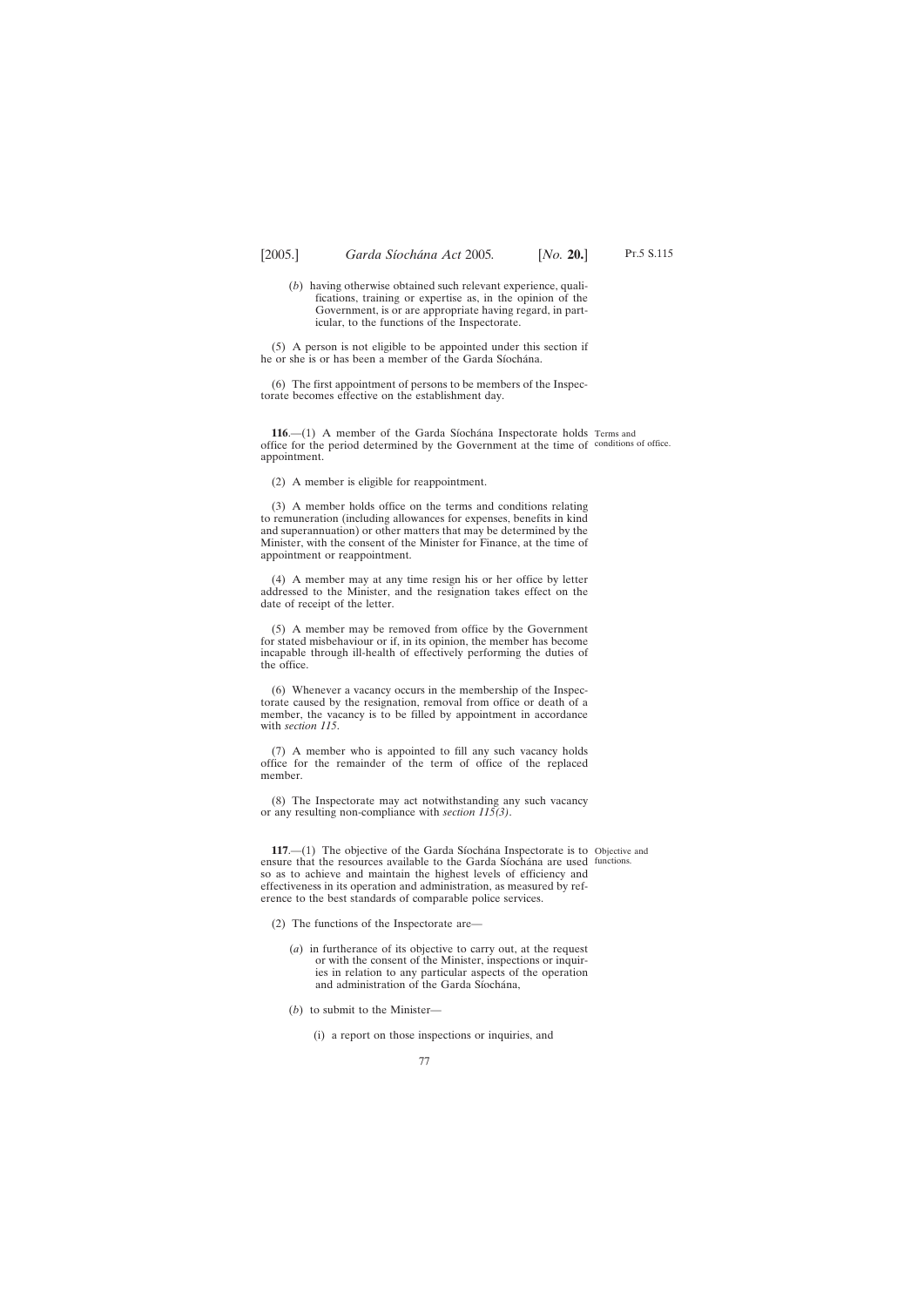(ii) if required by the Minister, a report on the operation and administration of the Garda Síochána during a specified period and on any significant developments in that regard during that period,

and

(*c*) to provide advice to the Minister with regard to best policing practice.

(3) Any report prepared under *subsection (2)(b)* shall, where appropriate, contain recommendations for any action that the Inspectorate considers necessary.

(4) Subject to *subsection (5)*, the Minister shall cause copies of any reports received by him or her under *subsection (2)(b)* to be laid before the Houses of the Oireachtas.

(5) The Minister may exclude from the copies of reports which are to be laid before the Houses of the Oireachtas any matter which, in his or her opinion—

- (*a*) would be prejudicial to the interests of national security, or
- (*b*) might facilitate the commission of an offence, prejudice a criminal investigation or jeopardise the safety of any person.

(6) The Inspectorate, with the approval of the Minister, may arrange—

- (*a*) with any police service outside the State for the engagement of police officers from that service, or
- (*b*) with any other body for the engagement of other persons, for the provision of consultancy or advisory services in connection with the performance of its functions.

(7) Subject to this Act, the Inspectorate shall be independent in the performance of its functions.

Co-operation with Inspectorate.

**118**.—(1) As soon as practicable after the commencement of this section the Inspectorate and the Garda Commissioner shall by written protocols, make arrangements to ensure that the Inspectorate receives any information requested by it which is in the possession of the Garda Síochána and which, in the opinion of the Inspectorate, is necessary for the performance of its functions.

(2) Nothing in any other enactment prohibits disclosure of relevant factual information either to or by the Inspectorate.

(3) The Inspectorate, members of its staff, or any persons providing consultancy or other services to it shall not disclose, in or outside the State, other than in accordance with this Act, any information obtained by it or by such members or persons.

(4) A person who contravenes *subsection (3*) is guilty of an offence and is liable—

(*a*) on summary conviction, to a fine not exceeding  $\epsilon$ 3,000 or imprisonment for a term not exceeding 12 months or both, or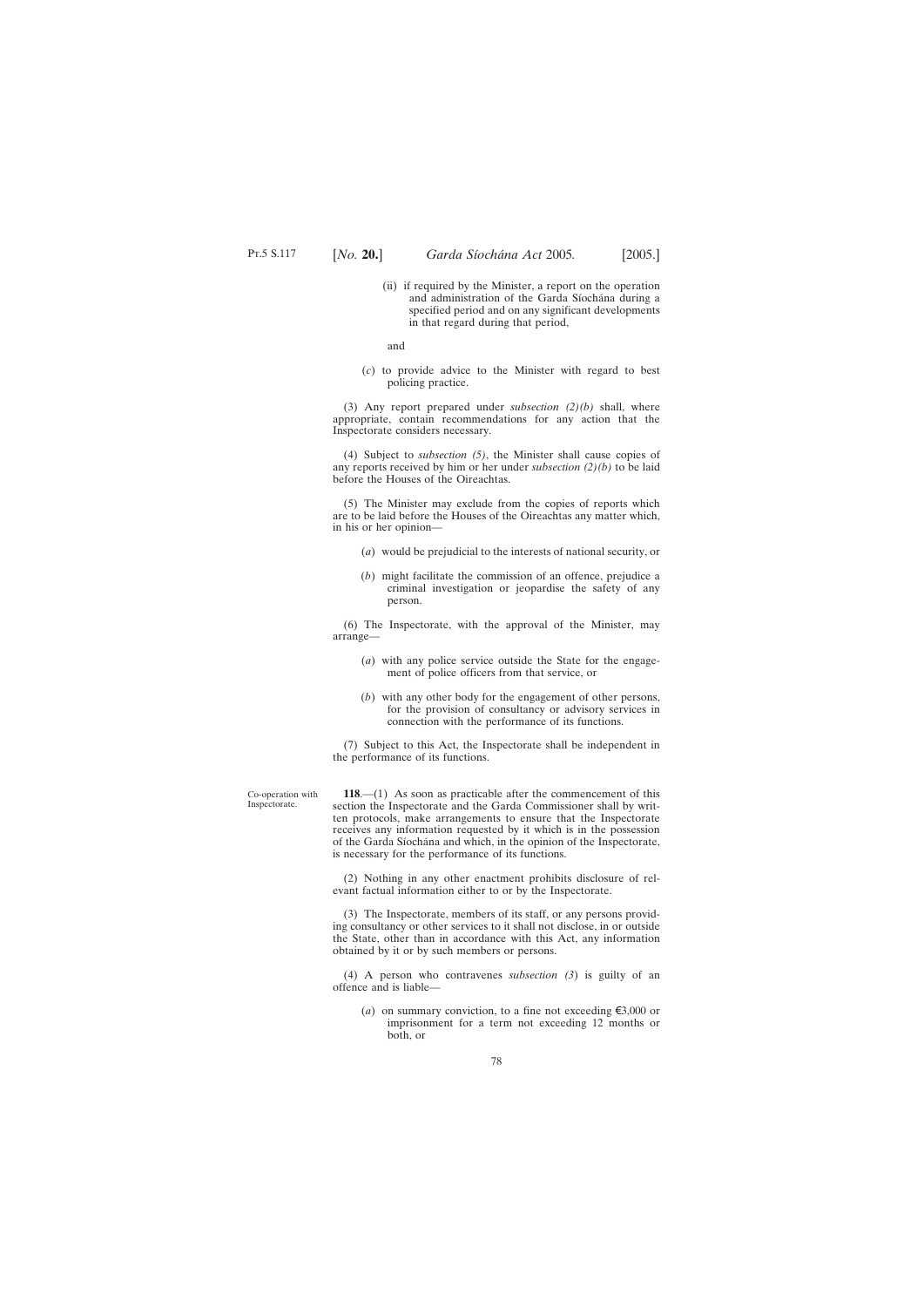(*b*) on conviction on indictment, to a fine not exceeding  $\epsilon$ 50,000 or imprisonment for a term not exceeding 5 years or both.

(5) *Subsection (3)* is in addition to, and not in substitution for, the relevant provisions of the Official Secrets Act 1963.

**119**.—(1) Such funds, premises, facilities, services and staff as may Provision of be necessary for the proper functioning of the Garda Síochána services to Inspectorate shall be provided to it by the Minister with the consent Inspectorate. of the Minister for Finance.

(2) The Minister may appoint such and so many persons to be members of the staff of the Inspectorate as he or she considers necessary to assist the Inspectorate in the performance of its functions.

(3) Such persons shall be appointed on such terms and subject to such conditions and shall receive such remuneration as the Minister may, with the consent of the Minister for Finance, determine.

**120.**—(1) The Chief Inspector shall, at the written request of a Accountability to committee of either or both of the Houses of the Oireachtas (other Oireachtas than the Committee of Public Accounts) in connection with the sub-committees. ject matter of any report of which copies were laid before those Houses under *section 117(4)*, attend before it in relation to any aspect of that matter.

(2) In carrying out his or her duties under this section, the Chief Inspector shall not—

- (*a*) question or express an opinion on the merits of any policy of the Government or a Minister of the Government or on the merits or objectives of such policy, or
- (*b*) provide information that might facilitate the commission of an offence, prejudice a criminal investigation or jeopardise the safety of any person.

# PART 6

#### Regulations and Miscellaneous Provisions

**121**.—(1) The Minister may, with the approval of the General power to Government—

make regulations.

- (*a*) by regulation provide for any matter referred to in this Act as prescribed or to be prescribed, and
- (*b*) in addition to any other power conferred on him or her to make regulations, make regulations generally for the purposes of and for the purposes of giving full effect to this Act.

(2) Before making regulations under this section, the Minister shall consult with any or all of the following as the Minister considers appropriate:

(*a*) the Garda Commissioner;

Pt.5 S.118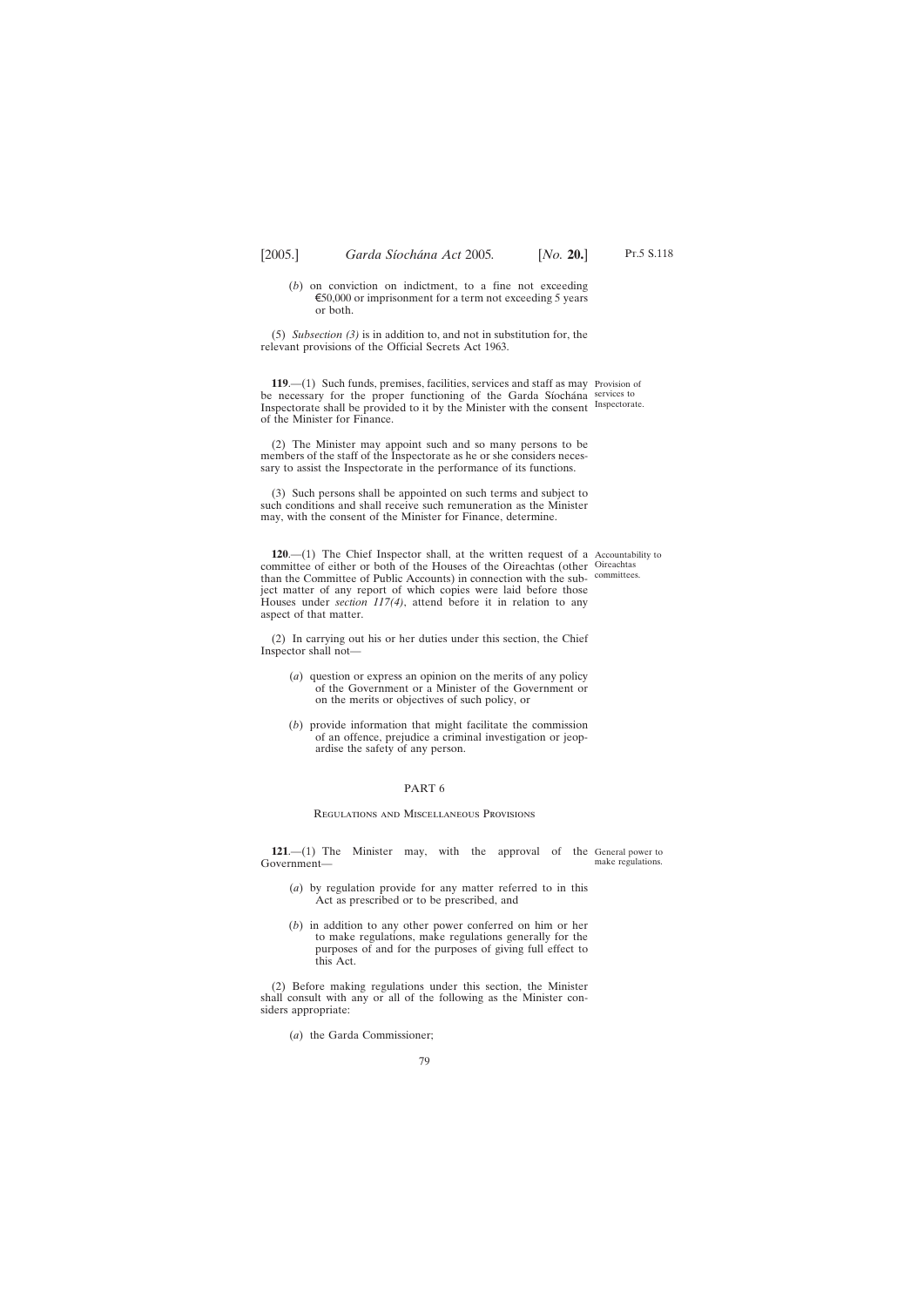- (*b*) the Ombudsman Commission;
- (*c*) the Garda Sı´ocha´na Inspectorate.

(3) Regulations under this Act may contain such incidental, supplementary and consequential provisions as appear to the Minister to be necessary or expedient for the purposes of the regulations.

Regulations relating to management of Garda Síochána.

**122**.—(1) The Minister may, after consulting with the Garda Commissioner and with the approval of the Government, make regulations for the management of the Garda Síochána, including regulations relating to any or all of the following matters:

- (*a*) the different ranks into which the members of the Garda Síochána are to be divided;
- (*b*) the minimum and maximum number of members in each rank;
- $(c)$  the duties of the different ranks in the Garda Siochana;
- (*d*) the admission, appointment and enrolment of members, including members who have served with other police services and members with different ethnic or national origins or different religious beliefs or backgrounds;
- (*e*) the appointment to the Garda Síochána of members on secondment from any other police service;
- (*f*) the training of members;
- (*g*) the pay and allowances of members, including the conditions under which they are payable;
- (*h*) the retirement of members;
- (*i*) the payment of pensions, allowances and gratuities to members and their spouses, children and dependents, including—
	- (i) the conditions under which those pensions, allowances and gratuities are payable,
	- (ii) the rates and scales of payment, and
	- (iii) the penalties for fraudulent conduct in relation to an application for a pension, allowance or gratuity;
- (*j*) the promotion of members;
- (*k*) requirements relating to the resignation of members;
- (*l*) the use of facilities, equipment, arms or services by the Garda Síochána:
- (*m*) the formation of associations referred to in *section 18* and matters relating to the role, status and carrying out of business within the Garda Síochána of those associations;
- (*n*) the limitations, restrictions or conditions applicable to the exercise of the Garda Commissioner's powers under *section 29*;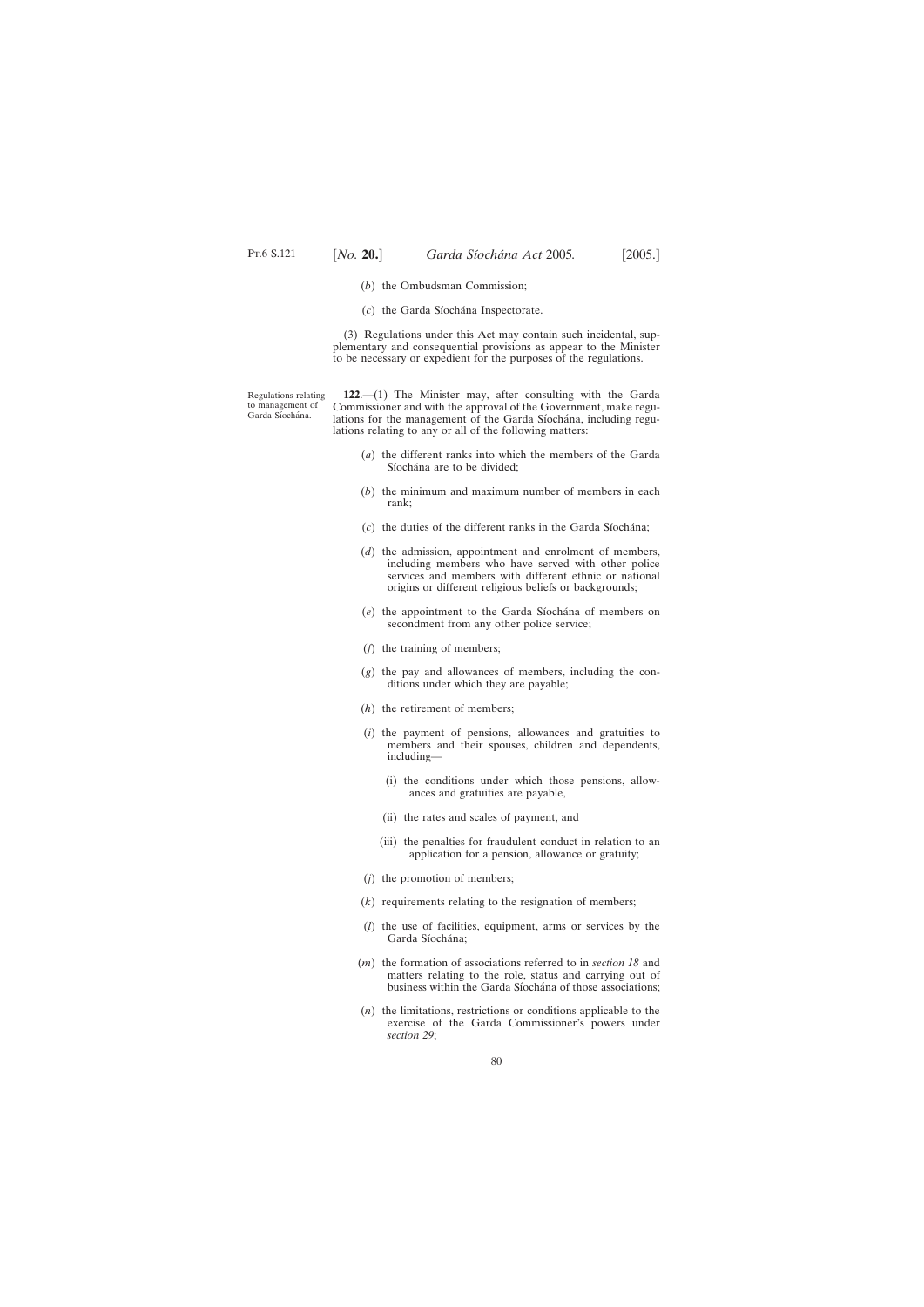- (*o*) the circumstances in which and the extent to which police services referred to in *section 30(3)* may be provided by the Garda Síochána;
- (*p*) the costs to be taken into account under *section 30(4)* in relation to the provision of police services;
- (*q*) the limitations, restrictions or conditions applicable to the delegation of the Garda Commissioner's functions under *section 31*;
- (*r*) any other matter relating to the organisation, training, carrying out of duties, efficiency, management or administration of the Garda Síochána.

(2) A person is not eligible for appointment as a member of a panel referred to in *subsection (3)* if the person is or has been a member of the Garda Síochána.

(3) Regulations under *subsection (1)(j)* shall include provision for the establishment of promotion boards comprising 3 members—

- (*a*) one of whom shall be a member of the Garda Siochana appointed by the Garda Commissioner as a member of the board, and
- (*b*) 2 of whom (including the chairperson of the board) shall be appointed by the Minister from a panel established in accordance with the regulations and consisting of suitably qualified persons appointed to the panel by the Government.

(4) In making regulations, the Minister shall consider the objective of promoting effectiveness, efficiency and economy in the Garda Síochána.

- (5) A regulation under this section may—
	- (a) apply generally to all ranks and grades in the Garda Síochána and to reserve members,
	- (*b*) apply only to—
		- (i) specified ranks and grades in the Garda Síochána,
		- (ii) members on secondment to an international organisation under *section 51(2)(b)*,
		- (iii) members appointed to the Garda Síochána under *section 53* on secondment from the Police Service of Northern Ireland,
		- (iv) members on secondment to the Police Service of Northern Ireland under *section 54*,
		- (v) members appointed to the Garda Síochána on secondment from any other police service, or
		- (vi) reserve members,
	- (*c*) make different provision for different ranks or grades in the Garda Síochána or for differerent categories of members mentioned in *paragraph (b)(ii)* to *(v)*, and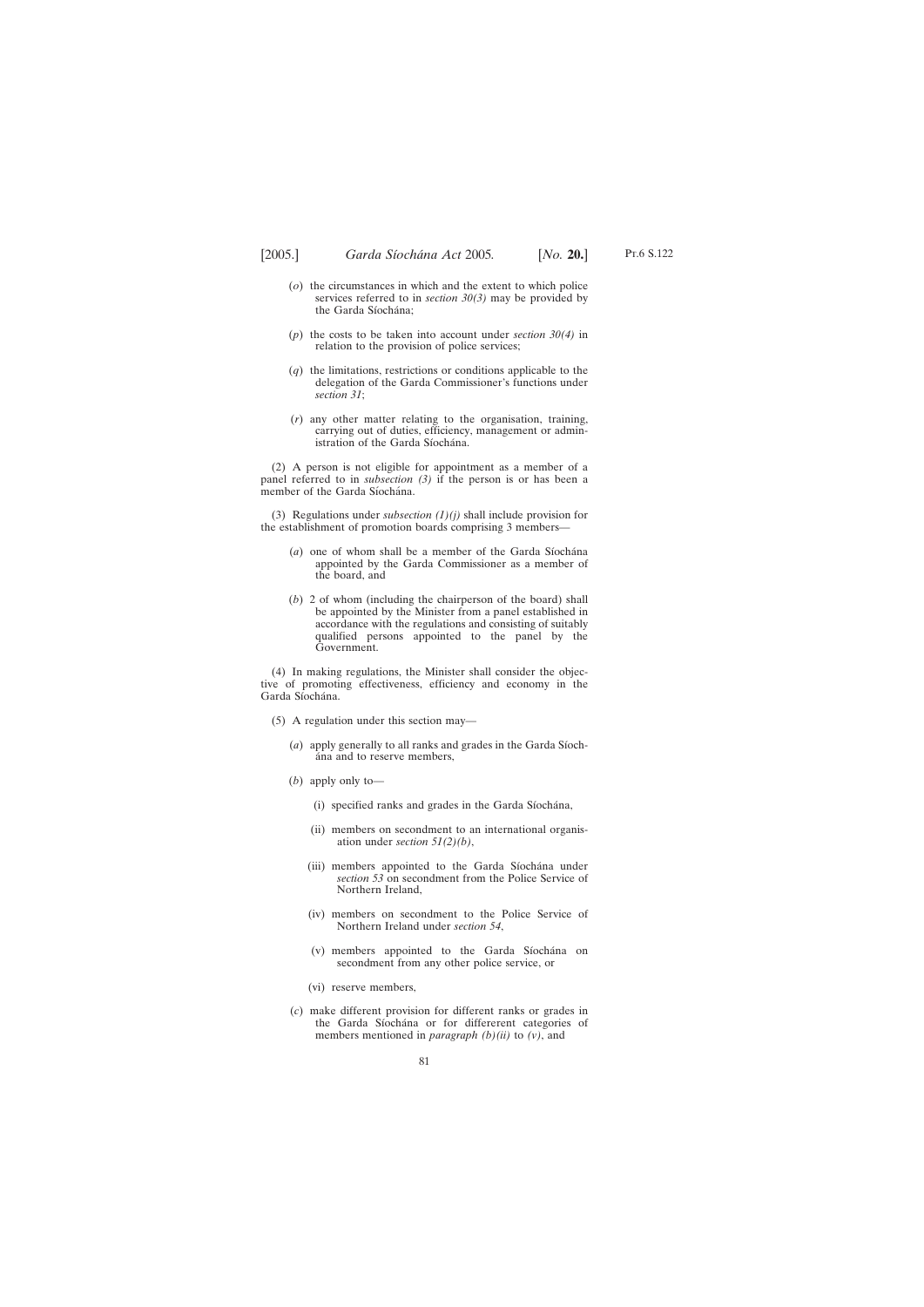Disciplinary regulations.

(*d*) authorise any matter or thing to be determined or applied by a specified person or body.

(6) Before making regulations under *subsection (1)(g)* or *(i)*, the Minister shall—

- (*a*) submit a draft of the regulations to the associations referred to in *section 18* representing the ranks and grades in the Garda Síochána who would be affected by the regulations, and
- (*b*) consider any representations made to him or her in respect of the draft regulations by any of those associations.

**123**.—(1) The Minister may, after consulting with the Garda Commissioner and with the approval of the Government, make regulations concerning the maintenance of discipline in the Garda Síocha´na, including, but not limited to, regulations relating to the matters provided for in *subsections (2)* to *(5)*.

(2) The regulations may specify the acts or omissions that may be the subject of disciplinary action under the regulations, including—

- (*a*) the matters specified in *Schedule 5*,
- (*b*) failure to comply with specified provisions of the Code of Ethics established under *section 17*,
- (*c*) failure to co-operate with an investigation under the law and procedures referred to in *section 55(2)(a)*,
- (*d*) any matter constituting a breach of discipline as defined in *section 55(6)*,
- (*e*) failure to co-operate with an investigation conducted under this Act or the regulations or with a board established under the regulations to make determinations in relation to discipline,
- $(f)$  any abuse of procedure by a member of the Garda Siochána with respect to a search under *section 100* of a document storage facility in a designated Garda Síochána station, and
- (*g*) matters relating to work performance.

(3) The regulations may also provide for the procedures to be followed if—

- (*a*) it appears or is alleged that an act has been done or omission made that may be the subject of disciplinary action,
- (*b*) a complaint is referred to the Garda Commissioner under *section 92(a)*, or
- (*c*) the Ombudsman Commission, in a report under *section 94(7*) or *95(4)*, makes a recommendation referred to in *section 97(1)(b)*.

(4) Regulations relating to the procedures to be followed in the circumstances referred to in *subsection (3)* may include provision for—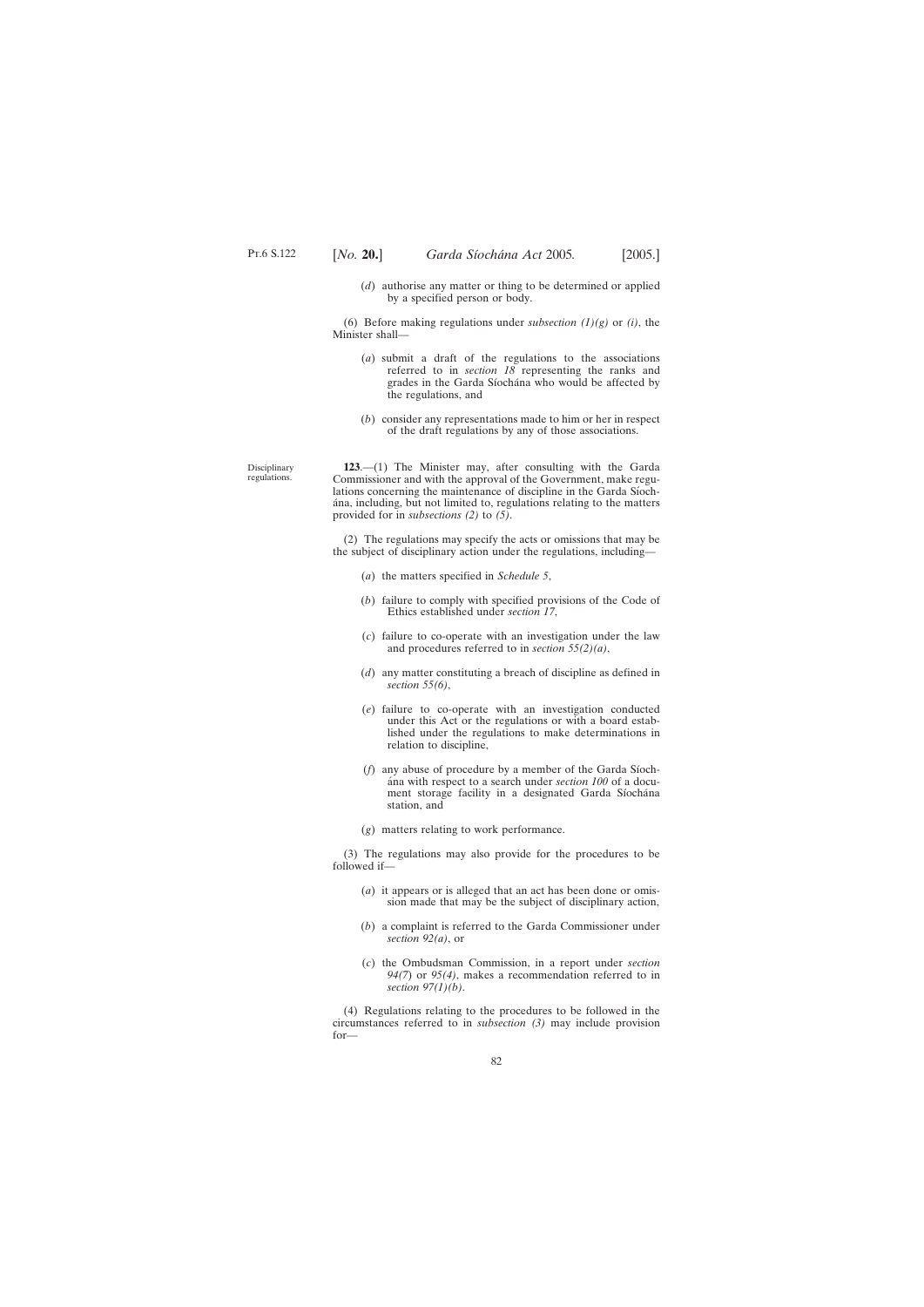Pt.6 S.123

- (*a*) an investigation, the manner in which the investigation is to be conducted and the appointment of a member of the Garda Síochána to conduct the investigation,
- (*b*) the making of recommendations or reports following an investigation, the persons to whom the recommendations or reports are to be made and the action to be taken as a result of the reports,
- (*c*) hearings by a board to determine whether or not the act or omission referred to in *subsection (3)(a)* was done or made,
- (*d*) the taking of disciplinary action and the circumstances in which a decision concerning that action may be taken by a board, the Garda Commissioner or the Government, and
- (*e*) an appeal from a determination referred to in *paragraph (c)* or from a decision of a board or the Garda Commissioner relating to disciplinary action and for the time limits and other restrictions or conditions subject to which the right of appeal may be exercised.
- (5) The regulations may also—
	- (*a*) provide for the establishment of a board referred to in *subsection*  $(4)(c)$ , for the appointment of its members and for the conduct of its business,
	- (*b*) specify the powers of a board,
	- (*c*) specify the persons who are entitled to attend hearings before a board,
	- (*d*) empower a board to require persons to attend before it,
	- (*e*) empower a board to require persons to give evidence or produce documents to it,
	- (*f*) enable a board to administer oaths or take affirmations,
	- (*g*) provide for the admissibility of evidence,
	- (*h*) specify any matters that a board is to have regard to in making a determination, including in appropriate cases, a report by the Ombudsman Commission under *section 94(7)* or *95(4)*,
	- (*i*) empower a board to make a determination or decision in relation to a member of the Garda Síochána notwithstanding his or her absence from a hearing, if, after being notified of it, the member fails without proper cause to attend the hearing,
	- (*j*) provide for the establishment of a body to hear appeals referred to in *subsection (4)(e)* and for the appointment of its members,
	- (*k*) specify the powers of the appeal body, and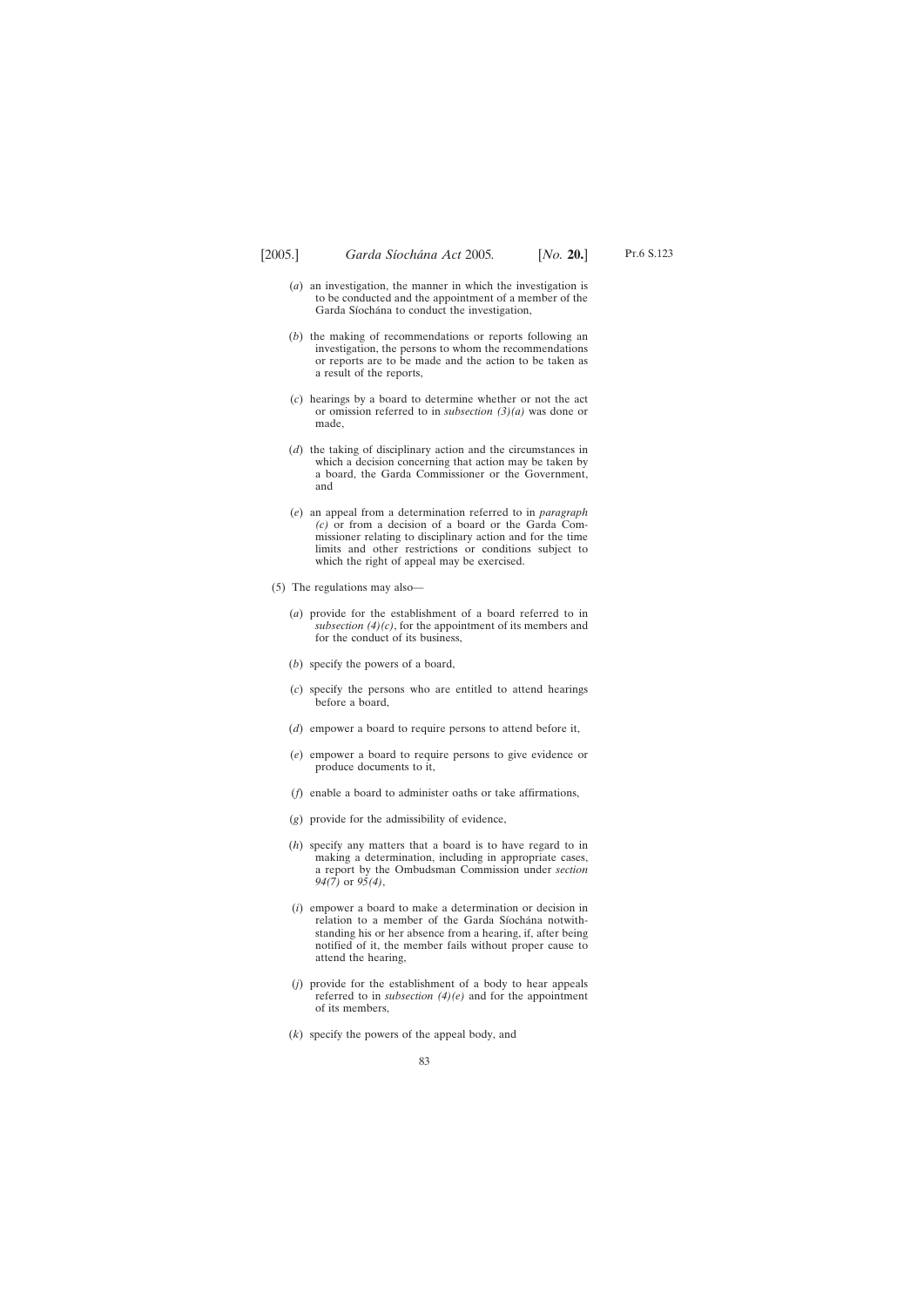- (*l*) provide for privilege under the law of defamation in relation to reports published by or statements made by a board or the appeal body under the regulations.
- (6) The regulations may—
	- (*a*) make different provision under *subsection (3)* or *(4)* for different categories of acts or omissions referred to in *subsection (2)* based on whether the acts or omissions were the subject of a report by the Ombudsman Commission or based on any other factor, and
	- (*b*) provide for the taking of different forms of disciplinary action against members of the Garda Síochána based on their rank or on any other factor.
- (7) A person who—
	- (*a*) without reasonable excuse, does not comply with a requirement imposed under the regulations by a board to attend before it or to give evidence or produce documents to it, or
	- (*b*) gives to a board evidence that he or she knows to be false or misleading,

is guilty of an offence and is liable on summary conviction to a fine not exceeding  $\epsilon$ 2,500 or to imprisonment for a term not exceeding 6 months or both.

(8) In this section—

"board" means a board established by regulation under *subsection (5)(a)*;

"disciplinary action" means—

- (*a*) dismissal,
- (*b*) requirement to retire or resign as an alternative to dismissal,
- (*c*) reduction in rank,
- (*d*) reduction in pay not exceeding 4 weeks' pay,
- (*e*) reprimand,
- (*f*) warning,
- (*g*) caution, or
- (*h*) advice.

Regulations relating to reporting corruption and malpractice in the Garda Síochána.

**124**.—(1) The Minister shall, after consulting with the Garda Commissioner, the Ombudsman Commission and the Inspectorate, and with the approval of the Government, make regulations providing for the establishment of a charter containing guidelines and mechanisms to enable members of the Garda Síochána or other persons to report in confidence allegations of corruption and malpractice within the Garda Síochána.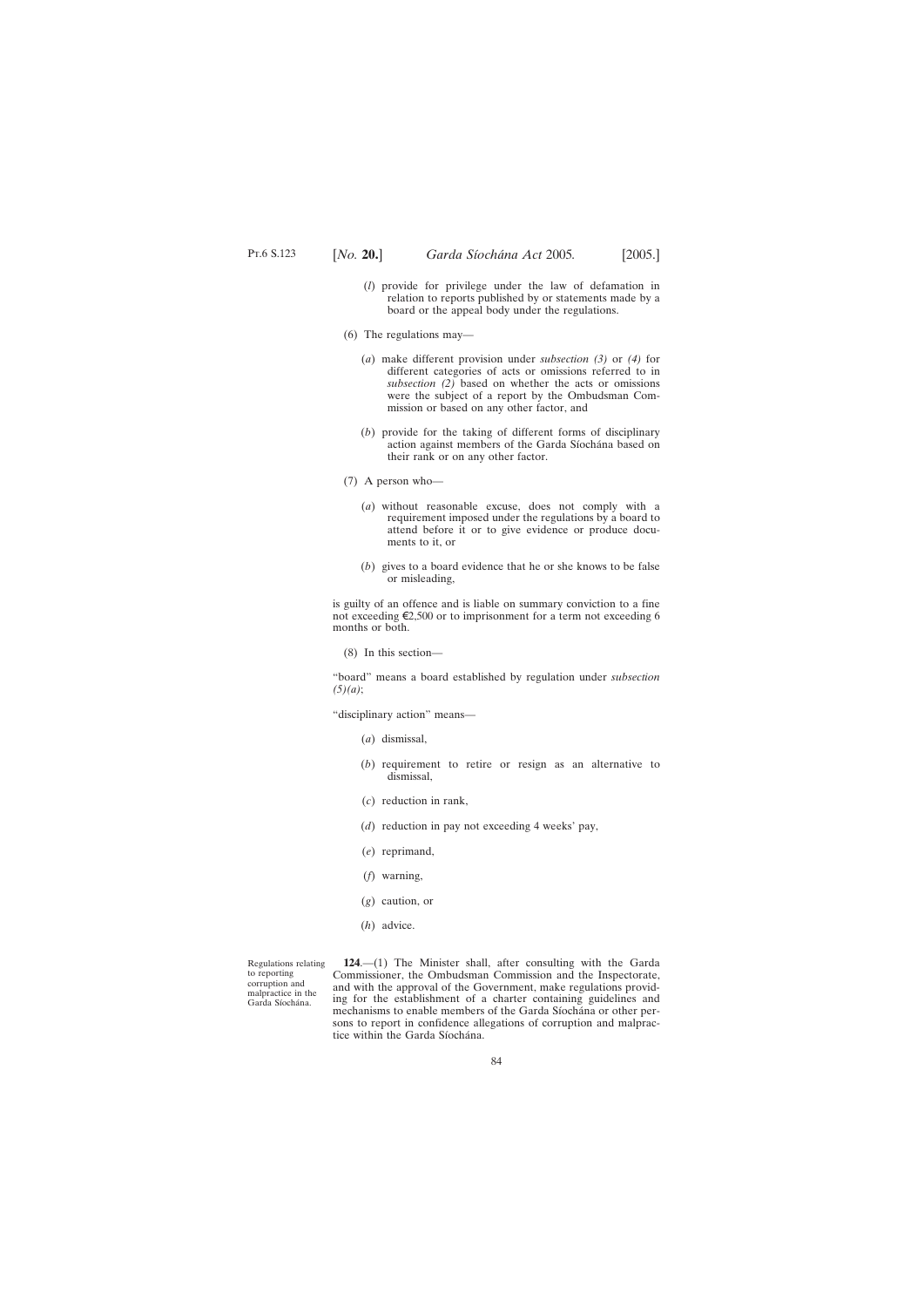**125.**—(1) The Minister may, after consulting with the Garda Regulations relating Commissioner and with the approval of the Government, make to police coregulations—

operation under *sections 52* to *56*.

Pt.6 S.124

- (*a*) specifying the ranks that members of the Police Service of Northern Ireland must hold to be eligible for appointment under *section 52* or *53* to specified ranks in the Garda Síochána and any experience that may be necessary or desirable for that appointment,
- (*b*) providing for procedural matters relating to—
	- (i) appointments under *sections 52* and *53* to ranks in the Garda Síochána, including, in relation to appointments under *section 52*, the conduct of competitions for vacancies in the ranks concerned, or
	- (ii) secondments to the Police Service of Northern Ireland under *section 54*.

(2) The Minister shall ensure that every regulation made under this section is laid before each House of the Oireachtas as soon as practicable after it is made.

(3) Either House of the Oireachtas may, by a resolution passed within 21 sitting days after the day on which the regulation is laid before it, annul the regulation.

(4) The annulment of a regulation under *subsection (3)* takes effect immediately on the passing of the resolution concerned, but does not affect the validity of anything done under the regulation before the passing of the resolution.

(5) The power to make regulations under this section is additional to the power to make regulations under *sections 122* and *123* and is not to be taken to limit the power to make regulations under those sections in relation to members referred to in *section 122(5)(b)(iii)*or *(iv)*.

**126.**—(1) The Minister may, after consulting with the Garda Regulations relating Commissioner and with the approval of the Government, make to matters regulations—

concerning security of State.

- (*a*) designating, for the purpose of *section 96*, information, documents or things or classes of information, documents or things that—
	- (i) relate to the security of the State, and
	- (ii) are not subject to disclosure under that section except in accordance with a direction of the Minister,

and

(b) designating, for the purpose of *section 99*, Garda Síochána stations-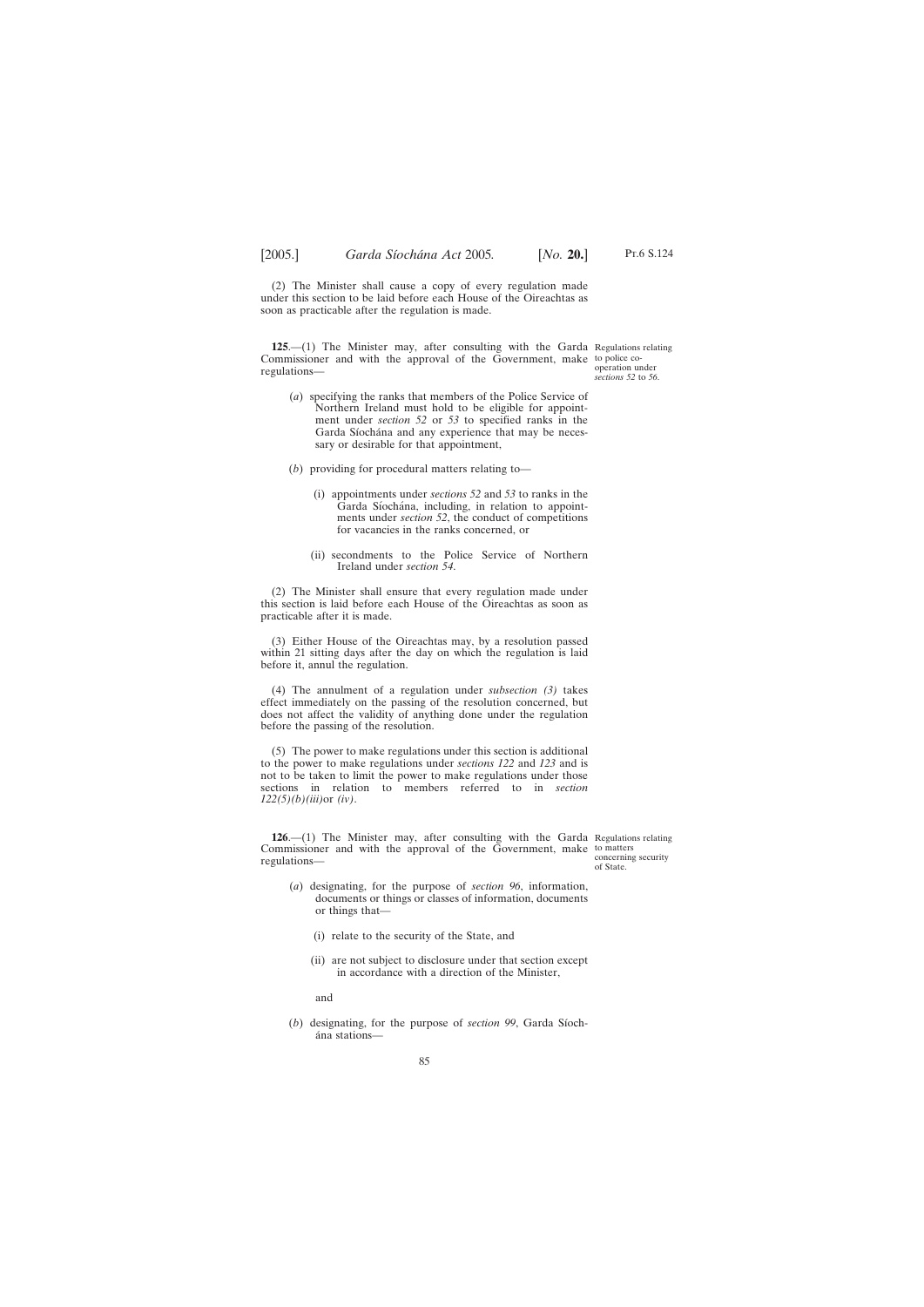- 
- (i) in which information, documents or things, or classes of information, documents or things, relating to the security of the State are held, and
- (ii) that are not subject to search under that section except to the extent specified in a direction of the Minister.

(2) On making a regulation under this section or amending or revoking the regulation, the Minister shall provide the Ombudsman Commission and the judge designated under *section 100* with a copy of the regulation, the amendment or the instrument revoking the regulation.

Reward Fund and related regulations.

**127.—(1)** The Garda Síochána Reward Fund established under section 18 of the Garda Síochána Act 1924 for the reward and benefit of members continues in being under this Act.

(2) The Minister may, with the concurrence of the Minister for Finance, make regulations prescribing—

- (*a*) the manner in which the Garda Siochana Reward Fund is to be administered, and
- (*b*) the sums that are to be paid into that Fund.

Continuation of certain regulations and orders.

Certificate evidence.

**128**.—(1) The regulations and orders made or continued under an enactment repealed by *section 4* continue in force until they are revoked by the Minister under this section or others are made in their place under this Part.

(2) The Minister may, with the approval of the Government, amend or revoke an order or regulation continued in force under this section.

(3) Any proceedings relating to a member of the Garda Síochána that were commenced but are not concluded under the 1989 Regulations before their revocation pursuant to *subsection (2)* may be continued under those Regulations as though no provision of them had been revoked.

(4) If in relation to proceedings that by virtue of this section are continued under the 1989 Regulations a decision is made by an inquiry held under Regulation 14 or by the Garda Commissioner under Regulation 23(1), the member concerned is entitled to apply in accordance with Regulation 26 to have the decision reviewed by an Appeal Board appointed under Regulation 25 and in that case the provisions of the 1989 Regulations relating to the hearing and determination by an Appeal Board of the application apply.

**129**.—(1) In any legal proceedings, a certificate signed by a member of the Ombudsman Commission and stating that the person named in the certificate was a designated officer of the Commission for a specified purpose during a specified period is, in the absence of evidence to the contrary, proof of the matters stated in the certificate.

(2) In any legal proceedings, a certificate signed by a member of the Ombudsman Commission and stating that a specified function of the Commission was on a specified date delegated by it in accordance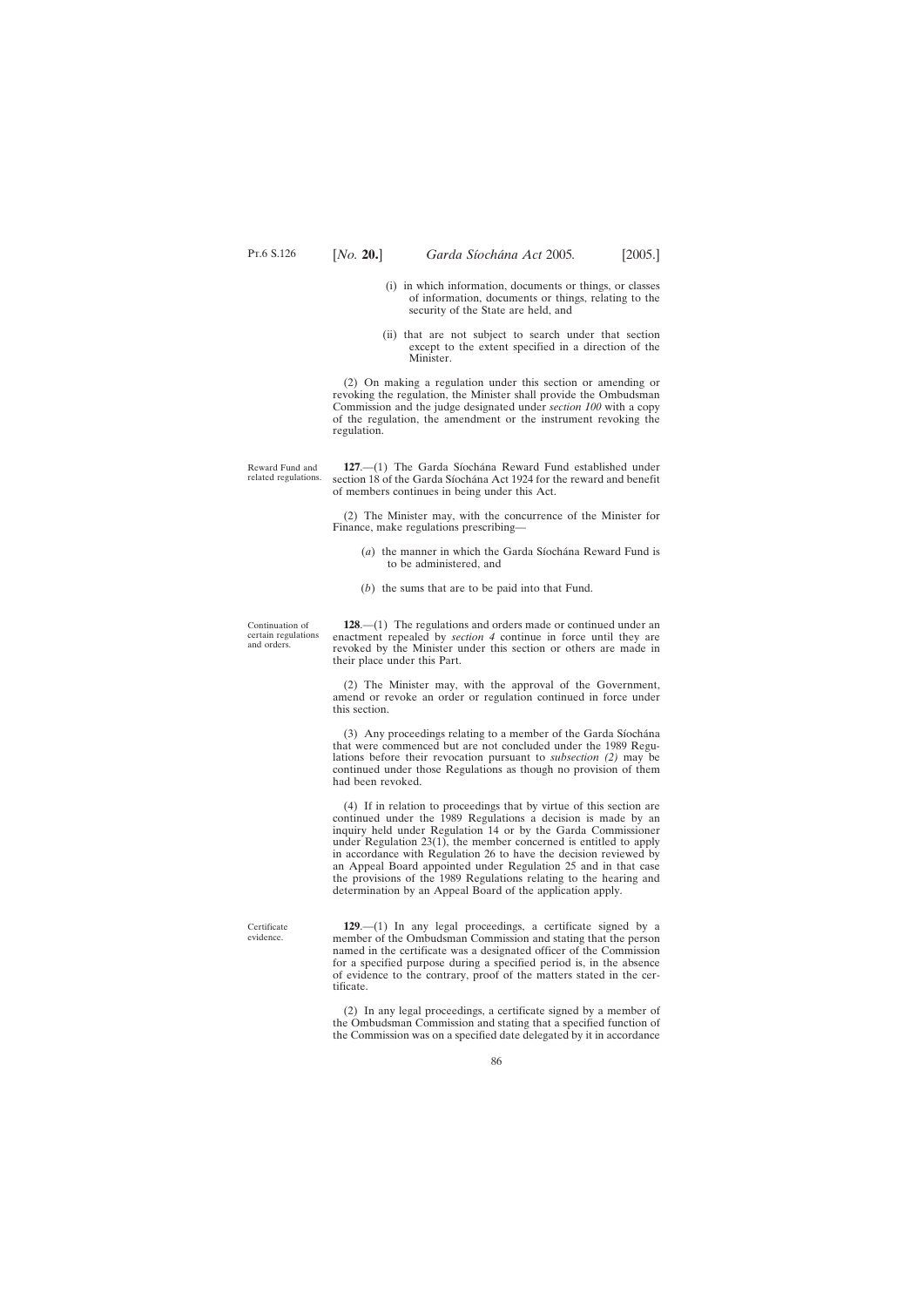with *section 75* to a specified person and specifying the restrictions or conditions, if any, imposed on the delegation is, in the absence of evidence to the contrary, proof of the matters stated in the certificate.

(3) A certificate referred to in *subsection (1)* or *(2)* that purports to be signed by a member of the Ombudsman Commission is admissible in evidence in any legal proceedings without proof of the member's signature.

**130.—In legal proceedings, a person purporting to be a member Proof of** of the Garda Síochána of any rank is, in the absence of evidence to membership or rank the contrary, presumed to be a member of that rank.

**131**.—(1) The Minister may, by order, designate as an authorised Exercise of special body for the purposes of this section any of the following:

in Garda Síochána.

powers by security officers.

- (*a*) the Courts Service;
- (*b*) a Department of State;
- (*c*) the Office of the Attorney General;
- (*d*) the Houses of the Oireachtas Commission;
- (*e*) the National Gallery of Ireland;
- (*f*) the Board of the National Museum of Ireland.

(2) For the purposes of this section, the head of an authorised body may, in writing—

- (*a*) specify any premises in which any activity relating to the functions of that body is carried out, and
- (*b*) designate a person as a security officer in relation to those premises if satisfied that—
	- (i) the person is a suitable person to exercise the powers of a security officer under this section in relation to specified premises,
	- (ii) the person has received adequate training for that purpose, and
	- (iii) where the person is an employee of a person with whom the authorised body or its head has entered into a contract for the provision of security services ("the contractor"), the contractor is a fit and proper person to supervise the person's exercise of those powers.

(3) A security officer may, in carrying out his or her duties in relation to specified premises, exercise any of the powers set out in *subsection (4)* or, if applicable, *subsection (5)*, but only if—

(*a*) the security officer is identifiable as such by means of a badge or uniform, and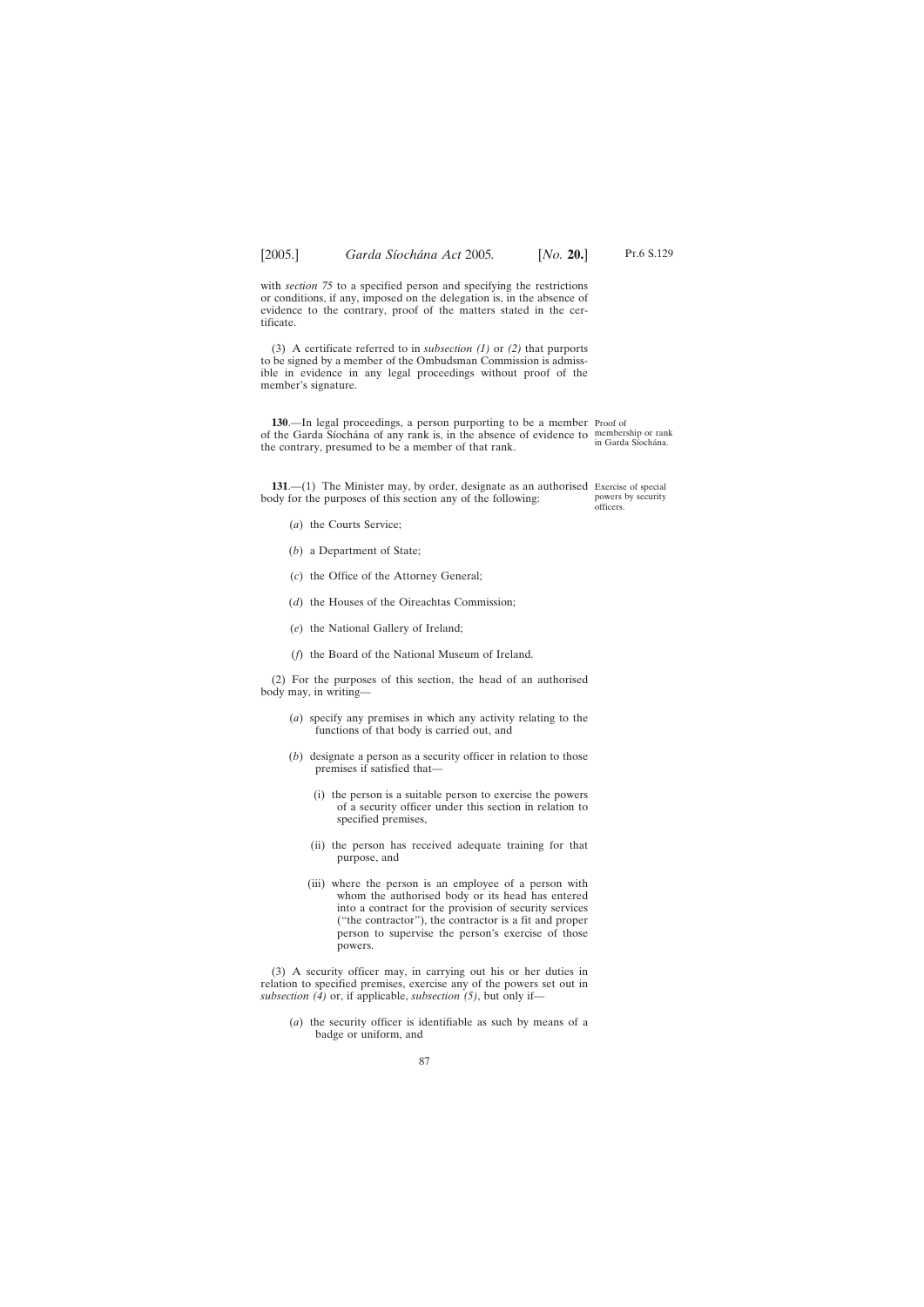(*b*) the powers are exercised in accordance with any general or special instruction of the person by whom the security officer is designated.

(4) Subject to *subsection (7)*, a security officer has the following powers:

- (*a*) to search any person who is in or seeks entry to the specified premises in relation to which the officer is designated;
- (*b*) to examine any article that is in or is being delivered to or brought into those premises;
- (*c*) to exclude or remove from the premises any person who, without good cause—
	- (i) refuses to be searched, or
	- (ii) refuses to allow an article in his or her possession to be examined;
- (*d*) to exclude or remove any person from the premises if it is necessary to do so—
	- (i) to protect a person or any property, or
	- (ii) to allow the business of the authorised body to proceed without interference or delay;
- (*e*) to require any person who is in or seeks entry to the premises to identify himself or herself;
- (*f*) to seize, in exercising powers under this section, any weapon other than one in the possession of a person with lawful authority;
- (*g*) to seize any article that the officer has reason to believe is being unlawfully removed from the premises;
- (*h*) to use reasonable force where necessary in exercising a power conferred under *paragraph (c)*, *(d)*, *(f)* or *(g)*.

(5) In addition, a security officer designated under *subsection (2)* by the Chief Executive of the Courts Service may, in carrying out the officer's duties in relation to specified premises all or part of which is a court, at the oral direction of a judge-

- (*a*) remove from the court any person who commits contempt of court, or
- (*b*) take into custody any person who commits contempt of court and deliver that person into the custody of a member of the Garda Síochána as soon as practicable.

(6) Unless the court has ordered by warrant or otherwise that a person taken into custody under *subsection (5)(b)* be committed to prison or be released, that person shall, before the court rises, be brought by—

(*a*) the security officer concerned, if still in his or her custody, or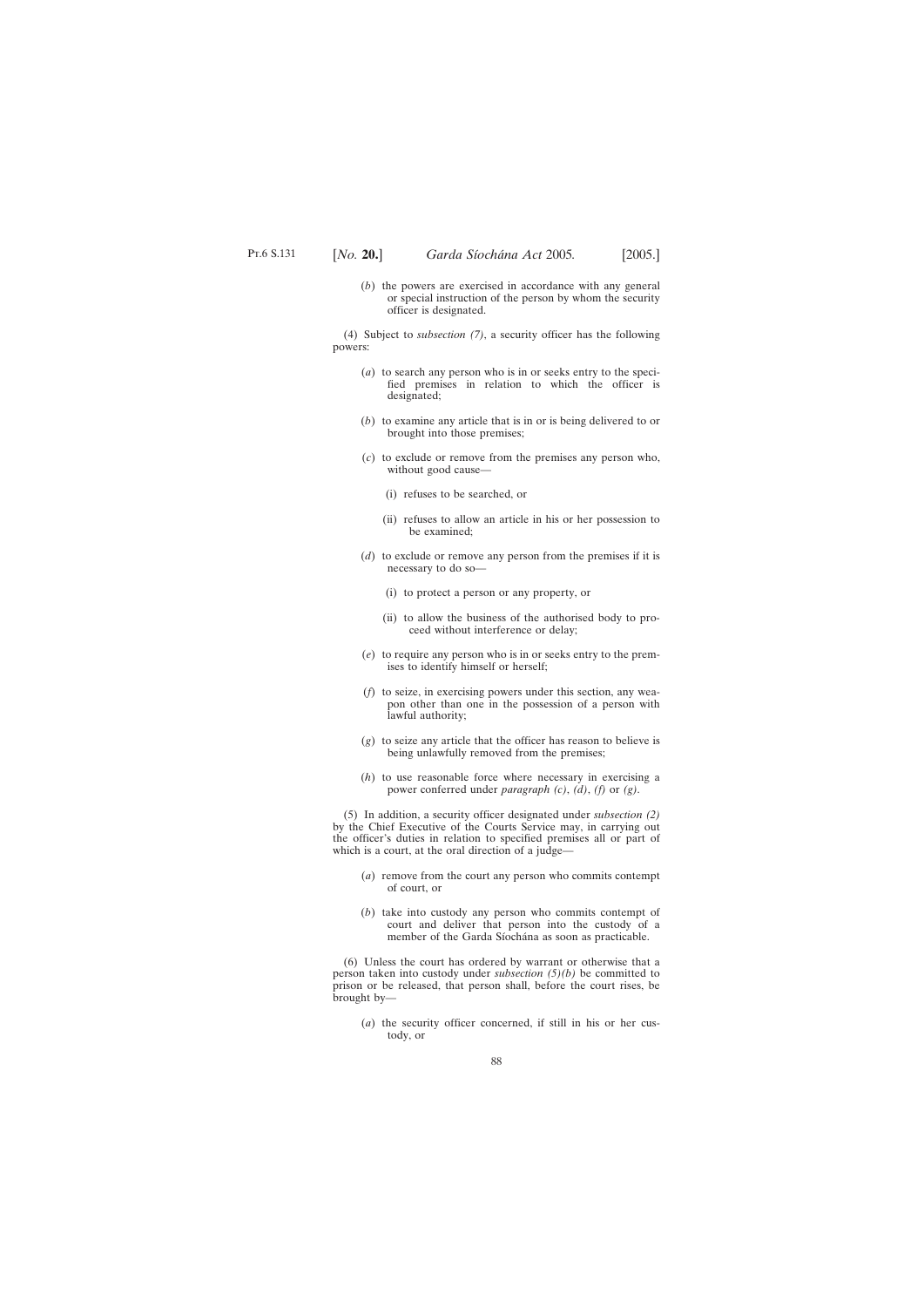(b) a member of the Garda Síochána, if already delivered into the custody of the Garda Síochána, before the court for it to deal with the matter.

(7) A security officer may use reasonable force where necessary in complying with a direction under *subsection (5)* or carrying out a duty under *subsection (6)*.

(8) The powers conferred on security officers under this section do not authorise a security officer to—

- (*a*) require a person to remove clothing other than outer garments, such as coats, hats, jackets and shoes, or
- (*b*) read any document that would be exempt from production in any proceedings in a court on the ground of legal professional privilege.

(9) Nothing in this section affects any power of arrest conferred by law, including the power conferred under section 4 of the Criminal Law Act 1997.

(10) In this section—

"authorised body" means a body that for the time being is designated by the Minister under *subsection (1)*;

"head of an authorised body" means—

- (*a*) in relation to a Department of State, the Minister of the Government having charge of the Department,
- (*b*) in relation to the Office of the Attorney General, the Attorney General, and
- (*c*) in relation to any other authorised body, the person who holds or performs the functions of the chief executive officer (by whatever name called) of that body;

"premises" includes—

- (*a*) any building or part of a building, and
- (*b*) any land ancillary to a building;

"security officer" means a person who for the time being is designated by the head of an authorised body under *subsection (2)* as a security officer for the purpose of guarding, patrolling or providing any other protective services in relation to specified premises and persons on those premises;

"specified premises" means premises specified in accordance with *subsection (2)* by the head of an authorised body.

132.—The Comptroller and Auditor General (Amendment) Act Amendment of 1993 is amended by inserting the following section after section 18:

Comptroller and Auditor General (*A*mendment) Act

"Application of this Act to Garda Síochána. 18A.—This Act applies to the Garda Síochána 1993. as though it were a Department.".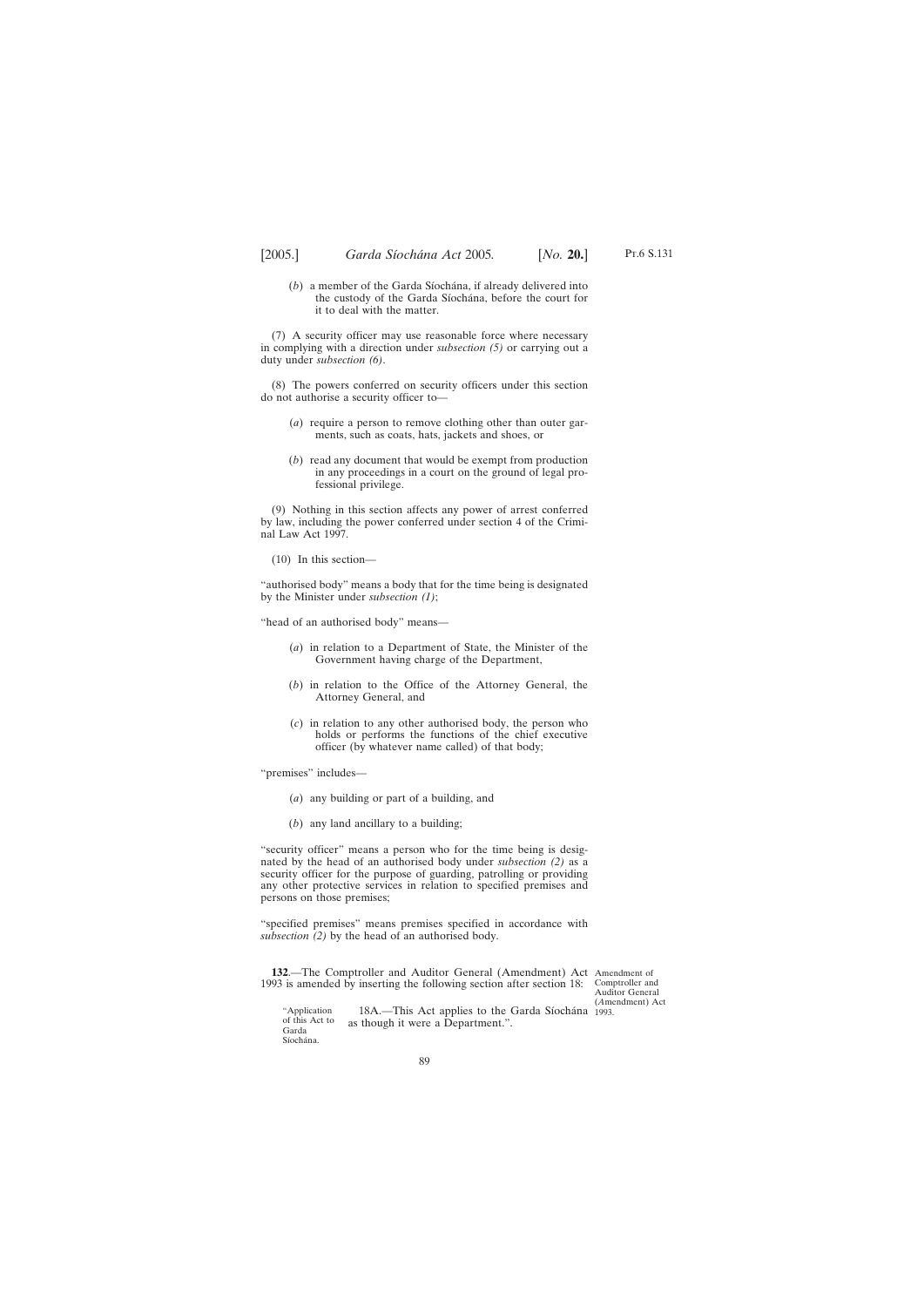| (2)<br>Short Title of Act                              | (3)<br>Extent of Repeal                                                                                             |
|--------------------------------------------------------|---------------------------------------------------------------------------------------------------------------------|
| Síochána Act<br>Garda<br>1924                          | Sections 6, 10, 11, 12, 13, 14,<br>15, 18 and 23                                                                    |
| Dublin Police Act 1924                                 | Section 12                                                                                                          |
| Police Forces Amalga-<br>mation Act 1925               | Sections 2, 5, 6, 7, 8, 9, 10, 11,<br>12, 13, 14, 15(1), 18, 19, 20<br>and 21 and the First and<br>Fourth Schedules |
| Garda<br>Síochána<br>(Pensions) Act 1933               | All provisions                                                                                                      |
| Síochána Act<br>Garda<br>1972                          | All provisions                                                                                                      |
| Síochána<br>Garda<br>Act<br>1977                       | All provisions                                                                                                      |
| Garda<br>Síochána<br>(Complaints)<br>Act<br>1986       | All provisions                                                                                                      |
| Garda<br>Síochána<br>Act<br>1989                       | All provisions                                                                                                      |
| Garda Síochána (Police<br>Co-operation)<br>Act<br>2003 | All provisions                                                                                                      |
|                                                        |                                                                                                                     |

| .,<br>H.<br>-<br>┍ |
|--------------------|
|--------------------|

*Sections 19(7)* and *72(3)*.

*Section 4*.

# SCHEDULE 2

#### Terms and Conditions of Transferred Staff

- 1. Except in accordance with a collective agreement negotiated with any recognised trade union or staff association concerned, a person who is transferred under *section 19(7)* to the staff of the Garda Síochána or under *section* 72(3) to become an officer of the Ombudsman Commission shall not, while in the service of the Garda Síochána or the Ombudsman Commission, as the case may be, receive a lesser scale of pay or be made subject to less beneficial terms and conditions of service than the scale of pay to which he or she was entitled and the terms and conditions of service to which he or she was subject immediately before the transfer of that person.
- 2. Until such time as the scale of pay and the terms and conditions of service of a person transferred under *section 19(7)* or *72(3)*are varied by the Garda Commissioner or the Ombudsman Commission, as the case may be, with the agreement of the Minister and the Minister for Finance, following consultation with any recognised trade union or staff association concerned, the scale of pay to which he or she was entitled and the terms and conditions of service, restrictions, requirements and obligations to which he or she was subject immediately before the transfer of that person shall continue to apply to him or her and may be applied or imposed by the Garda Commissioner or the Ombudsman Commission, as the case may be, while he or she is a member of the staff of the Garda Commissioner or an officer of the Ombudsman Commission, as the case may be, and no such variation shall operate to worsen that scale of pay or those terms or conditions of service applicable to such person immediately before the transfer of that person,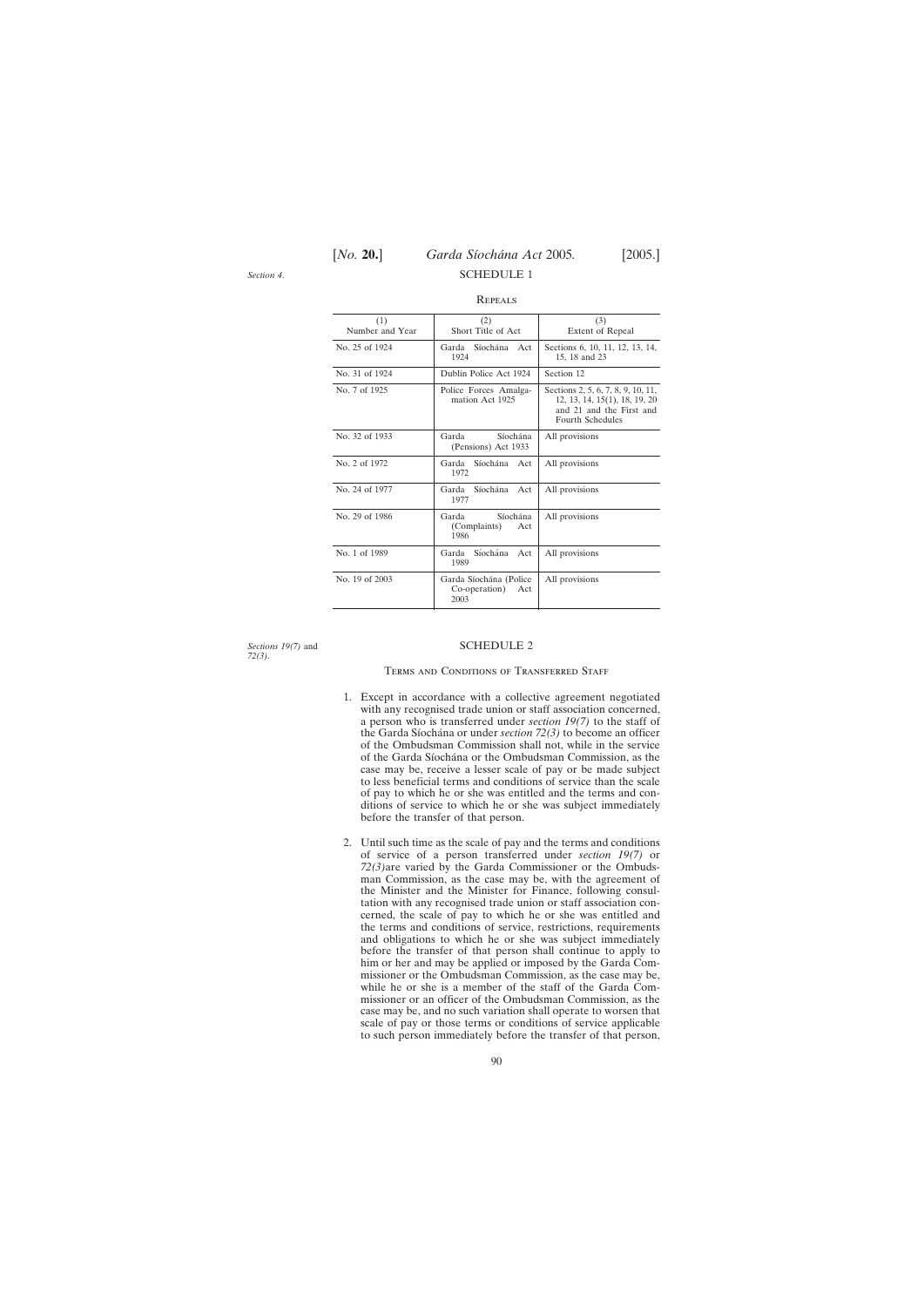except in accordance with a collective agreement negotiated with any recognised trade union or staff association concerned.

### SCHEDULE 3

*Section 50*.

S<sub>CH.2</sub>

## Agreement between the Government of Ireland and the Government of the United Kingdom of Great Britain and Northern Ireland on Police Co-Operation, done at Belfast on 29 April 2002

The Government of Ireland and the Government of the United Kingdom of Great Britain and Northern Ireland:

Having regard to the Agreement between the Government of Ireland and the Government of the United Kingdom of Great Britain and Northern Ireland done at Belfast on 10 April 1998 ("the British-Irish Agreement") and to the Multi-Party Agreement reached at Belfast on 10 April 1998 annexed to the aforesaid Agreement;

Having regard also to the Agreement between the Government of Ireland and the Government of the United Kingdom of Great Britain and Northern Ireland done at Dublin on 8 March 1999 establishing a British-Irish Intergovernmental Conference;

Considering the report of the Independent Commission on Policing for Northern Ireland published in September 1999 ("the Patten Report");

Taking into account the progress made within the European Union on improving police co-operation pursuant to the provisions of Title VI of the Treaty on European Union;

Recalling the discussions that took place between the two Governments at Weston Park in July 2001, the measures announced on 1 August 2001 and the Updated Implementation Plan for the Patten Report published in August 2001;

Noting the establishment of the new Policing Board for Northern Ireland;

Have agreed as follows:

## *Article 1*

### Eligibility to apply for posts

- (1) (*a*) The Government of the United Kingdom of Great Britain and Northern Ireland shall introduce the necessary administrative and legislative measures to enable members of the Garda Síochána to apply for posts at ranks of above Inspector level in the Police Service of Northern Ireland.
	- (*b*) When determining the eligibility of a member of the Garda Síochána to apply for such posts in the Police Service of Northern Ireland, appropriate recognition will be given to the rank, experience and qualifications that would be required for an equivalent rank in the Garda Síochána. An eligible applicant will be required to compete in a meritbased selection procedure with all other applicants.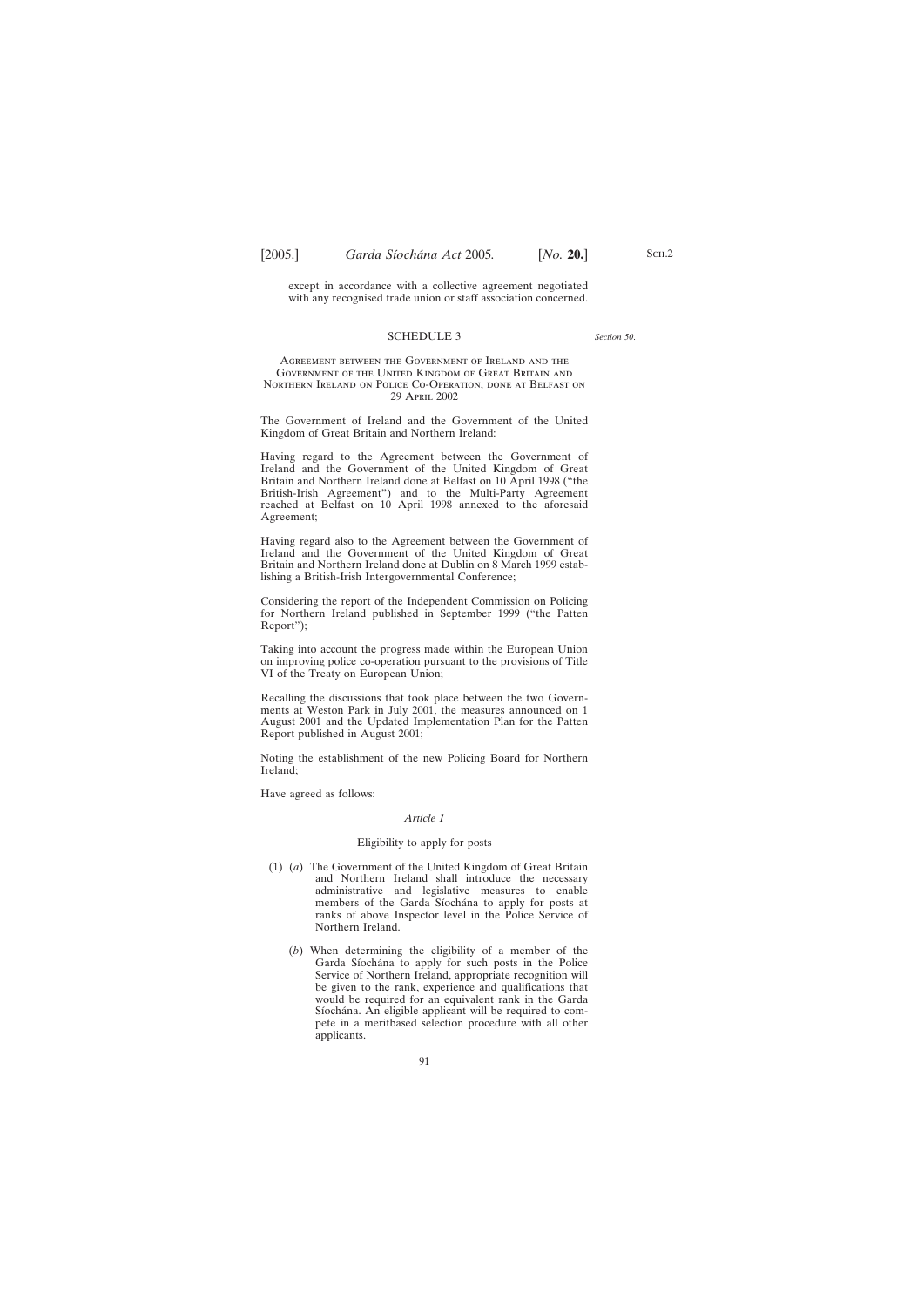- (2) (*a*) The Government of Ireland shall introduce the necessary administrative and legislative measures to enable members of the Police Service of Northern Ireland to apply for posts at ranks of above Inspector level in the Garda Síochána.
	- (*b*) When determining the eligibility of a member of the Police Service of Northern Ireland to apply for a post in the Garda Síochána, appropriate recognition will be given to the rank, experience and qualifications that would be required for an equivalent rank in the Police Service of Northern Ireland. An eligible applicant will be required to compete in a meritbased selection procedure with all other applicants.

## *Article 2*

#### Secondment with Policing Powers

- (1) (*a*) The Government of the United Kingdom of Great Britain and Northern Ireland shall introduce the necessary administrative and legislative measures to enable members of the Garda Síochána to be seconded to the Police Service of Northern Ireland for periods not exceeding three years.
	- (*b*) For the duration of such secondments, the member in question shall have the same powers, duties, rights and obligations, including as appropriate the wearing of the uniform, as an attested member of the Police Service of Northern Ireland. For the duration of the secondment, the member shall not be subject to the direction and control of the Garda Commissioner and shall not exercise police powers within the jurisdiction of the Government of Ireland.
- (2) (*a*) The Government of Ireland shall introduce the necessary administrative and legislative measures to enable members of the Police Service of Northern Ireland to be seconded to the Garda Síochána for periods not exceeding three years.
	- (*b*) For the duration of such secondments, the member in question shall have the same powers, duties, rights and obligations, including as appropriate the wearing of the uniform, as an attested member of the Garda Siochana. For the duration of the secondment, the member shall not be subject to the direction and control of the Chief Constable of the Police Service of Northern Ireland and shall not exercise police powers within Northern Ireland.

#### *Article 3*

#### Police Protocols

- (1) The Police Service of Northern Ireland and the Garda Síochána shall, as appropriate, draw up written Protocols between them addressing detailed aspects of co-operation between them, including in particular the issues referred to in Articles 2, 3, 5, 6, 7, 8, 9 and 10 of this Agreement.
- (2) Such Protocols shall be signed by the Commissioner of the Garda Síochána and the Chief Constable of the Police Service of Northern Ireland or persons authorised to do so on their behalf. Copies of all such Protocols shall be forwarded to the Minister for Justice, Equality and Law Reform, the Secretary of State for Northern Ireland and the Northern Ireland Policing Board.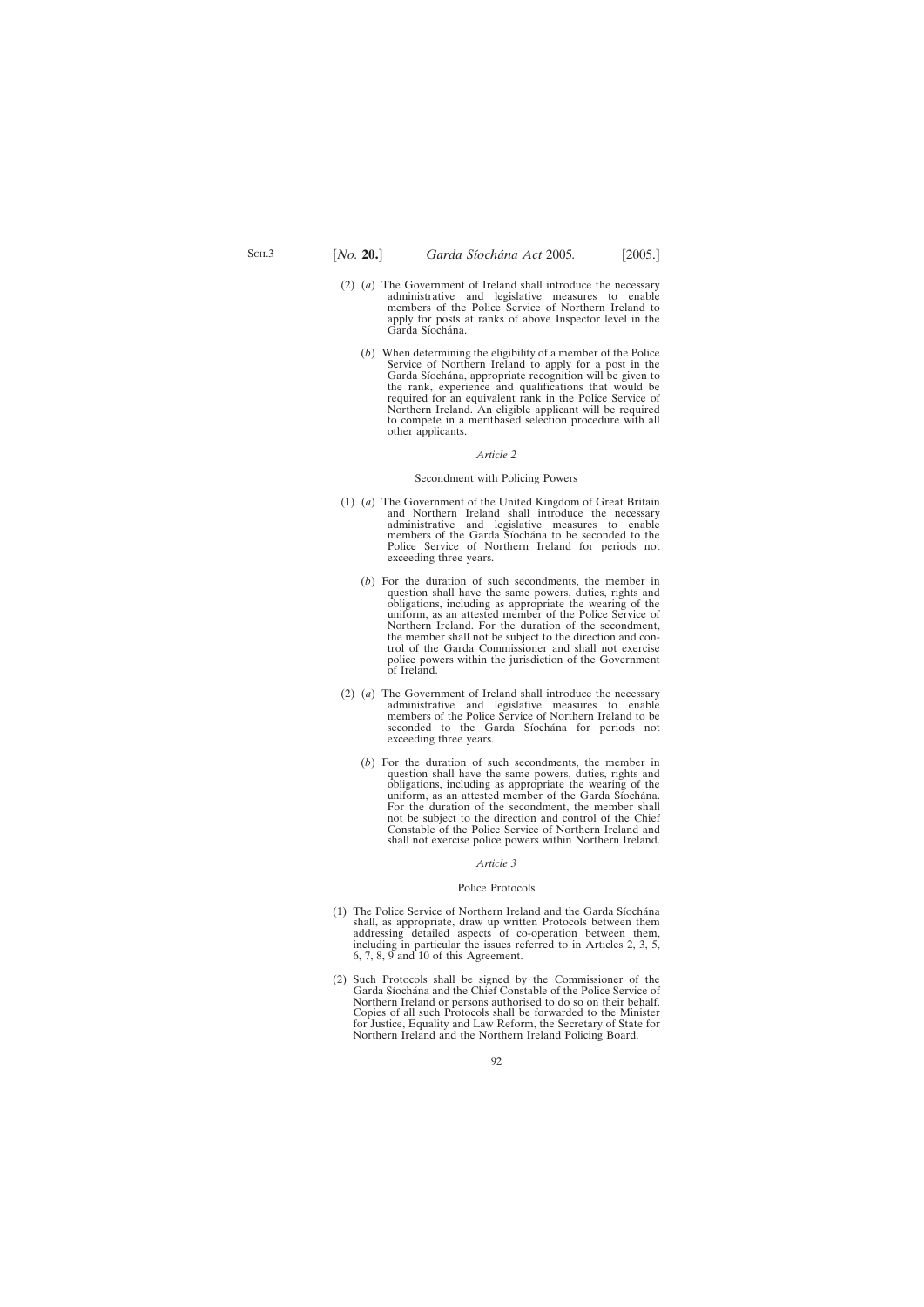(3) Such Protocols shall not constitute international agreements and shall not have binding effect on either Government.

### *Article 4*

# Annual Conference

An annual conference shall be convened between the Police Service of Northern Ireland and the Garda Síochána. It shall be hosted by each service on an alternating basis and the conference topics shall be decided by mutual arrangement between the two services. The costs of the conference shall be met by the host service and each service shall meet their own travel costs in attending the conference.

#### *Article 5*

### Personnel Exchanges

- (1) A programme shall be introduced to facilitate members of the Police Service of Northern Ireland being placed in the Garda Síochána, and members of the Garda Síochána being placed in the Police Service of Northern Ireland for periods not exceeding one year.
- (2) The purpose of these placements will be to further enhance links and to transfer experience and expertise, including in the area of training.
- (3) Members of the Garda Síochána will, for the duration of their placement, report to and work with the Police Service of Northern Ireland. However the member placed will remain a full member of the Garda Síochána subject to the overall direction and control of the Garda Commissioner and shall not exercise any police powers in Northern Ireland.
- (4) Members of the Police Service of Northern Ireland will, for the duration of their placement, report to and work with the Garda Síochána. However the member placed will remain a full member of the Police Service of Northern Ireland subject to the overall direction and control of the Chief Constable and shall not exercise any police powers in the jurisdiction of the Government of Ireland.

#### *Article 6*

#### Liaison

- (1) Officers in both services shall be designated as liaison officers as considered appropriate to enhance co-operation between the Garda Síochána and the Police Service of Northern Ireland.
- (2) The Commissioner of the Garda Síochána and the Chief Constable of the Police Service of Northern Ireland shall, in consultation with the respective Governments, explore other methods of enhancing liaison including the possible exchange of liaison officers.

#### *Article 7*

### Training

The Police Service of Northern Ireland and the Garda Síochána shall enhance structures for co-operation in the area of training.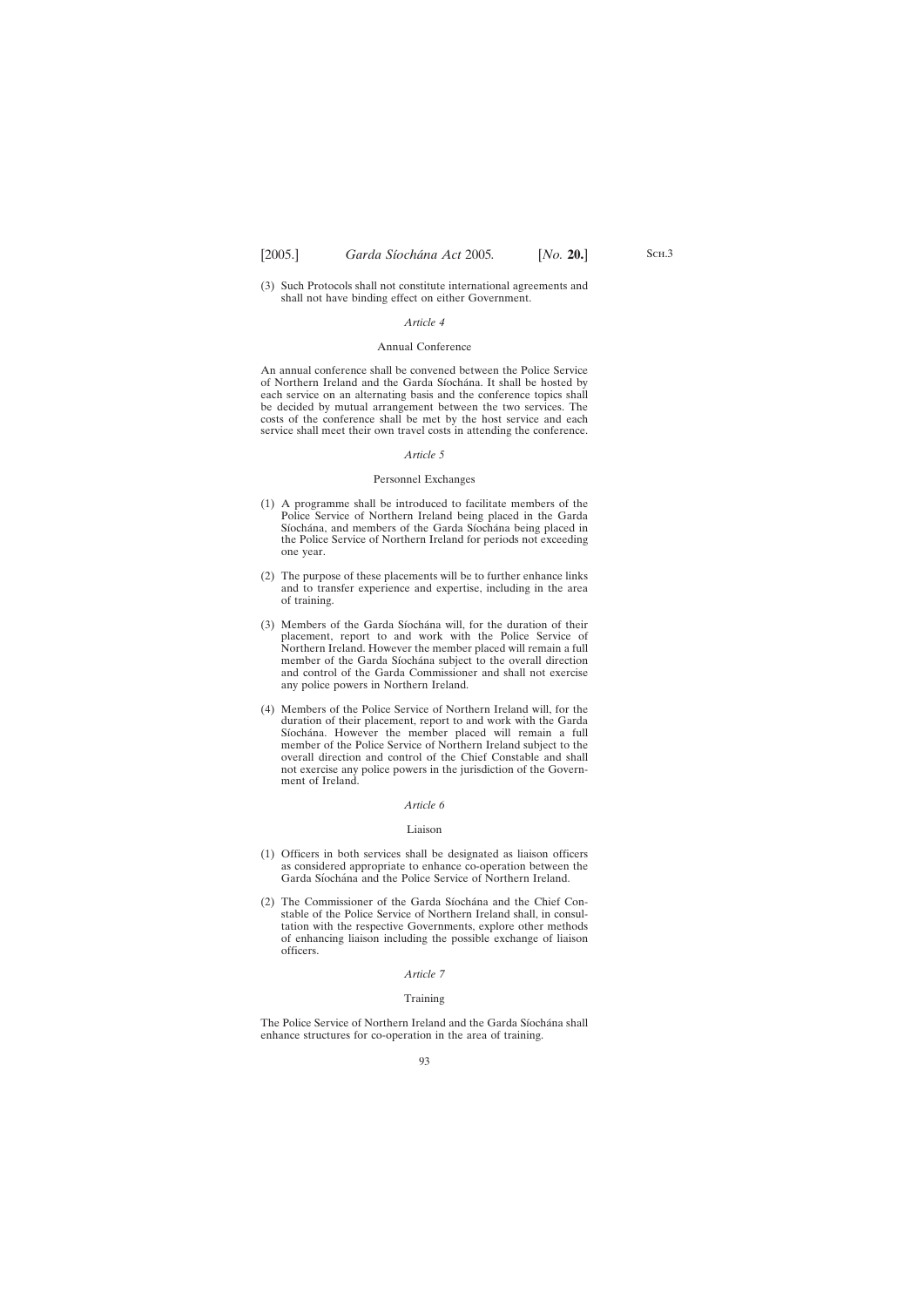# *Article 8*

# Disaster Planning

The Police Service of Northern Ireland and the Garda Síochána shall, in consultation with other authorities responsible for the emergency services in both jurisdictions, work together in promoting improved joint planning.

### *Article 9*

#### Joint Investigations

- (1) The Police Service of Northern Ireland and the Garda Síochána shall, as appropriate, make full use of existing arrangements for facilitating joint investigations and additional arrangements that are put in place in the context of European Union developments.
- (2) An expert group shall be established by both Governments to review the existing arrangements and to make recommendations on legal and administrative measures that could be taken to facilitate further the operation of joint Police Service of Northern Ireland and Garda Síochána investigations.

# *Article 10*

# Communications

- (1) The Police Service of Northern Ireland and the Garda Síochána shall review communication links on an ongoing basis with a view to establishing and enhancing fast, effective and reliable communications.
- (2) The Police Service of Northern Ireland and the Garda Síochána shall, as appropriate, consult with one another in the context of the procurement and development of their communications and information technology systems, and shall take into account the desirability of achieving greater compatibility between their systems.

### *Article 11*

# Relationship with other international agreements

This Agreement shall not affect the rights and obligations of the Parties under other international agreements.

#### *Article 12*

#### Entry into force

Each Government shall notify the other in writing of the completion, so far as it is concerned, of the requirements for entry into force of the Agreement. This Agreement shall enter into force on the date of the receipt of the later of the two notifications.

In witness whereof the undersigned, being duly authorised thereto by the respective Governments, have signed this Agreement.

Done in two originals at Belfast on the Twenty-ninth day of April 2002.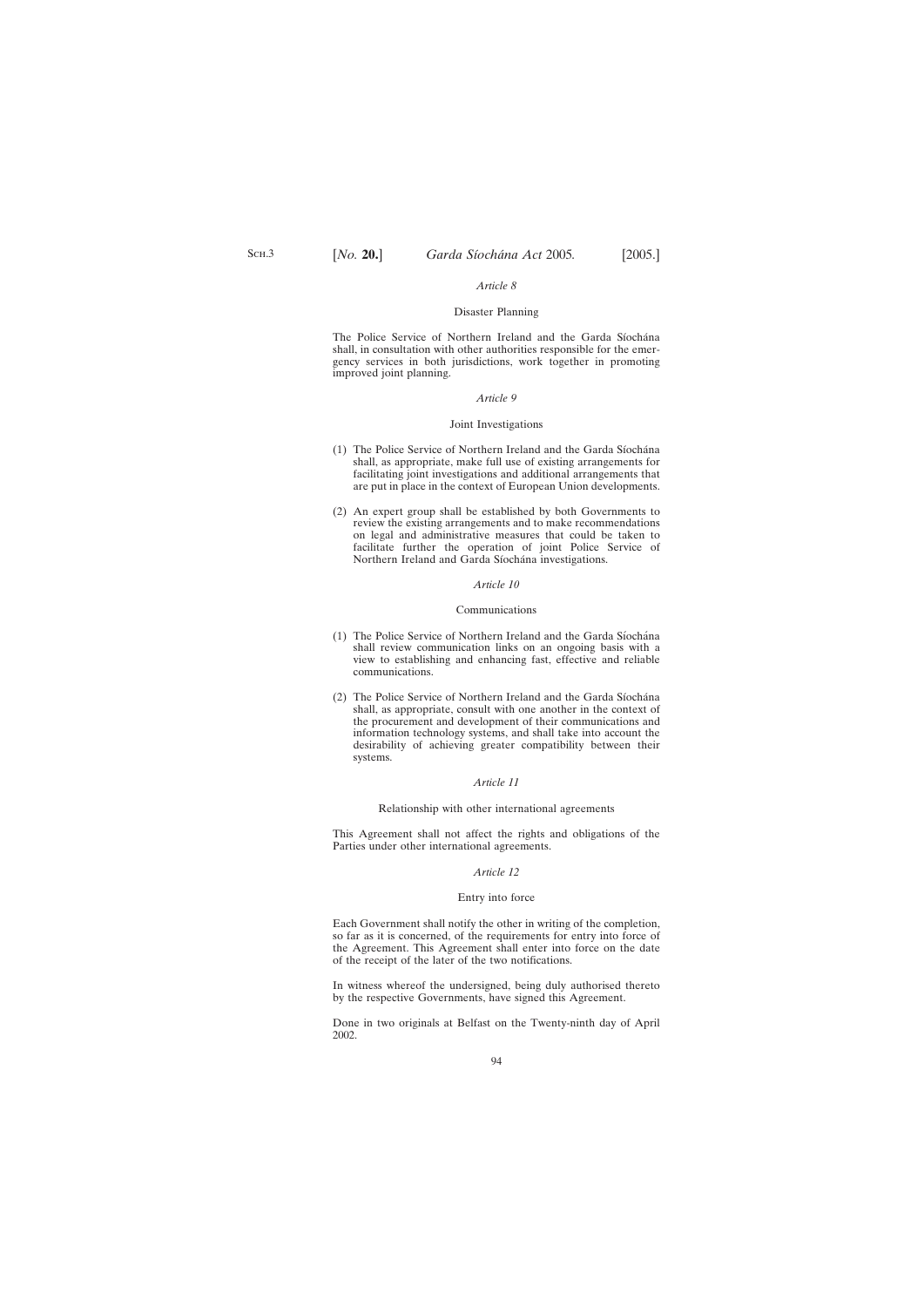For the Government of Ireland:

For the Government of the United Kingdom of Great Britain and Northern Ireland:

JOHN JOHN REID O'DONOGHUE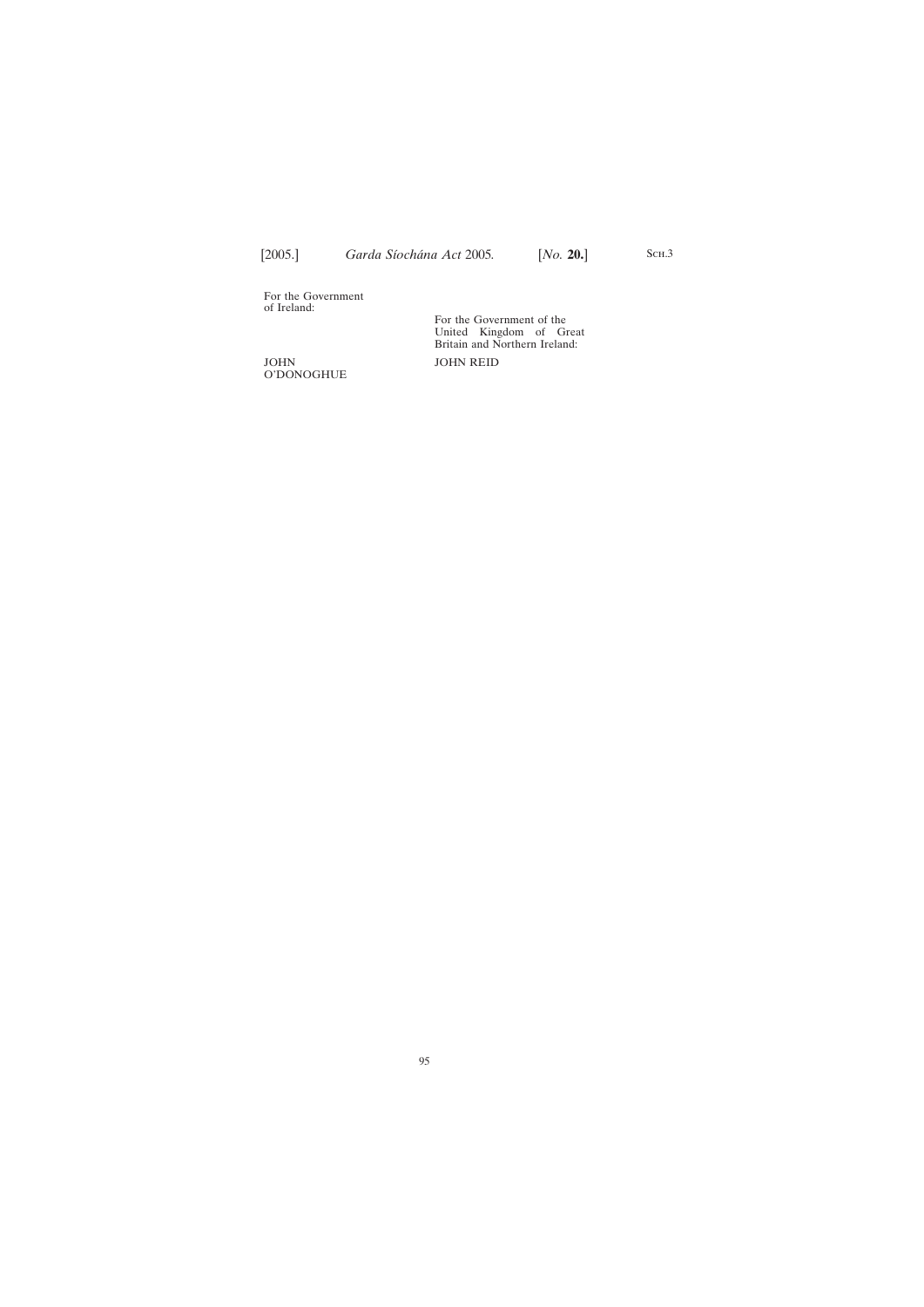# SCHEDULE 4

## Appointment to Ombudsman Commission of Person Holding JUDICIAL OFFICE

## **If Supreme Court judge or former Supreme Court judge is appointed member of Ombudsman Commission.**

- 1. (1) If a person appointed as the chairperson of the Ombudsman Commission is, when so appointed, an ordinary judge of the Supreme Court, then, for so long as he or she continues to hold that judicial office, the number of ordinary judges of the Supreme Court otherwise provided for under any enactment for the time being in force may be exceeded by one.
	- (2) If the person so appointed is a former Chief Justice of the Supreme Court, the proviso to paragraph (*a*) (inserted by the Courts (No. 2) Act 1997) of section  $14(1)$  of the Law Reform Commission Act 1975 applies to him or her in respect of his or her appointment as a member of the Ombudsman Commission to the like extent as it applies to a former Chief Justice who is appointed to be the President of the Law Reform Commission.

#### **If High Court judge or President or former President of High Court is appointed member of Ombudsman Commission.**

- 2. (1) If a person appointed as the chairperson of the Ombudsman Commission is the President of the High Court or an ordinary judge of the High Court, then, for so long as he or she continues to hold the judicial office held by him or her on being so appointed, the number of ordinary judges of the High Court otherwise provided for under any enactment for the time being in force may be exceeded by one.
	- (2) If the person so appointed is a former President of the High Court, the proviso to paragraph (*b*) (inserted by the Courts (No. 2) Act 1997) of section  $14(1)$  of the Law Reform Commission Act 1975 applies to him or her in respect of his or her appointment as a member of the Ombudsman Commission to the like extent as it applies to a former President of the High Court who is appointed to be a member of the Law Reform Commission.
	- (3) If the person so appointed is the President of the High Court, he or she may, for so long as he or she continues to be a member of the Ombudsman Commission, from time to time appoint an ordinary judge of the High Court to exercise on his or her behalf (and which judge is hereby empowered to exercise) all jurisdiction exercisable by the President of the High Court under section 10(5) of the Courts (Supplemental Provisions) Act 1961.

*Section 82*.

### SCHEDULE 5

#### Breach of Discipline

1. Discourtesy, that is to say, failing to behave with due courtesy towards a member of the public.

2. Neglect of duty, that is to say, without good and sufficient cause—

(*a*) failing or neglecting—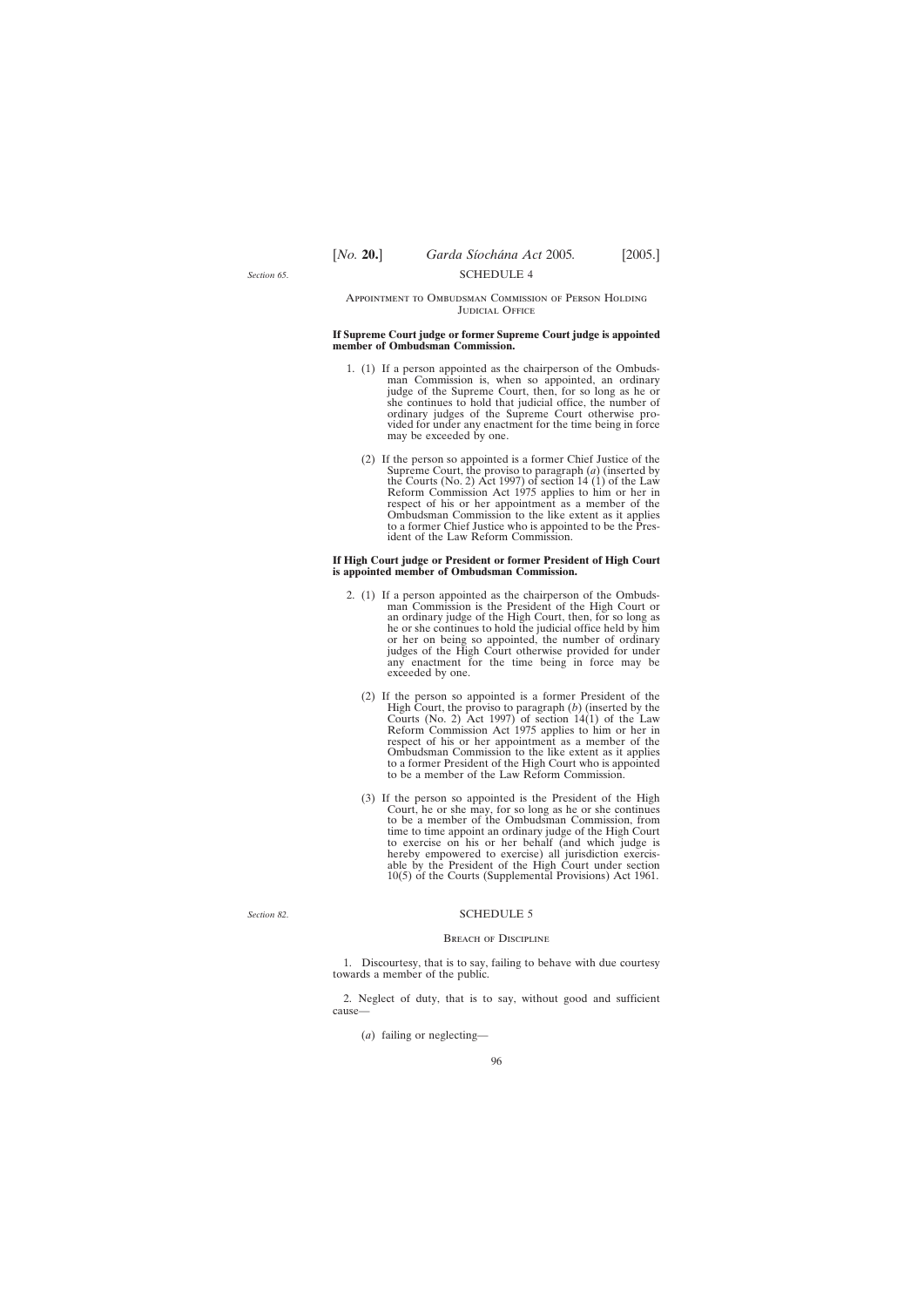- (i) properly to account for any money or property received by the member of the Garda Síochána in his or her capacity as a member, or
- (ii) promptly to do any thing that it is his or her duty as a member of the Garda Síochána to do,

or

(*b*) doing anything mentioned in *subparagraph (a)(ii)* in a negligent manner.

3. Falsehood or prevarication, that is to say, in the capacity of a member of the Garda Síochána-

- (*a*) making or procuring the making of—
	- (i) any oral or written statement, or
	- (ii) any entry in an official document or record,

that, to the member's knowledge, is false or misleading,

or

- (*b*) doing any of the following with a view to deceiving any person:
	- (i) destroying or mutilating any official document or record;
	- (ii) altering or erasing or adding to any entry in an official document or record.

4. Abuse of authority, that is to say, oppressive conduct towards a member of the public, including—

- (*a*) without good and sufficient cause, making an arrest, or
- (*b*) using unnecessary violence towards any person with whom the member of the Garda Síochána is brought into contact in the execution, or purported execution, of his or her duty.
- 5. Corrupt or improper practice, that is to say—
	- $(a)$  soliciting or receiving as a member of the Garda Síochána and without the consent of the Garda Commissioner any gratuity, present, subscription or testimonial (other than customary collections for such purposes as presentations to members on the occasion of transfer, marriage or retirement),
	- $(b)$  placing himself or herself as a member of the Garda Siochána under a pecuniary obligation to any person in a manner that might affect the member's ability to discharge the duty of a member,
	- (*c*) improperly using (or attempting to use) his or her position as a member of the Garda Síochána for his or her private advantage, or